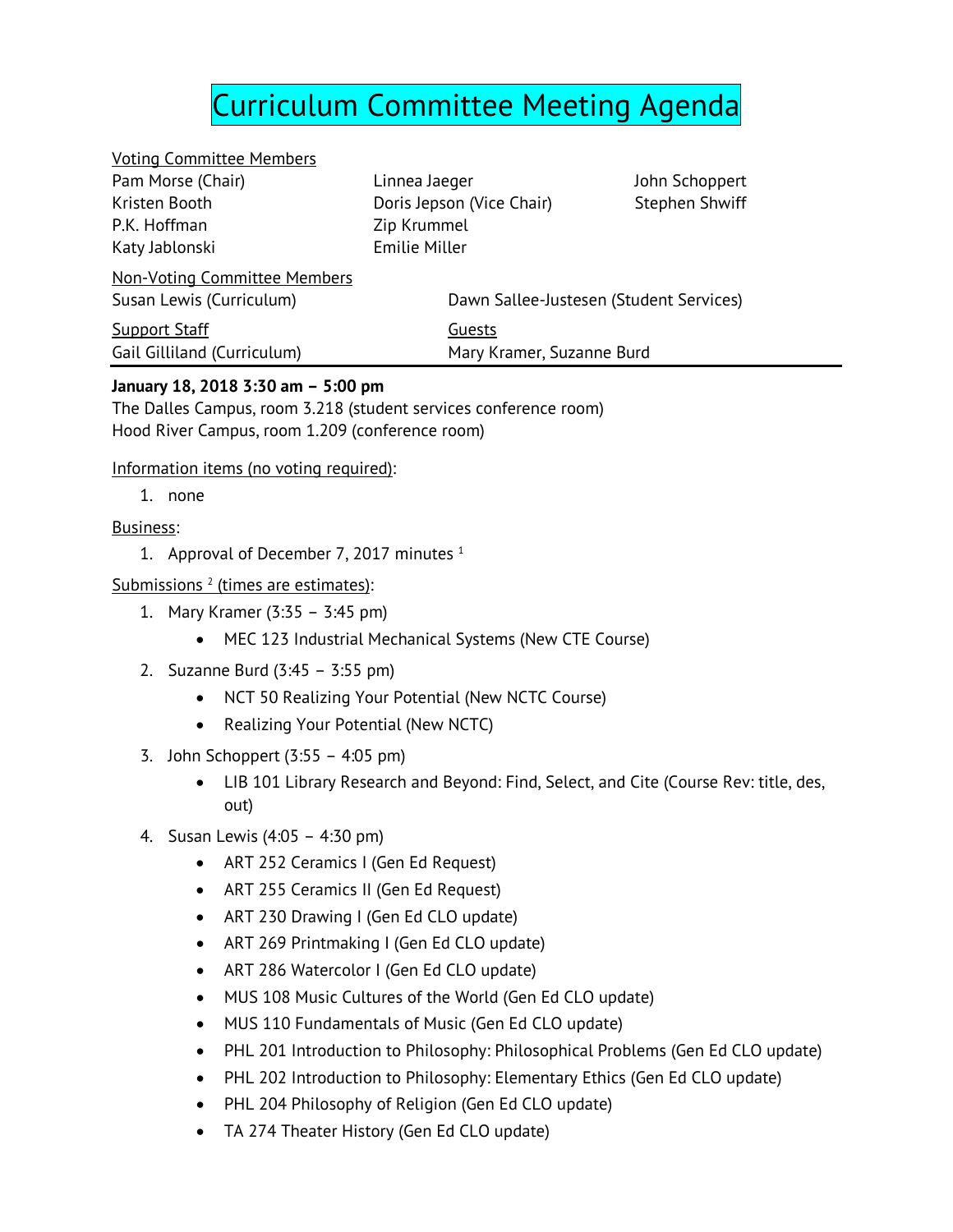#### Discussion Items:

1. Definitions of "In-Depth" and "Minimally" (Kristen & P.K.: 4:30 – 4:55 pm)

# Next Meeting: February 1, 2018

Attachments: <sup>1</sup>December 7, 2017 minutes; <sup>2</sup>Submissions: 1 New CTE Course, 1 New NCTC Course, 1 New NCTC, 1 Course Revision, 2 Gen Ed Requests, 9 Gen Ed CLO updates.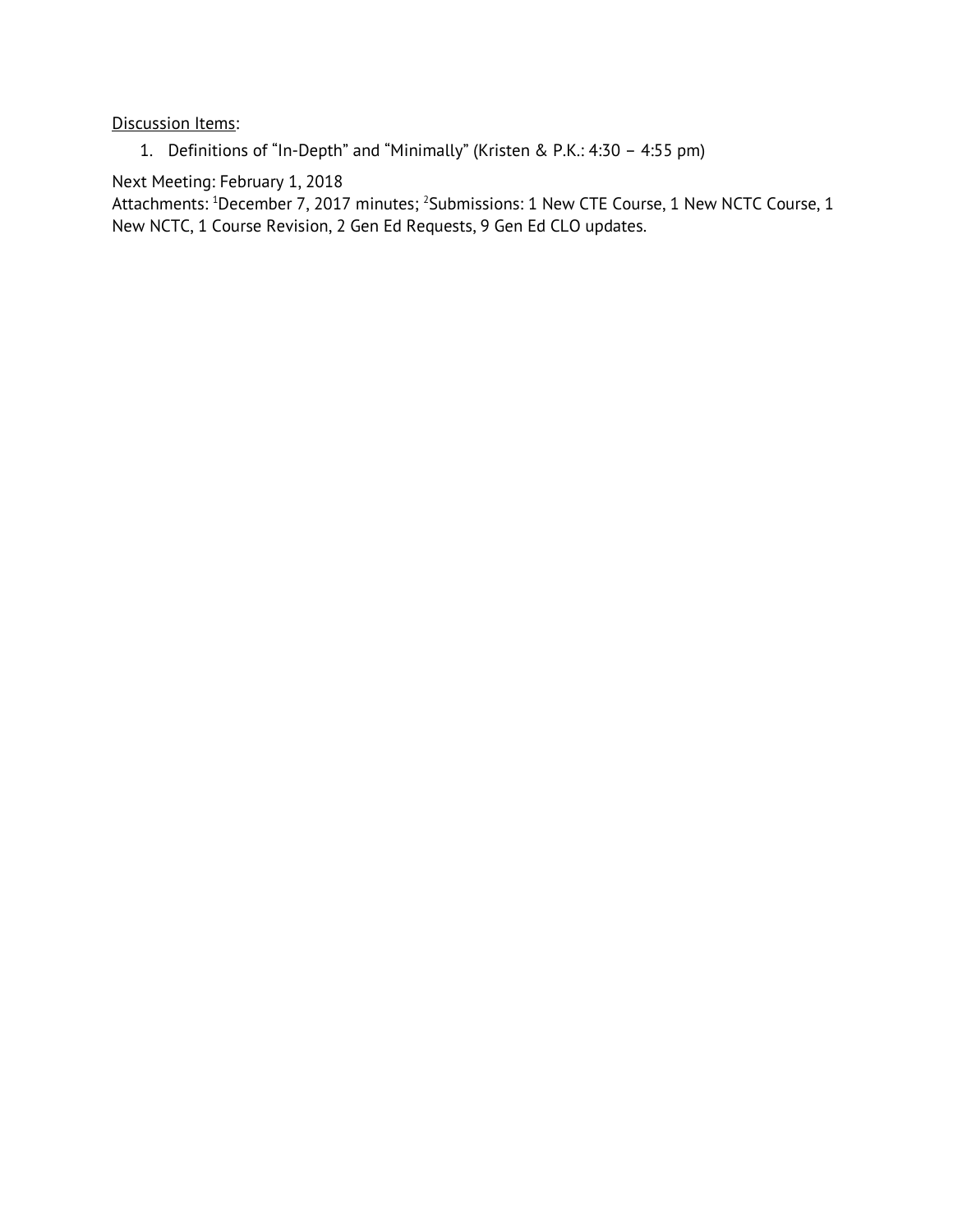## **Curriculum Committee Minutes December 7, 2017 3:30pm – 5:00pm Location: TDC Room 3.218 (SS Conference Room) and Hood River Room 1.209 (conference room)**

#### **PRESENT**

#### **Voting Committee Members**

Pam Morse (Chair) The Morse (Chair) Katy Jablonski (phone) Morse John Schoppert

Kristen Booth **External Stephen Shwiff** Linnea Jaeger Stephen Shwiff Stephen Shwiff P.K. Hoffman **Doris Jepson (Vice Chair)** Tom Lieurance

# **Non-Voting Committee Members Support Staff**

Susan Lewis (Curriculum) Susan Lewis (Curriculum) Gail Gilliland (Curriculum)

#### **Guest**

Andrea Ware

#### **ABSENT**

#### **Voting Committee Members Non-Voting Committee Members**

Emilie Miller Dawn Sallee-Justesen (Student Services)

| <b>Item</b>                         | <b>Discussion</b>                                 | <b>Action</b>                    |
|-------------------------------------|---------------------------------------------------|----------------------------------|
| <b>Call to Order</b>                | Meeting called to order by Pam at 3:30pm          |                                  |
|                                     |                                                   |                                  |
| <b>Business</b>                     |                                                   |                                  |
|                                     | Motion: approve November 16, 2017 minutes with    | Motion: Kristen                  |
|                                     | changes.                                          | $2nd$ : John                     |
|                                     |                                                   | Action: 8 in favor - 0 opposed - |
|                                     |                                                   | abstentions                      |
|                                     |                                                   |                                  |
| <b>Submissions</b>                  |                                                   |                                  |
| CAS 106 Intro to HTML for Designers | Andrea Ware presented the CAS courses and the Web | Motion: John                     |
| (New CTE Course)                    | Design Assistant certificate.                     | $2nd$ Doris                      |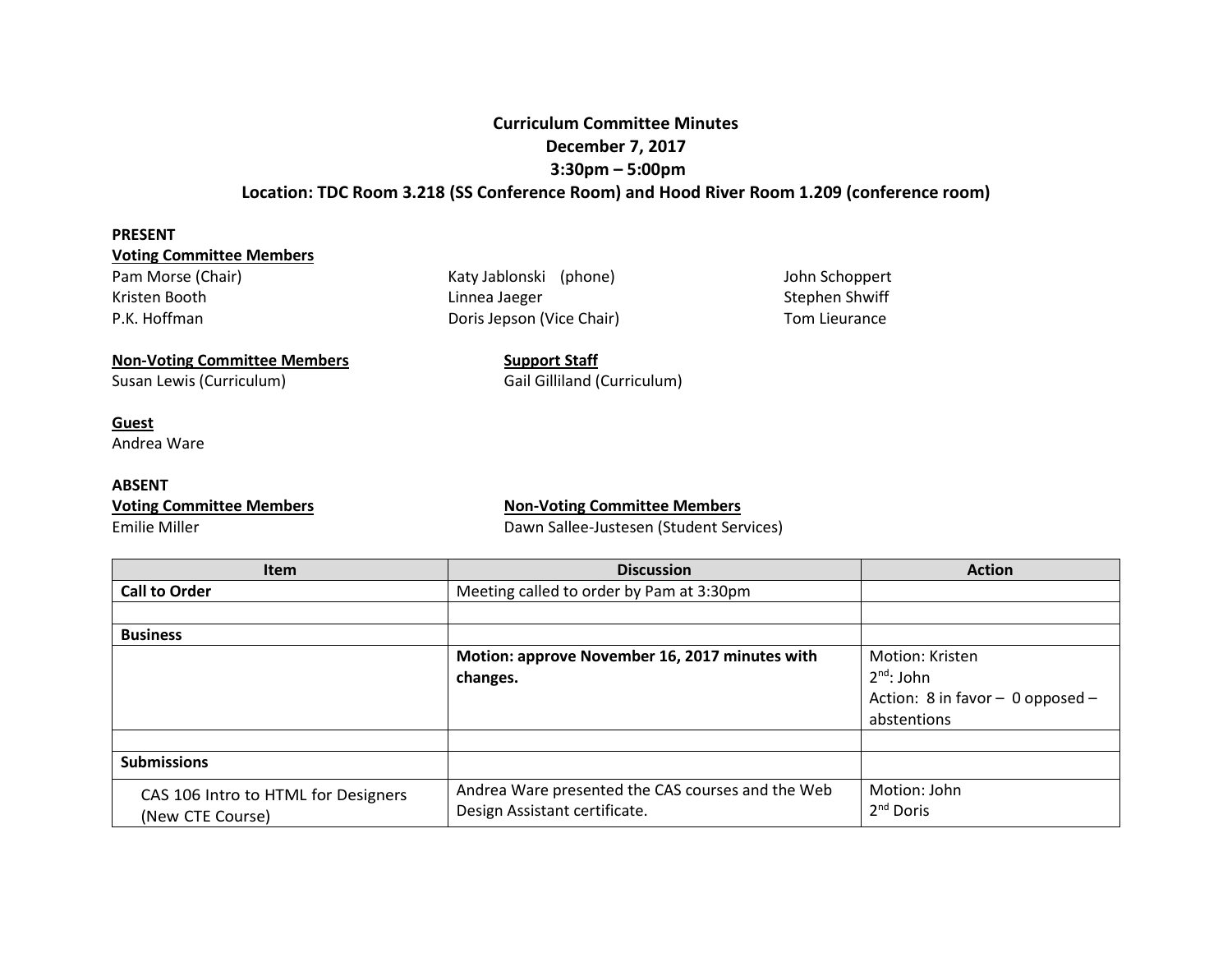|                                                           | Susan informed the CC these courses have been seen<br>previously. The department is requesting that the Web<br>Design Assistant certificate be removed from suspension<br>including these courses which were suspended along<br>with the certificate.<br>These courses have been developed based on the<br>previous approval.<br>Note implementation date change from Fall 2015 to Fall<br>2018 on all CAS submissions<br>Motion: approve with revision of implementation term<br>to fall, 2018                                                                                                                                                     | Action: 8 in favor $-$ 0 opposed $-$ 0<br>abstentions                                     |
|-----------------------------------------------------------|-----------------------------------------------------------------------------------------------------------------------------------------------------------------------------------------------------------------------------------------------------------------------------------------------------------------------------------------------------------------------------------------------------------------------------------------------------------------------------------------------------------------------------------------------------------------------------------------------------------------------------------------------------|-------------------------------------------------------------------------------------------|
| CAS 208 Intermediate Photoshop (New<br><b>CTE Course)</b> | Motion: approve with revision of implementation term<br>to fall, 2018                                                                                                                                                                                                                                                                                                                                                                                                                                                                                                                                                                               | <b>Motion: Doris</b><br>$2nd$ John<br>Action: 8 in favor - 0 opposed - 0<br>abstentions   |
| CAS 235 Graphic Design (New CTE<br>Course)                | The use of the language "different type" was questioned<br>and changed to "use various design applications".<br>The use of a specific suggested book was questioned, as<br>well as, the price and edition reflecting its current status<br>and availability. Book suggestions are useful to new<br>instructors. For now, the book reference will not be<br>included, however will be added with the entire cited<br>work to the text on the CCOGs at a later date.<br>Motion: approve with following revisions:<br>1. implementation term - fall, 2018.<br>2. Outcome #1: Use various design application<br>software.<br>3. Remove department note. | <b>Motion: Katy</b><br>$2nd$ Tom<br>Action: 8 in favor $-$ 0 opposed $-$ 0<br>abstentions |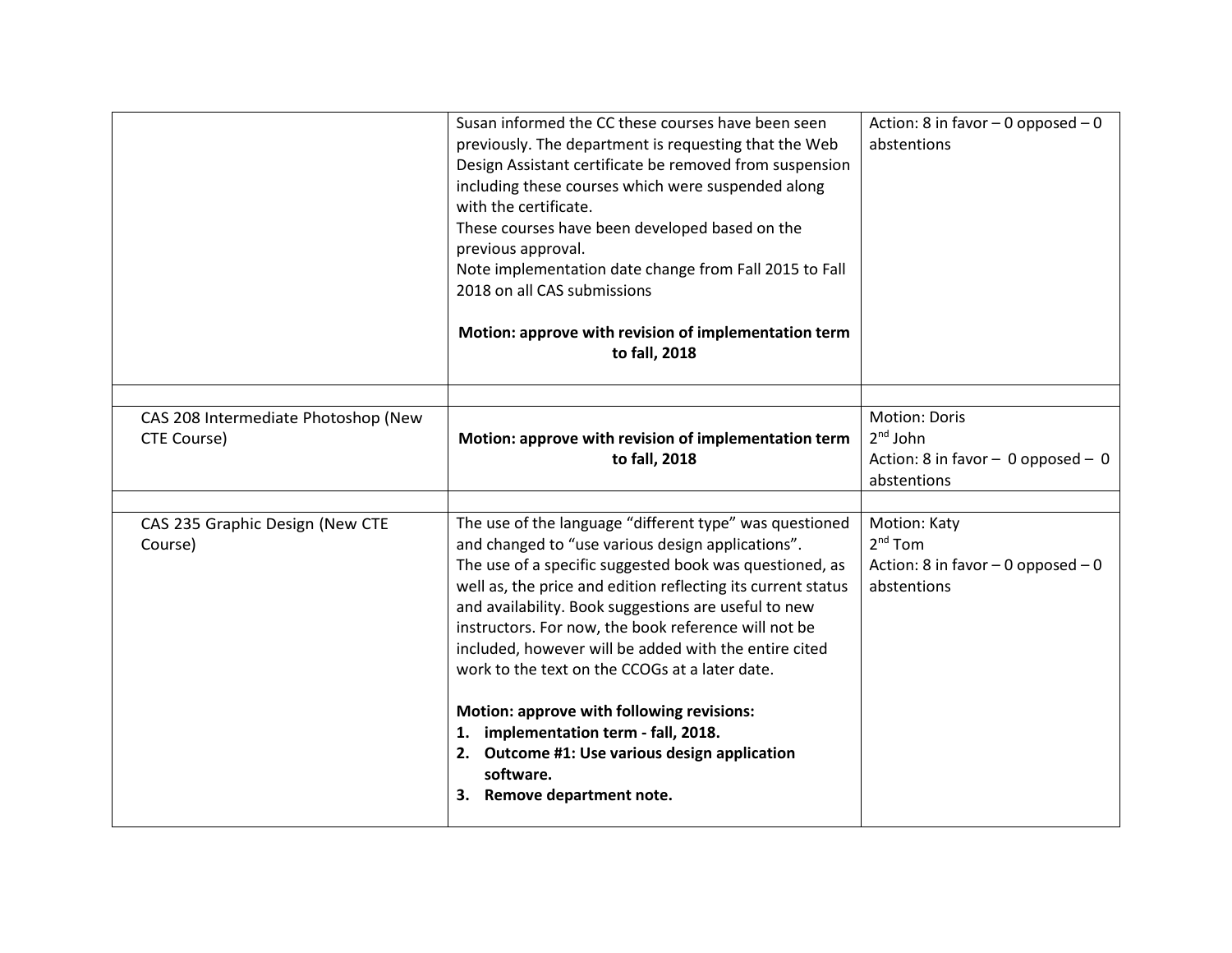| Web Design Assistant (New Certificate, | Funding has been made available, and the courses have                                                           | Motion: John<br>2 <sup>nd</sup> Doris |
|----------------------------------------|-----------------------------------------------------------------------------------------------------------------|---------------------------------------|
| Certificate Reinstatement)             | completed development.                                                                                          | Action: 8 in favor $-0$ opposed $-0$  |
|                                        | Discussion ensued regarding the benefit of two web<br>certificates. Enrollment in the Web Development           | abstentions                           |
|                                        | Assistant certificate has been low and was an issue when                                                        |                                       |
|                                        | last year the Web Design Assistant sought to be                                                                 |                                       |
|                                        | reinstated citing enrollment in the Web Development                                                             |                                       |
|                                        | Assistant as evidence of potential enrollment for the<br>Web Design Assistant certificate. There doesn't appear |                                       |
|                                        | to be sufficient enrollment to support one certificate,                                                         |                                       |
|                                        | much less two.                                                                                                  |                                       |
|                                        | Web development and design are 2 different concepts.                                                            |                                       |
|                                        | Web design is new.                                                                                              |                                       |
|                                        | Possibly, a web design instructor could present the                                                             |                                       |
|                                        | opportunity and availability of the web design certificate<br>in the fall to CG 101 students.                   |                                       |
|                                        | This is an entry level certificate.                                                                             |                                       |
|                                        | There are many businesses that want to update their                                                             |                                       |
|                                        | website, providing growth potential for the certificate.                                                        |                                       |
|                                        | Dan Spatz has been contacted about the marketing of                                                             |                                       |
|                                        | these two certificates. There are a lot of marketing                                                            |                                       |
|                                        | opportunities that have not yet been utilized.                                                                  |                                       |
|                                        | These are all online courses.                                                                                   |                                       |
|                                        | The difference between CAS 106 and CAS 206 was                                                                  |                                       |
|                                        | discussed. A designer does not need to know as much<br>html. The course for the development certificate         |                                       |
|                                        | includes coding. These courses do not support each                                                              |                                       |
|                                        | other. They are separate stand-alone courses.                                                                   |                                       |
|                                        | Motion: approve as written                                                                                      |                                       |
|                                        |                                                                                                                 |                                       |
|                                        |                                                                                                                 |                                       |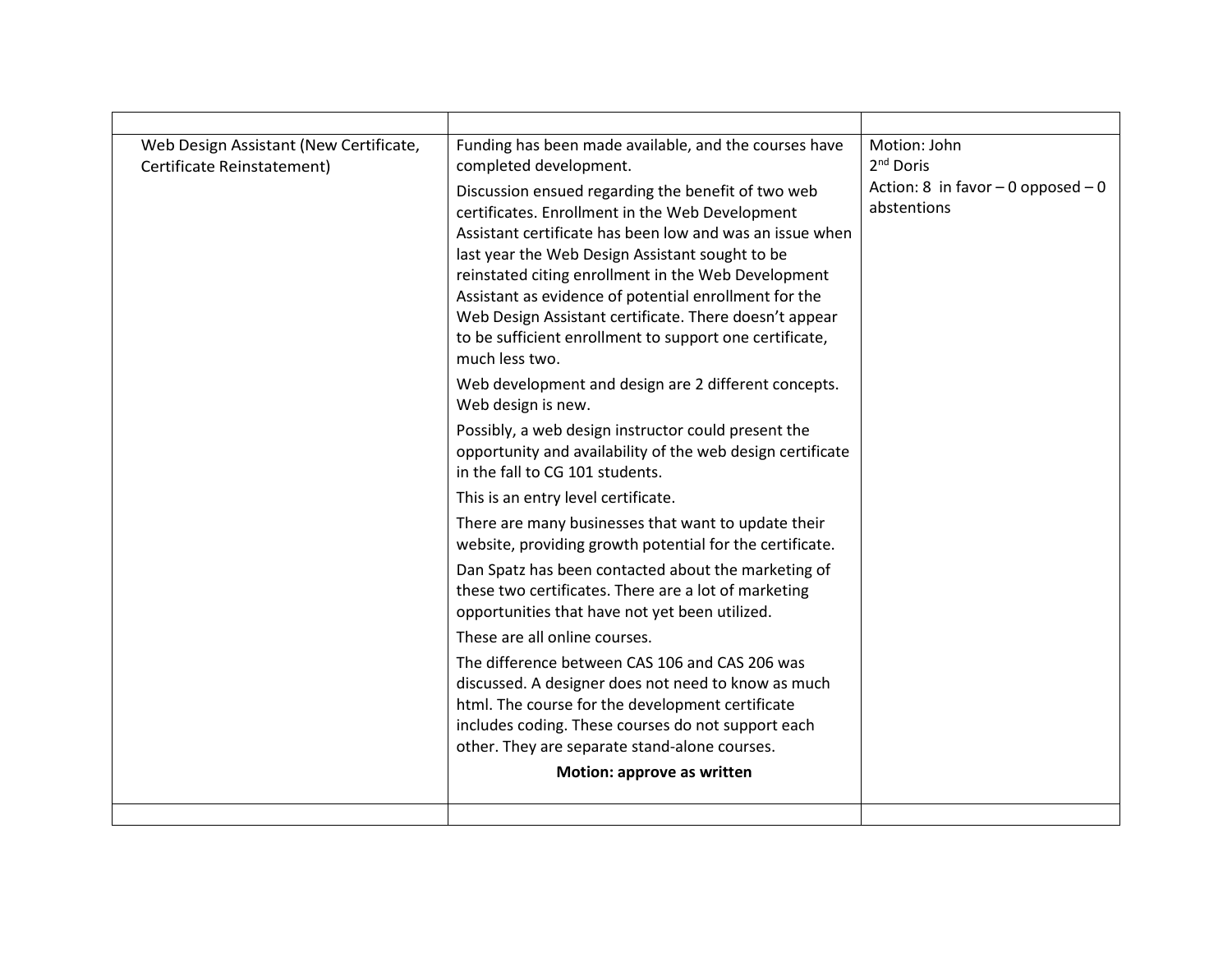| Entry-Level Administrative Assistant<br>(Certificate Revision)                               | This certificate revision request was pulled from the<br>agenda by the submitter.                                                                                                                                                                                                                                                                                                                                 |                                                                                                  |
|----------------------------------------------------------------------------------------------|-------------------------------------------------------------------------------------------------------------------------------------------------------------------------------------------------------------------------------------------------------------------------------------------------------------------------------------------------------------------------------------------------------------------|--------------------------------------------------------------------------------------------------|
| ART 102 Understanding the Visual Arts<br>(Gen Ed CLO update)                                 | Susan presented the ART courses to the CC for the Gen<br>Ed designation CLO update.<br>Motion: approve as written                                                                                                                                                                                                                                                                                                 | Motion: John<br>2 <sup>nd</sup> Kristen<br>Action: 8 in favor $-$ 0 opposed $-$ 0<br>abstentions |
| ART 211 Modern Art History: 19th<br>Century Art in Europe and America<br>(Gen Ed CLO update) | CLO update<br>Motion: approve as written                                                                                                                                                                                                                                                                                                                                                                          | Motion: John<br>2 <sup>nd</sup> Doris<br>Action: 8 in favor $-0$ opposed $-0$<br>abstentions     |
| ART 212 Modern Art History: Early 20th<br>Century Art (Gen Ed CLO update)                    | CLO update<br>Motion: approve as written                                                                                                                                                                                                                                                                                                                                                                          | Motion: John<br>$2nd$ Linnea<br>Action: 8 in favor $-$ 0 opposed $-$ 0<br>abstentions            |
|                                                                                              | Note: this is the first set of courses to go through the<br>Gen Ed CLO update process. The CC confirmed that the<br>process worked well.                                                                                                                                                                                                                                                                          |                                                                                                  |
| <b>Discussion Items:</b>                                                                     |                                                                                                                                                                                                                                                                                                                                                                                                                   |                                                                                                  |
|                                                                                              | (Kristen & P.K.: 4:45 - 4:55 pm)                                                                                                                                                                                                                                                                                                                                                                                  |                                                                                                  |
| Definitions of "In-Depth" and<br>"Minimally" update                                          | Kristen and P.K presented the updated definitions of "In-<br>Depth" and "Minimally". They were thanked for their<br>good work.<br>Some language from the VALUE rubrics was included.<br>Considerable conversation regarding the use of<br>"minimally" as it appeared that instructors were being<br>required to address an outcome beyond what a logical<br>definition of "minimally" would imply; however, a new | Motion: Kristen<br>2 <sup>nd</sup> Katy<br>Action: 7 in favor $-1$ opposed $-0$<br>abstentions   |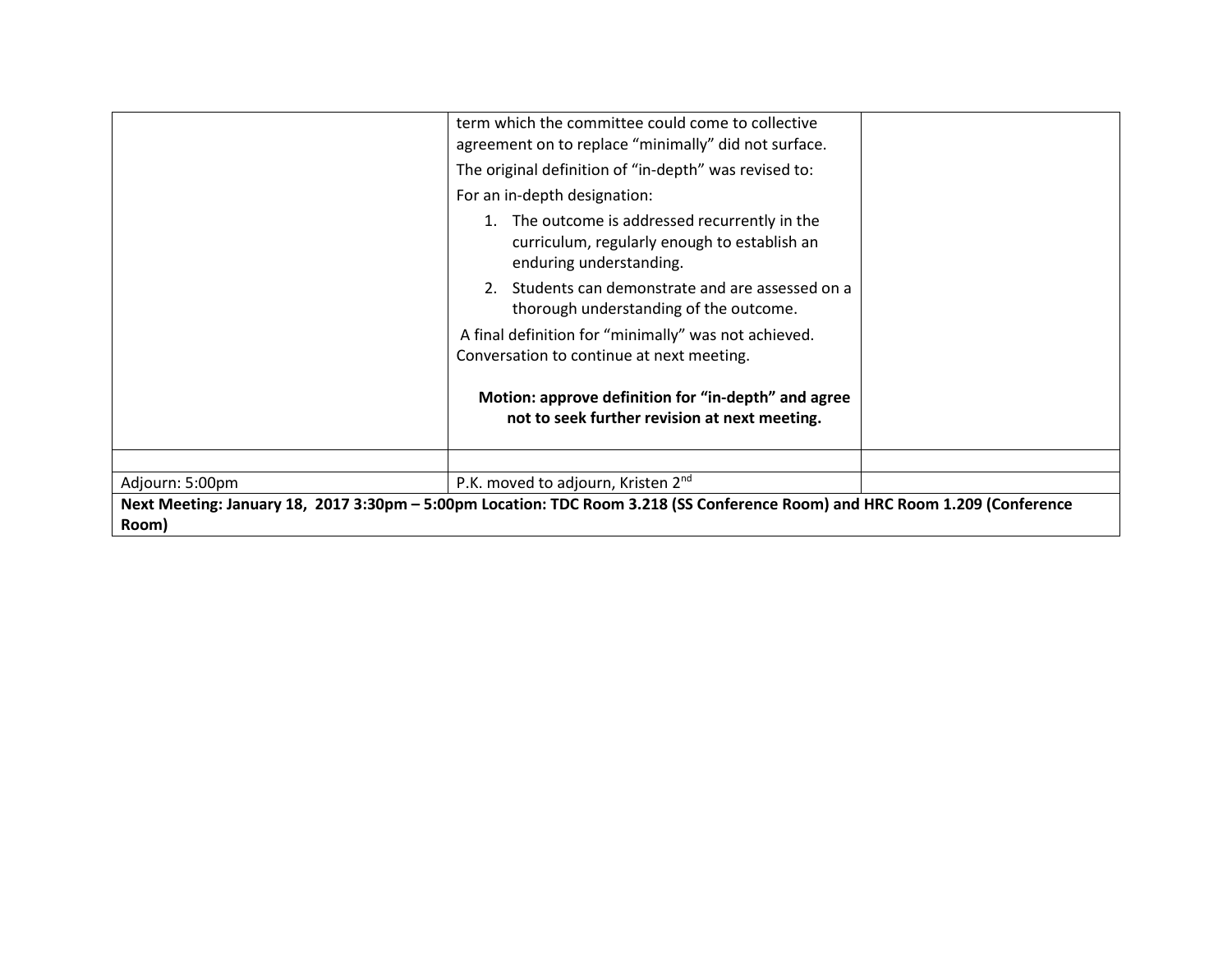# **Columbia Gorge Community College**

# **New Course Career Technical Education (CTE)**

# (Double click on check boxes to activate dialog box)

| <b>Section #1 General Information</b>                                                                                                                                                                                                                                                                                                                                                                |                                                                                                                                                                                                                                                                |                                       |                                                                         |                                      |                               |  |
|------------------------------------------------------------------------------------------------------------------------------------------------------------------------------------------------------------------------------------------------------------------------------------------------------------------------------------------------------------------------------------------------------|----------------------------------------------------------------------------------------------------------------------------------------------------------------------------------------------------------------------------------------------------------------|---------------------------------------|-------------------------------------------------------------------------|--------------------------------------|-------------------------------|--|
| Department:                                                                                                                                                                                                                                                                                                                                                                                          | <b>CTE</b>                                                                                                                                                                                                                                                     |                                       | Submitter name<br>phone                                                 | Mary Kramer<br>541-506-6033          |                               |  |
|                                                                                                                                                                                                                                                                                                                                                                                                      |                                                                                                                                                                                                                                                                |                                       | and email                                                               |                                      | mkramer@cgcc.edu              |  |
| Prefix and<br>Course Number:                                                                                                                                                                                                                                                                                                                                                                         |                                                                                                                                                                                                                                                                | <b>MEC 123</b>                        | Credits:                                                                |                                      | 5                             |  |
| Course Title:<br>(60 characters<br>max, including<br>spaces)                                                                                                                                                                                                                                                                                                                                         | <b>Industrial Mechanical Systems</b>                                                                                                                                                                                                                           |                                       | <b>Transcript Title:</b><br>(30 characters<br>max, including<br>spaces) | <b>Industrial Mechanical Systems</b> |                               |  |
| May this course<br>be repeated for<br>credit?                                                                                                                                                                                                                                                                                                                                                        | Yes<br>$\boxtimes$ No                                                                                                                                                                                                                                          | For how many<br>times?                | Contact hours:                                                          | Lab:                                 | Lecture: 40<br>Lec/lab:<br>30 |  |
| Is this course equivalent to another? They must<br>have the same description, outcomes and credit.                                                                                                                                                                                                                                                                                                   |                                                                                                                                                                                                                                                                |                                       | Yes<br><b>No</b>                                                        |                                      | Prefix, number and title:     |  |
| Reason for the<br>new course.                                                                                                                                                                                                                                                                                                                                                                        | Consolidation of current Mechanical Power I and II to focus on essential mechanical skills<br>for the Electro-Mechanical Technology program and eliminate nonessential content. The<br>reduction of credits also lessens the time and cost burden on students. |                                       |                                                                         |                                      |                               |  |
| GRADE OPTIONS: Check as many or as few options as you'd like. Choose the default grade option. The<br>default grade refers to the option that is listed at the top of the dropdown menu for the CRN. Students who<br>do not make a choice or do not make a change in the dropdown menu will automatically be assigned to the<br>default grade option.                                                |                                                                                                                                                                                                                                                                |                                       |                                                                         |                                      |                               |  |
|                                                                                                                                                                                                                                                                                                                                                                                                      |                                                                                                                                                                                                                                                                |                                       | Check all that apply                                                    |                                      | Default (Choose one)          |  |
| A-F (letter grade)                                                                                                                                                                                                                                                                                                                                                                                   |                                                                                                                                                                                                                                                                |                                       |                                                                         |                                      |                               |  |
| Pass/No pass                                                                                                                                                                                                                                                                                                                                                                                         |                                                                                                                                                                                                                                                                |                                       |                                                                         |                                      |                               |  |
| Audit in consultation with faculty                                                                                                                                                                                                                                                                                                                                                                   |                                                                                                                                                                                                                                                                |                                       |                                                                         |                                      |                               |  |
| REQUISITES: Identify prerequisite, corequisite and concurrent course(s)                                                                                                                                                                                                                                                                                                                              |                                                                                                                                                                                                                                                                |                                       |                                                                         |                                      |                               |  |
| Standard requisites - Prerequisite: MTH 20 or equivalent placement test scores.<br>Prerequisite/concurrent: WR 121.                                                                                                                                                                                                                                                                                  |                                                                                                                                                                                                                                                                |                                       |                                                                         |                                      |                               |  |
| placement into:<br>placement into:                                                                                                                                                                                                                                                                                                                                                                   |                                                                                                                                                                                                                                                                |                                       |                                                                         |                                      |                               |  |
| course prefix & number: RD 115, WR 115, MTH 20                                                                                                                                                                                                                                                                                                                                                       |                                                                                                                                                                                                                                                                | prerequisite<br>$\boxtimes$           |                                                                         | corequisite                          | pre/co                        |  |
| course prefix & number:                                                                                                                                                                                                                                                                                                                                                                              |                                                                                                                                                                                                                                                                | prerequisite<br>corequisite<br>pre/co |                                                                         |                                      |                               |  |
| COURSE DESCRIPTION: Begin the course description with an active verb. Avoid using the phrases: This<br>course will and/or Students will. Include course requisites recommendations in the description. Guidelines<br>for writing concise descriptions can be found at Writing Course Descriptions.                                                                                                   |                                                                                                                                                                                                                                                                |                                       |                                                                         |                                      |                               |  |
| Covers a broad exposure to industrial mechanical systems, including power transmission components,<br>fasteners, tool lubrication and rigging. Develops a working knowledge of operation, assembly/disassembly,<br>specifying and troubleshooting of various industrial components and practices. Prerequisites: RD 115, WR<br>115 and MTH 20 or equivalent placement tests scores. Audit available. |                                                                                                                                                                                                                                                                |                                       |                                                                         |                                      |                               |  |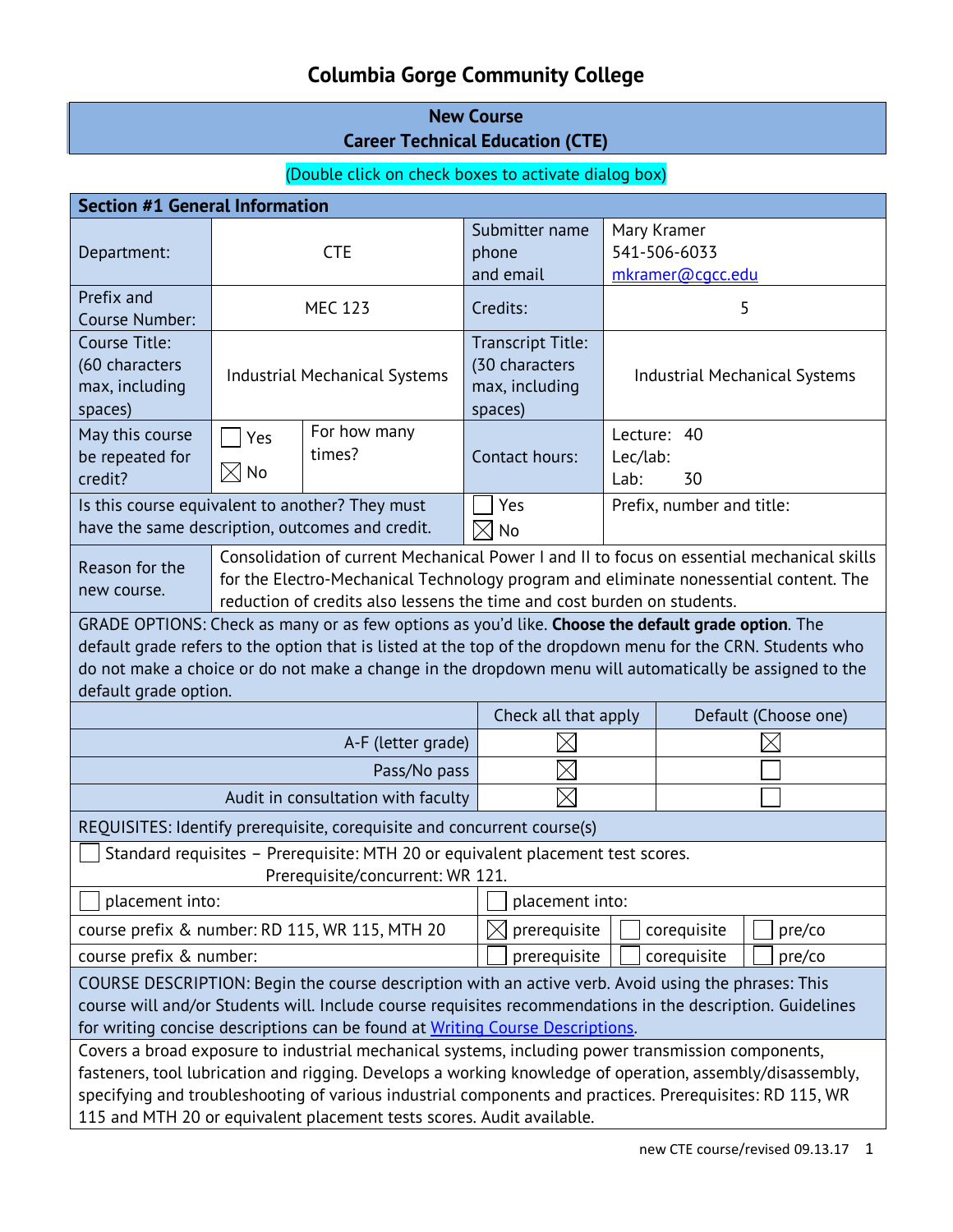LEARNING OUTCOMES: Describe what the student will be able to do "out there" (in their life roles as worker, family member, community citizen, global citizen or lifelong learners), not in the classroom outcomes. Three to six outcomes are recommended. See course outcomes quidelines on the curriculum website.

|                                       | Upon successful completion of this course, students will be able to:                      |
|---------------------------------------|-------------------------------------------------------------------------------------------|
|                                       | 1.<br>Apply safe practices when installing and operating industrial mechanical            |
| <b>Outcomes: (Use</b>                 | systems.                                                                                  |
| observable and                        | Identify power transmission components and fasteners.<br>2.                               |
| measurable verbs)                     | 3.<br>Research specifications and operation parameters of equipment through               |
|                                       | manufacture literature and documented industry practices.                                 |
|                                       | Install and operate industrial equipment using manufacture and industry<br>4.             |
|                                       | procedures.                                                                               |
| Outcomes assessment                   | Evaluation is done via labs, quizzes, take home assignments, in class exercises, and      |
| strategies:                           | exams.                                                                                    |
| COURSE CONTENT, ACTIVITIES AND DESIGN |                                                                                           |
| Course activities and                 | Lecture, discussion and lab exercises are the instructional methods used.                 |
| design: (what teaching                | Laboratory activity includes building, analyzing, and troubleshooting various             |
| methods are                           | manufacture and industry components.                                                      |
| recommended?)                         | Safety - lock out/tag out, hazard communication, material handling, personal<br>$\bullet$ |
|                                       | protective equipment                                                                      |
| Course Content:                       | Basic mechanical theory as applied to power transmissions<br>$\bullet$                    |
| Themes, Concepts,                     | Identification and application - fasteners, nuts and bolts, lubrication, and<br>$\bullet$ |
| <b>Issues and Skills:</b>             | bearings                                                                                  |
| (should be connected                  | Mathematical quantities - scalar, vector, scientific notation, and frame of<br>$\bullet$  |
| to the outcomes)                      | reference                                                                                 |
|                                       | Technical research and application - manufacture handbooks, equipment<br>$\bullet$        |
|                                       | operating manuals, standard industrial procedures and practices                           |
| <b>Department Notes</b>               |                                                                                           |
| (optional)                            |                                                                                           |

|                                                                                                    | Section #2 Function of the new course within an existing and/or new program(s)                              |                      |  |  |  |
|----------------------------------------------------------------------------------------------------|-------------------------------------------------------------------------------------------------------------|----------------------|--|--|--|
|                                                                                                    | New CTE courses must be attached to a degree and/or certificate. They cannot be offered until the degree or |                      |  |  |  |
|                                                                                                    | certificate is approved. Please answer below, as appropriate.                                               |                      |  |  |  |
|                                                                                                    | Will this new course be part of existing, currently approved CGCC certificate(s)                            | $\times$ Yes         |  |  |  |
| and/or degree(s)?                                                                                  |                                                                                                             | No                   |  |  |  |
| Name of certificate(s):                                                                            | Electro-Mechanical Technology                                                                               | # credit: 54         |  |  |  |
| Name of degree(s):                                                                                 | Electro-Mechanical Technology                                                                               | # credit: 106        |  |  |  |
|                                                                                                    | Will this new course be part of a new, proposed CGCC certificate or degree?                                 | Yes<br>$\times$   No |  |  |  |
| Name of new certificate(s):                                                                        |                                                                                                             | # credit:            |  |  |  |
| Name of new degree(s):                                                                             |                                                                                                             | # credit:            |  |  |  |
| Briefly explain how this                                                                           |                                                                                                             |                      |  |  |  |
| course fits into the new or                                                                        |                                                                                                             |                      |  |  |  |
| existing degrees<br>Replaces Mechanical Power I and II with a focus on essential mechanical skills |                                                                                                             |                      |  |  |  |
| /certificates noted above                                                                          | for the Electro-Mechanical program and eliminating nonessential content.                                    |                      |  |  |  |
| (i.e. requirement or                                                                               |                                                                                                             |                      |  |  |  |
| elective):                                                                                         |                                                                                                             |                      |  |  |  |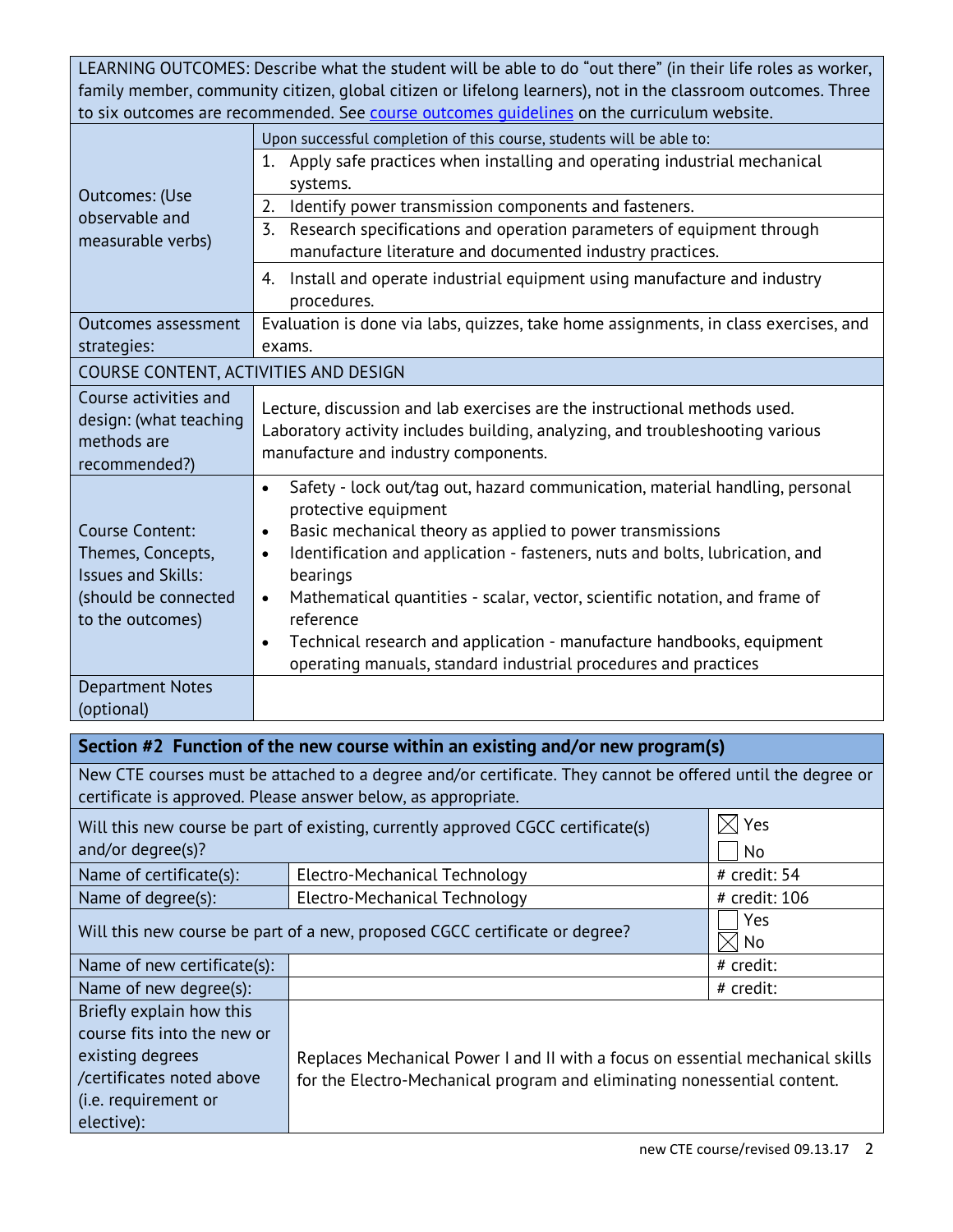Is this course used to supply related instruction for a certificate?

 $\bar{\boxtimes}$  No

If **yes,** the related instruction form, available on the curriculum office website, must be completed and submitted together with this form.

| Section #3 Additional Information for new CTE courses                                                                                                                                                    |                                                                                                    |  |
|----------------------------------------------------------------------------------------------------------------------------------------------------------------------------------------------------------|----------------------------------------------------------------------------------------------------|--|
| Transferability: Will this course<br>transfer to another academic<br>institution? Identify                                                                                                               | Course will transfer as an elective                                                                |  |
| <b>IMPACT ON OTHER PROGRAMS AND DEPARTMENTS</b>                                                                                                                                                          |                                                                                                    |  |
| Are there degrees and/or certificates<br>that are affected by the instruction of<br>this course? If so, provide details.                                                                                 | No                                                                                                 |  |
| Are there similar courses existing in<br>other programs or disciplines at CGCC?<br>If yes, provide details and/or describe<br>the nature of acknowledgments and/or<br>agreements that have been reached. | <b>No</b>                                                                                          |  |
| Identify and consult with Department chairs who may be impacted by this course such as content overlap,<br>course duplication, prerequisite, enrollment, etc.                                            |                                                                                                    |  |
| Explain and/or describe the nature of<br>acknowledgments and/or agreements<br>that have been reached.                                                                                                    |                                                                                                    |  |
| Is there any potential impact on another department?                                                                                                                                                     | Yes<br>No                                                                                          |  |
| If yes, explain and/or describe the<br>nature of acknowledgments and/or<br>agreements that have been reached                                                                                             |                                                                                                    |  |
| Has the Library director been notified<br>regarding the addition of this course<br>and the need for any potential<br>resources?                                                                          | $\boxtimes$ Yes<br>No                                                                              |  |
| Implementation term:                                                                                                                                                                                     | Next available term after approval<br>$\boxtimes$<br>Specific term AFTER next available: Fall 2018 |  |
| Allow 3-4 months to complete the new course approval process before the course can be scheduled.                                                                                                         |                                                                                                    |  |

| Section # 4 Department Review                                                    |                  |         |  |  |
|----------------------------------------------------------------------------------|------------------|---------|--|--|
| This proposal has be reviewed at the Director level and approved for submission. |                  |         |  |  |
| Department Chair                                                                 | Email            | Date    |  |  |
| Stephen Shwiff                                                                   | sshwiff@cqcc.edu | 1.10.18 |  |  |
| Department Director                                                              | Email            | Date    |  |  |
| Mary Kramer                                                                      | mkramer@cgcc.edu | 1.10.18 |  |  |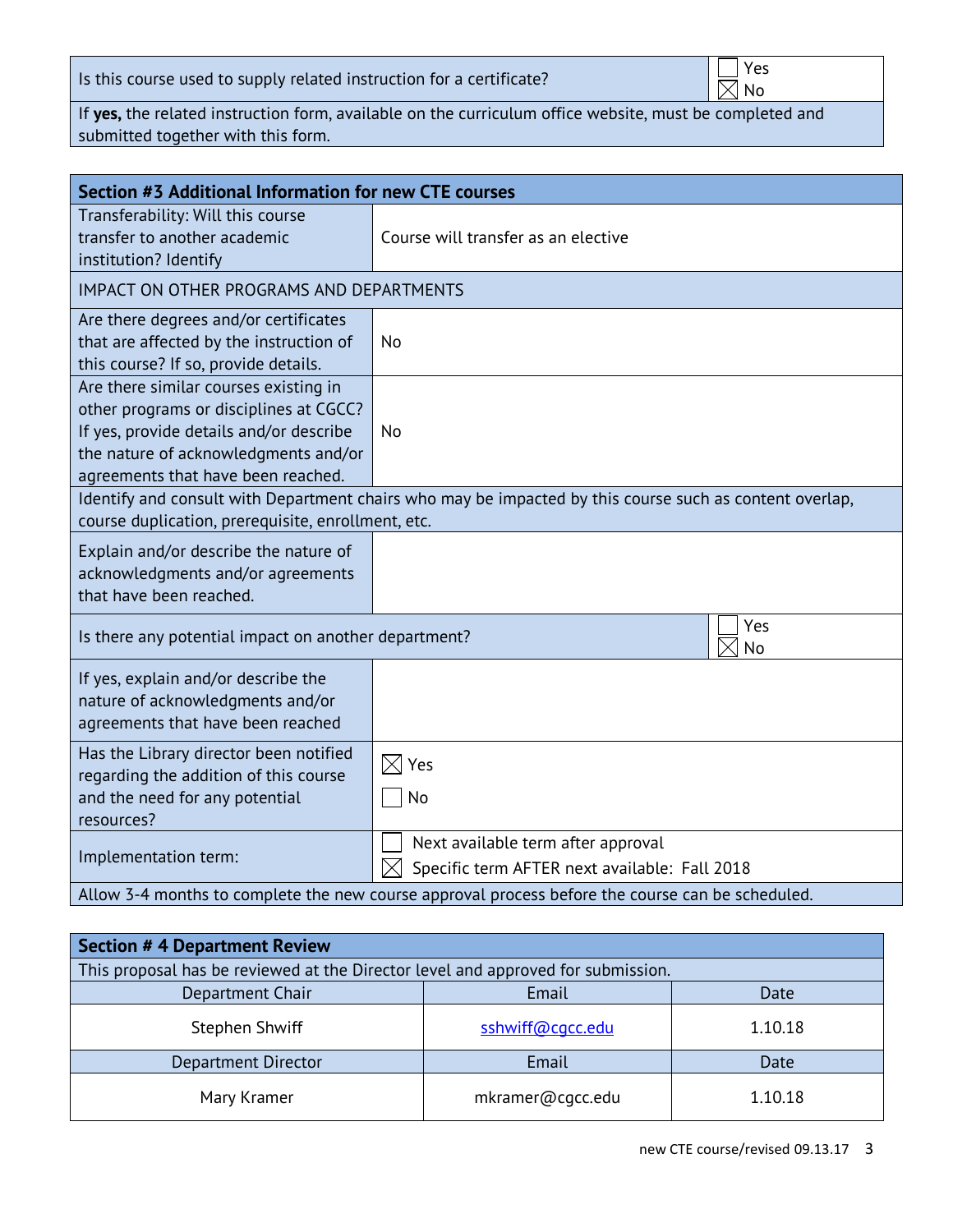# **Columbia Gorge Community College**

# New Course – Non-Credit

# (double click on check boxes to activate dialog box)

| Section #1 General Information                                                                                                                                                                                                                                                                                            |                                    |                                                                                                                                                                                                                                                                                                                                    |                                                                      |                                                                                |  |
|---------------------------------------------------------------------------------------------------------------------------------------------------------------------------------------------------------------------------------------------------------------------------------------------------------------------------|------------------------------------|------------------------------------------------------------------------------------------------------------------------------------------------------------------------------------------------------------------------------------------------------------------------------------------------------------------------------------|----------------------------------------------------------------------|--------------------------------------------------------------------------------|--|
| Department:                                                                                                                                                                                                                                                                                                               |                                    | <b>Instructional Services</b>                                                                                                                                                                                                                                                                                                      | Submitter name<br>Phone<br>Email                                     | Suzanne Burd<br>Ext 6123<br>sburd@cgcc.edu                                     |  |
| <b>Course Prefix</b><br>and Number:                                                                                                                                                                                                                                                                                       |                                    | <b>NCT 50</b>                                                                                                                                                                                                                                                                                                                      | Course Title:<br>60 characters max                                   | Realizing Your Potential                                                       |  |
| Can this class<br>be repeated?                                                                                                                                                                                                                                                                                            | $\boxtimes$ Yes<br>No<br>unlimited | How many times?                                                                                                                                                                                                                                                                                                                    | Contact hours                                                        | Lecture (# of hours): 60<br>Lec/Lab (# of hours): $0$<br>Lab (# of hours): $0$ |  |
| Reason for new course                                                                                                                                                                                                                                                                                                     |                                    | This program serves students to develop skills that would assist<br>them in personal and professional relationships that may lead to<br>employment. Additionally CGCC was approached by the<br>organization that contracted with the college to develop and<br>deliver this course to request a college credential for completers. |                                                                      |                                                                                |  |
| Is this course equivalent to another? If yes,<br>they must have the same description and<br>outcomes.                                                                                                                                                                                                                     |                                    | Yes<br>$\times$<br>No                                                                                                                                                                                                                                                                                                              | <b>Course Number and Title</b>                                       |                                                                                |  |
| Identify prerequisite, corequisite, and concurrent course(s)                                                                                                                                                                                                                                                              |                                    |                                                                                                                                                                                                                                                                                                                                    |                                                                      |                                                                                |  |
| Course prefix & number:<br>prerequisite<br>corequisite                                                                                                                                                                                                                                                                    |                                    |                                                                                                                                                                                                                                                                                                                                    | pre/con                                                              |                                                                                |  |
| Course prefix & number:<br>prerequisite<br>corequisite                                                                                                                                                                                                                                                                    |                                    |                                                                                                                                                                                                                                                                                                                                    | pre/con                                                              |                                                                                |  |
| Placement into:                                                                                                                                                                                                                                                                                                           |                                    |                                                                                                                                                                                                                                                                                                                                    |                                                                      |                                                                                |  |
| Placement into:                                                                                                                                                                                                                                                                                                           |                                    |                                                                                                                                                                                                                                                                                                                                    |                                                                      |                                                                                |  |
| COURSE DESCRIPTION: Begin the course description with an active verb. Avoid using the phrases: This course<br>will and/or Students will. Include course requisites recommendations in the description. Guidelines for writing<br>concise descriptions can be found at Writing Course Descriptions.                        |                                    |                                                                                                                                                                                                                                                                                                                                    |                                                                      |                                                                                |  |
| Introduces and provides the necessary skills to increase self-awareness and self-confidence for application in<br>life, work and educational pursuits. Assists students in developing skills that will lead to financial independence.                                                                                    |                                    |                                                                                                                                                                                                                                                                                                                                    |                                                                      |                                                                                |  |
| LEARNING OUTCOMES: Describe what the student will be able to do "out there" (in their life roles as worker,<br>family member, community citizen, global citizen or lifelong learners), not in the classroom outcomes. Three to<br>six outcomes are recommended. See course outcomes quidelines on the curriculum website. |                                    |                                                                                                                                                                                                                                                                                                                                    |                                                                      |                                                                                |  |
|                                                                                                                                                                                                                                                                                                                           |                                    |                                                                                                                                                                                                                                                                                                                                    | Upon successful completion of this course, students will be able to: |                                                                                |  |
| Learning Outcomes:                                                                                                                                                                                                                                                                                                        |                                    | 1.                                                                                                                                                                                                                                                                                                                                 | Communicate effectively in difficult situations.                     |                                                                                |  |
| (Use observable and<br>measurable verbs)                                                                                                                                                                                                                                                                                  |                                    | 2.                                                                                                                                                                                                                                                                                                                                 |                                                                      | Apply organizational skills to set goals and create a plan to achieve them.    |  |
|                                                                                                                                                                                                                                                                                                                           |                                    | Understand what it means to be financially literate.<br>3.                                                                                                                                                                                                                                                                         |                                                                      |                                                                                |  |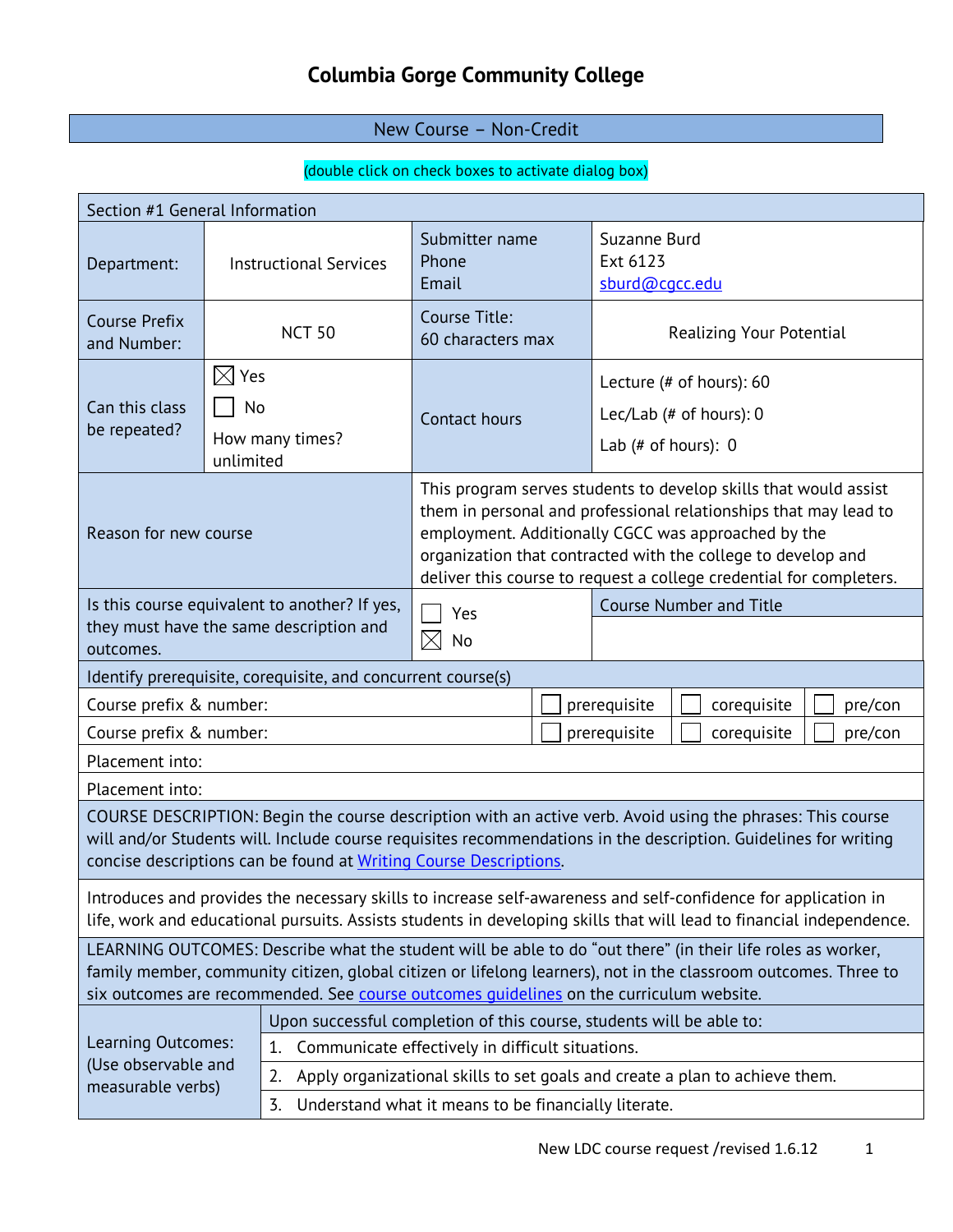|                                                | Recognize students own values, needs and skills.<br>4.                                   |  |  |
|------------------------------------------------|------------------------------------------------------------------------------------------|--|--|
|                                                | 5.<br>Identify causes of stress and apply stress management methods for problem solving. |  |  |
| Outcomes assessment<br>strategies:             | Journal writing, written assignments.                                                    |  |  |
| COURSE CONTENT, ACTIVITIES AND DESIGN          |                                                                                          |  |  |
| Course activities and<br>design:               | Lectures, demonstrations, and hands-on learning activities.                              |  |  |
|                                                | 1) Communicate effectively                                                               |  |  |
|                                                | Complete a self-assessment (SWOT)<br>а.                                                  |  |  |
|                                                | Identify constructive versus non constructive criticism<br>$\mathbf b$ .                 |  |  |
|                                                | Identify and manage triggers<br>$C_{\bullet}$                                            |  |  |
|                                                | d. Use appropriate methods of listening and speaking                                     |  |  |
|                                                | Set goals<br>2)                                                                          |  |  |
|                                                | Complete a time management self-assessment<br>a.                                         |  |  |
| <b>Course Content:</b>                         | Identify procrastination and how to manage it<br>b.                                      |  |  |
| Themes, Concepts,<br><b>Issues and Skills:</b> | Develop a plan to achieve a goal<br>$\mathsf{C}$ .                                       |  |  |
| (from CCOG they                                | Financial literacy<br>3)                                                                 |  |  |
| should be connected                            | Set financial goals and create a budget<br>а.                                            |  |  |
| to the outcomes)                               | Plan for large purchases and life events<br>b.                                           |  |  |
|                                                | Establish an emergency savings fund<br>C.                                                |  |  |
|                                                | Make a simple plan to pay down debt<br>d.                                                |  |  |
|                                                | e. Understand credit reports and financial products                                      |  |  |
|                                                | 4) Stress management and problem solving                                                 |  |  |
|                                                | Identify what causes stress and conflict<br>a.                                           |  |  |
|                                                | Manage stress and conflict triggers<br>b.                                                |  |  |
|                                                | Use an existing problem to analyze and apply problem solving skills<br>C.                |  |  |
| <b>Department Notes</b><br>(optional)          |                                                                                          |  |  |

| Section #3 Additional Information for new non-credit courses                            |                                                                                  |  |
|-----------------------------------------------------------------------------------------|----------------------------------------------------------------------------------|--|
| In which areas does this course<br>train students? Check all that may<br>apply.         | Literacy<br>Language<br>$\boxtimes$<br>Life Skills<br><b>General Workforce</b>   |  |
| Briefly describe how this course<br>prepares students for entry into<br>credit programs | This course is appropriate for students wishing to begin pre college<br>classes. |  |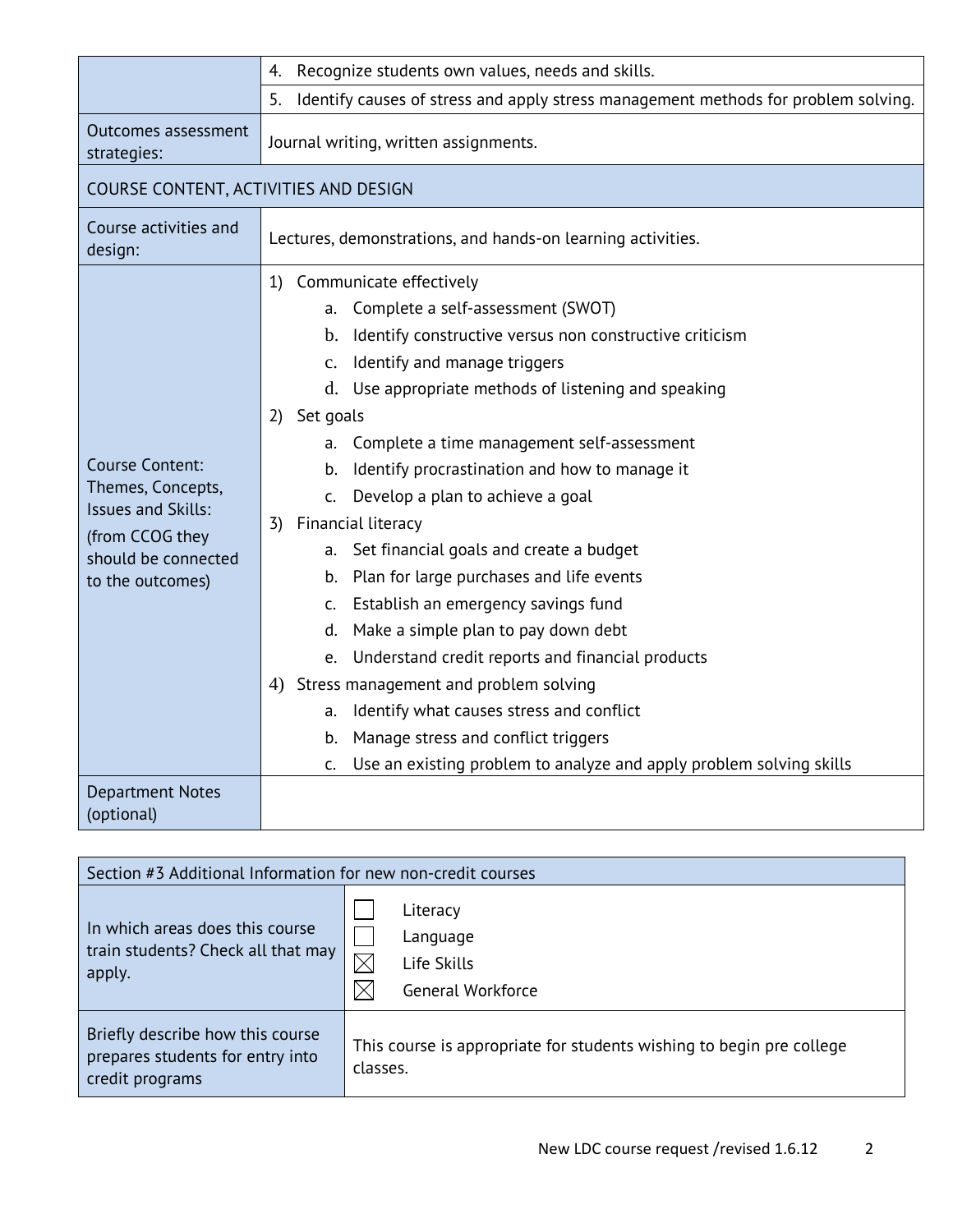| IMPACT ON OTHER PROGRAMS AND DEPARTMENTS                                                                                                                                                                                                                                                                   |                                                                                                                                                                                                                                                                                                |  |  |  |
|------------------------------------------------------------------------------------------------------------------------------------------------------------------------------------------------------------------------------------------------------------------------------------------------------------|------------------------------------------------------------------------------------------------------------------------------------------------------------------------------------------------------------------------------------------------------------------------------------------------|--|--|--|
| Are there similar courses existing<br>in other programs or disciplines<br>at CGCC? If yes, explain and/or<br>describe the nature of<br>acknowledgements and/or<br>agreements that have been<br>reached.                                                                                                    | Some of the content aligns with CG 114 and CG 140B, however, the<br>course is a preparation course for CG classes.                                                                                                                                                                             |  |  |  |
| Have you consulted with the<br>Department Chair(s) of other<br>program(s) regarding potential<br>impact such as content overlap,<br>duplication, prerequisites,<br>enrollment impact etc. If yes,<br>explain and/or describe the<br>nature of acknowledgements or<br>agreements that have been<br>reached. | Yes. The college is under contract with the State of Oregon Department of<br>Human Services to provide this course to their clients. The contract<br>expires June 2018 and it's CGCC's desire to continue with this course as<br>open enrollment, and based out of the pre-college department. |  |  |  |
| Has the Library director been<br>notified regarding the addition of<br>this course and the need for any<br>potential resources?                                                                                                                                                                            | $\boxtimes$ Yes<br>No                                                                                                                                                                                                                                                                          |  |  |  |
| Implementation term:                                                                                                                                                                                                                                                                                       | $\boxtimes$<br>Next available term after approval<br>Specify term                                                                                                                                                                                                                              |  |  |  |

Allow 1-2 months to complete the new non-credit course approval process before the course may be scheduled.

| Section #4 Department Review                                                     |                       |               |  |  |
|----------------------------------------------------------------------------------|-----------------------|---------------|--|--|
| This proposal has be reviewed at the Director level and approved for submission. |                       |               |  |  |
| Department Chair                                                                 | Email                 | Date          |  |  |
| Franceina Brackenbury                                                            | fbrackenbury@cgcc.edu | $1 - 11 - 18$ |  |  |
| Department Director                                                              | Email                 | Date          |  |  |
| Lori Ufford                                                                      | lufford@cacc.edu      | $1 - 11 - 18$ |  |  |

NEXT STEPS:

1. Save this document as the course prefix and number (e.g. MTH 65 or RET 112). Send completed form electronically to curriculum@cgcc.edu.

- 2. Print final version of submission and attach the [Course Addition/Revision/Deletion Signature](file://Thor/Vol1$/SHARED/Instructional%20Services/Curriculum%20Office/Forms/CourseSignatureForm5.2.13.docx) page. Obtain required signatures and deliver to curriculum office by posted deadline. Refer to the curriculum office website for the Curriculum Committee [meeting schedule and submission deadlines.](http://www.cgcc.cc.or.us/Academics/FacultyResources/cccalendar.cfm) You are encouraged to send submissions prior to the deadline so that the curriculum office may review and provide feedback.
- 3. Course submission will be placed on the next agenda with available time slots. You will be notified of your submission's time for review. It is not mandatory that you attend the Curriculum Committee meeting in which your submission is scheduled for review; however, it is strongly encouraged that you attend so that you may represent your submission and respond to any committee questions. Unanswered questions may result in a submission being rescheduled for further clarification.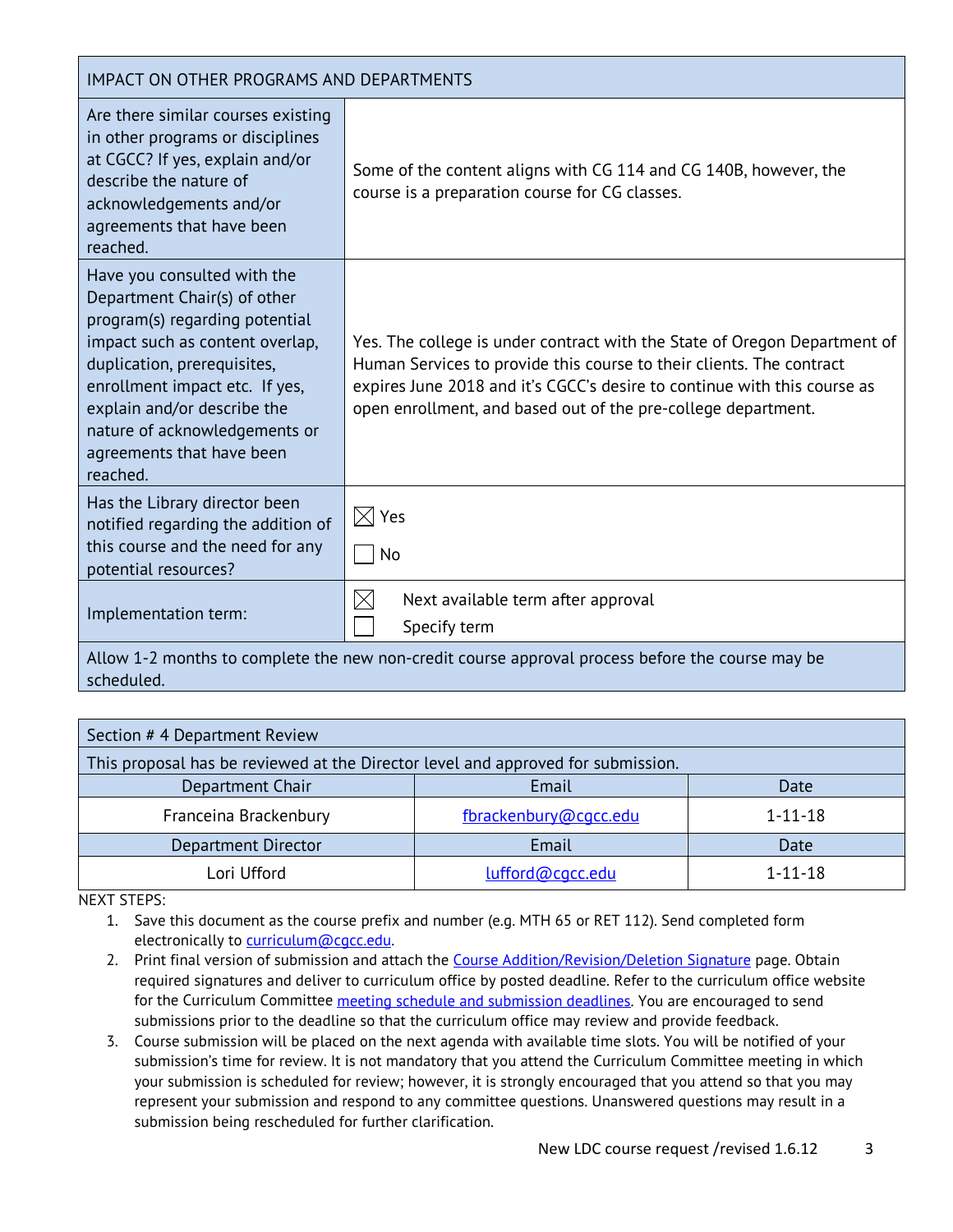# **NEW NON-CREDIT TRAINING CERTIFICATE REQUEST** Submitted by: Suzanne Burd **Email: sburd@cgcc.edu** Phone: (541) 506-6123 Department: Pre-College

# **Columbia Gorge Community College**

# (Double click on check boxes to activate dialog box)

| <b>SECTION #1 OVERVIEW</b>                                                                               |                         |                                                                                                                                                                                                                                                                                                                                                                                                                                                                    |                                                                                               |                         |
|----------------------------------------------------------------------------------------------------------|-------------------------|--------------------------------------------------------------------------------------------------------------------------------------------------------------------------------------------------------------------------------------------------------------------------------------------------------------------------------------------------------------------------------------------------------------------------------------------------------------------|-----------------------------------------------------------------------------------------------|-------------------------|
| <b>Proposed Title:</b>                                                                                   |                         | Realizing Your Potential                                                                                                                                                                                                                                                                                                                                                                                                                                           | <b>Proposed Clock Hours:</b>                                                                  | 60                      |
| Reason for new<br>certificate:                                                                           |                         | This program serves students to develop skills that would assist them in<br>personal and professional relationships that may lead to employment and/or<br>enter college. The college is under contract with the State of Oregon<br>Department of Human Services to provide this course to their clients. The<br>contract expires June 2018 and it's CGCC's desire to continue with this course as<br>open enrollment, and based out of the pre-college department. | Requested<br>implementation term:                                                             | As soon as<br>practical |
| Impact on other areas<br>of instruction:<br>Have you talked to<br>other departments?<br>If yes, explain: | $\boxtimes$ Yes<br>  No | Explain: The CTE director and the Pre College department chair<br>requested that the community education coordinator submit the<br>program for curriculum committee review.                                                                                                                                                                                                                                                                                        | Has the certificate been<br>validated by an Advisory<br>Committee or by<br>industry partners? | Yes<br>$\boxtimes$ No   |
| Certificate CIP Code                                                                                     | 37.0199                 |                                                                                                                                                                                                                                                                                                                                                                                                                                                                    |                                                                                               |                         |

| SECTION #2 PREREQUISITES AND OUTCOMES                                                                                |                                        |                            |  |
|----------------------------------------------------------------------------------------------------------------------|----------------------------------------|----------------------------|--|
| <b>PROPOSED PREREQUISITES</b>                                                                                        |                                        |                            |  |
| <b>Course Number</b>                                                                                                 | <b>Course Title or Placement level</b> | <b>Credits/Clock Hours</b> |  |
|                                                                                                                      | <b>NA</b>                              |                            |  |
| $\boxtimes$ No<br>Yes<br>Is this a limited entry program? Students must apply, via the department for program entry. |                                        |                            |  |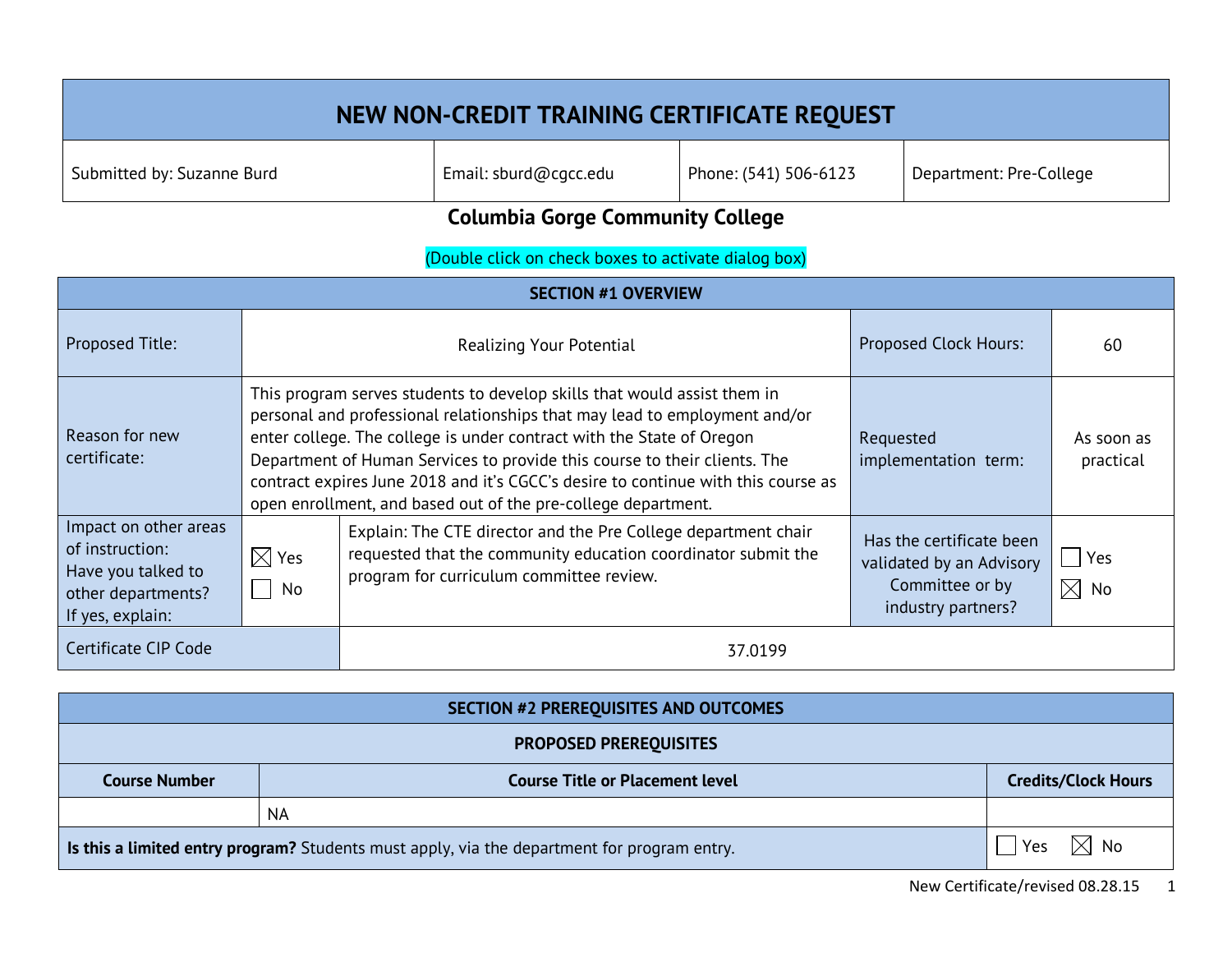#### **PROPOSED OUTCOMES**

Describe what students are intended to be able to do "out there" (in life roles: worker, family member, community citizen, global citizen, and life-long learner), as opposed to a classroom activity "in here"? Good outcomes statements will suggest context to indicate this "out there" and they will describe what students can DO with what they know. See [writing learning outcomes](http://www.cgcc.edu/sites/cgcc.us/files/curriculum/writing-learning-outcomes.pdf) on the curriculum website.

*Students who complete this certificate will be able to:* 

- 1. Communicate effectively in difficult situations.
- 2. Apply organizational skills to set goals and create a plan to achieve them.
- 3. Understand what it means to be financially literate.
- 4. Recognize students own values, needs and skills.
- 5. Identify causes of stress and apply stress management methods for problem solving.

#### **SECTION #3 PROPOSED COURSEWORK**

List all courses in the term by term order that is to be displayed in the [catalog](http://www.cgcc.edu/catalog) certificate map. Include elective list below. The information you provide on this form will be reflected in the CGCC catalog pages. Please ensure it is correct. (If you need more lines to accommodate the courses, right click and insert rows.)

| <b>Course Number</b> | <b>Course Title</b>              | <b>Cert Outcome included?</b> | <b>Clock Hours</b> |
|----------------------|----------------------------------|-------------------------------|--------------------|
| <b>NCT 50</b>        | Realizing Your Potential         | $\times$<br>Yes<br>No         | 60                 |
|                      |                                  | No<br>Yes                     |                    |
|                      |                                  | <b>Total Hours</b>            | 60                 |
|                      | <b>ELECTIVES</b> (if applicable) |                               |                    |
| <b>Course Number</b> | <b>Course Title</b>              | <b>Cert Outcome included?</b> | <b>Clock Hours</b> |
|                      |                                  | Yes<br>No                     |                    |

| <b>Section #5 DEPARTMENT REVIEW</b>                                                |                       |               |  |  |
|------------------------------------------------------------------------------------|-----------------------|---------------|--|--|
| This proposal has been reviewed at the Director level and approved for submission. |                       |               |  |  |
| Email<br>Department Chair<br>Date                                                  |                       |               |  |  |
| Franceina Brackenbury                                                              | fbrackenbury@cgcc.edu | $1 - 11 - 18$ |  |  |
| <b>Department Director</b>                                                         | Email                 | Date          |  |  |
| Lori Ufford                                                                        | lufford@cgcc.edu      | $1 - 11 - 18$ |  |  |

Next steps:

1. Save the completed Certificate Request Form and submit as an e-mail attachment to curriculum@cgcc.edu.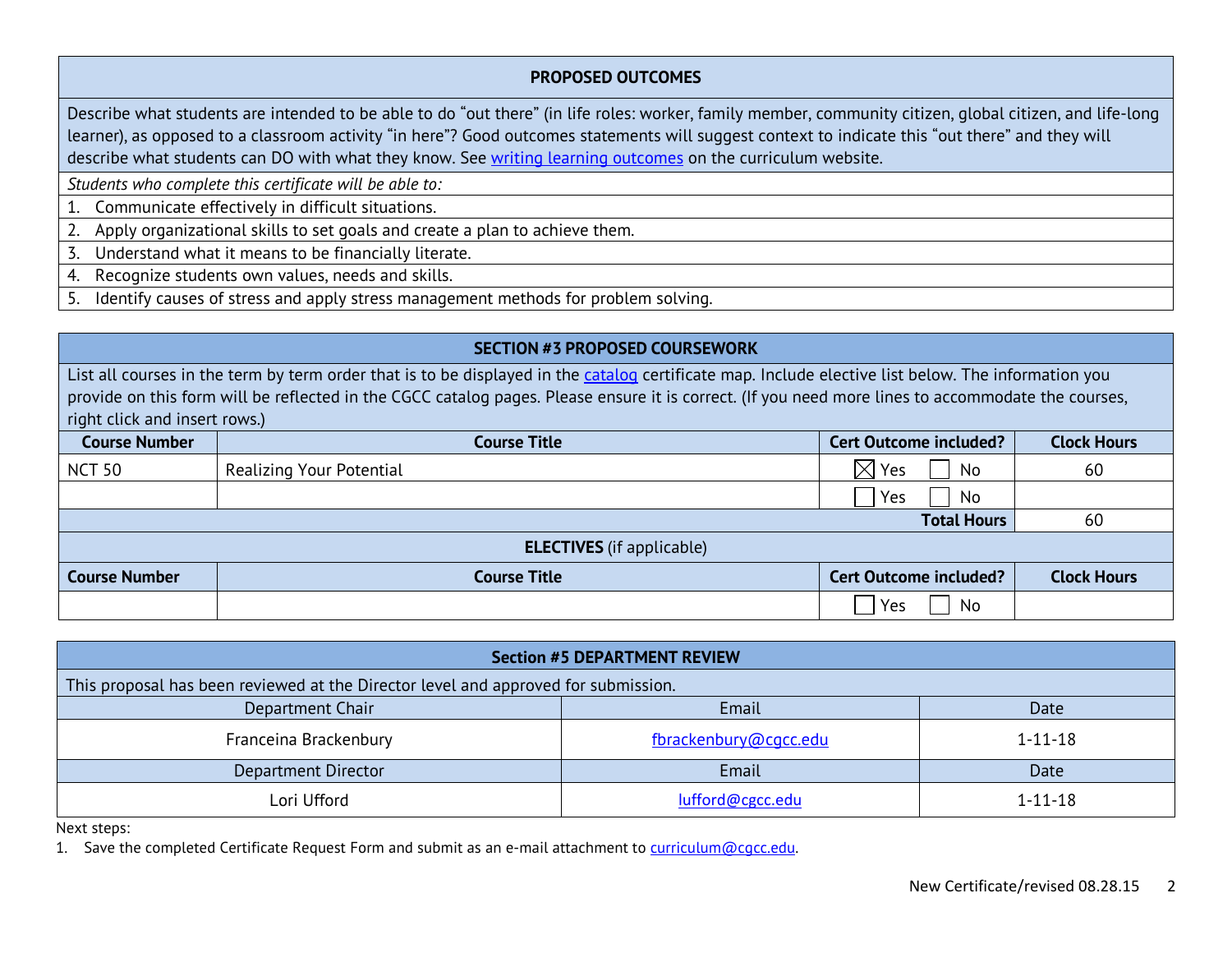CC date \_\_\_\_\_\_\_\_\_\_\_\_\_\_\_ CC decision

CC vote

# **Columbia Gorge Community College**

| <b>Course Revision</b>                               |                                                      |  |                                |  |
|------------------------------------------------------|------------------------------------------------------|--|--------------------------------|--|
| (Double click on check boxes to activate dialog box) |                                                      |  |                                |  |
|                                                      | What are you seeking to revise? Check all that apply |  |                                |  |
|                                                      | Course number                                        |  | Prerequisites and Corequisites |  |
|                                                      | Title                                                |  | Outcomes                       |  |
|                                                      | Description                                          |  | Repeatability                  |  |
|                                                      |                                                      |  |                                |  |

| <b>Section #1 General Information</b> |                                                        |                                                        |                                                                 |  |  |  |
|---------------------------------------|--------------------------------------------------------|--------------------------------------------------------|-----------------------------------------------------------------|--|--|--|
| Department                            | Writing, Literature, Foreign<br>Language               | Submitter name<br>Phone<br>Email                       | John Schoppert<br>541-506-6080<br>jschoppert@cqcc.edu           |  |  |  |
| Current prefix<br>and number          | LIB 101                                                | Proposed prefix<br>and number                          | No change                                                       |  |  |  |
| Current<br>course title               | Library Research and Beyond:<br>Find, Select, and Cite | Proposed title<br>(60 characters<br>max)               | Library Research and Information<br><b>Retrieval Strategies</b> |  |  |  |
| Current<br>Repeatability              | 0                                                      | Proposed<br>Repeatability                              | No change                                                       |  |  |  |
| Reason for<br>proposed<br>changes     | Title is more descriptive                              | Proposed<br>transcript title<br>(30 characters<br>max) | Library Research & Strategies                                   |  |  |  |

COURSE DESCRIPTION: To be used in the catalog and schedule of classes. Begin the course description with an active verb. **Avoid** using the phrases: This course will and/or students will. Include recommendations and requisites in description. Guidelines for writing descriptions can be found at [Writing a Course Description.](http://www.cgcc.edu/sites/cgcc.us/files/curriculum/writing-course-description.pdf)

|                                                                                                                                                                                                                                                                                                                | Current Description (required whether being<br>revised or not) | <b>Proposed Description</b>                                                                                                                                                                                                                                                                          |
|----------------------------------------------------------------------------------------------------------------------------------------------------------------------------------------------------------------------------------------------------------------------------------------------------------------|----------------------------------------------------------------|------------------------------------------------------------------------------------------------------------------------------------------------------------------------------------------------------------------------------------------------------------------------------------------------------|
| Introduces the research process and essential<br>research skills to find, select and cite the best<br>information. Teaches identification of research<br>topics, planning and carrying out the research<br>process, and to identify and cite preferred<br>sources of credible information. Audit<br>available. |                                                                | Introduces the research process and essential research<br>skills. Develops critical thinking strategies. Teaches<br>identification of research topics, planning and carrying<br>out the research process, and to identify and cite<br>preferred sources of credible information. Audit<br>available. |
| Reason for<br>description<br>change                                                                                                                                                                                                                                                                            |                                                                | This description aligns with new learning outcomes involved with critical thinking. In<br>the current proliferation of webpages, information providers, and layers of hidden digital<br>ownership, thinking critically is now a larger concern of information literacy strategies.                   |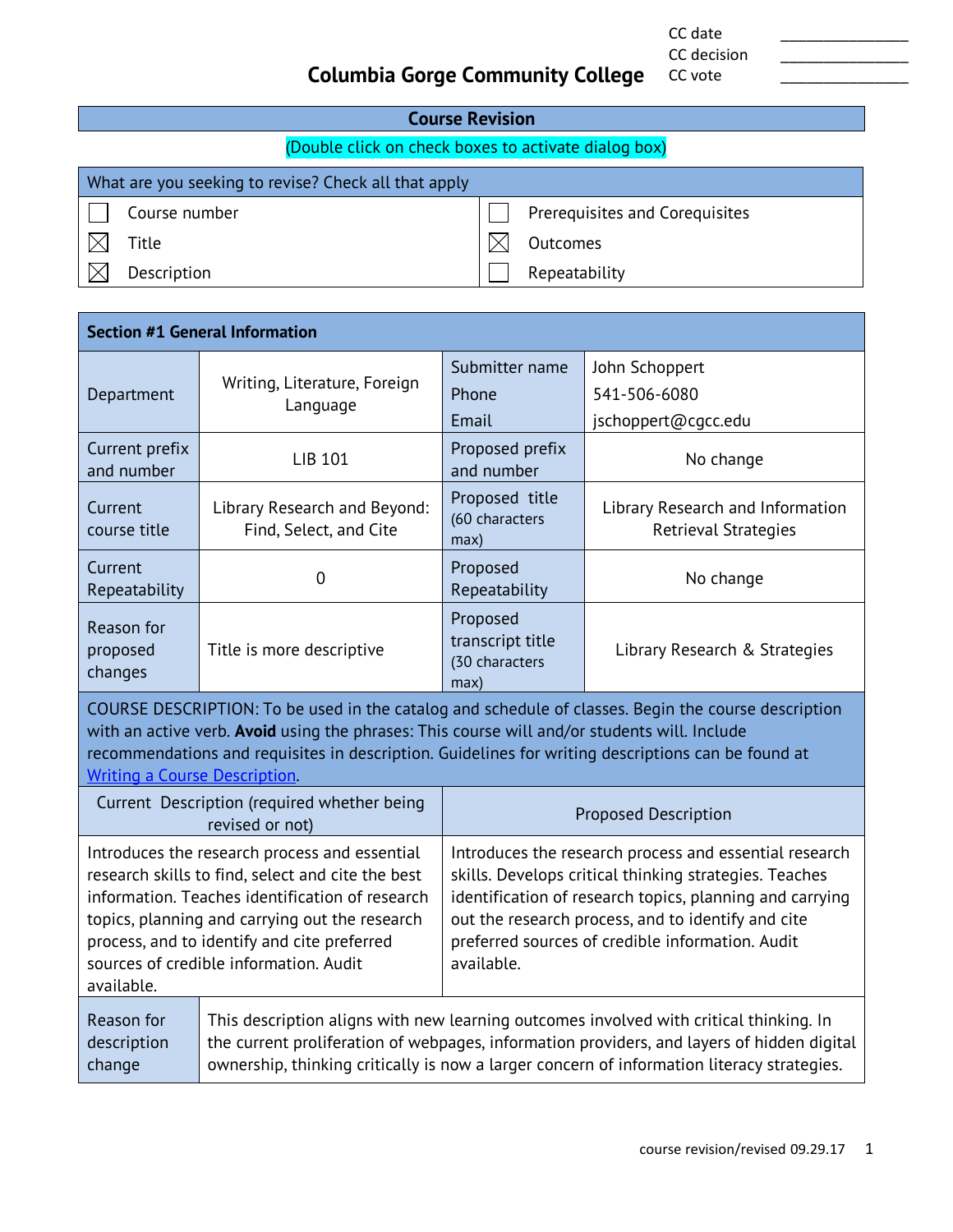LEARNING OUTCOMES: Describe what the student will be able to do "out there" (in their life roles as worker, family member, community citizen, global citizen or lifelong learners), not in the classroom outcomes. Three to six outcomes are recommended. See the [Writing Learning](http://www.cgcc.edu/sites/cgcc.us/files/curriculum/writing-learning-outcomes.pdf) Outcomes guidelines on the curriculum office webpage for more guidance.

| and carriediam onnec meopage for more garaance.<br>Current learning outcomes (required<br>whether being revised or not)                                                                                                                                                                                                                                                                             |                                 |                                                                                                                                                                                                                                                                                                                                                                                            | New learning outcomes |           |
|-----------------------------------------------------------------------------------------------------------------------------------------------------------------------------------------------------------------------------------------------------------------------------------------------------------------------------------------------------------------------------------------------------|---------------------------------|--------------------------------------------------------------------------------------------------------------------------------------------------------------------------------------------------------------------------------------------------------------------------------------------------------------------------------------------------------------------------------------------|-----------------------|-----------|
| 1.<br>Locate, evaluate and select pertinent<br>information in order to make<br>informed decisions based on data.<br>Evaluate sources of information to<br>2.<br>distinguish between facts and<br>opinions in order to enter into the<br>community of scholarship, and<br>develop professional competence.                                                                                           |                                 | Formulate a problem statement;<br>1.<br>Determine the nature and extent of the<br>2 <sub>1</sub><br>information needed to address the problem;<br>Access relevant information effectively and<br>3.<br>efficiently;<br>Evaluate information and its source critically; and<br>4.<br>Understand many of the economic, legal, and<br>5.<br>social issues surrounding the use of information. |                       |           |
| Reason for<br>outcomes<br>change                                                                                                                                                                                                                                                                                                                                                                    |                                 | These new outcomes adopt the information literacy outcomes for the CGCC AAOT.                                                                                                                                                                                                                                                                                                              |                       |           |
| REQUISITES: Note: If this course has been approved for the Gen Ed list, it will have, as a default the following<br>requisites: "Prerequisite: MTH 20 or equivalent placement test scores. Prerequisite/concurrent: WR 121." If the<br>department wants to set the RD, WR and/or MTH prerequisites at a lower level, you will need to submit the Opt-out<br>of Standard Prerequisites Request form. |                                 |                                                                                                                                                                                                                                                                                                                                                                                            |                       |           |
| Current prerequisites, corequisites and concurrent (if no change, leave blank)                                                                                                                                                                                                                                                                                                                      |                                 |                                                                                                                                                                                                                                                                                                                                                                                            |                       |           |
| Standard requisites - Prerequisite: MTH 20 or equivalent placement test scores.<br>Prerequisite/concurrent: WR 121                                                                                                                                                                                                                                                                                  |                                 |                                                                                                                                                                                                                                                                                                                                                                                            |                       |           |
| Placement into:                                                                                                                                                                                                                                                                                                                                                                                     |                                 |                                                                                                                                                                                                                                                                                                                                                                                            |                       |           |
| prefix & number:                                                                                                                                                                                                                                                                                                                                                                                    |                                 | Prerequisite                                                                                                                                                                                                                                                                                                                                                                               | Corequisite           | pre/con   |
| prefix & number:                                                                                                                                                                                                                                                                                                                                                                                    |                                 | Prerequisite                                                                                                                                                                                                                                                                                                                                                                               | Corequisite           | pre/con   |
|                                                                                                                                                                                                                                                                                                                                                                                                     |                                 | Proposed prerequisites, corequisites and concurrent                                                                                                                                                                                                                                                                                                                                        |                       |           |
| Standard requisites - Prerequisite: MTH 20 or equivalent placement test scores.                                                                                                                                                                                                                                                                                                                     | Prerequisite/concurrent: WR 121 |                                                                                                                                                                                                                                                                                                                                                                                            |                       |           |
| Placement into:                                                                                                                                                                                                                                                                                                                                                                                     |                                 |                                                                                                                                                                                                                                                                                                                                                                                            |                       |           |
| Corequisite<br>prefix & number:<br>Prerequisite<br>pre/con                                                                                                                                                                                                                                                                                                                                          |                                 |                                                                                                                                                                                                                                                                                                                                                                                            |                       |           |
| Prerequisite<br>Corequisite<br>prefix & number:                                                                                                                                                                                                                                                                                                                                                     |                                 |                                                                                                                                                                                                                                                                                                                                                                                            | pre/con               |           |
| Reason for<br>requisite<br>changes                                                                                                                                                                                                                                                                                                                                                                  |                                 |                                                                                                                                                                                                                                                                                                                                                                                            |                       |           |
|                                                                                                                                                                                                                                                                                                                                                                                                     |                                 |                                                                                                                                                                                                                                                                                                                                                                                            |                       |           |
| Is this course used for related instruction?                                                                                                                                                                                                                                                                                                                                                        |                                 |                                                                                                                                                                                                                                                                                                                                                                                            |                       | Yes<br>No |

If yes, then check to see if the hours of student learning should be amended in the related instruction template to reflect the revision. This may require a related instruction curriculum revision.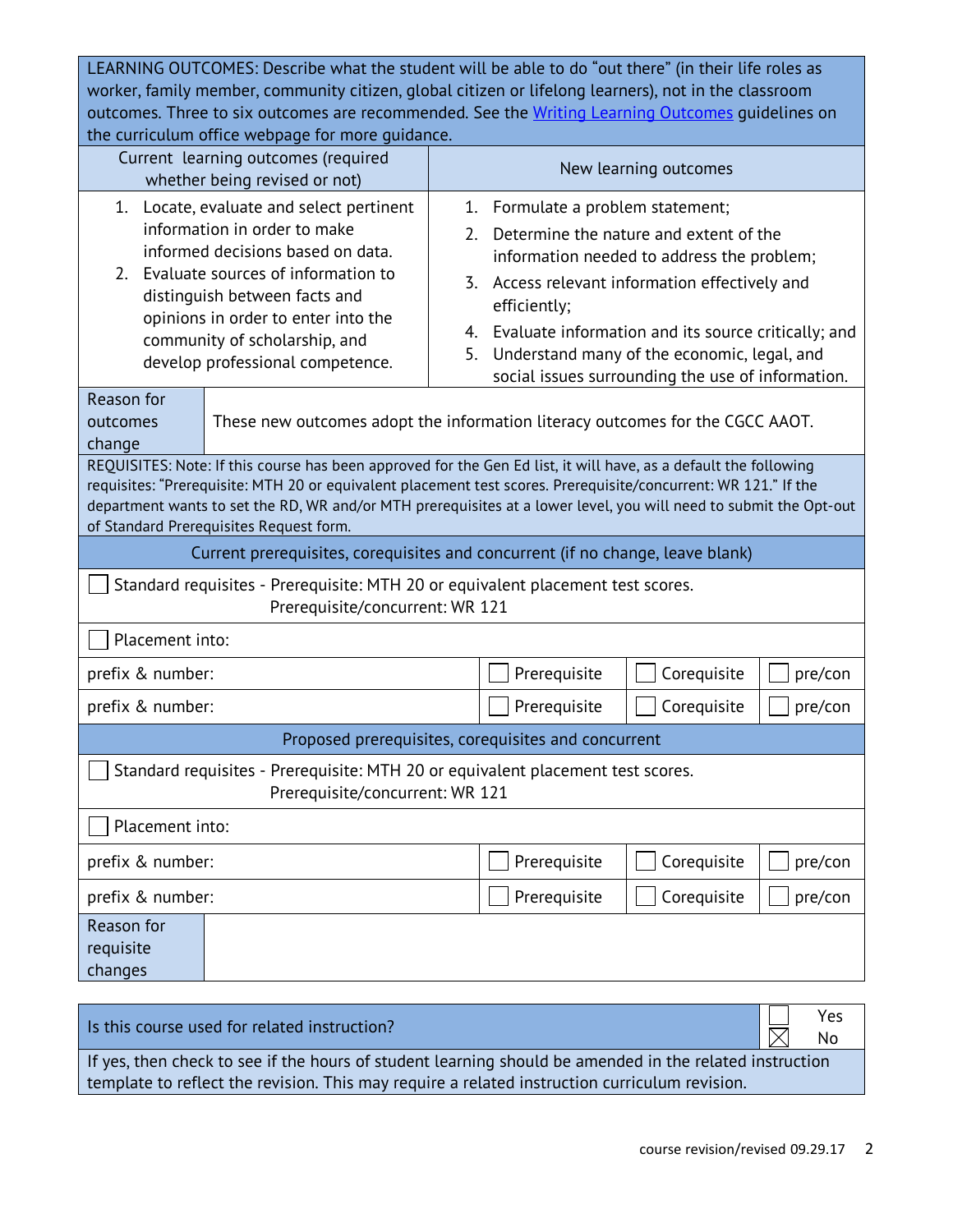| <b>Section #2 Impact on Other Departments</b>                                              |  |     |  |  |
|--------------------------------------------------------------------------------------------|--|-----|--|--|
| Are there changes being requested that may impact other departments, such as academic      |  | Yes |  |  |
| programs that require this course as a prerequisite for courses, degrees, or certificates? |  | No  |  |  |
| Please provide details, who was contacted and the resolution.                              |  |     |  |  |
|                                                                                            |  |     |  |  |
| Next available term after approval<br>Implementation                                       |  |     |  |  |
| Specify term( if AFTER the next available term)<br>term                                    |  |     |  |  |
| Allow 4-6 months to complete the approval process before scheduling the course.            |  |     |  |  |

| <b>Section #3 Department Review</b>                                                |                  |         |  |
|------------------------------------------------------------------------------------|------------------|---------|--|
| This proposal has been reviewed at the Director level and approved for submission. |                  |         |  |
| Department Chair                                                                   | Email            | Date    |  |
| Tim Schell                                                                         | tschell@cgcc.edu | 1.12.18 |  |
| Department Director                                                                | Email            | Date    |  |
| n/a                                                                                |                  |         |  |

#### NEXT STEPS:

1. Save this document as the course prefix and number (e.g. MTH 65 or RET 112). Send completed form electronically to [curriculum@cgcc.cc.or.us.](mailto:curriculum@cgcc.cc.or.us)

- 2. Complete the Course Signature form found in **Forms** on the curriculum website. Obtain required electronic or inked signatures and deliver to curriculum office by posted deadline. Refer to the curriculum office website for the Curriculum Committee [meeting schedule and submission deadlines.](http://www.cgcc.cc.or.us/Academics/FacultyResources/cccalendar.cfm) You are encouraged to send submissions prior to the deadline so that the curriculum office may review and provide feedback.
- 3. Submission will be placed on the next agenda with available time slots. You will be notified of your submission's time for review. It is not mandatory that you attend the Curriculum Committee meeting in which your submission is scheduled for review; however, it is strongly encouraged that you attend so that you may represent your submission and respond to any committee questions. Unanswered questions may result in a submission being rescheduled for further clarification.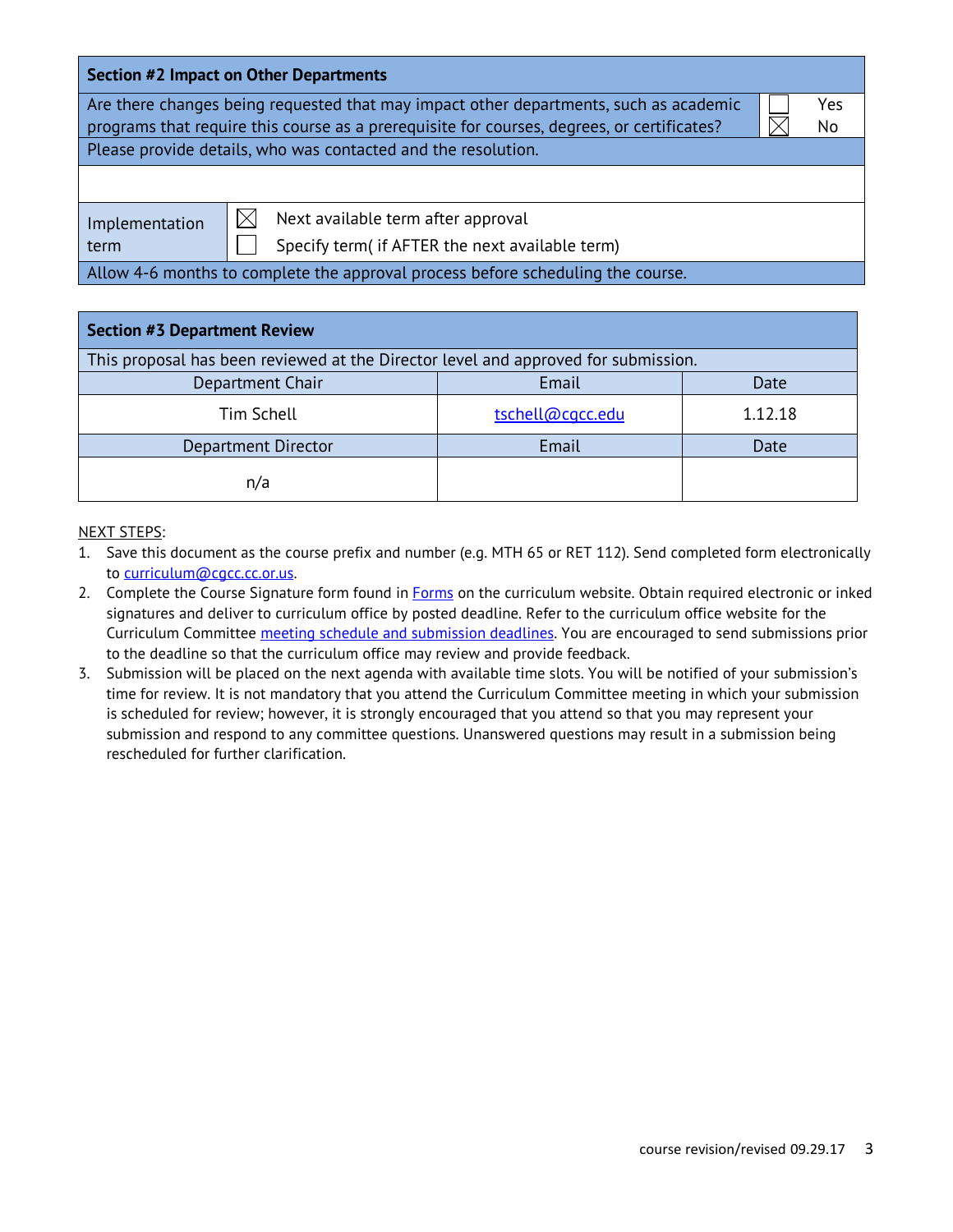CC date \_\_\_\_\_\_\_\_\_\_\_\_\_\_\_ CC decision

CC vote

## **Columbia Gorge Community College**

#### **General Education/Discipline Studies List Request Form**

(Double click on check boxes to activate dialog box)

| 1. General & Course Information:    |                                                                                                                                                                                                                                                                                                                                                                                                                                                                                                                                                                                                                                                                                                                    |                                            |                                                                     |
|-------------------------------------|--------------------------------------------------------------------------------------------------------------------------------------------------------------------------------------------------------------------------------------------------------------------------------------------------------------------------------------------------------------------------------------------------------------------------------------------------------------------------------------------------------------------------------------------------------------------------------------------------------------------------------------------------------------------------------------------------------------------|--------------------------------------------|---------------------------------------------------------------------|
| Department                          | Arts & Humanities                                                                                                                                                                                                                                                                                                                                                                                                                                                                                                                                                                                                                                                                                                  | <b>Submitter Name:</b><br>Phone:<br>Email: | PK Hoffman<br>phoffman@cqcc.edu                                     |
| <b>Course Prefix</b><br>and Number: | <b>ART 252</b>                                                                                                                                                                                                                                                                                                                                                                                                                                                                                                                                                                                                                                                                                                     | Course Title:                              | Ceramics I                                                          |
| <b>Course Credits:</b>              | 3                                                                                                                                                                                                                                                                                                                                                                                                                                                                                                                                                                                                                                                                                                                  | Gen Ed<br>Category:                        | Arts and Letters<br>Social Science<br>Science, Comp. Sci., and Math |
| <b>Course Description:</b>          | Introduces ceramic processes, techniques and concepts through demonstrations and<br>hands-on studio experience. Develops strategies for creative problem solving in the<br>creation of original work. Establishes critical skills necessary to evaluate personal and<br>formal ceramic works, explore artistic intent, examine aesthetic and structural solutions,<br>and expand perceptual awareness. Explores historical and contemporary issues related to<br>materials and form. Audit available.                                                                                                                                                                                                              |                                            |                                                                     |
| <b>Course Outcomes:</b>             | Upon successful completion of this course, students will be able to:<br>Apply creative processes to solve problems using a progressive variety of strategies.<br>1.<br>Create personal works in clay which demonstrate a basic understanding of ceramic<br>2.<br>ideas, materials and techniques.<br>Ask meaningful questions, identify ideas and issues, and develop a basic vocabulary<br>3.<br>for an active participation in critical dialogue about the ceramic process.<br>4. Understand, interpret, and appreciate ceramics from different cultures and times,<br>facilitating a lifelong engagement with the diversity of perspectives in the human<br>experience.<br>Employ self-critiquing skills.<br>5. |                                            |                                                                     |

**Lower Division Collegiate (LDC) courses that apply for General Education/Discipline Studies status must:**

- **1. Be available to all CGCC students who meet the prerequisites for the course.**
- **2. Ensure that the appropriate AAOT Discipline Studies outcomes and criteria are reflected in the course's outcomes.** (If you need to revise your course outcomes, you must complete a Course Revision form.)
- **3. Verify course transfer status using the Course Transfer/Articulation Status form** (available on the curriculum website)**.** In order to obtain general education status, at least two OUS schools must confirm the course will transfer and one of the schools must approve the transfer as general education.
- **4. Have the Standard Prerequisites unless the Department Chair has completed the Prerequisite Opt-Out form and that request is approved.**
- **5. Be an LDC course that is eligible for the AAOT Discipline Studies List.**

In addition, course content must address the following:

- **1. CGCC's General Education Philosophy Statement:** *Through a broad, well-balanced curriculum, the General Education program strives to instill a lifelong love of learning and to foster civic competence within our students.*
- **2. CGCC Core Learning Outcomes (CLO):** Through their respective disciplines, CGCC students who earn a degree can: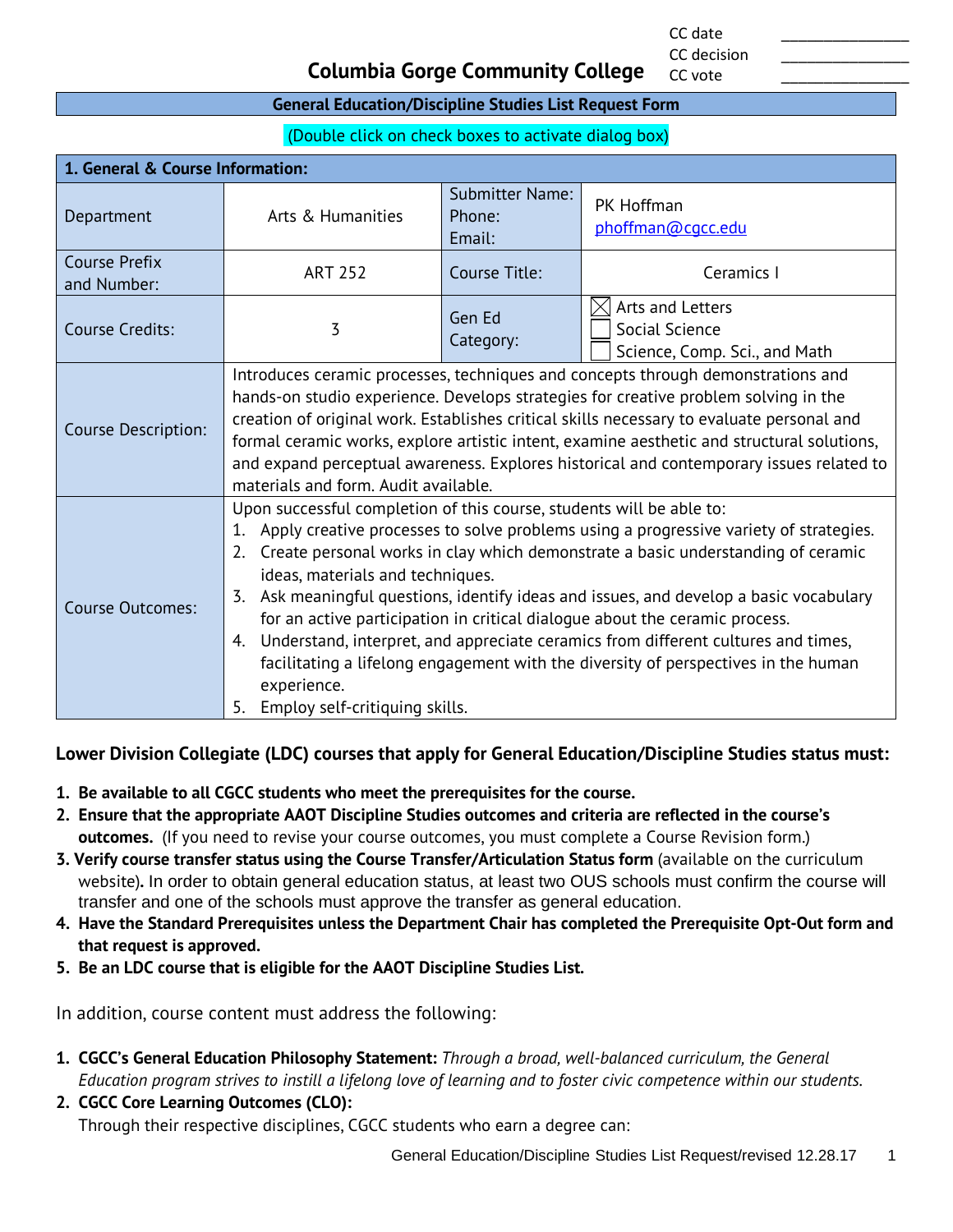- 1. Communicate effectively using appropriate reading, writing, listening, and speaking skills. (*Communication*)
- 2. Creatively solve problems by using relevant methods of research, personal reflection, reasoning, and evaluation of information. (*Critical Thinking and Problem-Solving*)
- 3. Extract, interpret, evaluate, communicate, and apply quantitative information and methods to solve problems, evaluate claims, and support decisions in their academic, professional and private lives. (*Quantitative Literacy*)
- 4. Appreciate cultural diversity and constructively address issues that arise out of cultural differences in the workplace and community. (*Cultural Awareness*)
- 5. Recognize the consequences of human activity upon our social and natural world. (*Community and Environmental Responsibility*)

**Course outcomes and content are required, at a minimum, to demonstrate that CLOs 1 (***Communication***) and 2 (***Critical Thinking and Problem Solving***) are addressed in depth, and 1 additional CLO is addressed at least minimally.**

# **2. Address CGCC Core Learning Outcomes:**

For each CLO addressed, provide the following: 1) list the course outcome(s) that clearly reflects the CLO; and 2) describe relevant course content, outlining how students will gain the skills and knowledge needed to achieve a level of mastery of the CLO. Please check the appropriate box, "no changes" or "revised," noting whether your response has changed since your last Gen Ed Request submission. Include previous response even if you are not making any revisions.

| Gen Ed designated courses are required to address CLOs 1 and 2 "in-depth."                                                        |                                                                                                                                                                                                                                                                                                                                                                                                                                                                      |  |
|-----------------------------------------------------------------------------------------------------------------------------------|----------------------------------------------------------------------------------------------------------------------------------------------------------------------------------------------------------------------------------------------------------------------------------------------------------------------------------------------------------------------------------------------------------------------------------------------------------------------|--|
| 1.<br>Communicate effectively<br>using appropriate reading,<br>writing, listening, and<br>speaking skills.                        | Outcome #3: Ask meaningful questions, identify ideas and issues, and develop<br>a basic vocabulary for an active participation in critical dialogue about the<br>ceramic process.                                                                                                                                                                                                                                                                                    |  |
| (Communication)                                                                                                                   | Students through discussion and instruction gain a working vocabulary specific                                                                                                                                                                                                                                                                                                                                                                                       |  |
| in-depth **REQUIRED**<br>$\bowtie$                                                                                                | to ceramics. Students are required to participate in class discussions; for<br>example, different chemical structures of glazes are compared and analyzed as<br>a group project. In addition, students use a sketchbook to conduct self-<br>reflection, envisioning, the development of ideas, recording, and self-critiquing.<br>And, students individually present a final portfolio to the instructor describing<br>their work and processes throughout the term. |  |
| 2.<br>Creatively solve problems by<br>using relevant methods of<br>research, personal reflection,<br>reasoning, and evaluation of | Outcome #1: Apply creative processes to solve problems using a progressive<br>variety of strategies.<br>Outcome #5: Employ self-critiquing skills.                                                                                                                                                                                                                                                                                                                   |  |
| information. (Critical Thinking<br>and Problem-Solving)                                                                           | Students solve problems when creating ceramic forms by asking questions and<br>finding new solutions using vocabulary, relevant ideas, materials, ceramic                                                                                                                                                                                                                                                                                                            |  |
| in-depth **REQUIRED**                                                                                                             | technique, and application. They use critical analysis to deepen understanding<br>of levels of quality, possible improvements, and high standards of achievement.                                                                                                                                                                                                                                                                                                    |  |
|                                                                                                                                   | Examination of aesthetic and structural solutions is incorporated when                                                                                                                                                                                                                                                                                                                                                                                               |  |
|                                                                                                                                   | designing and completing ceramic creations.                                                                                                                                                                                                                                                                                                                                                                                                                          |  |
|                                                                                                                                   | Provide a response for each of the following three CLOs that your course addresses.                                                                                                                                                                                                                                                                                                                                                                                  |  |
|                                                                                                                                   | Gen Ed designated courses are required, at a minimum, to address one of these three "minimally" or "in-depth."                                                                                                                                                                                                                                                                                                                                                       |  |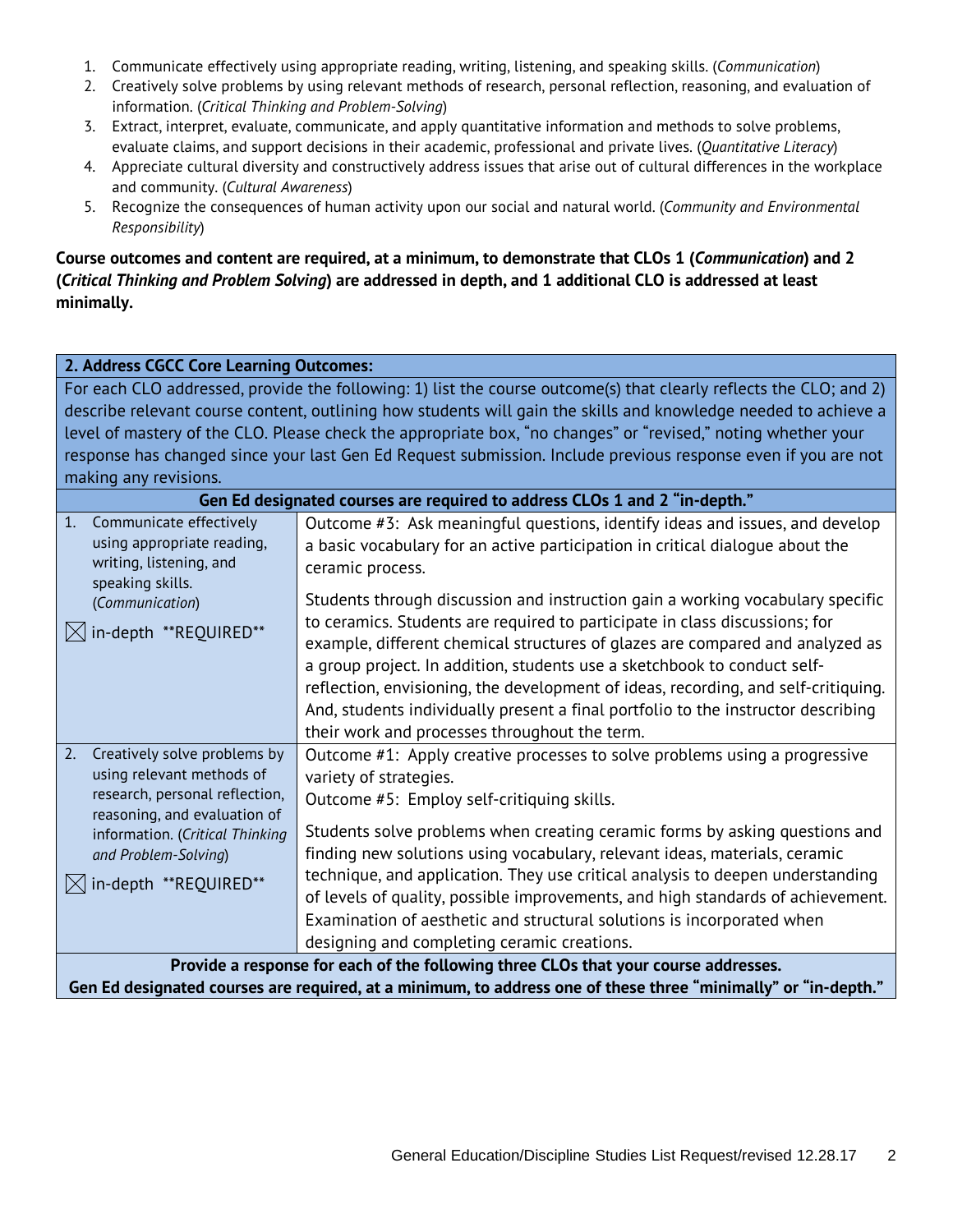| $\overline{3}$ .<br>Extract, interpret, evaluate,<br>communicate, and apply<br>quantitative information and<br>methods to solve problems,<br>evaluate claims, and support<br>decisions in their academic,<br>professional and private<br>lives. (Quantitative Literacy)<br>$in$ -depth     minimally<br>not addressed |                                                                                                                                                                                                                                                                                                                                                                                                                                                                                                                                                                                                                                                                                                                                                                                                                                                                                                                                        |
|-----------------------------------------------------------------------------------------------------------------------------------------------------------------------------------------------------------------------------------------------------------------------------------------------------------------------|----------------------------------------------------------------------------------------------------------------------------------------------------------------------------------------------------------------------------------------------------------------------------------------------------------------------------------------------------------------------------------------------------------------------------------------------------------------------------------------------------------------------------------------------------------------------------------------------------------------------------------------------------------------------------------------------------------------------------------------------------------------------------------------------------------------------------------------------------------------------------------------------------------------------------------------|
| Appreciate cultural diversity<br>4.<br>and constructively address<br>issues that arise out of<br>cultural differences in the<br>workplace and community.<br>(Cultural Awareness)<br>in-depth $\boxtimes$ minimally<br>not addressed                                                                                   | Outcome #4: Understand, interpret, and appreciate ceramics from different<br>cultures and times, facilitating a lifelong engagement with the diversity of<br>perspectives in the human experience.<br>The course covers the origins of ceramic form, for example, the inclusion or<br>lack of inclusion of handles in different cultures. Peoples of varying cultures<br>and times create pots, bowls, cups, etc to suit their own culture. Shape and<br>materials vary dependent on need and use. As agrarian societies developed, so<br>did ceramic cultures. Nomadic peoples used lighter woven baskets instead of<br>the heavier ceramic pots and urns. However, as people settled into specific<br>locations, they began to develop ceramics that could safely store grains and<br>water. Students are exposed to how ancient ceramic techniques have change<br>over time as well as how they differ from one culture to another. |
| 5.<br>Recognize the consequences<br>of human activity upon our<br>social and natural world.<br>(Community and<br>Environmental Responsibility)<br>$in$ -depth     minimally<br>not addressed                                                                                                                          |                                                                                                                                                                                                                                                                                                                                                                                                                                                                                                                                                                                                                                                                                                                                                                                                                                                                                                                                        |

#### **3. Address the AAOT Discipline Studies Outcomes and Criteria:**

**Complete only the questions regarding outcomes and criteria for the category to which your course belongs - Art and Letters; Social Sciences; Science and Computer Science; or Mathematics.**

#### **Arts and Letters**

#### **Outcomes:**

As a result of taking General Education Arts & Letters courses, a student should be able to:

- Interpret and engage in the Arts & Letters, making use of the creative process to enrich the quality of life; and
- Critically analyze values and ethics within a range of human experience and expression to engage more fully in local and global issues.

#### **Criteria:**

A course in Arts & Letters should:

- 1. Introduce the fundamental ideas and practices of the discipline and allow students to apply them.
- 2. Elicit analytical and critical responses to historical and/or cultural works, such as literature, music, language, philosophy, religion, and the visual and performing arts.
- 3. Explore the conventions and techniques of significant forms of human expression.
- 4. Place the discipline in a historical and cultural context and demonstrate its relationship with other discipline.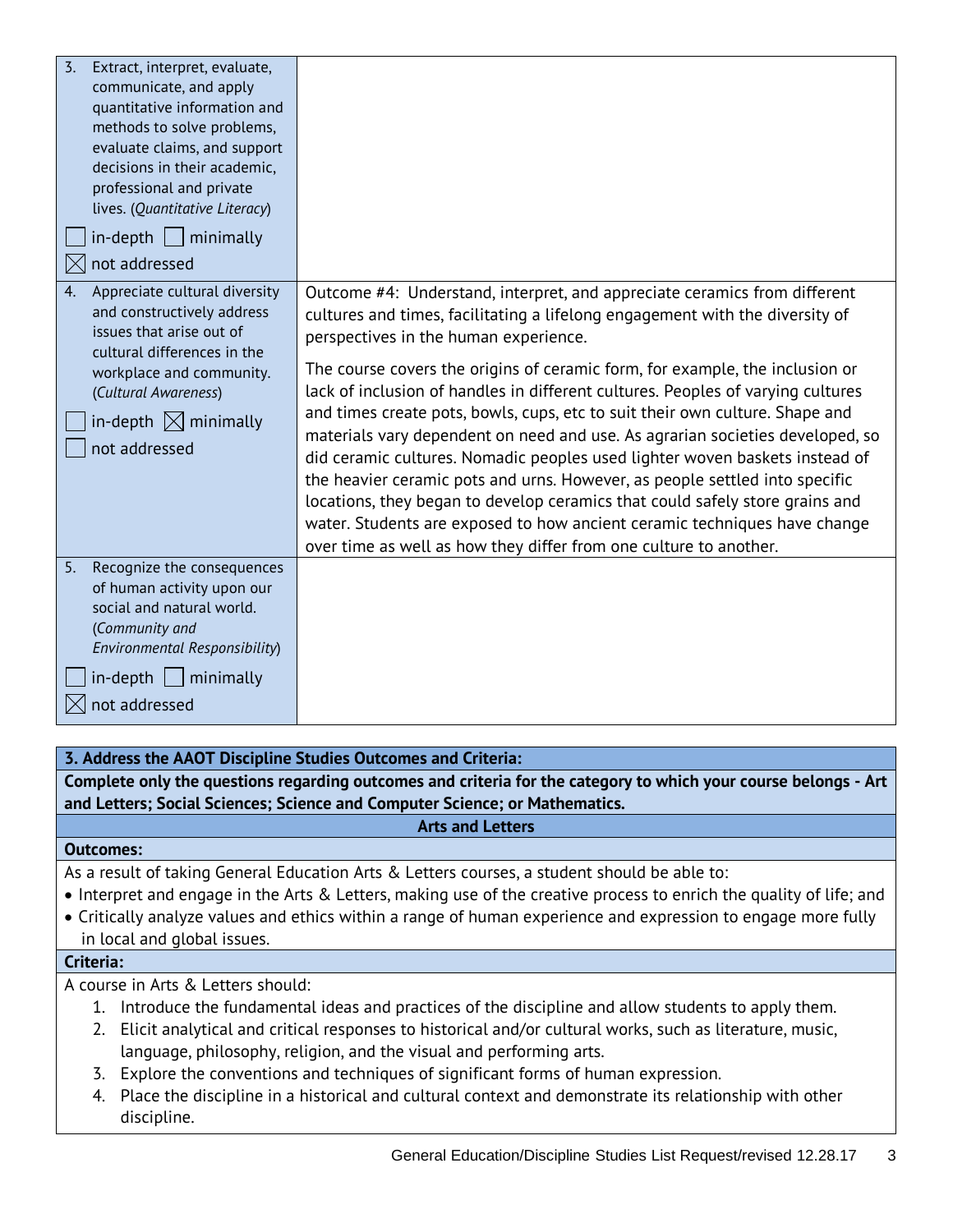And each course should also do at least one of the following:

- 1. Foster creative individual expression via analysis, synthesis, and critical evaluation;
- 2. Compare/contrast attitudes and values of specific historical periods or world cultures; and
- 3. Examine the origins and influences of ethical or aesthetic traditions.

| List the course outcome(s)<br>from the course's CCOG that<br>clearly reflect the above<br>outcomes and criteria.* | 1. Apply creative processes to solve problems using a progressive variety of<br>strategies.<br>2. Create personal works in clay which demonstrate a basic understanding of<br>ceramic ideas, materials and techniques.<br>Ask meaningful questions, identify ideas and issues, and develop a basic<br>3.<br>vocabulary for an active participation in critical dialogue about the ceramic<br>process.<br>4. Understand, interpret, and appreciate ceramics from different cultures and |  |  |
|-------------------------------------------------------------------------------------------------------------------|----------------------------------------------------------------------------------------------------------------------------------------------------------------------------------------------------------------------------------------------------------------------------------------------------------------------------------------------------------------------------------------------------------------------------------------------------------------------------------------|--|--|
|                                                                                                                   | times, facilitating a lifelong engagement with the diversity of perspectives<br>in the human experience.                                                                                                                                                                                                                                                                                                                                                                               |  |  |
|                                                                                                                   | Employ self-critiquing skills.<br>5.                                                                                                                                                                                                                                                                                                                                                                                                                                                   |  |  |
|                                                                                                                   | *Note: It must be clearly evident that the above outcomes are addressed within the course's outcomes. Between                                                                                                                                                                                                                                                                                                                                                                          |  |  |
|                                                                                                                   | your answers to the two outcomes questions below, you need to address all of the first four criteria as well as at                                                                                                                                                                                                                                                                                                                                                                     |  |  |
| least one of the criteria listed in the second set of three.                                                      |                                                                                                                                                                                                                                                                                                                                                                                                                                                                                        |  |  |
| How does the course enable a                                                                                      | Students are introduced to the technical processes of ceramics through                                                                                                                                                                                                                                                                                                                                                                                                                 |  |  |
| student to "interpret and                                                                                         | demonstrations as well as hands-on discovery. Clay allows each person to<br>create an individual response/idea that is then frozen in place by its firing in                                                                                                                                                                                                                                                                                                                           |  |  |
| engage in the Arts & Letters,                                                                                     | the kiln. Realization of personal growth and worth can be found in the creation                                                                                                                                                                                                                                                                                                                                                                                                        |  |  |
| making use of the creative<br>process to enrich the quality                                                       | of art as well as joy and self-satisfaction when practicing a positive work ethic.                                                                                                                                                                                                                                                                                                                                                                                                     |  |  |
| of life"?                                                                                                         | Ceramics encourages all of this. Students practice peer and self-critiquing.                                                                                                                                                                                                                                                                                                                                                                                                           |  |  |
| How does the course enable a                                                                                      | Students are exposed to how ceramic techniques have changed through the                                                                                                                                                                                                                                                                                                                                                                                                                |  |  |
| student to "critically analyze                                                                                    | years as well as how they differ from one culture to another. Students are                                                                                                                                                                                                                                                                                                                                                                                                             |  |  |
| values and ethics within a<br>required to reflect and critically analyze the cultural purpose and design of a     |                                                                                                                                                                                                                                                                                                                                                                                                                                                                                        |  |  |
| range of human experience                                                                                         | variety of historical ceramic works and then apply this knowledge within their                                                                                                                                                                                                                                                                                                                                                                                                         |  |  |
| and expression to engage                                                                                          | own cultural context. In addition, students have the opportunity to discuss how                                                                                                                                                                                                                                                                                                                                                                                                        |  |  |
| more fully in local and global                                                                                    | the attainment of ceramic materials has global impacts related to the                                                                                                                                                                                                                                                                                                                                                                                                                  |  |  |
| issues"?                                                                                                          | environment and economics; for example, using uranium and lead to make                                                                                                                                                                                                                                                                                                                                                                                                                 |  |  |
|                                                                                                                   | glazes makes a beautiful glaze, however, it is not healthful. Finally, ceramics                                                                                                                                                                                                                                                                                                                                                                                                        |  |  |
|                                                                                                                   | provides a medium for self-expression that may include the exploration of                                                                                                                                                                                                                                                                                                                                                                                                              |  |  |
|                                                                                                                   | many universal issues.                                                                                                                                                                                                                                                                                                                                                                                                                                                                 |  |  |

| <b>Section # 4 Department Review</b>                                             |                 |          |  |
|----------------------------------------------------------------------------------|-----------------|----------|--|
| This proposal has be reviewed at the Director level and approved for submission. |                 |          |  |
| Email<br>Department Chair<br>Date                                                |                 |          |  |
| Susan Lewis                                                                      | slewis@cgcc.edu | 12.28.17 |  |
| Department Director                                                              | Email           | Date     |  |
| n/a                                                                              |                 |          |  |

NEXT STEPS:

1. Save this document as the course prefix and course number.gened (e.g. HST 104.gened). Send completed form electronically to [curriculum@cgcc.edu.](mailto:curriculum@cgcc.edu)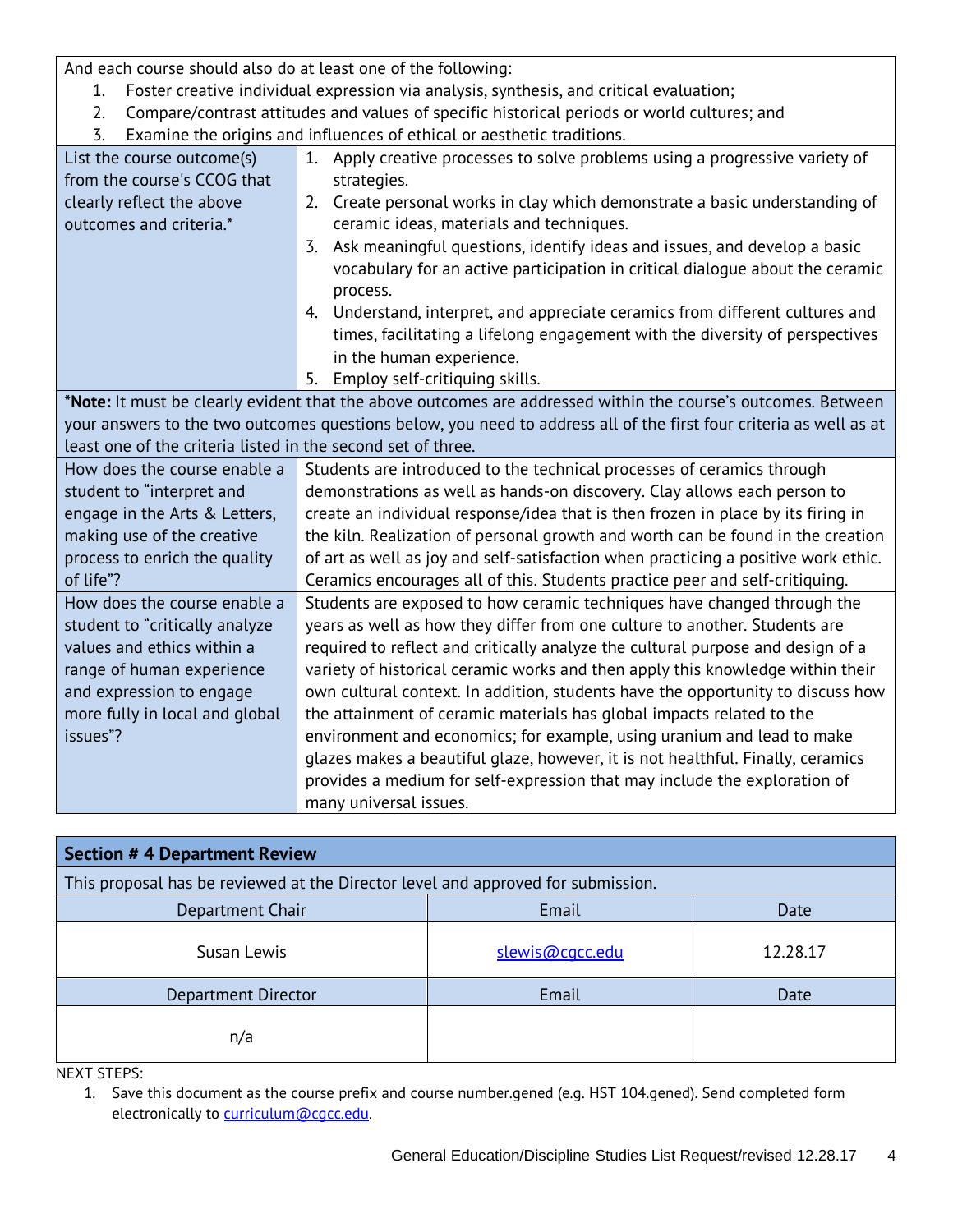# Ceramics I

Course Number: ART 252 Transcript Title: Ceramics I Created: September 1, 2012 Updated: April 20, 2017 Total Credits: 3 Lecture Hours: 0 Lecture / Lab Hours: 60 Lab Hours: 0 Satisfies Cultural Literacy requirement: No Satisfies General Education requirement: No Grading options: A-F (default), P-NP, audit Repeats available for credit: 0

# Course Description

Introduces ceramic processes, techniques and concepts through demonstrations and hands-on studio experience. Develops strategies for creative problem solving in the creation of original work. Establishes critical skills necessary to evaluate personal and formal ceramic works, explore artistic intent, examine aesthetic and structural solutions, and expand perceptual awareness. Explores historical and contemporary issues related to materials and form. Audit available.

#### Intended Outcomes

Upon successful completion of this course, students will be able to:

- 1. Apply creative processes to solve problems using a progressive variety of strategies.
- 2. Create personal works in clay which demonstrate a basic understanding of ceramic ideas, materials and techniques.
- 3. Ask meaningful questions, identify ideas and issues, and develop a basic vocabulary for an active participation in critical dialogue about the ceramic process.
- 4. Understand, interpret, and appreciate ceramics from different cultures and times, facilitating a lifelong engagement with the diversity of perspectives in the human experience.
- 5. Employ self-critiquing skills.

## Outcome Assessment Strategies

Presentations of individual works, peer and instructor critiques, observation of studio habits, use of vocabulary when communicating within the studio environment, sketch books, journals, maquettes, models, writing assignments, and tests.

# Course Activities and Design

lectures, discussion, research, presentations, peer critiques, hands-on practice

# Course Content (Themes, Concepts, Issues and Skills)

#### Themes/Concepts

- Aesthetic and scientific aspects of ceramics
- Problem solving in creation of ceramic form asking questions and finding new solutions using vocabulary, relevant ideas, materials, ceramic technique, and application
- Introducing relationship of form, content and function
- Exploration of artist intent
- Examination of aesthetic and structural solutions
- Introduction of perceptual awareness
- Critical analysis to deepen understanding of level of quality, possible improvements, and high standards of achievement
- The history and culture of ceramics as a part of the diverse human experience

#### Skills/Techniques

Ceramics vocabulary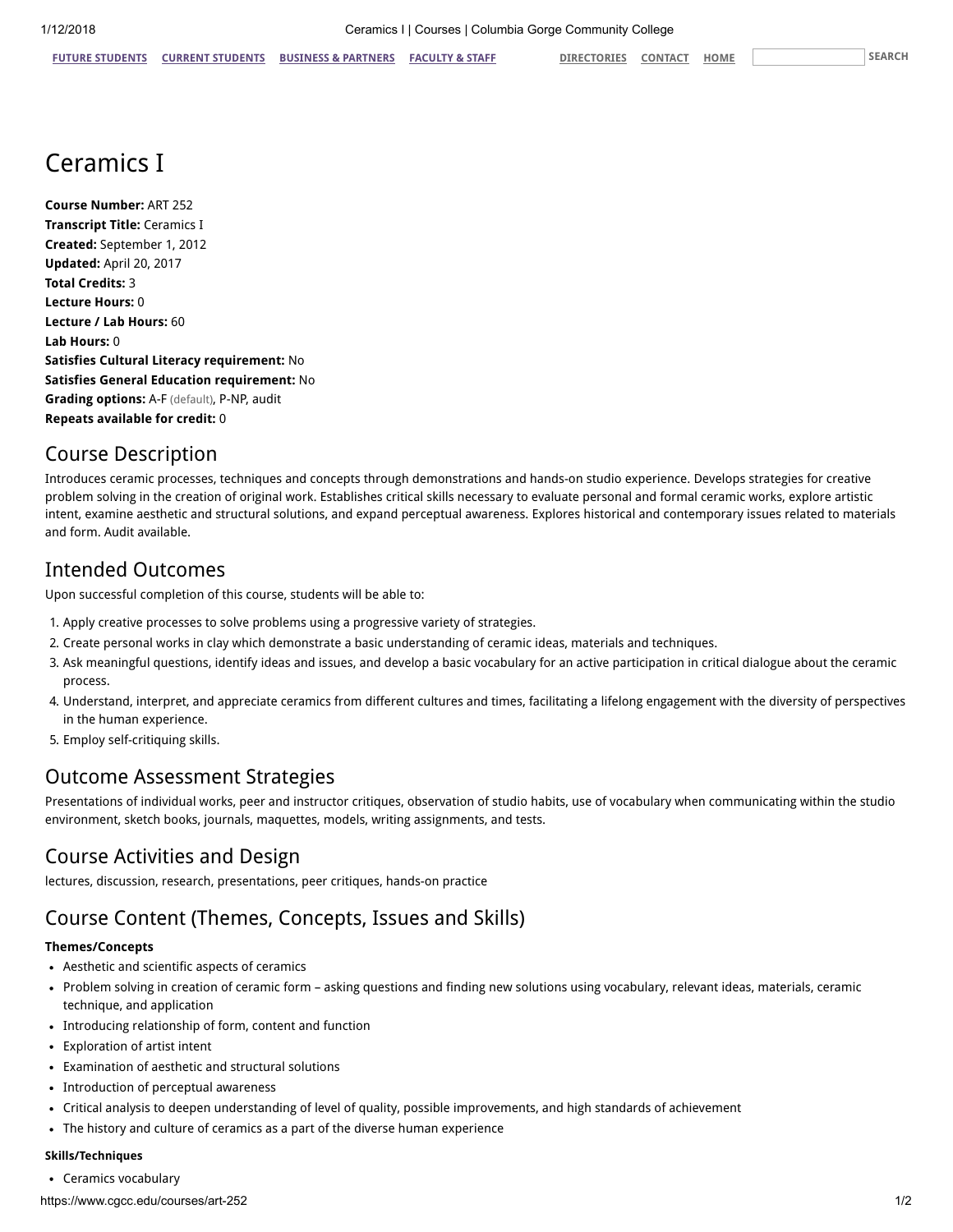#### 1/12/2018 Ceramics I | Courses | Columbia Gorge Community College

- Safe practices in regards to the handling of tools, chemicals and machinery in a communal studio space
- Clay formation, properties china clay, ball kaolins
- Clay preparation wedging
- Hand building forming ceramics without a wheel, including coil pots, pinch pots, slab pots, forming pots in Slump and Mump molds
- Throwing- hand forming of hollow shapes on a revolving wheel head
- Glazing techniques pour dipping, brushing (from pieces of clay one half inches wide by 4 inches tall to test application and flow of the glaze)
	- Basic glaze chemistry
	- Visual and verbal language used in discussion of practical, functional and artistic qualities of glazes
	- Enhancing both the technical and artistic merit of Glaze Chemistry
- Kiln technology, bisque, glaze and cones
- Use of sketch book or journal to record visual and physical effects of eutectics on ceramic form, structure and glaze surface.

# Department Notes

A minimum of 3 hours of homework per week in the form of private exploration of the concepts and processes introduced in class will be required.



Student Services is now issuing student ID cards!! Our ID hours of operation are M,T,Th from 10-12 and 3-5. Locati… <https://t.co/VjbrTXSbcU> January 10



It is Spirit Day! Wear your CGCC gear on campus & you will receive a free prize from the Bookstore. Get 20% off certain CGCC gear. November 07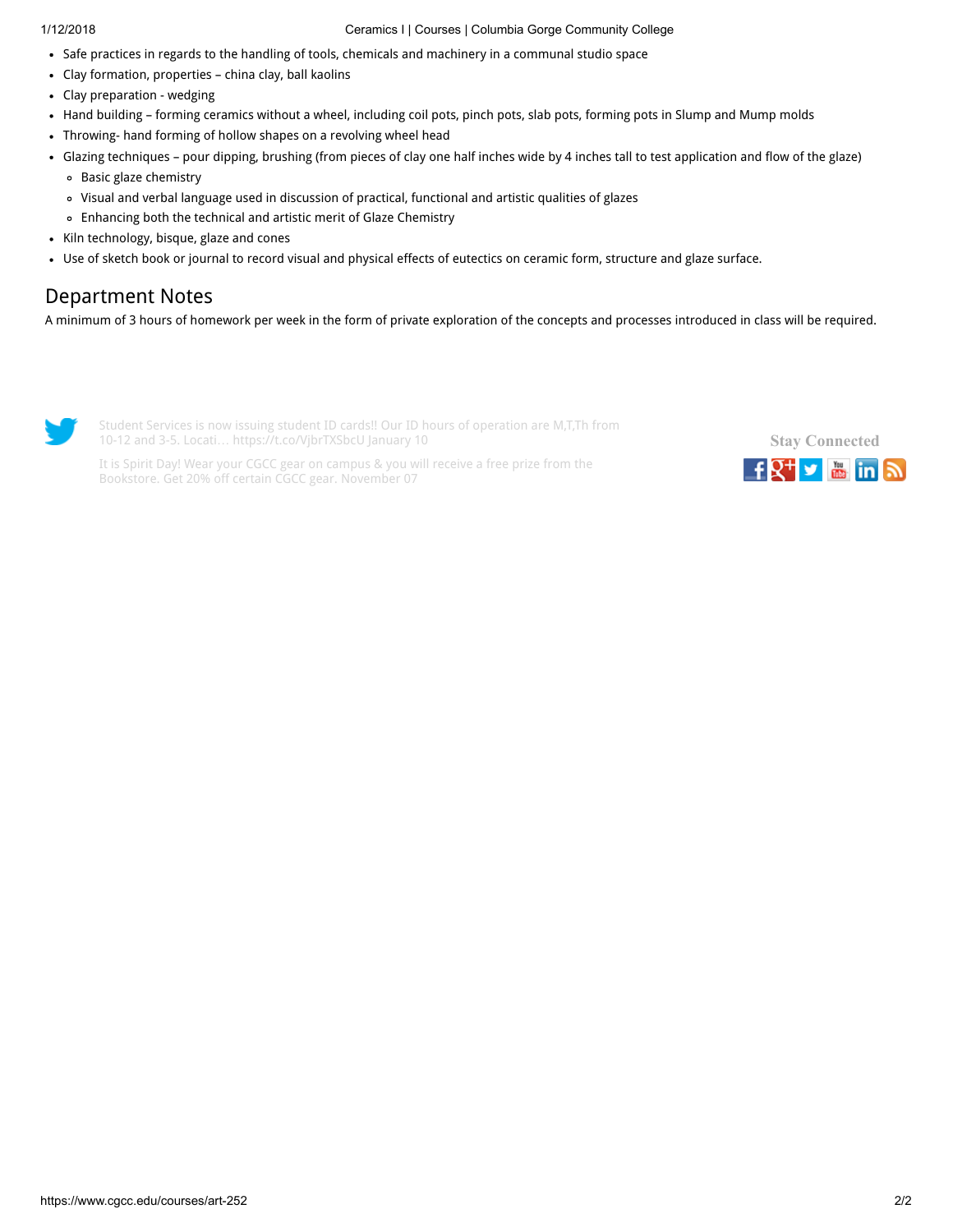CC date \_\_\_\_\_\_\_\_\_\_\_\_\_\_\_ CC decision

CC vote

#### **Columbia Gorge Community College**

#### **General Education/Discipline Studies List Request Form**

(Double click on check boxes to activate dialog box)

| 1. General & Course Information:    |                                                                                                                                                                                                                                                                                                                                                                                                                                                                                                                                                                                                                                                                                                                                                                                                                                                                                                                                                                                                                                                                                      |                                            |                                                                                 |
|-------------------------------------|--------------------------------------------------------------------------------------------------------------------------------------------------------------------------------------------------------------------------------------------------------------------------------------------------------------------------------------------------------------------------------------------------------------------------------------------------------------------------------------------------------------------------------------------------------------------------------------------------------------------------------------------------------------------------------------------------------------------------------------------------------------------------------------------------------------------------------------------------------------------------------------------------------------------------------------------------------------------------------------------------------------------------------------------------------------------------------------|--------------------------------------------|---------------------------------------------------------------------------------|
| Department                          | Arts & Humanities                                                                                                                                                                                                                                                                                                                                                                                                                                                                                                                                                                                                                                                                                                                                                                                                                                                                                                                                                                                                                                                                    | <b>Submitter Name:</b><br>Phone:<br>Email: | PK Hoffman<br>phoffman@cqcc.edu                                                 |
| <b>Course Prefix</b><br>and Number: | <b>ART 255</b>                                                                                                                                                                                                                                                                                                                                                                                                                                                                                                                                                                                                                                                                                                                                                                                                                                                                                                                                                                                                                                                                       | Course Title:                              | Ceramics II                                                                     |
| <b>Course Credits:</b>              | 3                                                                                                                                                                                                                                                                                                                                                                                                                                                                                                                                                                                                                                                                                                                                                                                                                                                                                                                                                                                                                                                                                    | Gen Ed<br>Category:                        | $\boxtimes$ Arts and Letters<br>Social Science<br>Science, Comp. Sci., and Math |
| Course Description:                 | Continues the exploration of ceramics processes, techniques, and concepts while<br>addressing historical and contemporary issues as they relate to artistic expression.<br>Provides training in and encourages creative problem solving. Builds kinetic skills with<br>clay forming and finishing techniques, including: hand-building, wheel throwing, use of<br>molds, and surface treatments. Includes critiques, discussions, and presentations to<br>establish critical skills necessary to evaluate ceramic works, explore artistic intent,<br>examine aesthetic and structural solutions and expand perceptual awareness.<br>Prerequisites: ART 253C or 3 terms of ART 253 or two terms of ART 254. Audit available.                                                                                                                                                                                                                                                                                                                                                          |                                            |                                                                                 |
| <b>Course Outcomes:</b>             | Upon successful completion of this course, students will be able to:<br>1. Apply creative processes to solve problems using a progressive variety of strategies.<br>2. Create personal works of art that demonstrate an advancing level of ideas, processes,<br>materials, and techniques associated with hand building, wheel throwing, molds, and<br>surface treatments.<br>3. Ask meaningful questions, identify ideas and issues, and be able to actively<br>participate in a critical dialogue about the ceramics process as well as the current<br>trends and culture of the medium.<br>Understand, interpret, and appreciate ceramics from different cultures and times,<br>4.<br>facilitating a lifelong engagement with the diversity of perspectives in the human<br>experience.<br>Employ self-critiquing skills to demonstrate autonomous expression in ceramics,<br>5.<br>while recognizing the standards and definitions already established by both<br>contemporary and historical works of art from different cultures.<br>Develop a cohesive body of artwork.<br>6. |                                            |                                                                                 |

#### **Lower Division Collegiate (LDC) courses that apply for General Education/Discipline Studies status must:**

- **1. Be available to all CGCC students who meet the prerequisites for the course.**
- **2. Ensure that the appropriate AAOT Discipline Studies outcomes and criteria are reflected in the course's outcomes.** (If you need to revise your course outcomes, you must complete a Course Revision form.)
- **3. Verify course transfer status using the Course Transfer/Articulation Status form** (available on the curriculum website)**.** In order to obtain general education status, at least two OUS schools must confirm the course will transfer and one of the schools must approve the transfer as general education.
- **4. Have the Standard Prerequisites unless the Department Chair has completed the Prerequisite Opt-Out form and that request is approved.**
- **5. Be an LDC course that is eligible for the AAOT Discipline Studies List.**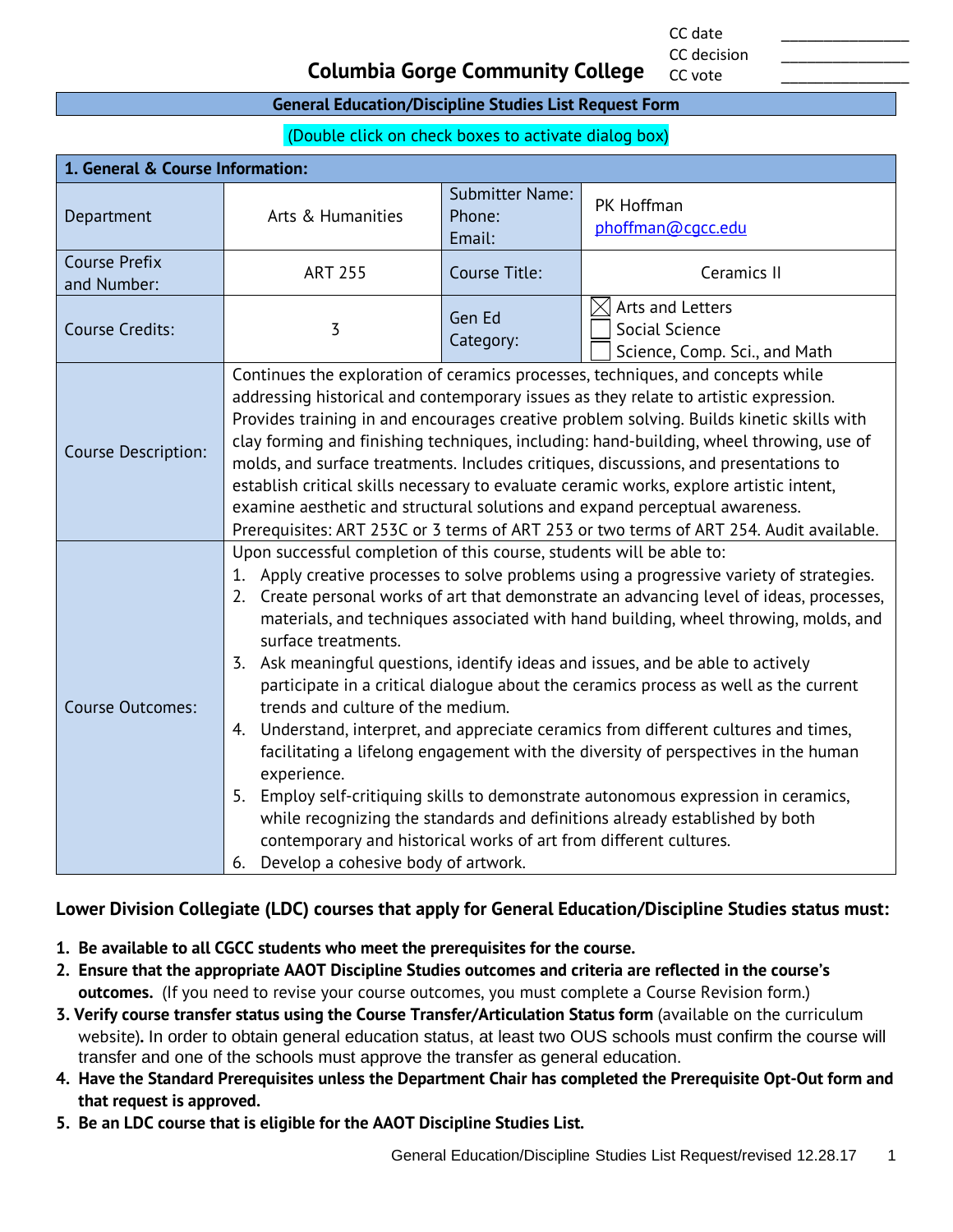In addition, course content must address the following:

**1. CGCC's General Education Philosophy Statement:** *Through a broad, well-balanced curriculum, the General Education program strives to instill a lifelong love of learning and to foster civic competence within our students.*

#### **2. CGCC Core Learning Outcomes (CLO):**

Through their respective disciplines, CGCC students who earn a degree can:

- 1. Communicate effectively using appropriate reading, writing, listening, and speaking skills. (*Communication*)
- 2. Creatively solve problems by using relevant methods of research, personal reflection, reasoning, and evaluation of information. (*Critical Thinking and Problem-Solving*)
- 3. Extract, interpret, evaluate, communicate, and apply quantitative information and methods to solve problems, evaluate claims, and support decisions in their academic, professional and private lives. (*Quantitative Literacy*)
- 4. Appreciate cultural diversity and constructively address issues that arise out of cultural differences in the workplace and community. (*Cultural Awareness*)
- 5. Recognize the consequences of human activity upon our social and natural world. (*Community and Environmental Responsibility*)

#### **Course outcomes and content are required, at a minimum, to demonstrate that CLOs 1 (***Communication***) and 2 (***Critical Thinking and Problem Solving***) are addressed in depth, and 1 additional CLO is addressed at least minimally.**

# **2. Address CGCC Core Learning Outcomes:**

For each CLO addressed, provide the following: 1) list the course outcome(s) that clearly reflects the CLO; and 2) describe relevant course content, outlining how students will gain the skills and knowledge needed to achieve a level of mastery of the CLO. Please check the appropriate box, "no changes" or "revised," noting whether your response has changed since your last Gen Ed Request submission. Include previous response even if you are not making any revisions.

| Gen Ed designated courses are required to address CLOs 1 and 2 "in-depth."                                                                                                                   |                                                                                                                                                                                                                                                                                                                                                                                                                                                         |  |
|----------------------------------------------------------------------------------------------------------------------------------------------------------------------------------------------|---------------------------------------------------------------------------------------------------------------------------------------------------------------------------------------------------------------------------------------------------------------------------------------------------------------------------------------------------------------------------------------------------------------------------------------------------------|--|
| $\mathbf{1}$ .<br>Communicate effectively<br>using appropriate reading,<br>writing, listening, and<br>speaking skills.                                                                       | Outcome #3: Ask meaningful questions, identify ideas and issues, and be able<br>to actively participate in a critical dialogue about the ceramics process as well<br>as the current trends and culture of the medium.                                                                                                                                                                                                                                   |  |
| (Communication)<br>in-depth **REQUIRED**                                                                                                                                                     | Students through discussion and instruction gain a working vocabulary specific<br>to ceramics. Students are required to participate in class discussions. In<br>addition, students use a sketchbook to conduct self-reflection, envisioning, the<br>development of ideas, recording, and self-critiquing. And, students individually<br>present a final portfolio to the instructor describing their work and processes<br>throughout the term.         |  |
| Creatively solve problems by<br>2.<br>using relevant methods of<br>research, personal reflection,<br>reasoning, and evaluation of<br>information. (Critical Thinking<br>and Problem-Solving) | Outcome #1: Apply creative processes to solve problems using a progressive<br>variety of strategies.<br>Outcome #5: Employ self-critiquing skills to demonstrate autonomous<br>expression in ceramics, while recognizing the standards and definitions already<br>established by both contemporary and historical works of art from different<br>cultures.                                                                                              |  |
| in-depth **REQUIRED**                                                                                                                                                                        | Students solve problems when creating ceramic forms by asking questions and<br>finding new solutions using vocabulary, relevant ideas, materials, ceramic<br>technique, and application. They use critical analysis to deepen understanding<br>of levels of quality, possible improvements, and high standards of achievement.<br>Examination of aesthetic and structural solutions is incorporated when<br>designing and completing ceramic creations. |  |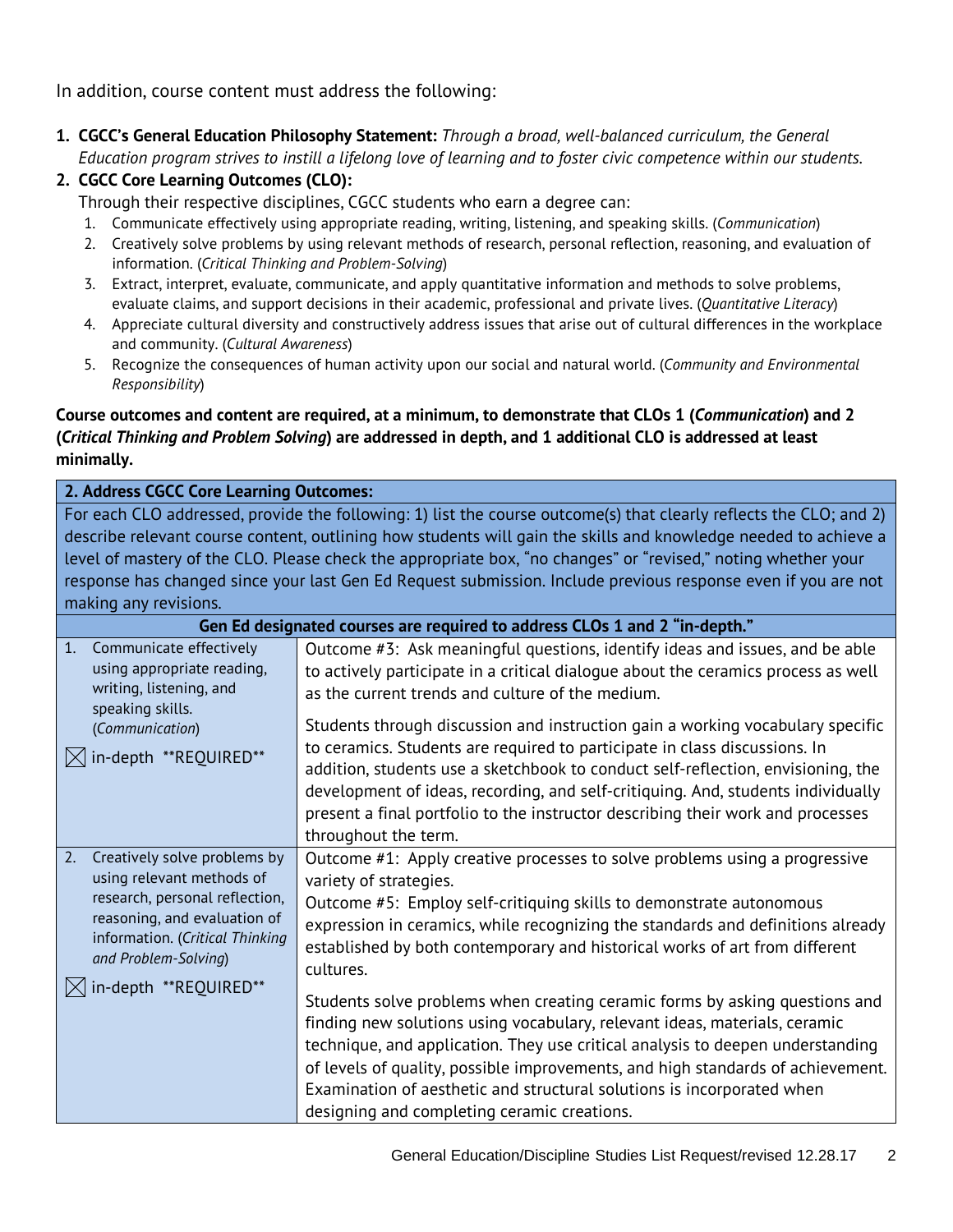| Provide a response for each of the following three CLOs that your course addresses.                                                                                                                                                                                                                     |                                                                                                                                                                                                                                                                                                                                                                                                                                                                                                                                                                                                                                  |  |
|---------------------------------------------------------------------------------------------------------------------------------------------------------------------------------------------------------------------------------------------------------------------------------------------------------|----------------------------------------------------------------------------------------------------------------------------------------------------------------------------------------------------------------------------------------------------------------------------------------------------------------------------------------------------------------------------------------------------------------------------------------------------------------------------------------------------------------------------------------------------------------------------------------------------------------------------------|--|
|                                                                                                                                                                                                                                                                                                         | Gen Ed designated courses are required, at a minimum, to address one of these three "minimally" or "in-depth."                                                                                                                                                                                                                                                                                                                                                                                                                                                                                                                   |  |
| Extract, interpret, evaluate,<br>3.<br>communicate, and apply<br>quantitative information and<br>methods to solve problems,<br>evaluate claims, and support<br>decisions in their academic,<br>professional and private<br>lives. (Quantitative Literacy)<br>$in$ -depth     minimally<br>not addressed |                                                                                                                                                                                                                                                                                                                                                                                                                                                                                                                                                                                                                                  |  |
| Appreciate cultural diversity<br>4.<br>and constructively address<br>issues that arise out of<br>cultural differences in the<br>workplace and community.<br>(Cultural Awareness)<br>in-depth $\boxtimes$ minimally<br>not addressed                                                                     | Outcome #4: Understand, interpret, and appreciate ceramics from different<br>cultures and times, facilitating a lifelong engagement with the diversity of<br>perspectives in the human experience.<br>The course introduces different aspects regarding the origins of ceramic form<br>and how ancient ceramic techniques have change over time as well as how<br>they differ from one culture to another. Peoples of varying cultures and times<br>create pots, bowls, cups, etc to suit their own culture. Shape and materials vary<br>dependent on need and use. As agrarian societies developed, so did ceramic<br>cultures. |  |
| Recognize the consequences<br>5.<br>of human activity upon our<br>social and natural world.<br>(Community and<br>Environmental Responsibility)<br>$in$ -depth $\Box$ minimally<br>not addressed                                                                                                         |                                                                                                                                                                                                                                                                                                                                                                                                                                                                                                                                                                                                                                  |  |
| 3. Address the AAOT Discipline Studies Outcomes and Criteria:                                                                                                                                                                                                                                           |                                                                                                                                                                                                                                                                                                                                                                                                                                                                                                                                                                                                                                  |  |
|                                                                                                                                                                                                                                                                                                         | Complete culy the curetians recording outcomes and suitaria for the cotegory to which you<br>المصمر مراجعا المام                                                                                                                                                                                                                                                                                                                                                                                                                                                                                                                 |  |

**Complete only the questions regarding outcomes and criteria for the category to which your course belongs - Art and Letters; Social Sciences; Science and Computer Science; or Mathematics.**

#### **Arts and Letters**

#### **Outcomes:**

As a result of taking General Education Arts & Letters courses, a student should be able to:

- Interpret and engage in the Arts & Letters, making use of the creative process to enrich the quality of life; and
- Critically analyze values and ethics within a range of human experience and expression to engage more fully in local and global issues.

#### **Criteria:**

A course in Arts & Letters should:

- 1. Introduce the fundamental ideas and practices of the discipline and allow students to apply them.
- 2. Elicit analytical and critical responses to historical and/or cultural works, such as literature, music, language, philosophy, religion, and the visual and performing arts.
- 3. Explore the conventions and techniques of significant forms of human expression.
- 4. Place the discipline in a historical and cultural context and demonstrate its relationship with other discipline.

And each course should also do at least one of the following: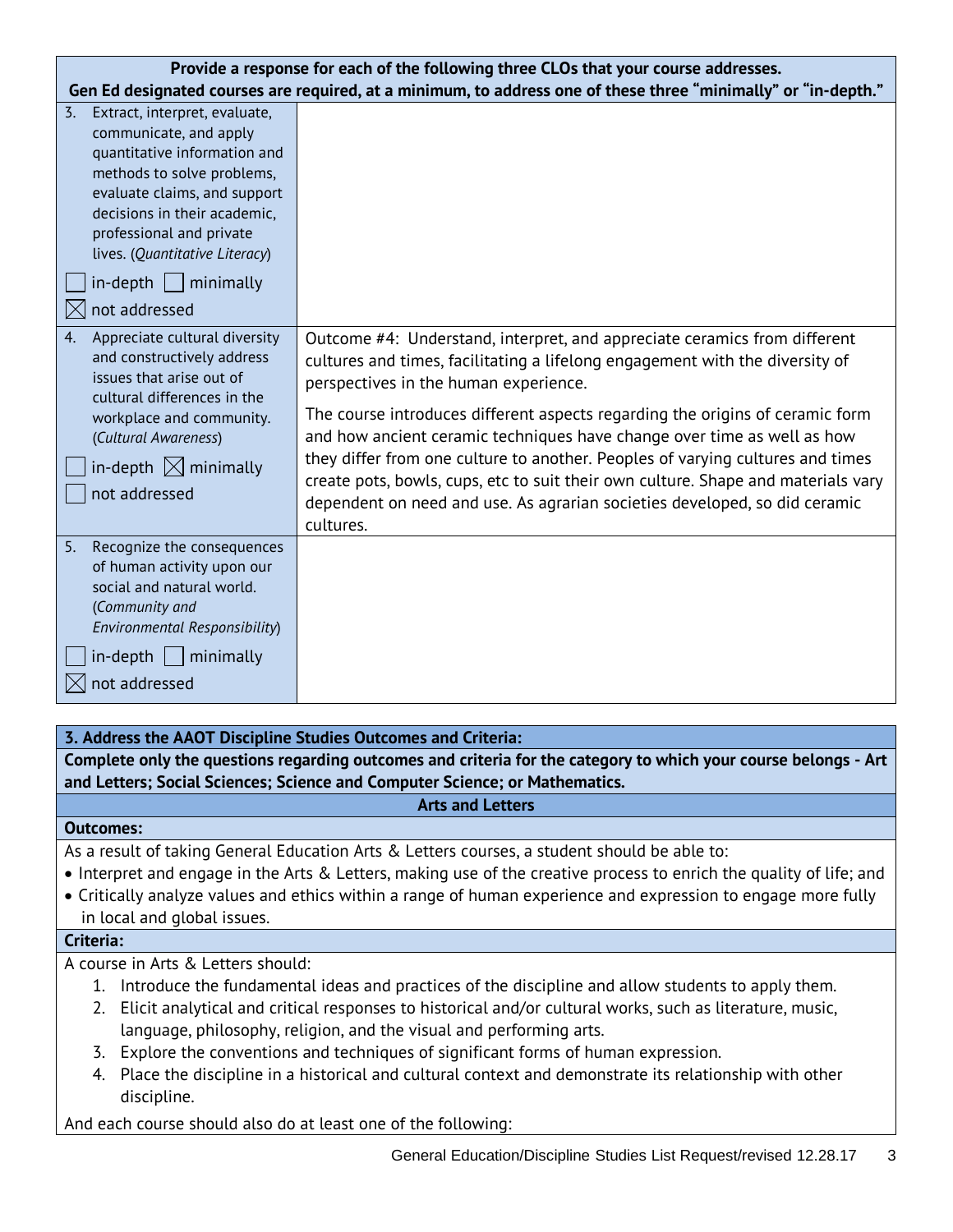| Foster creative individual expression via analysis, synthesis, and critical evaluation;<br>1.                 |                                                                                                                    |  |  |  |
|---------------------------------------------------------------------------------------------------------------|--------------------------------------------------------------------------------------------------------------------|--|--|--|
| Compare/contrast attitudes and values of specific historical periods or world cultures; and<br>2.             |                                                                                                                    |  |  |  |
| Examine the origins and influences of ethical or aesthetic traditions.<br>3.                                  |                                                                                                                    |  |  |  |
| List the course outcome(s)                                                                                    | 1. Apply creative processes to solve problems using a progressive variety of                                       |  |  |  |
| from the course's CCOG that                                                                                   | strategies.                                                                                                        |  |  |  |
| clearly reflect the above                                                                                     | 2. Create personal works in clay which demonstrate a basic understanding of                                        |  |  |  |
| outcomes and criteria.*                                                                                       | ceramic ideas, materials and techniques.                                                                           |  |  |  |
|                                                                                                               | Ask meaningful questions, identify ideas and issues, and develop a basic<br>3.                                     |  |  |  |
|                                                                                                               | vocabulary for an active participation in critical dialogue about the ceramic                                      |  |  |  |
|                                                                                                               | process.                                                                                                           |  |  |  |
|                                                                                                               | 4. Understand, interpret, and appreciate ceramics from different cultures and                                      |  |  |  |
|                                                                                                               | times, facilitating a lifelong engagement with the diversity of perspectives                                       |  |  |  |
|                                                                                                               | in the human experience.                                                                                           |  |  |  |
|                                                                                                               | 5. Employ self-critiquing skills.                                                                                  |  |  |  |
| *Note: It must be clearly evident that the above outcomes are addressed within the course's outcomes. Between |                                                                                                                    |  |  |  |
|                                                                                                               | your answers to the two outcomes questions below, you need to address all of the first four criteria as well as at |  |  |  |
| least one of the criteria listed in the second set of three.                                                  |                                                                                                                    |  |  |  |
| How does the course enable a                                                                                  | Students are guided into the use of more advanced technical ceramic processes                                      |  |  |  |
| student to "interpret and                                                                                     | through demonstrations as well as hands-on discovery. Clay allows each                                             |  |  |  |
| engage in the Arts & Letters,                                                                                 | person to create an individual response/idea that is then frozen in place by its                                   |  |  |  |
| making use of the creative                                                                                    | firing in the kiln. Realization of personal growth and worth can be found in the                                   |  |  |  |
| process to enrich the quality                                                                                 | creation of art as well as joy and self-satisfaction when practicing a positive                                    |  |  |  |
| of life"?                                                                                                     | work ethic. Ceramics encourages all of this. Students practice peer and self-                                      |  |  |  |
|                                                                                                               | critiquing.                                                                                                        |  |  |  |
| How does the course enable a                                                                                  | Students are exposed to how ceramic techniques have changed through the                                            |  |  |  |
| student to "critically analyze                                                                                | years as well as how they differ from one culture to another. Students are                                         |  |  |  |
| values and ethics within a                                                                                    | required to reflect and critically analyze the cultural purpose and design of a                                    |  |  |  |
| range of human experience                                                                                     | variety of historical ceramic works and then apply this knowledge within their                                     |  |  |  |
| and expression to engage                                                                                      | own cultural context. In addition, students have the opportunity to discuss how                                    |  |  |  |
| more fully in local and global                                                                                | the attainment of ceramic materials has global impacts related to the                                              |  |  |  |
| issues"?                                                                                                      | environment and economics. Finally, ceramics provides a medium for self-                                           |  |  |  |
|                                                                                                               | expression that may include the exploration of many universal issues.                                              |  |  |  |

| <b>Section #4 Department Review</b>                                              |                 |          |
|----------------------------------------------------------------------------------|-----------------|----------|
| This proposal has be reviewed at the Director level and approved for submission. |                 |          |
| Email<br>Department Chair<br>Date                                                |                 |          |
| Susan Lewis                                                                      | slewis@cacc.edu | 12.28.17 |
| Department Director                                                              | Email           | Date     |
| n/a                                                                              |                 |          |

NEXT STEPS:

- 1. Save this document as the course prefix and course number.gened (e.g. HST 104.gened). Send completed form electronically to [curriculum@cgcc.edu.](mailto:curriculum@cgcc.edu)
- 2. Complete the Course Signature form found in **Forms** on the curriculum website. Obtain required electronic or inked signatures and deliver to curriculum office by posted deadline. Refer to the curriculum office website for the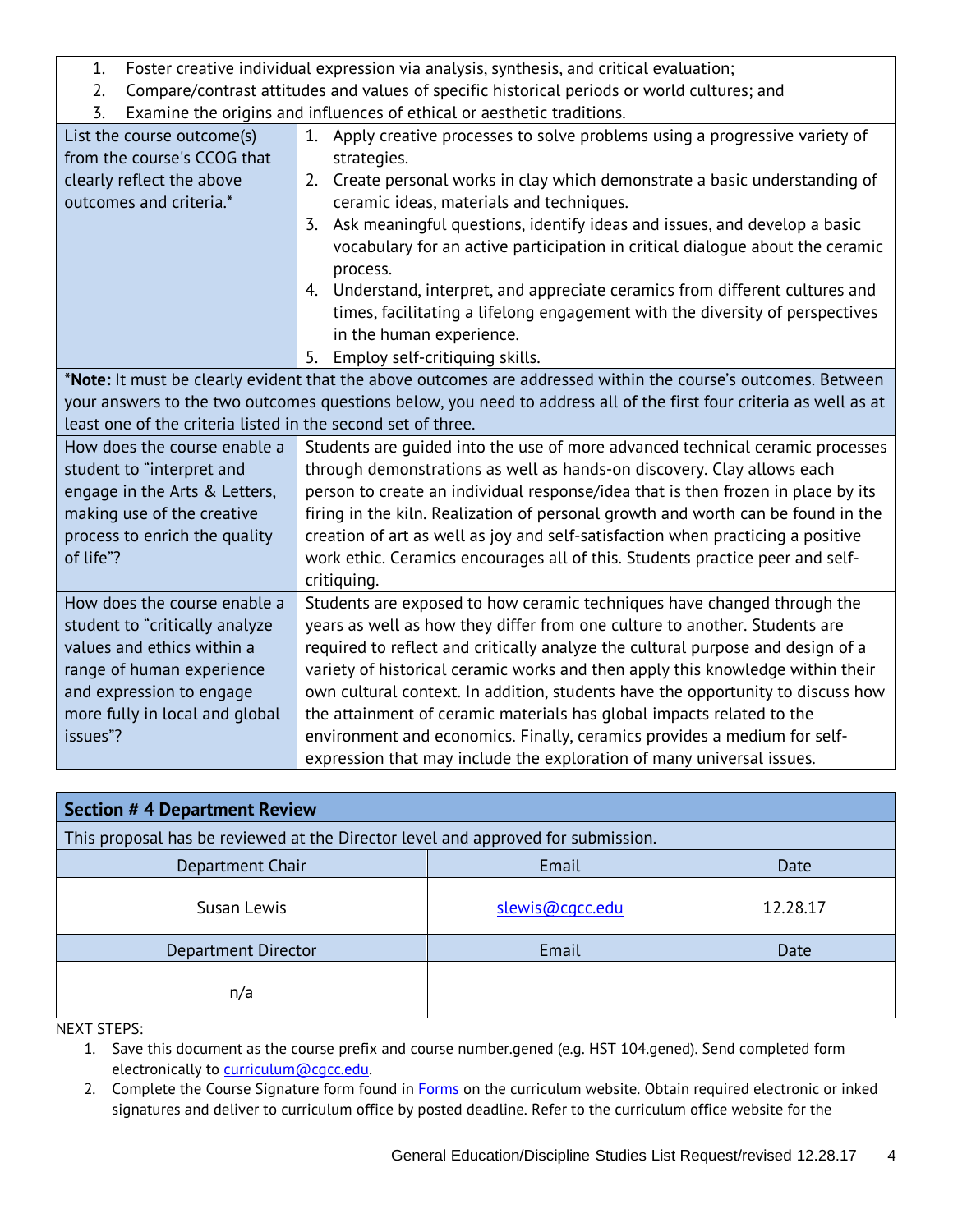# Ceramics II

Course Number: ART 255 Transcript Title: Ceramics II Created: September 1, 2012 Updated: April 20, 2017 Total Credits: 3 Lecture Hours: 0 Lecture / Lab Hours: 60 Lab Hours: 0 Satisfies Cultural Literacy requirement: No Satisfies General Education requirement: No Grading options: A-F (default), P-NP, audit Repeats available for credit: 0

#### Prerequisites

ART 253C or three terms of ART 253 or two terms of [ART 254 \(https://www.cgcc.edu/courses/art-254\)](https://www.cgcc.edu/courses/art-254)

#### Course Description

Continues the exploration of ceramics processes, techniques, and concepts while addressing historical and contemporary issues as they relate to artistic expression. Provides training in and encourages creative problem solving. Builds kinetic skills with clay forming and finishing techniques, including: hand-building, wheel throwing, use of molds, and surface treatments. Includes critiques, discussions, and presentations to establish critical skills necessary to evaluate ceramic works, explore artistic intent, examine aesthetic and structural solutions and expand perceptual awareness. Prerequisites: ART 253C or 3 terms of ART 253 or two terms of ART 254. Audit available.

#### Intended Outcomes

Upon successful completion students should be able to:

- 1. Apply creative processes to solve problems using a progressive variety of strategies.
- 2. Create personal works of art that demonstrate an advancing level of ideas, processes, materials, and techniques associated with hand building, wheel throwing, molds, and surface treatments.
- 3. Ask meaningful questions, identify ideas and issues, and be able to actively participate in a critical dialogue about the ceramics process as well as the current trends and culture of the medium.
- 4. Understand, interpret, and appreciate ceramics from different cultures and times, facilitating a lifelong engagement with the diversity of perspectives in the human experience.
- 5. Employ self-critiquing skills to demonstrate autonomous expression in ceramics, while recognizing the standards and definitions already established by both contemporary and historical works of art from different cultures.
- 6. Develop a cohesive body of artwork.

#### Outcome Assessment Strategies

Presentations of individual works, peer and instructor critiques, observation of studio habits, use of vocabulary when communicating within the studio environment, sketch books, journals, maquettes, models, writing assignments, and tests.

## Course Activities and Design

lectures, discussion, research, presentations, peer critiques, hands-on practice

# Course Content (Themes, Concepts, Issues and Skills)

#### Themes/Concepts

- Visual awareness and ability to see
- Methodologies for designing and creating a ceramic work, which may include hand building and wheel throwing techniques, and the use of plaster molds.
- Challenges to translating vision to form specific to ceramics
- Language of ceramics and the qualities that distinguish it from other three-dimensional media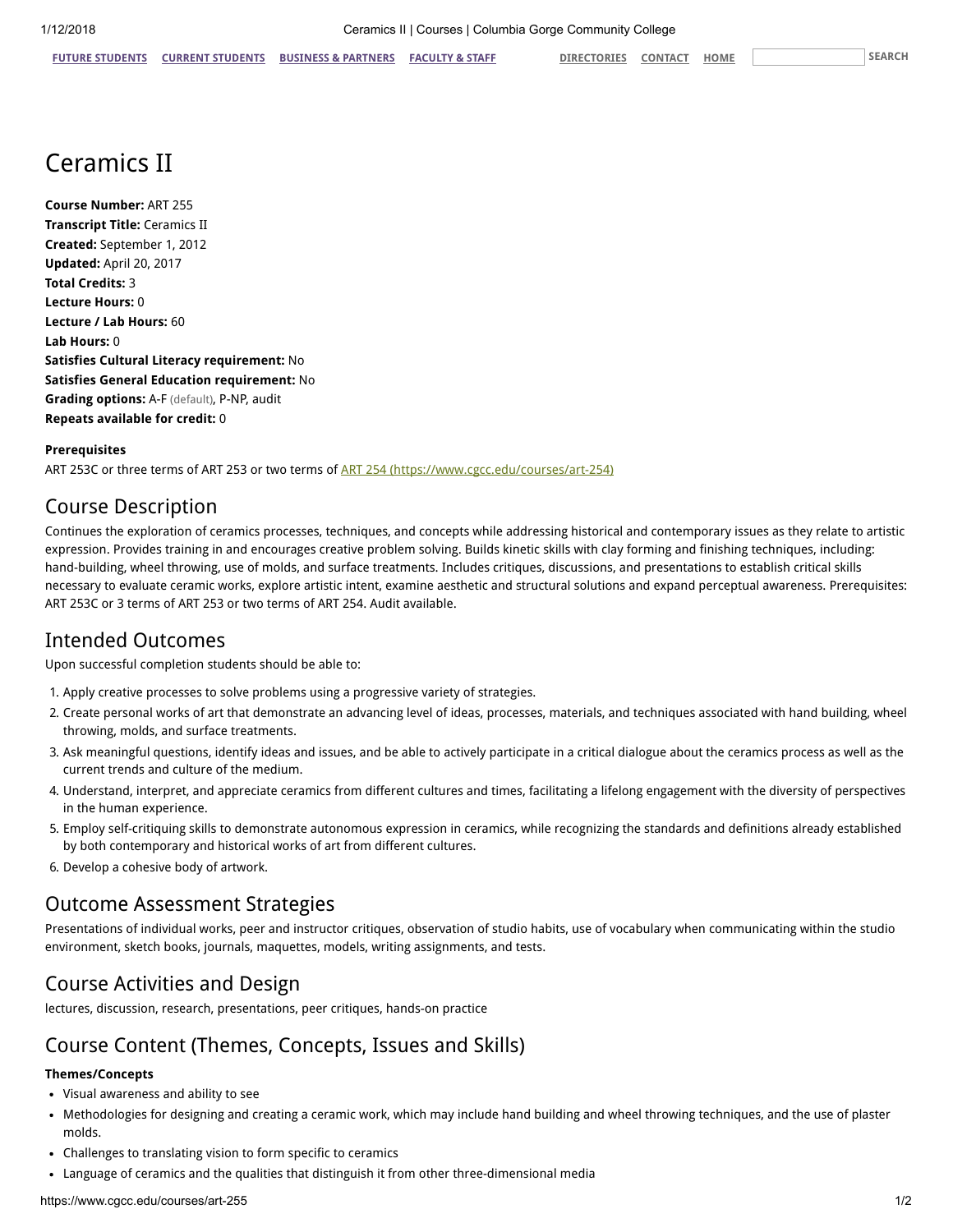- Historical and cultural contexts
- Options and possibilities for original work personal expression and creative freedom
- Evaluating ceramics
- Studio safety, including environmental concerns related to proper recycling or disposal of waste.

#### Skills/Techniques

- Conduct research to develop ideas, perspectives, and influences from a variety of sources
- Make historical and cultural connections in determining meaning and understanding of ceramics.
- Understand and apply vocabulary necessary to discuss the formal, conceptual and technical aspects of ceramics
- Incorporate resources, materials, and tools used in making ceramics
- Employ a variety of problem solving strategies in the realization of idea and ceramic form
- Use a variety of conceptual strategies to create ceramic forms from practical and effective use of models, sketches, maquettes, material tests, glaze  $\bullet$ chemistry, etc.
- Make interesting, challenging, appropriately crafted ceramics that are personally, serious, with a useful quality of purpose.
- Demonstrate sound glazing techniques such as dip, dunk, pouring, sponging, brushing and spraying that is appropriate for the body of work and materials.
- Analyze and enjoy the formal and perceptual concerns of ceramics
- Communicate with others on a variety of levels on the subjects of formal and conceptual ceramics
- Assess the ways in which art objects are affected by personal perspectives and experience
- Begin development of a portfolio of ceramic work.
- Make practical and effective use of proper safety and health equipment and procedures in working with ceramics

# Department Notes

A minimum of 3 hours of homework per week in the form of private exploration of the concepts and processes introduced in class will be required.



Student Services is now issuing student ID cards!! Our ID hours of operation are M,T,Th from 10-12 and 3-5. Locati… <https://t.co/VjbrTXSbcU> January 10

It is Spirit Day! Wear your CGCC gear on campus & you will receive a free prize from the Bookstore. Get 20% off certain CGCC gear. November 07

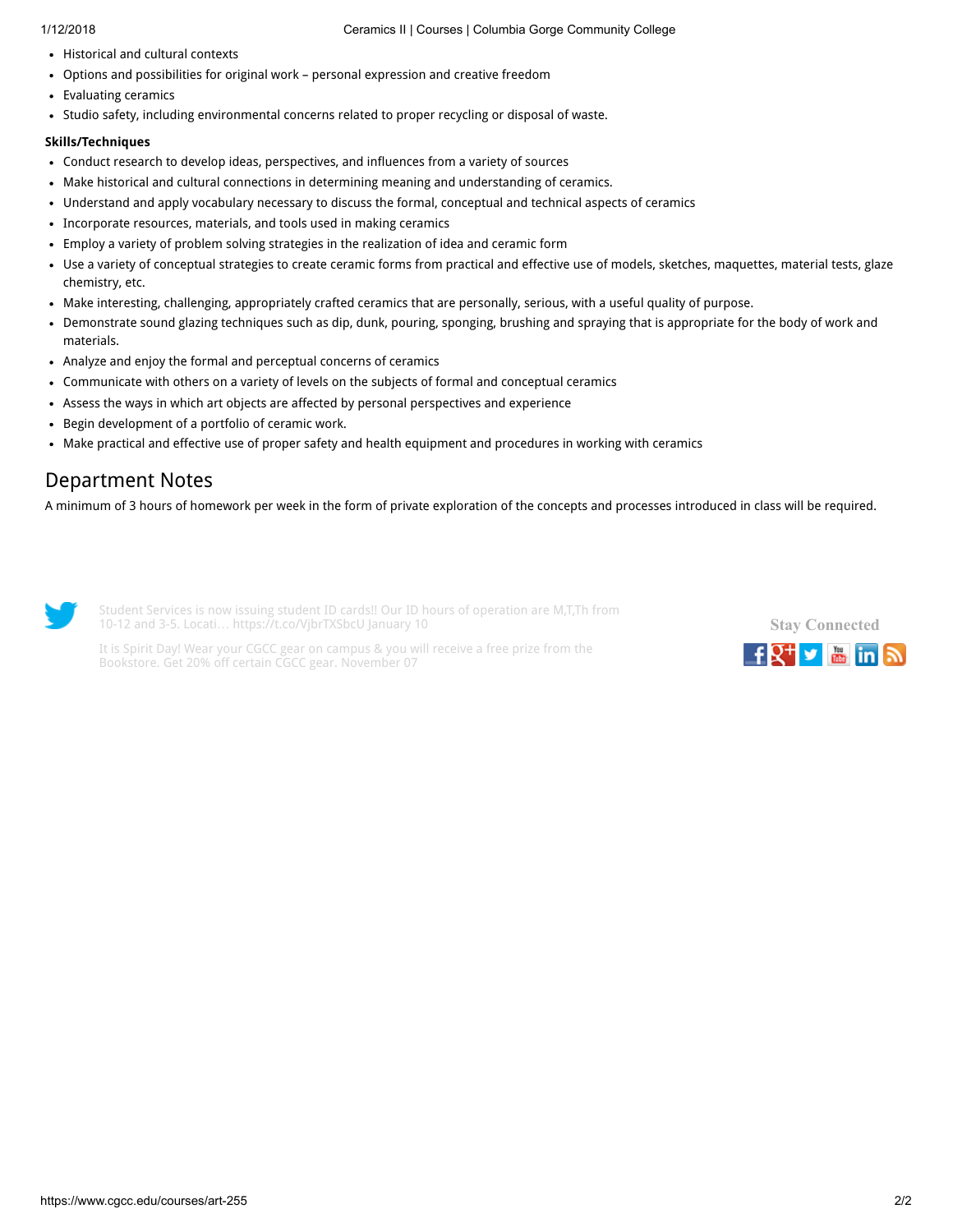CC date \_\_\_\_\_\_\_\_\_\_\_\_\_\_\_ CC decision

CC vote

#### **Columbia Gorge Community College**

#### **General Education/Discipline Studies List Request Form**

(Double click on check boxes to activate dialog box)

| 1. General & Course Information:    |                                                                                                                                                                                                                                                                                                                                                                                                                                                                                                                      |                                            |                                                                     |
|-------------------------------------|----------------------------------------------------------------------------------------------------------------------------------------------------------------------------------------------------------------------------------------------------------------------------------------------------------------------------------------------------------------------------------------------------------------------------------------------------------------------------------------------------------------------|--------------------------------------------|---------------------------------------------------------------------|
| Department                          | Arts & Humanities                                                                                                                                                                                                                                                                                                                                                                                                                                                                                                    | <b>Submitter Name:</b><br>Phone:<br>Email: | Susan Lewis<br>6047<br>slewis@cqcc.edu                              |
| <b>Course Prefix</b><br>and Number: | ART 230                                                                                                                                                                                                                                                                                                                                                                                                                                                                                                              | Course Title:                              | Drawing I                                                           |
| Course Credits:                     | 3                                                                                                                                                                                                                                                                                                                                                                                                                                                                                                                    | Gen Ed<br>Category:                        | Arts and Letters<br>Social Science<br>Science, Comp. Sci., and Math |
| <b>Course Description:</b>          | Covers basic perceptual drawing techniques and tools as well as the understanding of<br>the language of drawing in historical and contemporary contexts. Develops critical skills<br>for sighting, measuring, designing and constructing in drawing. Audit available.                                                                                                                                                                                                                                                |                                            |                                                                     |
| <b>Course Outcomes:</b>             | Implement creative strategies to solve problems in making drawings.<br>1.<br>Implement the vocabulary to be able to actively participate in a critical dialogue<br>2.<br>about drawing with others.<br>Manifest autonomous expression through drawing while recognizing the standards<br>3.<br>and definitions already established by both contemporary and historical works of art<br>from different cultures.<br>Apply perceptual and conceptual skills to develop a rich experience of the visual<br>4.<br>world. |                                            |                                                                     |

#### **Lower Division Collegiate (LDC) courses that apply for General Education/Discipline Studies status must:**

- **1. Be available to all CGCC students who meet the prerequisites for the course.**
- **2. Ensure that the appropriate AAOT Discipline Studies outcomes and criteria are reflected in the course's outcomes.** (If you need to revise your course outcomes, you must complete a Course Revision form.)
- **3. Verify course transfer status using the Course Transfer/Articulation Status form** (available on the curriculum website)**.** In order to obtain general education status, at least two OUS schools must confirm the course will transfer and one of the schools must approve the transfer as general education.
- **4. Have the Standard Prerequisites unless the Department Chair has completed the Prerequisite Opt-Out form and that request is approved.**
- **5. Be an LDC course that is eligible for the AAOT Discipline Studies List.**

In addition, course content must address the following:

- **1. CGCC's General Education Philosophy Statement:** *Through a broad, well-balanced curriculum, the General Education program strives to instill a lifelong love of learning and to foster civic competence within our students.*
- **2. CGCC Core Learning Outcomes (CLO):**

Through their respective disciplines, CGCC students who earn a degree can:

- 1. Communicate effectively using appropriate reading, writing, listening, and speaking skills. (*Communication*)
- 2. Creatively solve problems by using relevant methods of research, personal reflection, reasoning, and evaluation of information. (*Critical Thinking and Problem-Solving*)
- 3. Extract, interpret, evaluate, communicate, and apply quantitative information and methods to solve problems, evaluate claims, and support decisions in their academic, professional and private lives. (*Quantitative Literacy*)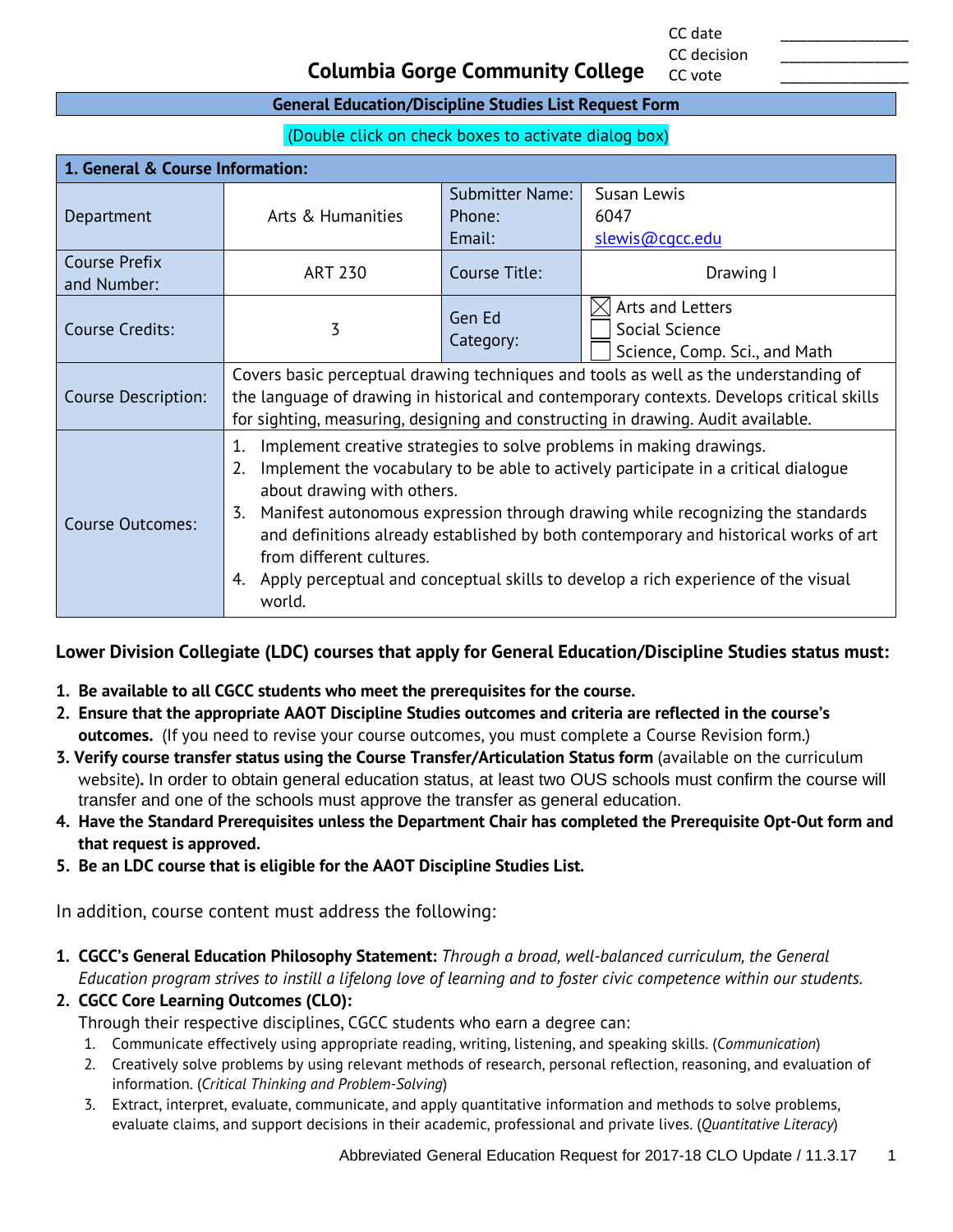- 4. Appreciate cultural diversity and constructively address issues that arise out of cultural differences in the workplace and community. (*Cultural Awareness*)
- 5. Recognize the consequences of human activity upon our social and natural world. (*Community and Environmental Responsibility*)

#### **Course outcomes and content are required, at a minimum, to demonstrate that CLOs 1 (***Communication***) and 2 (***Critical Thinking and Problem Solving***) are addressed in depth, and 1 additional CLO is addressed at least minimally.**

| 2. Address CGCC Core Learning Outcomes:                                                                         |                                                                                                                                                                     |  |
|-----------------------------------------------------------------------------------------------------------------|---------------------------------------------------------------------------------------------------------------------------------------------------------------------|--|
|                                                                                                                 | For each CLO addressed, provide the following: 1) list the course outcome(s) that clearly reflects the CLO; and 2)                                                  |  |
| describe relevant course content, outlining how students will gain the skills and knowledge needed to achieve a |                                                                                                                                                                     |  |
| level of mastery of the CLO. Please check the appropriate box, "no changes" or "revised," noting whether your   |                                                                                                                                                                     |  |
|                                                                                                                 | response has changed since your last Gen Ed Request submission. Include previous response even if you are not                                                       |  |
| making any revisions.                                                                                           |                                                                                                                                                                     |  |
|                                                                                                                 | Gen Ed designated courses are required to address CLOs 1 and 2 "in-depth."                                                                                          |  |
| Communicate effectively<br>1.<br>using appropriate reading,                                                     | $\boxtimes$ no changes  <br>revised<br>Outcome #2: Implement the vocabulary to be able to actively participate in a                                                 |  |
| writing, listening, and<br>speaking skills.                                                                     | critical dialogue about drawing with others.                                                                                                                        |  |
| (Communication)                                                                                                 | In multiple class room critiques, students will engage in discussions, listen and                                                                                   |  |
| $\boxtimes$ in-depth **REQUIRED**                                                                               | learn to speak about drawings. Reading and writing assignments will be shared<br>in group discussions, alongside of visual images, to use individual artistic voice |  |
|                                                                                                                 | to describe drawings. Students therefore will practice and learn how to                                                                                             |  |
|                                                                                                                 | communicate and express their understanding of the drawing discipline in                                                                                            |  |
|                                                                                                                 | depth.                                                                                                                                                              |  |
| Creatively solve problems by<br>2.                                                                              | $\boxtimes$ no changes<br>revised                                                                                                                                   |  |
| using relevant methods of<br>research, personal reflection,                                                     | Outcome #1: Implement creative strategies to solve problems in making                                                                                               |  |
| reasoning, and evaluation of                                                                                    | drawings.                                                                                                                                                           |  |
| information. (Critical Thinking                                                                                 | Outcome #3: Manifest autonomous expression through drawing while                                                                                                    |  |
| and Problem-Solving)                                                                                            | recognizing the standards and definitions already established by both                                                                                               |  |
| $\boxtimes$ in-depth **REQUIRED**                                                                               | contemporary and historical works of art from different cultures.                                                                                                   |  |
|                                                                                                                 | Class projects will support a broad range of traditional and contemporary                                                                                           |  |
|                                                                                                                 | explorations through research and individual one on one discussions. Close                                                                                          |  |
|                                                                                                                 | examination of past and present drawings will encourage critical thinking and                                                                                       |  |
|                                                                                                                 | conceptual creativity. Students learn to show and express their own artistic                                                                                        |  |
|                                                                                                                 | voice from inspiration acquired through their process of explorations. Students                                                                                     |  |
|                                                                                                                 | will keep a portfolio to show their progress in their own individual critical                                                                                       |  |
|                                                                                                                 | thinking and problem solving methods in depth.                                                                                                                      |  |
| Provide a response for each of the following three CLOs that your course addresses.                             |                                                                                                                                                                     |  |
|                                                                                                                 | Gen Ed designated courses are required, at a minimum, to address one of these three "minimally" or "in-depth."                                                      |  |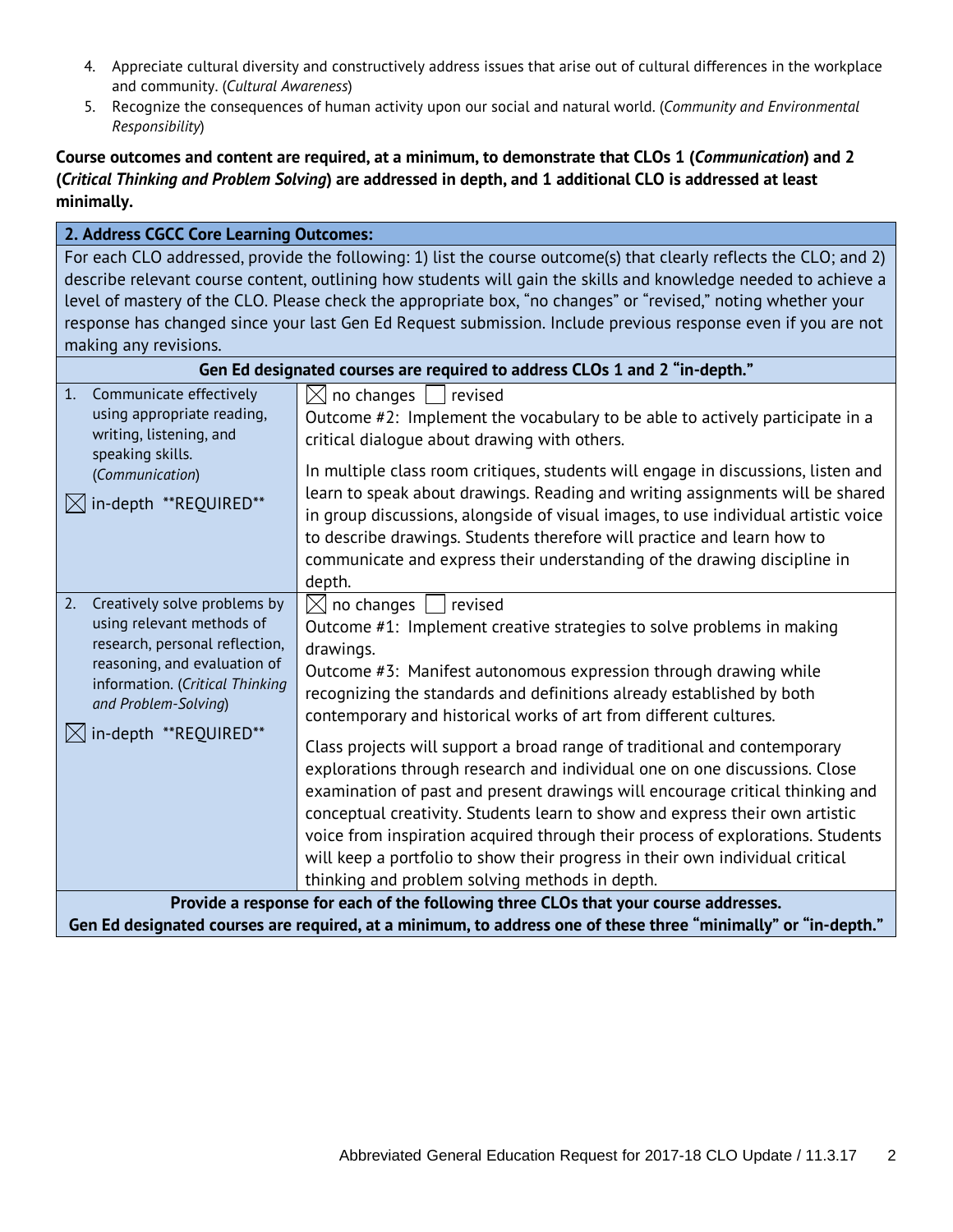| $\overline{3}$ .<br>Extract, interpret, evaluate,<br>communicate, and apply<br>quantitative information and<br>methods to solve problems,<br>evaluate claims, and support<br>decisions in their academic.<br>professional and private<br>lives. (Quantitative Literacy)<br>$in$ -depth     minimally<br>not addressed |                                                                                                                                                                                                                                                                                                                                                                                                                                                                                                                                                                                                                      |
|-----------------------------------------------------------------------------------------------------------------------------------------------------------------------------------------------------------------------------------------------------------------------------------------------------------------------|----------------------------------------------------------------------------------------------------------------------------------------------------------------------------------------------------------------------------------------------------------------------------------------------------------------------------------------------------------------------------------------------------------------------------------------------------------------------------------------------------------------------------------------------------------------------------------------------------------------------|
| Appreciate cultural diversity<br>4.<br>and constructively address<br>issues that arise out of<br>cultural differences in the<br>workplace and community.<br>(Cultural Awareness)<br>in-depth $\boxtimes$ minimally<br>not addressed                                                                                   | $\boxtimes$ no changes<br>revised<br>Outcome #3: Manifest autonomous expression through drawing while<br>recognizing the standards and definitions already established by both<br>contemporary and historical works of art from different cultures.<br>Students are exposed to visual images from past and present watercolor artists<br>of different cultures. Observing these artworks closely, they learn to appreciate<br>differences through group discussions and assignments. Observing and<br>recognizing differences allow students to learn to appreciate historical<br>development of artworks minimally. |
| 5.<br>Recognize the consequences<br>of human activity upon our<br>social and natural world.<br>(Community and<br>Environmental Responsibility)<br>$in$ -depth $ $<br>minimally<br>not addressed                                                                                                                       | $\boxtimes$ no changes<br>revised                                                                                                                                                                                                                                                                                                                                                                                                                                                                                                                                                                                    |

| <b>Section #4 Department Review</b>                                                |                 |          |  |  |  |
|------------------------------------------------------------------------------------|-----------------|----------|--|--|--|
| This proposal has been reviewed at the Director level and approved for submission. |                 |          |  |  |  |
| Department Chair                                                                   | Email           | Date     |  |  |  |
| Susan Lewis                                                                        | slewis@cgcc.edu | 12.28.17 |  |  |  |
| Department Director                                                                | Email           | Date     |  |  |  |
| n/a                                                                                |                 |          |  |  |  |

NEXT STEPS:

- 1. Save this document as the course prefix and course number.gened (e.g. HST 104.gened). Send completed form electronically to [curriculum@cgcc.edu.](mailto:curriculum@cgcc.edu)
- 2. Complete the Course Signature form found in **Forms** on the curriculum website. Obtain required electronic or inked signatures and deliver to curriculum office by posted deadline. Refer to the curriculum office website for the Curriculum Committee [meeting schedule and](http://www.cgcc.cc.or.us/Academics/FacultyResources/cccalendar.cfm) submission deadlines. You are encouraged to send submissions prior to the deadline so that the curriculum office may review and provide feedback.
- 3. Submission will be placed on the next agenda with available time slots. You will be notified of your submission's time for review. It is not mandatory that you attend the Curriculum Committee meeting in which your submission is scheduled for review; however, it is strongly encouraged that you attend so that you may represent your submission and respond to any committee questions. Unanswered questions may result in a submission being rescheduled for further clarification.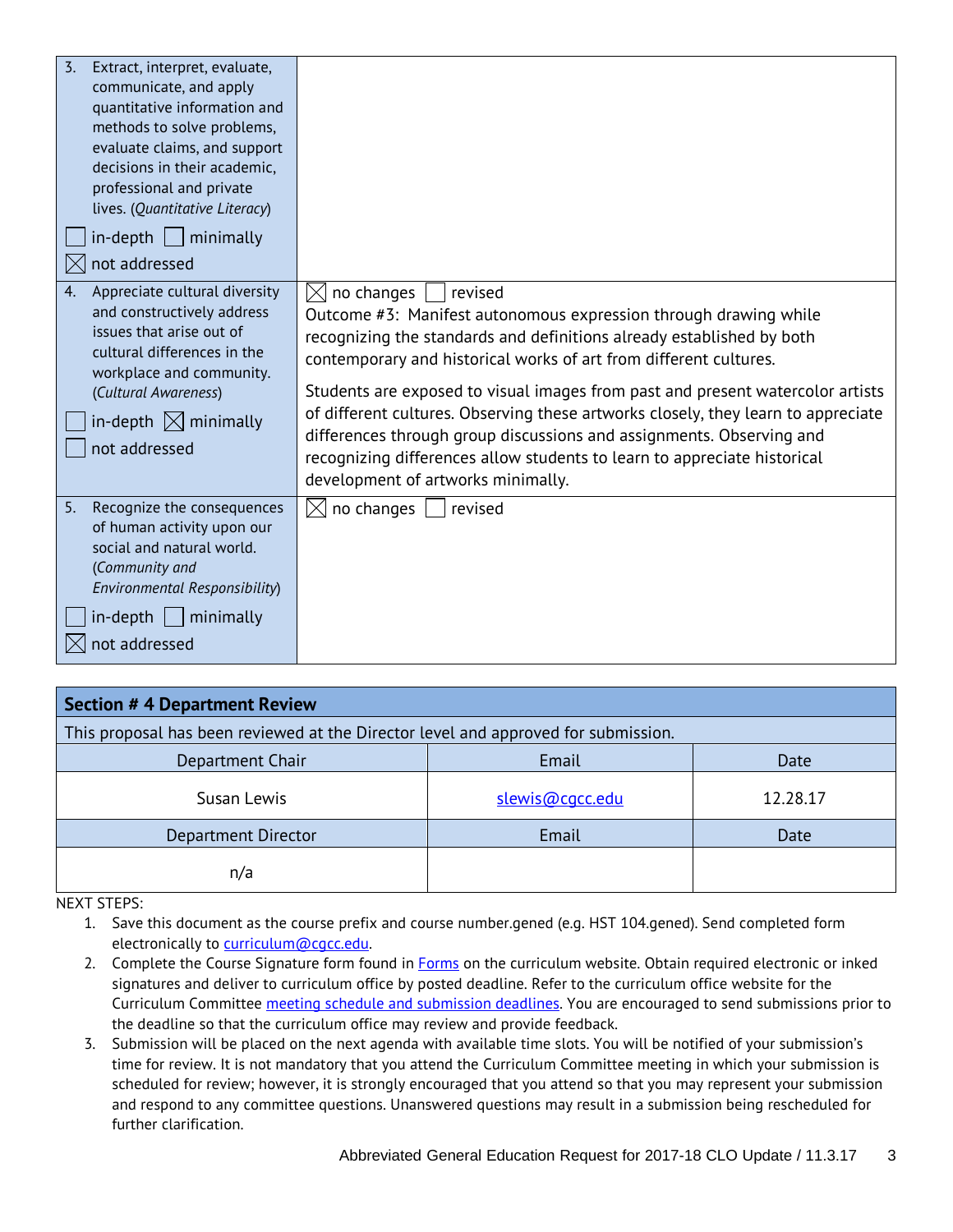# Drawing I

Course Number: ART 230 Transcript Title: Drawing I Created: September 1, 2012 Updated: June 6, 2017 Total Credits: 3 Lecture Hours: 0 Lecture / Lab Hours: 60 Lab Hours: 0 Satisfies Cultural Literacy requirement: No Satisfies General Education requirement: Yes Grading options: A-F (default), P-NP, audit Repeats available for credit: 0

# Course Description

Covers basic perceptual drawing techniques and tools as well as the understanding of the language of drawing in historical and contemporary contexts. Develops critical skills for sighting, measuring, designing and constructing in drawing. Audit available.

# Intended Outcomes

Upon successful completion of this course, students will be able to:

- 1. Implement deeper creative strategies to solve problems in making drawings.
- 2. Implement the vocabulary to be able to actively participate in a critical dialogue about drawing with others.
- 3. Manifest autonomous expression through drawing while recognizing the standards and definitions already established by both contemporary and historical works of art from different cultures.
- 4. Apply perceptual and conceptual skills to develop a rich experience of the visual world.

# Alignment with Institutional Core Learning Outcomes

| In-depth                | 1. Communicate effectively using appropriate reading.<br>writing, listening, and speaking skills. (Communication)                                                                                                                          |  |
|-------------------------|--------------------------------------------------------------------------------------------------------------------------------------------------------------------------------------------------------------------------------------------|--|
| In-depth                | 2. Creatively solve problems by using relevant methods of<br>research, personal reflection, reasoning, and evaluation of<br>information. (Critical thinking and Problem-Solving)                                                           |  |
|                         | 3. Extract, interpret, evaluate, communicate, and apply<br>quantitative information and methods to solve problems,<br>evaluate claims, and support decisions in their academic,<br>professional and private lives. (Quantitative Literacy) |  |
| <b>Minimally</b>        | 4. Appreciate cultural diversity and constructively address<br>issues that arise out of cultural differences in the workplace<br>and community. (Cultural Awareness)                                                                       |  |
| <b>Not</b><br>Addressed | 5. Recognize the consequences of human activity upon our<br>social and natural world. (Community and Environmental<br>Responsibility)                                                                                                      |  |

## Outcome Assessment Strategies

Assessment is based on conceptual understanding, quality of work, participation in critiques, progress, effort, and attendance. Written or oral examinations and quizzes, written and oral assignments, and a journal may be required.

# Course Activities and Design

Small group discussions, lecture, multi-media demonstrations, and peer critique. May involve field trips for taking photographic references for class painting projects.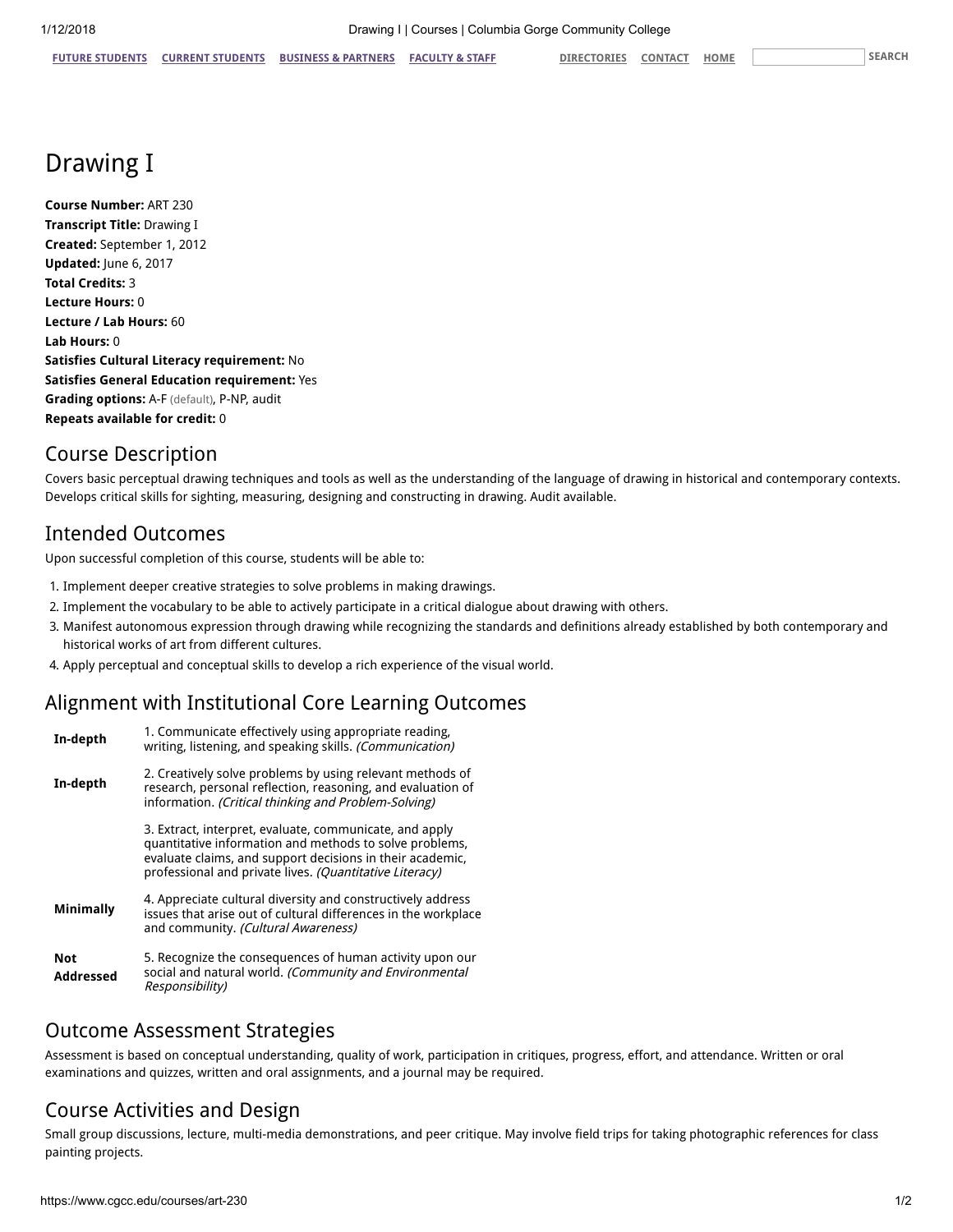# Course Content (Themes, Concepts, Issues and Skills)

- Become familiar with composition in the picture plane.
- Examine compositional devices such as symmetry, asymmetry, rhythm, and push/pull.
- Observe interaction between figure and ground.
- Gain sense of three-dimensional illusion through linear and aerial perspective, modeling in light, etc.
- Distinguish between line, edge, and contour.
- Examine texture: expressive and naturalistic.
- Practice the gesture in mark making.
- Understand the differences between illustration, representation, expression and their effects.
- Become familiar with various dry media such as charcoals, pencils and contes.
- Become familiar with wet media such as ink, ink wash, and wash with dry media.
- Experiment with mixed media.
- Examine papers for various surface effects and working processes.

# Department Notes

A minimum 3 hours of homework per week in the form of private exploration of the concepts and processes introduced in class will be required.



Student Services is now issuing student ID cards!! Our ID hours of operation are M,T,Th from 10-12 and 3-5. Locati… <https://t.co/VjbrTXSbcU> January 10

It is Spirit Day! Wear your CGCC gear on campus & you will receive a free prize from the Bookstore. Get 20% off certain CGCC gear. November 07

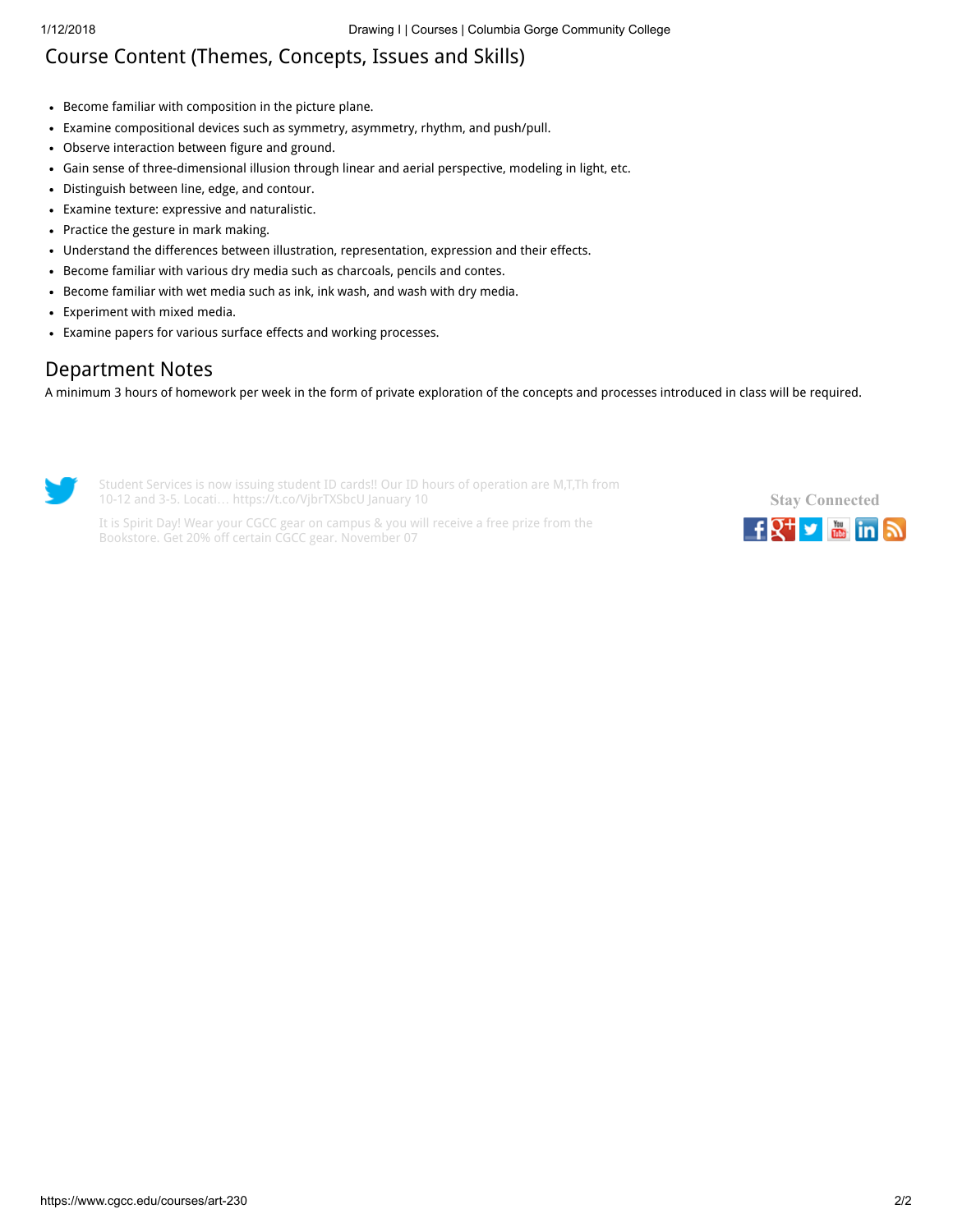CC date \_\_\_\_\_\_\_\_\_\_\_\_\_\_\_ CC decision

CC vote

#### **Columbia Gorge Community College**

#### **General Education/Discipline Studies List Request Form**

(Double click on check boxes to activate dialog box)

| 1. General & Course Information:    |                                                                                                                                                                       |                        |                               |  |  |  |
|-------------------------------------|-----------------------------------------------------------------------------------------------------------------------------------------------------------------------|------------------------|-------------------------------|--|--|--|
|                                     |                                                                                                                                                                       | <b>Submitter Name:</b> | Susan Lewis                   |  |  |  |
| Department                          | Arts & Humanities                                                                                                                                                     | Phone:                 | 6047                          |  |  |  |
|                                     |                                                                                                                                                                       | Email:                 | slewis@cqcc.edu               |  |  |  |
| <b>Course Prefix</b><br>and Number: | <b>ART 269</b>                                                                                                                                                        | Course Title:          | Printmaking I                 |  |  |  |
| <b>Course Credits:</b>              |                                                                                                                                                                       | Gen Ed                 | Arts and Letters              |  |  |  |
|                                     | $\overline{3}$                                                                                                                                                        | Category:              | Social Science                |  |  |  |
|                                     |                                                                                                                                                                       |                        | Science, Comp. Sci., and Math |  |  |  |
|                                     | Explores printmaking processes, techniques, and concepts while addressing historical                                                                                  |                        |                               |  |  |  |
|                                     | and contemporary issues. Develops creative problem solving by utilizing monoprints,                                                                                   |                        |                               |  |  |  |
| <b>Course Description:</b>          | relief and basic intaglio processes. Includes critiques, discussions, and presentations to                                                                            |                        |                               |  |  |  |
|                                     | establish critical skills necessary to evaluate prints, explore artistic intent, examine                                                                              |                        |                               |  |  |  |
|                                     | aesthetic and structural solutions, and expand perceptual awareness. Audit available.                                                                                 |                        |                               |  |  |  |
|                                     | 1. Find and develop creative ways to solve problems using a variety of strategies for                                                                                 |                        |                               |  |  |  |
|                                     | making prints by utilizing monoprints, relief and basic intaglio processes.<br>Create personal hand-printed artwork, which demonstrate an introductory level of<br>2. |                        |                               |  |  |  |
|                                     | understanding printmaking ideas, and the processes, materials, and techniques                                                                                         |                        |                               |  |  |  |
|                                     | associated with monoprints, relief and basic intaglio processes in printmaking.                                                                                       |                        |                               |  |  |  |
|                                     | 3. Ask meaningful questions, identify ideas and issues, and develop a basic vocabulary                                                                                |                        |                               |  |  |  |
|                                     | to be able to actively participate in a critical dialogue about printmaking with others.                                                                              |                        |                               |  |  |  |
| <b>Course Outcomes:</b>             | Understand, interpret, and enjoy prints of the past and the present from different<br>4.                                                                              |                        |                               |  |  |  |
|                                     | cultures to initiate a lifelong process of expanding knowledge on the diversity of                                                                                    |                        |                               |  |  |  |
|                                     | perspectives of the human experience.                                                                                                                                 |                        |                               |  |  |  |
|                                     | Develop a heightened awareness of the physical world, the nature of the relationship<br>5.                                                                            |                        |                               |  |  |  |
|                                     | of human beings to it, and our impact on it via the experience of making prints.                                                                                      |                        |                               |  |  |  |
|                                     | Establish self-critiquing skills to develop autonomous expression through<br>6.                                                                                       |                        |                               |  |  |  |
|                                     | printmaking while recognizing the standards and definitions already established by                                                                                    |                        |                               |  |  |  |
|                                     | both contemporary and historical works of art from different cultures.                                                                                                |                        |                               |  |  |  |

#### **Lower Division Collegiate (LDC) courses that apply for General Education/Discipline Studies status must:**

- **1. Be available to all CGCC students who meet the prerequisites for the course.**
- **2. Ensure that the appropriate AAOT Discipline Studies outcomes and criteria are reflected in the course's outcomes.** (If you need to revise your course outcomes, you must complete a Course Revision form.)
- **3. Verify course transfer status using the Course Transfer/Articulation Status form** (available on the curriculum website)**.** In order to obtain general education status, at least two OUS schools must confirm the course will transfer and one of the schools must approve the transfer as general education.
- **4. Have the Standard Prerequisites unless the Department Chair has completed the Prerequisite Opt-Out form and that request is approved.**
- **5. Be an LDC course that is eligible for the AAOT Discipline Studies List.**

In addition, course content must address the following: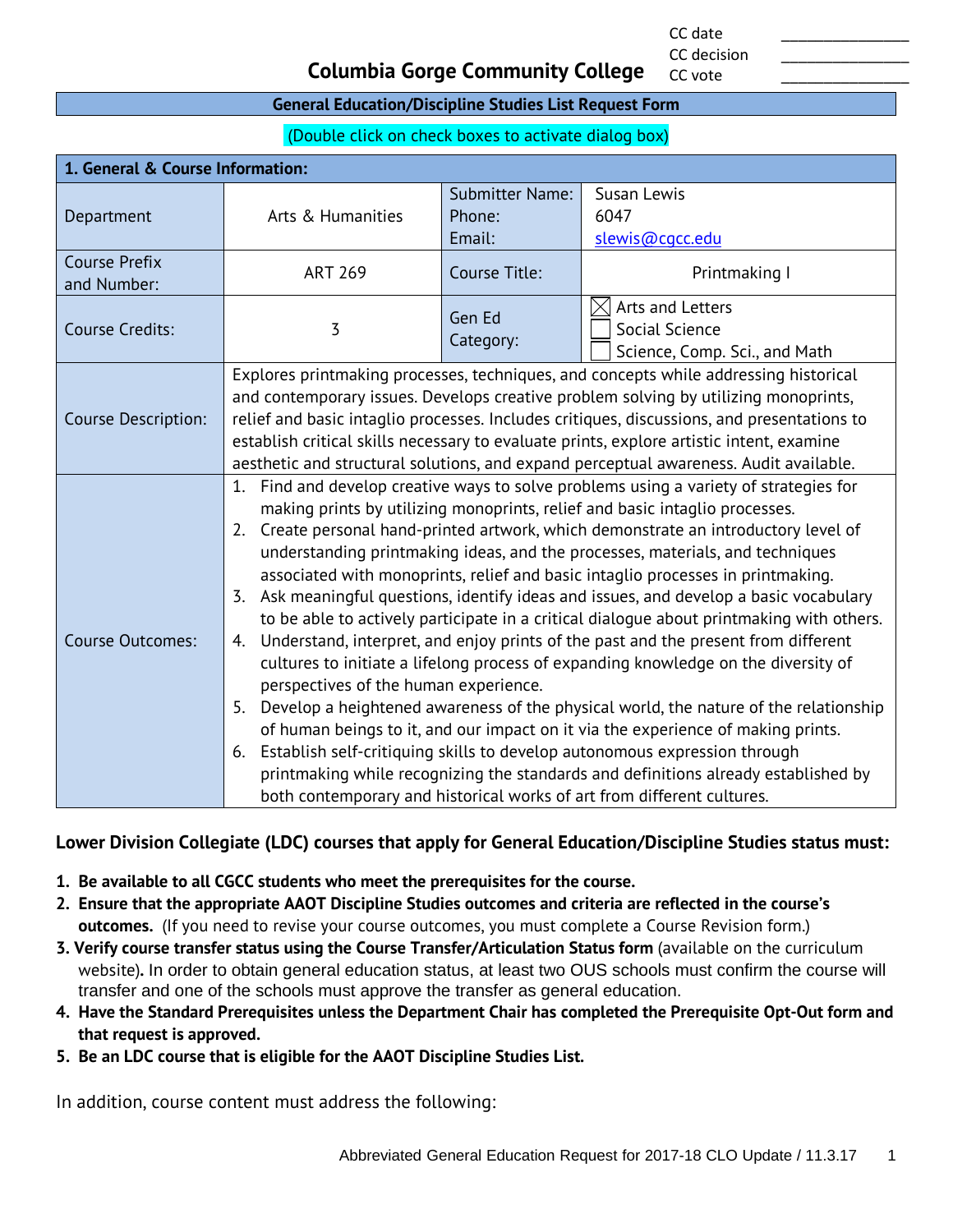**1. CGCC's General Education Philosophy Statement:** *Through a broad, well-balanced curriculum, the General Education program strives to instill a lifelong love of learning and to foster civic competence within our students.*

#### **2. CGCC Core Learning Outcomes (CLO):**

Through their respective disciplines, CGCC students who earn a degree can:

- 1. Communicate effectively using appropriate reading, writing, listening, and speaking skills. (*Communication*)
- 2. Creatively solve problems by using relevant methods of research, personal reflection, reasoning, and evaluation of information. (*Critical Thinking and Problem-Solving*)
- 3. Extract, interpret, evaluate, communicate, and apply quantitative information and methods to solve problems, evaluate claims, and support decisions in their academic, professional and private lives. (*Quantitative Literacy*)
- 4. Appreciate cultural diversity and constructively address issues that arise out of cultural differences in the workplace and community. (*Cultural Awareness*)
- 5. Recognize the consequences of human activity upon our social and natural world. (*Community and Environmental Responsibility*)

#### **Course outcomes and content are required, at a minimum, to demonstrate that CLOs 1 (***Communication***) and 2 (***Critical Thinking and Problem Solving***) are addressed in depth, and 1 additional CLO is addressed at least minimally.**

| 2. Address CGCC Core Learning Outcomes:                                                                                                                                                                               |                                                                                                                                                                                                                                                                                                                                                                                                                                                                                              |  |
|-----------------------------------------------------------------------------------------------------------------------------------------------------------------------------------------------------------------------|----------------------------------------------------------------------------------------------------------------------------------------------------------------------------------------------------------------------------------------------------------------------------------------------------------------------------------------------------------------------------------------------------------------------------------------------------------------------------------------------|--|
| For each CLO addressed, provide the following: 1) list the course outcome(s) that clearly reflects the CLO; and 2)                                                                                                    |                                                                                                                                                                                                                                                                                                                                                                                                                                                                                              |  |
|                                                                                                                                                                                                                       | describe relevant course content, outlining how students will gain the skills and knowledge needed to achieve a                                                                                                                                                                                                                                                                                                                                                                              |  |
|                                                                                                                                                                                                                       | level of mastery of the CLO. Please check the appropriate box, "no changes" or "revised," noting whether your                                                                                                                                                                                                                                                                                                                                                                                |  |
|                                                                                                                                                                                                                       | response has changed since your last Gen Ed Request submission. Include previous response even if you are not                                                                                                                                                                                                                                                                                                                                                                                |  |
| making any revisions.                                                                                                                                                                                                 |                                                                                                                                                                                                                                                                                                                                                                                                                                                                                              |  |
|                                                                                                                                                                                                                       | Gen Ed designated courses are required to address CLOs 1 and 2 "in-depth."                                                                                                                                                                                                                                                                                                                                                                                                                   |  |
| Communicate effectively<br>1.<br>using appropriate reading,<br>writing, listening, and<br>speaking skills.<br>(Communication)                                                                                         | no changes $\boxtimes$ revised<br>Outcome #3: Ask meaningful questions, identify ideas and issues, and develop<br>a basic vocabulary to be able to actively participate in a critical dialogue about<br>printmaking with others.                                                                                                                                                                                                                                                             |  |
| in-depth **REQUIRED**                                                                                                                                                                                                 | Students learn elements and principles of design language as well as<br>printmaking vocabulary which they use when discussing and critiquing their<br>and other students' work. Expressing supported opinions in peer discussions is<br>a routine activity throughout the term. Students also conduct a research project<br>regarding master printmakers and are required to present this orally to the<br>class.                                                                            |  |
| 2.<br>Creatively solve problems by<br>using relevant methods of<br>research, personal reflection,<br>reasoning, and evaluation of<br>information. (Critical Thinking<br>and Problem-Solving)<br>in-depth **REQUIRED** | $\boxtimes$ no changes<br>revised<br>Outcome #1: Find and develop creative ways to solve problems using a variety<br>of strategies for making prints by utilizing monoprints, relief and basic intaglio<br>processes.<br>Outcome #2: Create personal hand-printed artwork, which demonstrate an<br>introductory level of understanding printmaking ideas, and the processes,<br>materials, and techniques associated with monoprints, relief and basic intaglio<br>processes in printmaking. |  |
|                                                                                                                                                                                                                       | As students work on printmaking projects they are creatively solving design<br>problems be it ink coverage, composition refinement, and/or relevancy of<br>content. Students need to be able to determine appropriate tools and<br>processes for desired effects. Research of master printmakers provides a<br>foundation for understanding methods and motivation for the creation of<br>personal prints. Students learn to show and express their own artistic voice                       |  |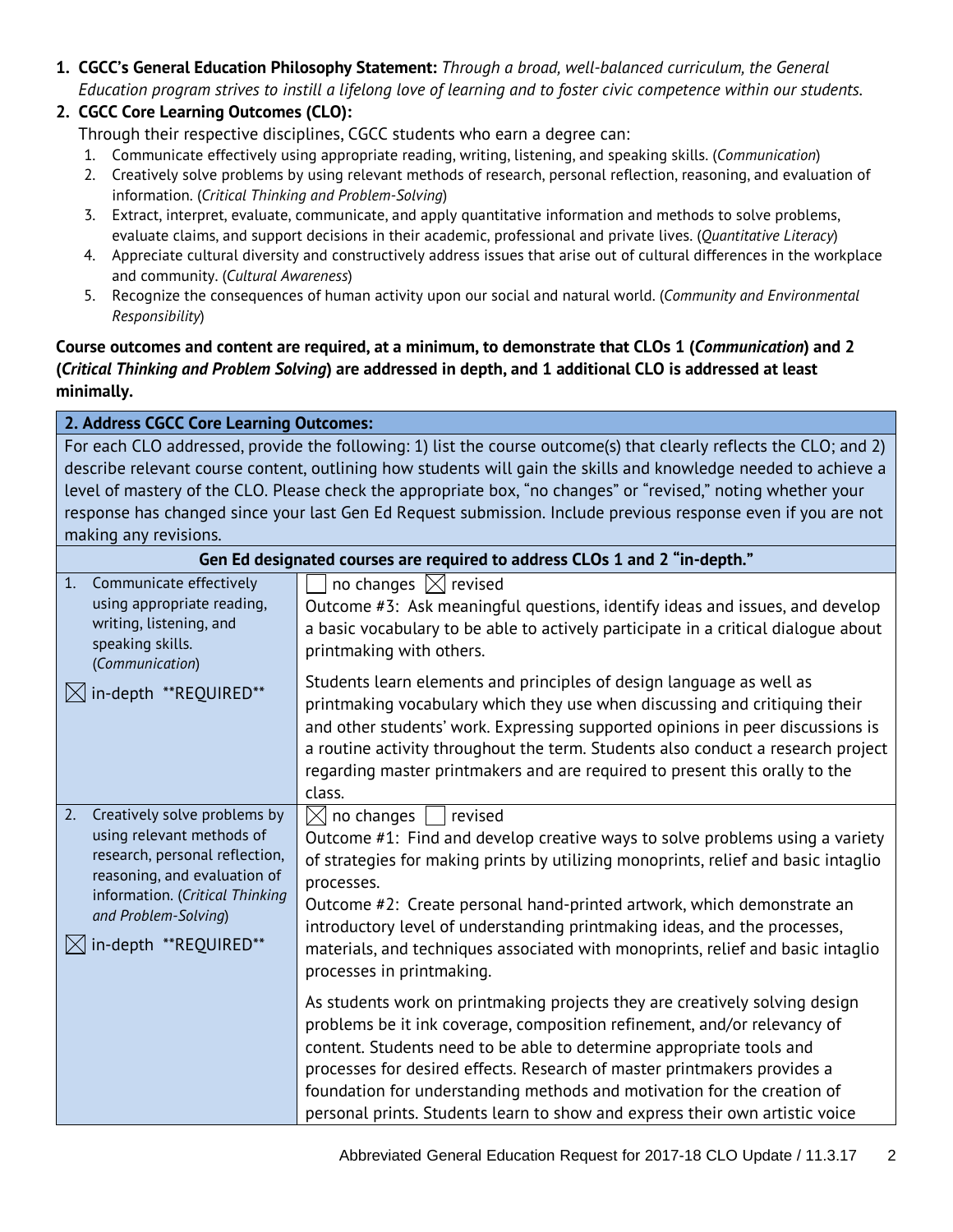|                                                                                                                                                                                                                                                                                                                             | from inspiration acquired through their process of explorations. Students will<br>keep a portfolio to show their progress in their own individual critical thinking<br>and problem solving methods in depth.                                                                                                                                                                                                                                                                                                                   |
|-----------------------------------------------------------------------------------------------------------------------------------------------------------------------------------------------------------------------------------------------------------------------------------------------------------------------------|--------------------------------------------------------------------------------------------------------------------------------------------------------------------------------------------------------------------------------------------------------------------------------------------------------------------------------------------------------------------------------------------------------------------------------------------------------------------------------------------------------------------------------|
|                                                                                                                                                                                                                                                                                                                             | Provide a response for each of the following three CLOs that your course addresses.<br>Gen Ed designated courses are required, at a minimum, to address one of these three "minimally" or "in-depth."                                                                                                                                                                                                                                                                                                                          |
| Extract, interpret, evaluate,<br>$\overline{3}$ .<br>communicate, and apply<br>quantitative information and<br>methods to solve problems,<br>evaluate claims, and support<br>decisions in their academic,<br>professional and private<br>lives. (Quantitative Literacy)<br>$in$ -depth     minimally<br>not addressed<br>IX |                                                                                                                                                                                                                                                                                                                                                                                                                                                                                                                                |
| 4.<br>Appreciate cultural diversity<br>and constructively address<br>issues that arise out of<br>cultural differences in the<br>workplace and community.<br>(Cultural Awareness)<br>in-depth<br>minimally<br>not addressed                                                                                                  | $\boxtimes$ no changes<br>revised<br>Outcome #3: Understand, interpret, and enjoy prints of the past and the<br>present from different cultures to initiate a lifelong process of expanding<br>knowledge on the diversity of perspectives of the human experience.<br>Outcome #6: Establish self-critiquing skills to develop autonomous expression<br>through printmaking while recognizing the standards and definitions already<br>established by both contemporary and historical works of art from different<br>cultures. |
|                                                                                                                                                                                                                                                                                                                             | Students are exposed to visual images from past and present printmakers of<br>different cultures. Observing these works of art closely, they learn to appreciate<br>differences through group discussions and assignments. Observing and<br>recognizing differences allow students to learn to appreciate historical<br>development of artwork.                                                                                                                                                                                |
| Recognize the consequences<br>5.<br>of human activity upon our<br>social and natural world.<br>(Community and<br>Environmental Responsibility)                                                                                                                                                                              | $\boxtimes$ no changes  <br>  revised<br>Develop a heightened awareness of the physical world, the nature of the<br>5.<br>relationship of human beings to it, and our impact on it via the experience<br>of making prints.                                                                                                                                                                                                                                                                                                     |
| in-depth $\boxtimes$ minimally<br>not addressed                                                                                                                                                                                                                                                                             | Students are trained in the toxic and non-toxic nature of inks and printmaking<br>materials and how they impact the environment. The creative process of<br>making prints encourages students to look both critically and creatively at the<br>world around them.                                                                                                                                                                                                                                                              |

| <b>Section #4 Department Review</b>                                                |                 |          |  |
|------------------------------------------------------------------------------------|-----------------|----------|--|
| This proposal has been reviewed at the Director level and approved for submission. |                 |          |  |
| Department Chair                                                                   | Email           | Date     |  |
| Susan Lewis                                                                        | slewis@cacc.edu | 12.28.17 |  |
| Department Director                                                                | Email           | Date     |  |
| n/a                                                                                |                 |          |  |

NEXT STEPS: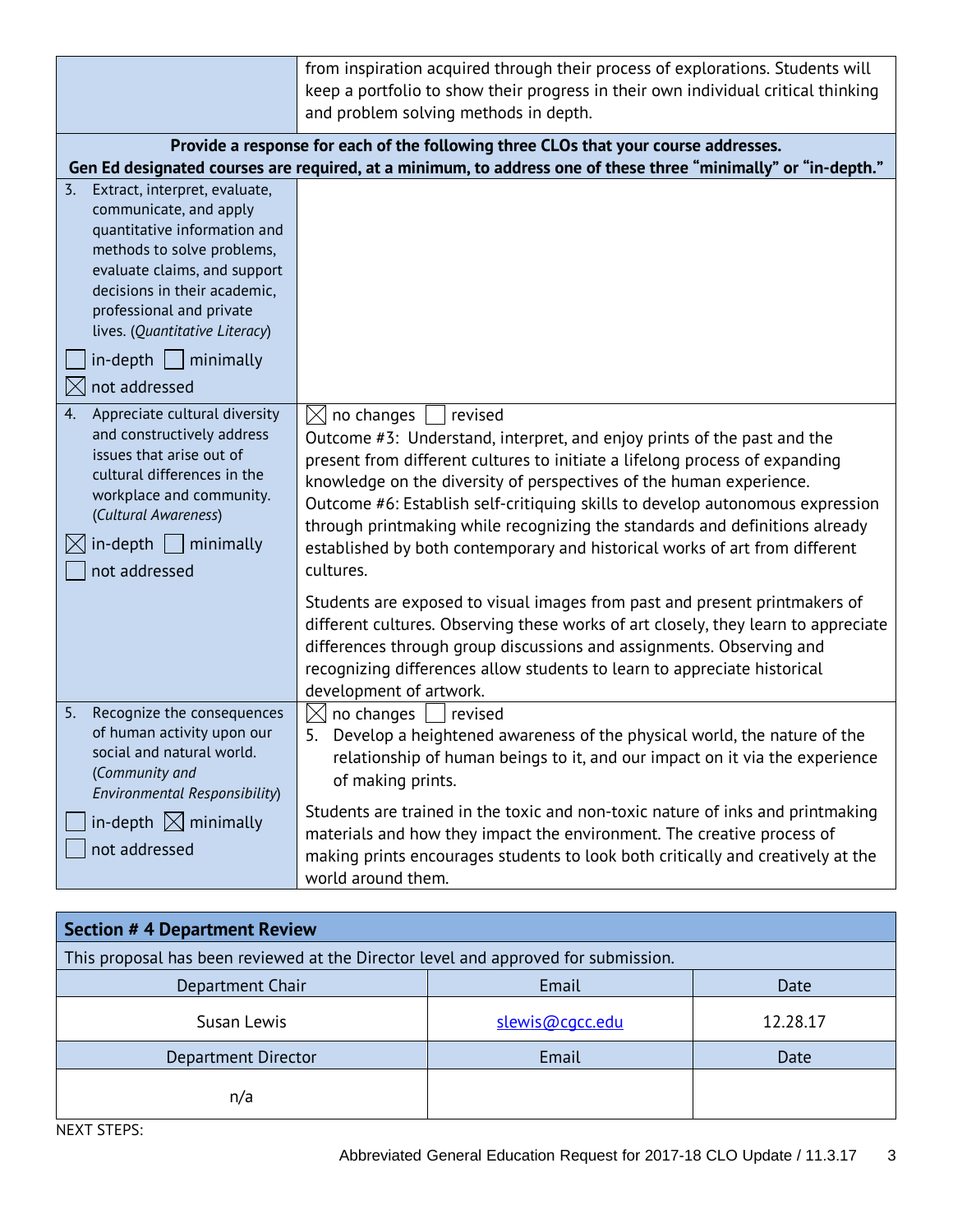# Printmaking I

Course Number: ART 269 Transcript Title: Printmaking I Created: September 1, 2012 Updated: June 6, 2017 Total Credits: 3 Lecture Hours: 0 Lecture / Lab Hours: 60 Lab Hours: 0 Satisfies Cultural Literacy requirement: No Satisfies General Education requirement: Yes Grading options: A-F (default), P-NP, audit Repeats available for credit: 0

#### Course Description

Explores printmaking processes, techniques, and concepts while addressing historical and contemporary issues. Develops creative problem solving by utilizing monoprints, relief and basic intaglio processes. Includes critiques, discussions, and presentations to establish critical skills necessary to evaluate prints, explore artistic intent, examine aesthetic and structural solutions, and expand perceptual awareness. Audit available.

## Intended Outcomes

Upon successful completion students should be able to:

- 1. Find and develop creative ways to solve problems using a variety of strategies for making prints by utilizing monoprints, relief and basic intaglio processes.
- 2. Create personal hand-printed artwork, which demonstrate an introductory level of understanding printmaking ideas, and the processes, materials, and techniques associated with monoprints, relief and basic intaglio processes in printmaking.
- 3. Ask meaningful questions, identify ideas and issues, and develop a basic vocabulary to be able to actively participate in a critical dialogue about printmaking with others.
- 4. Understand, interpret, and enjoy prints of the past and the present from different cultures to initiate a lifelong process of expanding knowledge on the diversity of perspectives of the human experience.
- 5. Apply a heightened awareness of the physical world, the nature of the relationship of human beings to it, and our impact on it via the experience of making prints.
- 6. Use self-critiquing skills to develop autonomous expression through printmaking while recognizing the standards and definitions already established by both contemporary and historical works of art from different cultures.

#### Alignment with Institutional Core Learning Outcomes

| <b>Minimally</b> | 1. Communicate effectively using appropriate reading,<br>writing, listening, and speaking skills. (Communication)                                                                                                                          |
|------------------|--------------------------------------------------------------------------------------------------------------------------------------------------------------------------------------------------------------------------------------------|
| In-depth         | 2. Creatively solve problems by using relevant methods of<br>research, personal reflection, reasoning, and evaluation of<br>information. (Critical thinking and Problem-Solving)                                                           |
|                  | 3. Extract, interpret, evaluate, communicate, and apply<br>quantitative information and methods to solve problems,<br>evaluate claims, and support decisions in their academic,<br>professional and private lives. (Quantitative Literacy) |
| In-depth         | 4. Appreciate cultural diversity and constructively address<br>issues that arise out of cultural differences in the workplace<br>and community. (Cultural Awareness)                                                                       |
| <b>Minimally</b> | 5. Recognize the consequences of human activity upon our<br>social and natural world. (Community and Environmental<br>Responsibility)                                                                                                      |

### Outcome Assessment Strategies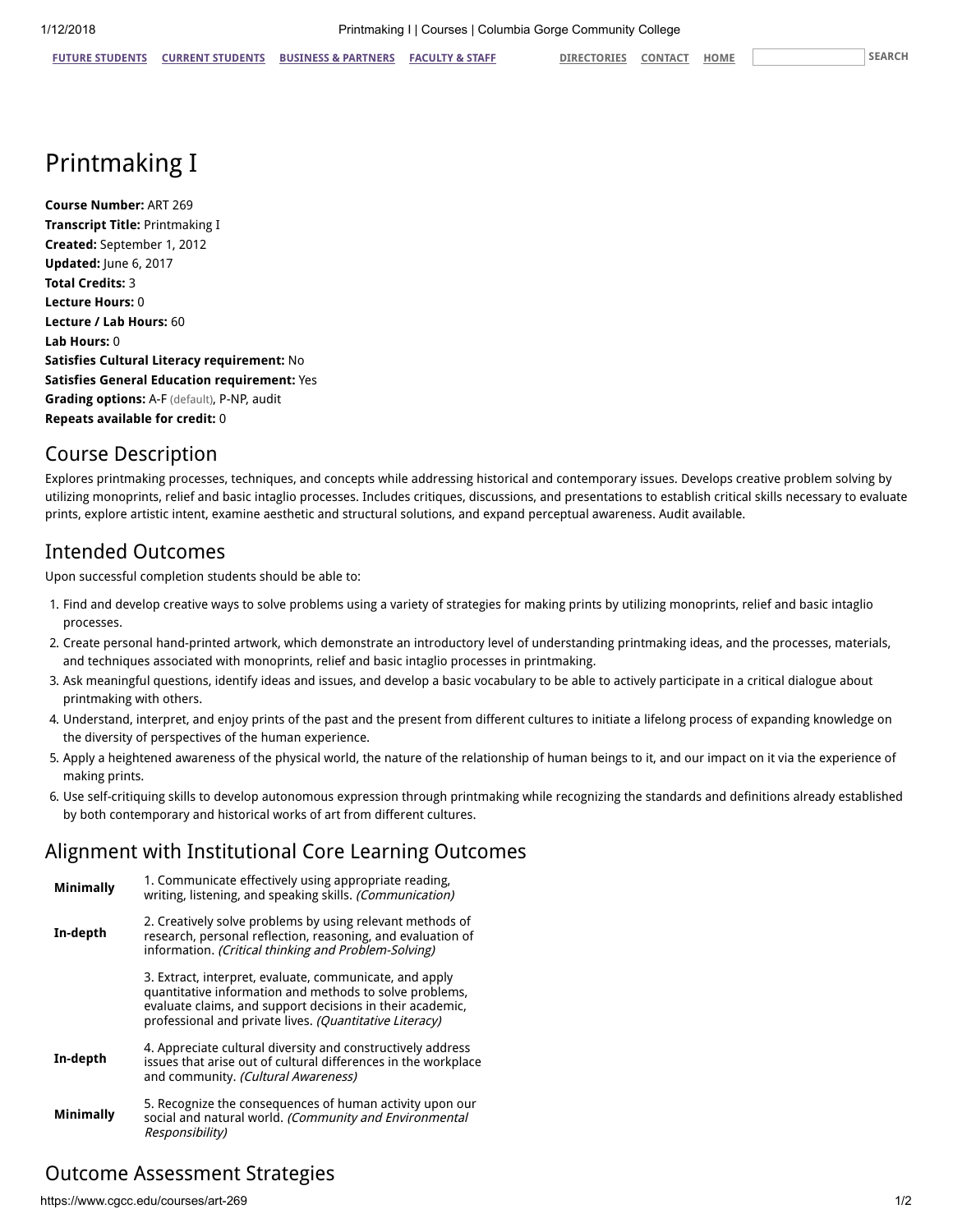Students are expected to:

- 1. Actively participate in class discussions and projects.
- 2. Complete and present individual assignments for critique.
- 3. Demonstrate sound technique in printing and studio habits.
- 4. Complete all homework on time.
- 5. Prepare a portfolio for presentation.
- 6. Take an active role in critiques.

## Course Activities and Design

Hands-on printmaking, writing, group discussions, group critiques, oral presentations

## Course Content (Themes, Concepts, Issues and Skills)

- 1. Visual awareness and ability to see.
- 2. Methodologies for designing and creating a print in media which may include monotype, relief print and intaglio.
- 3. Challenges to visualization inherent in printmaking.
- 4. Language of printmaking and the qualities that distinguish it from other graphic media.
- 5. Printmaking in history.
- 6. Options and possibilities for original work.
- 7. Evaluating prints.
- 8. Safety.
- 9. Environmental concerns related to proper disposal of waste.
- 10. Non-traditional media and combined techniques (e.g., collotype, collage, hybrid prints, digital imagery).

#### SKILLS AND METHODOLOGIES

- 1. Monotype: effectively use ink rollers and subtractive tools; use brush and ink and other tools for the application of ink; explore possibilities for multiple passes with roller and multiple passes with the plate.
- 2. Relief: demonstrate various techniques for transferring drawings to the plate; become familiar with the different qualities of carving surfaces; exercise safe and effective use of carving tools (knives, gouges, etc.) and maintain tools; successfully demonstrate various relief print techniques such as reduction, multiple block prints, etc.
- 3. Intaglio: demonstrate sound techniques for dry or non-acid intaglio processes such as drypoint and solar plate etching; properly prepare plate for etching (beveling, filing, coating); demonstrate sound procedures for effective biting, inking, wiping and pulling of plates.
- 4. Demonstrate ability to successfully ink a plate: roller choices and techniques for multiple layering.
- 5. Investigate process and alternative solutions through other print states or reworked proofs.
- 6. Demonstrate sound printmaking techniques: wiping, carving, registration, general presentation and notation.
- 7. Understand how to select the most effective presentation for a particular image.
- 8. Demonstrate familiarity with historical styles by comparing prints to those of other periods.



Student Services is now issuing student ID cards!! Our ID hours of operation are M,T,Th from 10-12 and 3-5. Locati… <https://t.co/VjbrTXSbcU> January 10



It is Spirit Day! Wear your CGCC gear on campus & you will receive a free prize from the Bookstore. Get 20% off certain CGCC gear. November 07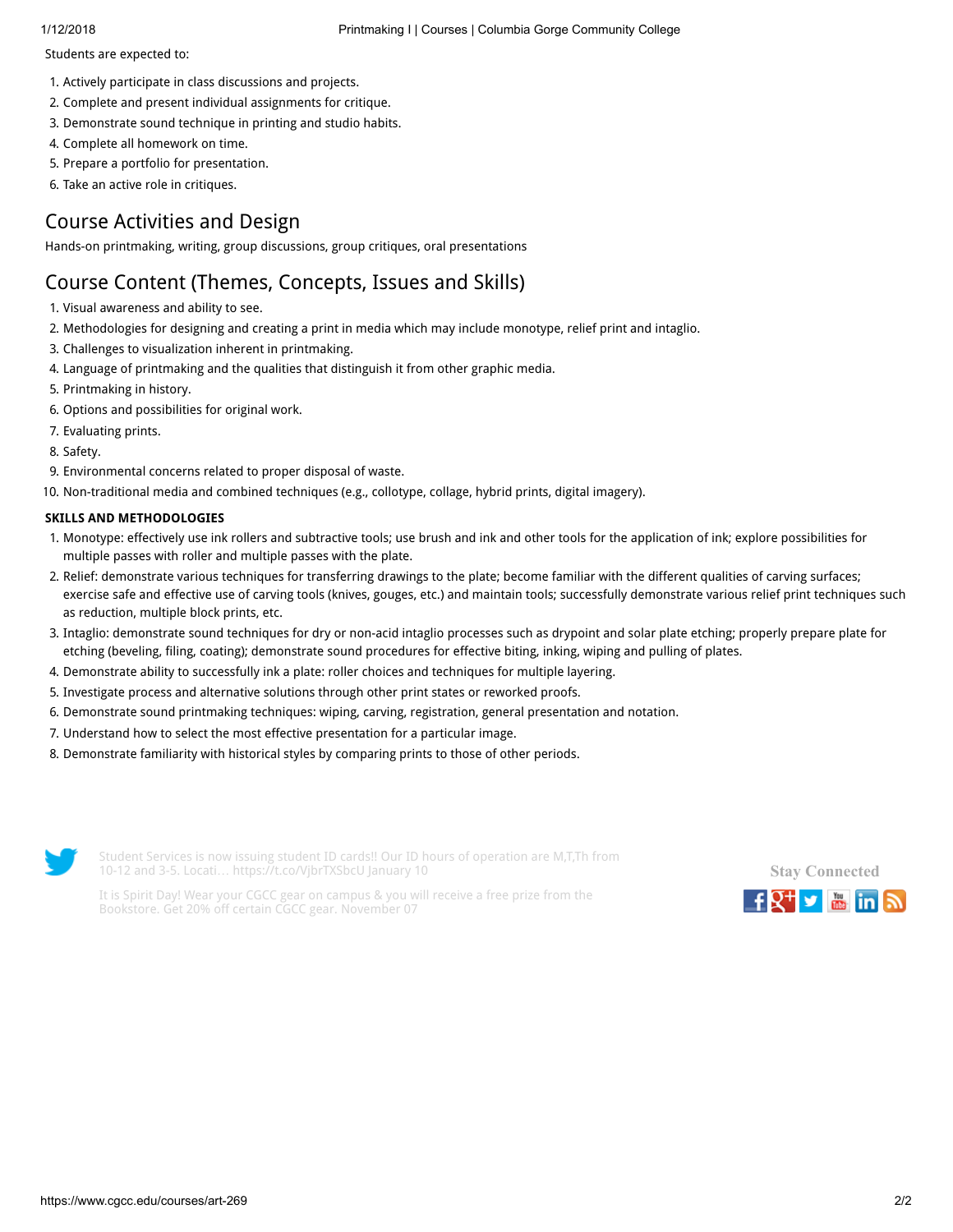CC date \_\_\_\_\_\_\_\_\_\_\_\_\_\_\_ CC decision

CC vote

#### **Columbia Gorge Community College**

#### **General Education/Discipline Studies List Request Form**

(Double click on check boxes to activate dialog box)

| 1. General & Course Information:    |                                                                                                                                                                                                                                                                                                                                                                                                                                                                                                                                                                                                                                                                                                                                                                                                                                                                                                                                                                                                                                                                                                                                                                                        |                     |                                                                     |
|-------------------------------------|----------------------------------------------------------------------------------------------------------------------------------------------------------------------------------------------------------------------------------------------------------------------------------------------------------------------------------------------------------------------------------------------------------------------------------------------------------------------------------------------------------------------------------------------------------------------------------------------------------------------------------------------------------------------------------------------------------------------------------------------------------------------------------------------------------------------------------------------------------------------------------------------------------------------------------------------------------------------------------------------------------------------------------------------------------------------------------------------------------------------------------------------------------------------------------------|---------------------|---------------------------------------------------------------------|
|                                     |                                                                                                                                                                                                                                                                                                                                                                                                                                                                                                                                                                                                                                                                                                                                                                                                                                                                                                                                                                                                                                                                                                                                                                                        | Submitter Name:     | Susan Lewis                                                         |
| Department                          | Arts & Humanities                                                                                                                                                                                                                                                                                                                                                                                                                                                                                                                                                                                                                                                                                                                                                                                                                                                                                                                                                                                                                                                                                                                                                                      | Phone:              | 6047                                                                |
|                                     |                                                                                                                                                                                                                                                                                                                                                                                                                                                                                                                                                                                                                                                                                                                                                                                                                                                                                                                                                                                                                                                                                                                                                                                        | Email:              | slewis@cqcc.edu                                                     |
| <b>Course Prefix</b><br>and Number: | <b>ART 286</b>                                                                                                                                                                                                                                                                                                                                                                                                                                                                                                                                                                                                                                                                                                                                                                                                                                                                                                                                                                                                                                                                                                                                                                         | Course Title:       | Watercolor I                                                        |
| <b>Course Credits:</b>              | 3                                                                                                                                                                                                                                                                                                                                                                                                                                                                                                                                                                                                                                                                                                                                                                                                                                                                                                                                                                                                                                                                                                                                                                                      | Gen Ed<br>Category: | Arts and Letters<br>Social Science<br>Science, Comp. Sci., and Math |
| Course Description:                 | Explores basic studio watercolor painting techniques, materials, and concepts while<br>addressing historical and contemporary issues to increase visual literacy. Presents a                                                                                                                                                                                                                                                                                                                                                                                                                                                                                                                                                                                                                                                                                                                                                                                                                                                                                                                                                                                                           |                     |                                                                     |
| <b>Course Outcomes:</b>             | conceptual framework for critical analysis along with basic art theory. Audit available.<br>Solve problems creatively using a variety of acquired strategies for expressing visual<br>1.<br>ideas through the watercolor painting medium.<br>Create personal works of art, which demonstrate a basic understanding of the<br>2.<br>watercolor painting discipline, and the processes, materials, and techniques<br>associated with it.<br>Ask meaningful questions, identify topical issues, and employ a basic watercolor<br>3.<br>painting vocabulary in critical dialogue about the watercolor painting discipline.<br>Understand, interpret, and appreciate watercolor painting from different cultures,<br>4.<br>facilitating a lifelong engagement with the diversity of perspectives in the human<br>experience.<br>Enjoy a heightened awareness of the physical world, the nature of the relationship of<br>5.<br>human beings to it, and our impact on it via the experience of watercolor painting.<br>Implement self-critiquing skills in route to autonomous expression through<br>6.<br>watercolor painting with respect to the standards established in contemporary and |                     |                                                                     |

#### **Lower Division Collegiate (LDC) courses that apply for General Education/Discipline Studies status must:**

- **1. Be available to all CGCC students who meet the prerequisites for the course.**
- **2. Ensure that the appropriate AAOT Discipline Studies outcomes and criteria are reflected in the course's outcomes.** (If you need to revise your course outcomes, you must complete a Course Revision form.)
- **3. Verify course transfer status using the Course Transfer/Articulation Status form** (available on the curriculum website)**.** In order to obtain general education status, at least two OUS schools must confirm the course will transfer and one of the schools must approve the transfer as general education.
- **4. Have the Standard Prerequisites unless the Department Chair has completed the Prerequisite Opt-Out form and that request is approved.**
- **5. Be an LDC course that is eligible for the AAOT Discipline Studies List.**

In addition, course content must address the following:

**1. CGCC's General Education Philosophy Statement:** *Through a broad, well-balanced curriculum, the General Education program strives to instill a lifelong love of learning and to foster civic competence within our students.*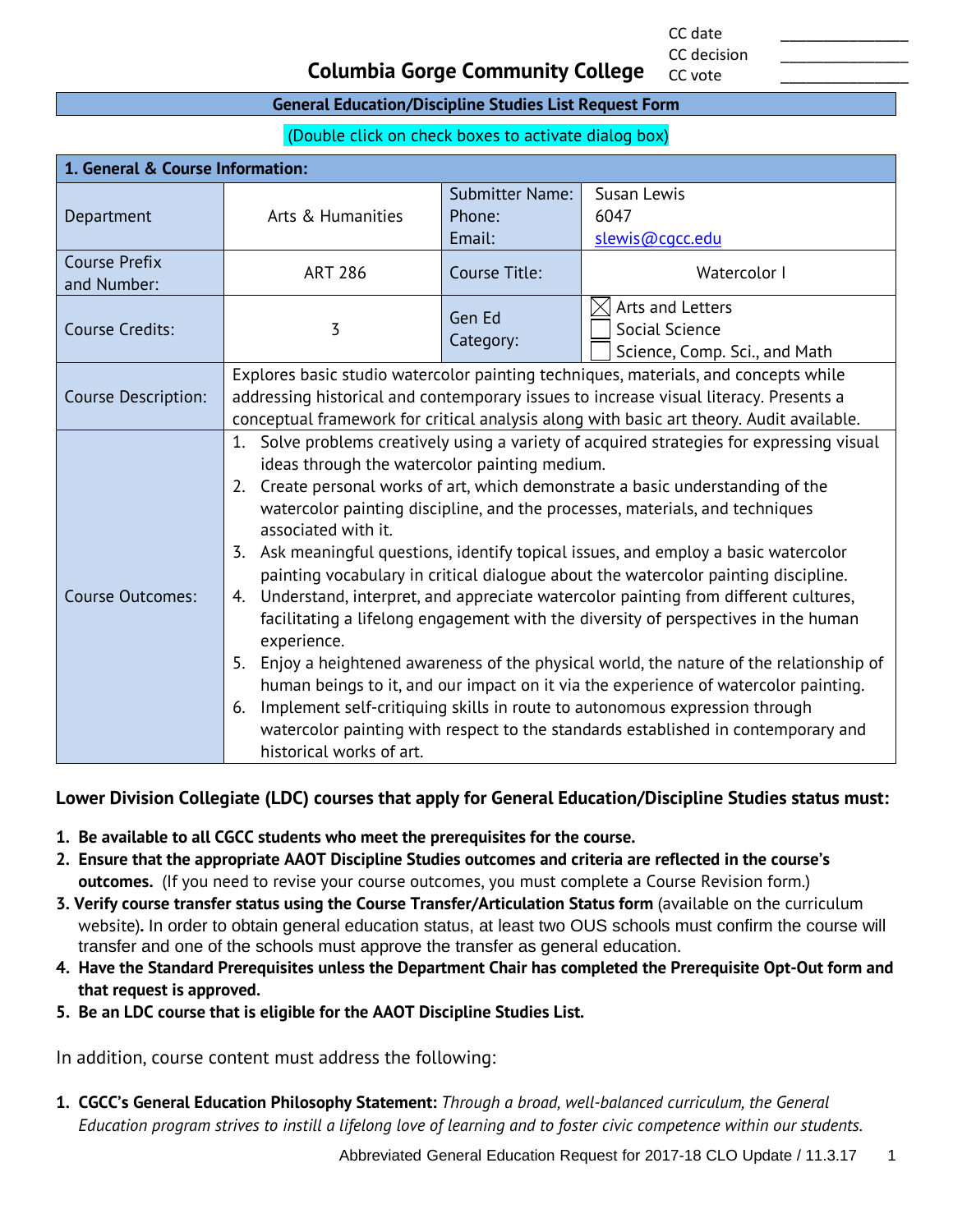#### **2. CGCC Core Learning Outcomes (CLO):**

Through their respective disciplines, CGCC students who earn a degree can:

- 1. Communicate effectively using appropriate reading, writing, listening, and speaking skills. (*Communication*)
- 2. Creatively solve problems by using relevant methods of research, personal reflection, reasoning, and evaluation of information. (*Critical Thinking and Problem-Solving*)
- 3. Extract, interpret, evaluate, communicate, and apply quantitative information and methods to solve problems, evaluate claims, and support decisions in their academic, professional and private lives. (*Quantitative Literacy*)
- 4. Appreciate cultural diversity and constructively address issues that arise out of cultural differences in the workplace and community. (*Cultural Awareness*)
- 5. Recognize the consequences of human activity upon our social and natural world. (*Community and Environmental Responsibility*)

#### **Course outcomes and content are required, at a minimum, to demonstrate that CLOs 1 (***Communication***) and 2 (***Critical Thinking and Problem Solving***) are addressed in depth, and 1 additional CLO is addressed at least minimally.**

**2. Address CGCC Core Learning Outcomes:**

For each CLO addressed, provide the following: 1) list the course outcome(s) that clearly reflects the CLO; and 2) describe relevant course content, outlining how students will gain the skills and knowledge needed to achieve a level of mastery of the CLO. Please check the appropriate box, "no changes" or "revised," noting whether your response has changed since your last Gen Ed Request submission. Include previous response even if you are not making any revisions.

| Gen Ed designated courses are required to address CLOs 1 and 2 "in-depth."                                                                                                                   |                                                                                                                                                                                                                                                                                                                                                                                                                                                                                                                                                |  |
|----------------------------------------------------------------------------------------------------------------------------------------------------------------------------------------------|------------------------------------------------------------------------------------------------------------------------------------------------------------------------------------------------------------------------------------------------------------------------------------------------------------------------------------------------------------------------------------------------------------------------------------------------------------------------------------------------------------------------------------------------|--|
| 1.<br>Communicate effectively<br>using appropriate reading,<br>writing, listening, and<br>speaking skills.<br>(Communication)                                                                | no changes<br>$\boxtimes$<br>revised<br>Outcome #2: Explores basic studio watercolor painting techniques, materials,<br>and concepts while addressing historical and contemporary issues to increase<br>visual literacy.                                                                                                                                                                                                                                                                                                                       |  |
| $\boxtimes$ in-depth **REQUIRED**                                                                                                                                                            | In multiple class room critiques, students will engage in discussions, listen and<br>learn to speak about, watercolor paintings. Reading and writing assignments<br>will be shared in group discussions, alongside of visual images, to use<br>individual artistic voice to describe the paintings. Students therefore will<br>practice and learn how to communicate and express their understanding of the<br>watercolor painting discipline in depth.                                                                                        |  |
| Creatively solve problems by<br>2.<br>using relevant methods of<br>research, personal reflection,<br>reasoning, and evaluation of<br>information. (Critical Thinking<br>and Problem-Solving) | $\boxtimes$ no changes  <br>revised<br>Outcome #1: Solve problems creatively using a variety of acquired strategies<br>for expressing visual ideas through the watercolor painting medium.<br>Outcome #6: Implement self-critiquing skills in route to autonomous<br>expression through watercolor painting with respect to the standards<br>established in contemporary and historical works of art.                                                                                                                                          |  |
| $\bowtie$ in-depth **REQUIRED**                                                                                                                                                              | Class projects will support a broad range of traditional and contemporary<br>explorations through research and individual one on one discussions. Close<br>examination of past and present drawings will encourage critical thinking and<br>conceptual creativity. Students learn to show and express their own artistic<br>voice from inspiration acquired through their process of explorations. Students<br>will keep a portfolio to show their progress in their own individual critical<br>thinking and problem solving methods in depth. |  |
| Provide a response for each of the following three CLOs that your course addresses.                                                                                                          |                                                                                                                                                                                                                                                                                                                                                                                                                                                                                                                                                |  |
|                                                                                                                                                                                              | Gen Ed designated courses are required, at a minimum, to address one of these three "minimally" or "in-depth."                                                                                                                                                                                                                                                                                                                                                                                                                                 |  |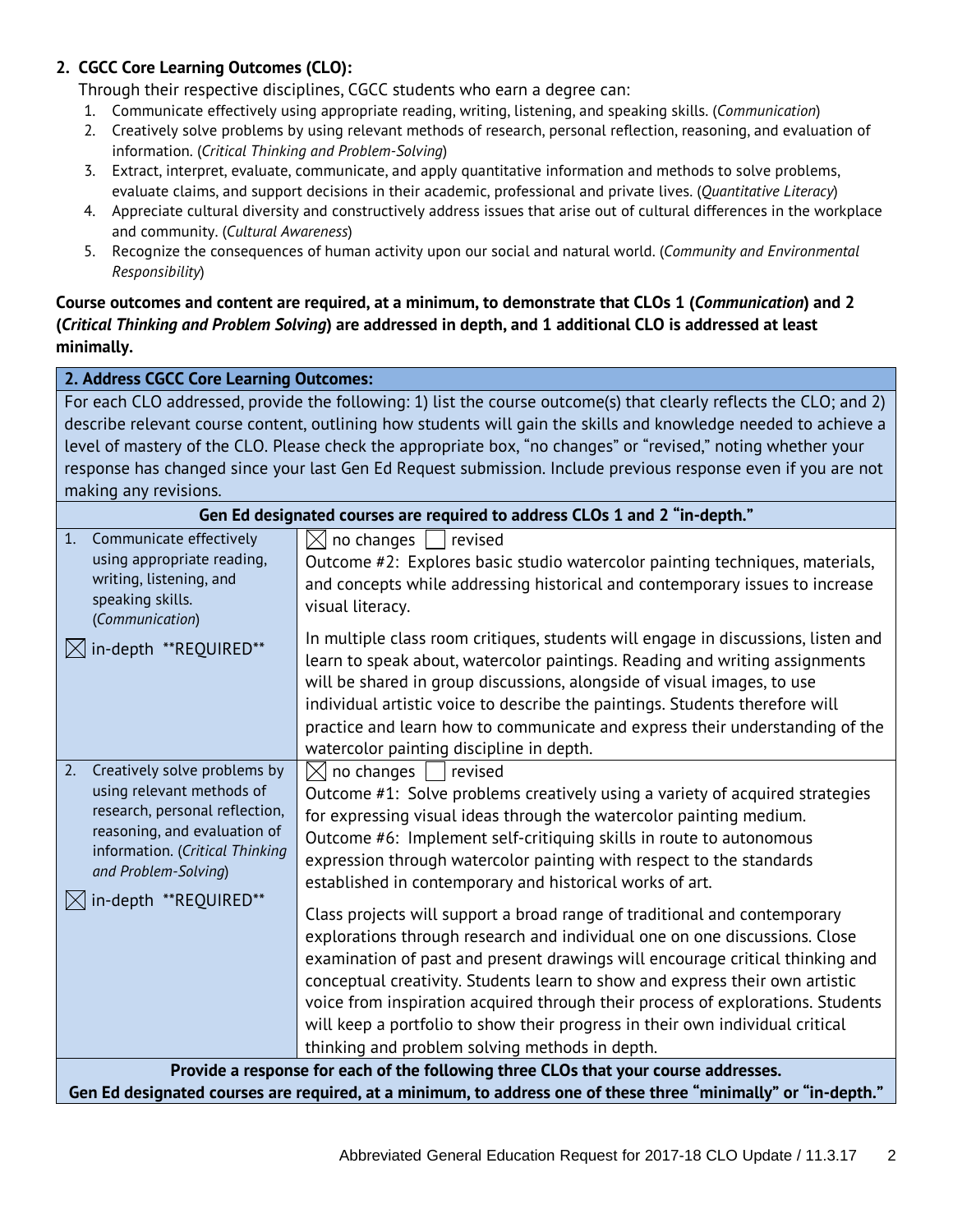| $\overline{3}$ .<br>Extract, interpret, evaluate,<br>communicate, and apply<br>quantitative information and<br>methods to solve problems,<br>evaluate claims, and support<br>decisions in their academic,<br>professional and private<br>lives. (Quantitative Literacy)<br>$in$ -depth     minimally<br>not addressed |                                                                                                                                                                                                                                                                                                                                                                                                                                                                                                                                                                                                                                          |
|-----------------------------------------------------------------------------------------------------------------------------------------------------------------------------------------------------------------------------------------------------------------------------------------------------------------------|------------------------------------------------------------------------------------------------------------------------------------------------------------------------------------------------------------------------------------------------------------------------------------------------------------------------------------------------------------------------------------------------------------------------------------------------------------------------------------------------------------------------------------------------------------------------------------------------------------------------------------------|
| Appreciate cultural diversity<br>4.<br>and constructively address<br>issues that arise out of<br>cultural differences in the<br>workplace and community.<br>(Cultural Awareness)<br>in-depth $\boxtimes$ minimally<br>not addressed                                                                                   | $\boxtimes$ no changes<br>revised<br>Outcome #4: Understand, interpret, and appreciate watercolor painting from<br>different cultures, facilitating a lifelong engagement with the diversity of<br>perspectives in the human experience.<br>Students are exposed to visual images from past and present watercolor artists<br>of different cultures. Observing these artworks closely, they learn to appreciate<br>differences through group discussions and assignments. Observing and<br>recognizing differences allow students learn to appreciate historical<br>development of artworks minimally.                                   |
| 5.<br>Recognize the consequences<br>of human activity upon our<br>social and natural world.<br>(Community and<br>Environmental Responsibility)<br>in-depth $\boxtimes$ minimally<br>not addressed                                                                                                                     | $\boxtimes$ no changes<br>revised<br>Outcome #5: Enjoy a heightened awareness of the physical world, the nature<br>of the relationship of human beings to it, and our impact on it via the<br>experience of watercolor painting.<br>Students who become conscious of the historical context of art works are able<br>to see the direct impact society and the natural world has upon the creation of<br>art. Focusing on individual artistic expression as well as collaborative<br>expression will help students understand how their artwork can effect<br>community and environmental responsibility and will be addressed minimally. |

| <b>Section # 4 Department Review</b>                                               |                 |          |  |
|------------------------------------------------------------------------------------|-----------------|----------|--|
| This proposal has been reviewed at the Director level and approved for submission. |                 |          |  |
| Department Chair                                                                   | Email           | Date     |  |
| Susan Lewis                                                                        | slewis@cgcc.edu | 12.28.17 |  |
| Department Director                                                                | Email           | Date     |  |
| n/a                                                                                |                 |          |  |

NEXT STEPS:

1. Save this document as the course prefix and course number.gened (e.g. HST 104.gened). Send completed form electronically to [curriculum@cgcc.edu.](mailto:curriculum@cgcc.edu)

- 2. Complete the Course Signature form found in **Forms** on the curriculum website. Obtain required electronic or inked signatures and deliver to curriculum office by posted deadline. Refer to the curriculum office website for the Curriculum Committee [meeting schedule and submission deadlines.](http://www.cgcc.cc.or.us/Academics/FacultyResources/cccalendar.cfm) You are encouraged to send submissions prior to the deadline so that the curriculum office may review and provide feedback.
- 3. Submission will be placed on the next agenda with available time slots. You will be notified of your submission's time for review. It is not mandatory that you attend the Curriculum Committee meeting in which your submission is scheduled for review; however, it is strongly encouraged that you attend so that you may represent your submission and respond to any committee questions. Unanswered questions may result in a submission being rescheduled for further clarification.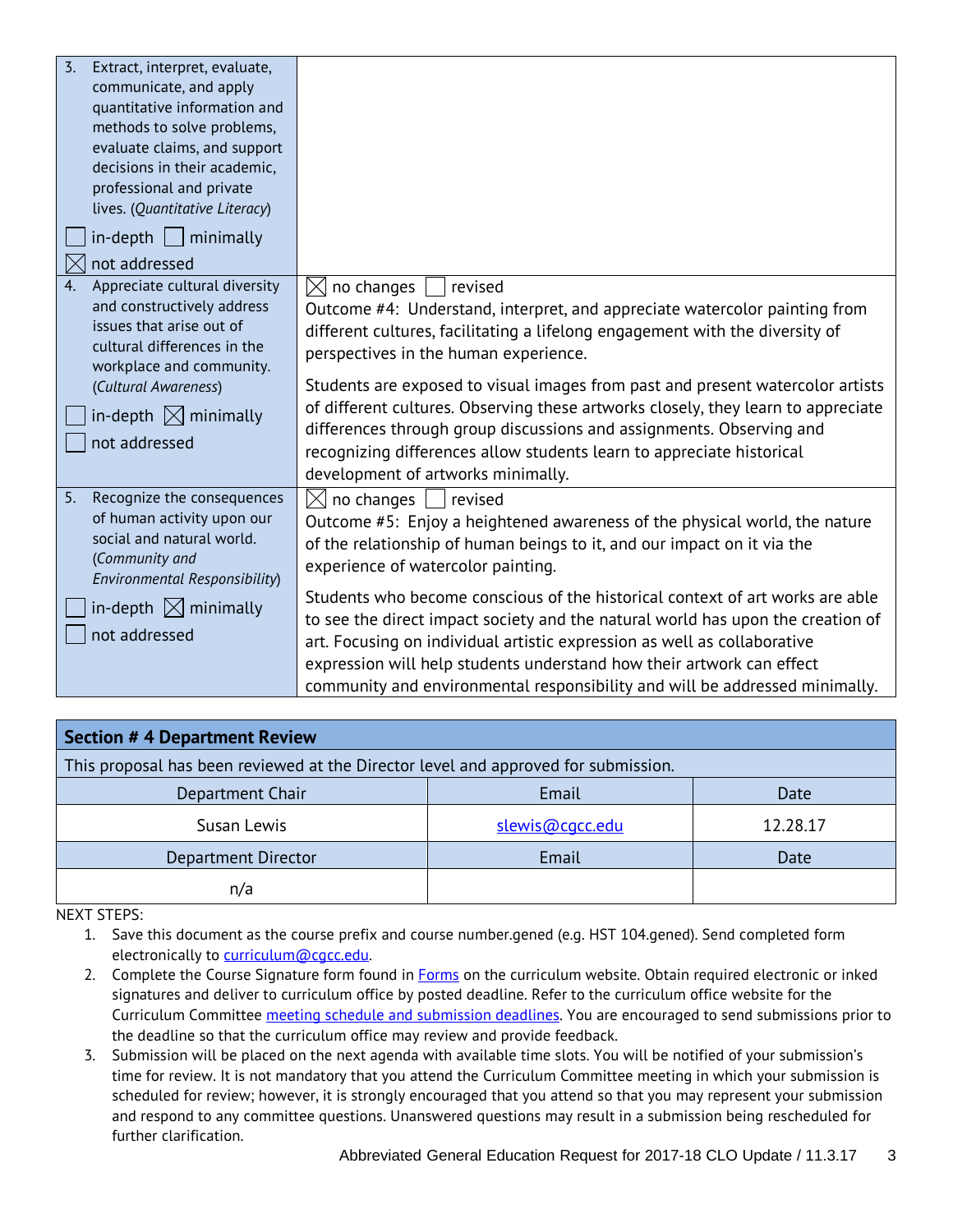# Watercolor I

Course Number: ART 286 Transcript Title: Watercolor I Created: September 1, 2012 Updated: June 6, 2017 Total Credits: 3 Lecture Hours: 0 Lecture / Lab Hours: 60 Lab Hours: 0 Satisfies Cultural Literacy requirement: No Satisfies General Education requirement: Yes Grading options: A-F (default), P-NP, audit Repeats available for credit: 0

## Course Description

Explores basic studio watercolor painting techniques, materials, and concepts while addressing historical and contemporary issues to increase visual literacy. Presents a conceptual framework for critical analysis along with basic art theory. Audit available.

#### Intended Outcomes

Upon successful completion of this course, students will be able to:

- 1. Solve problems creatively using a variety of acquired strategies for expressing visual ideas through the watercolor painting medium.
- 2. Create personal works of art, which demonstrate a basic understanding of the watercolor painting discipline, and the processes, materials, and techniques associated with it.
- 3. Ask meaningful questions, identify topical issues, and employ a basic watercolor painting vocabulary in critical dialogue about the watercolor painting discipline.
- 4. Understand, interpret, and appreciate watercolor painting from different cultures, facilitating a lifelong engagement with the diversity of perspectives in the human experience.
- 5. Enjoy a heightened awareness of the physical world, the nature of the relationship of human beings to it, and our impact on it via the experience of watercolor painting.
- 6. Implement self-critiquing skills en route to autonomous expression through watercolor painting with respect to the standards established in contemporary and historical works of art.

#### Alignment with Institutional Core Learning Outcomes

In-depth 1. Communicate effectively using appropriate reading, writing, listening, and speaking skills. (Communication) In-depth 2. Creatively solve problems by using relevant methods of research, personal reflection, reasoning, and evaluation of information. (Critical thinking and Problem-Solving) 3. Extract, interpret, evaluate, communicate, and apply quantitative information and methods to solve problems, evaluate claims, and support decisions in their academic, professional and private lives. (Quantitative Literacy) Minimally 4. Appreciate cultural diversity and constructively address issues that arise out of cultural differences in the workplace and community. (Cultural Awareness) Minimally 5. Recognize the consequences of human activity upon our social and natural world. (Community and Environmental Responsibility)

#### Outcome Assessment Strategies

The student will: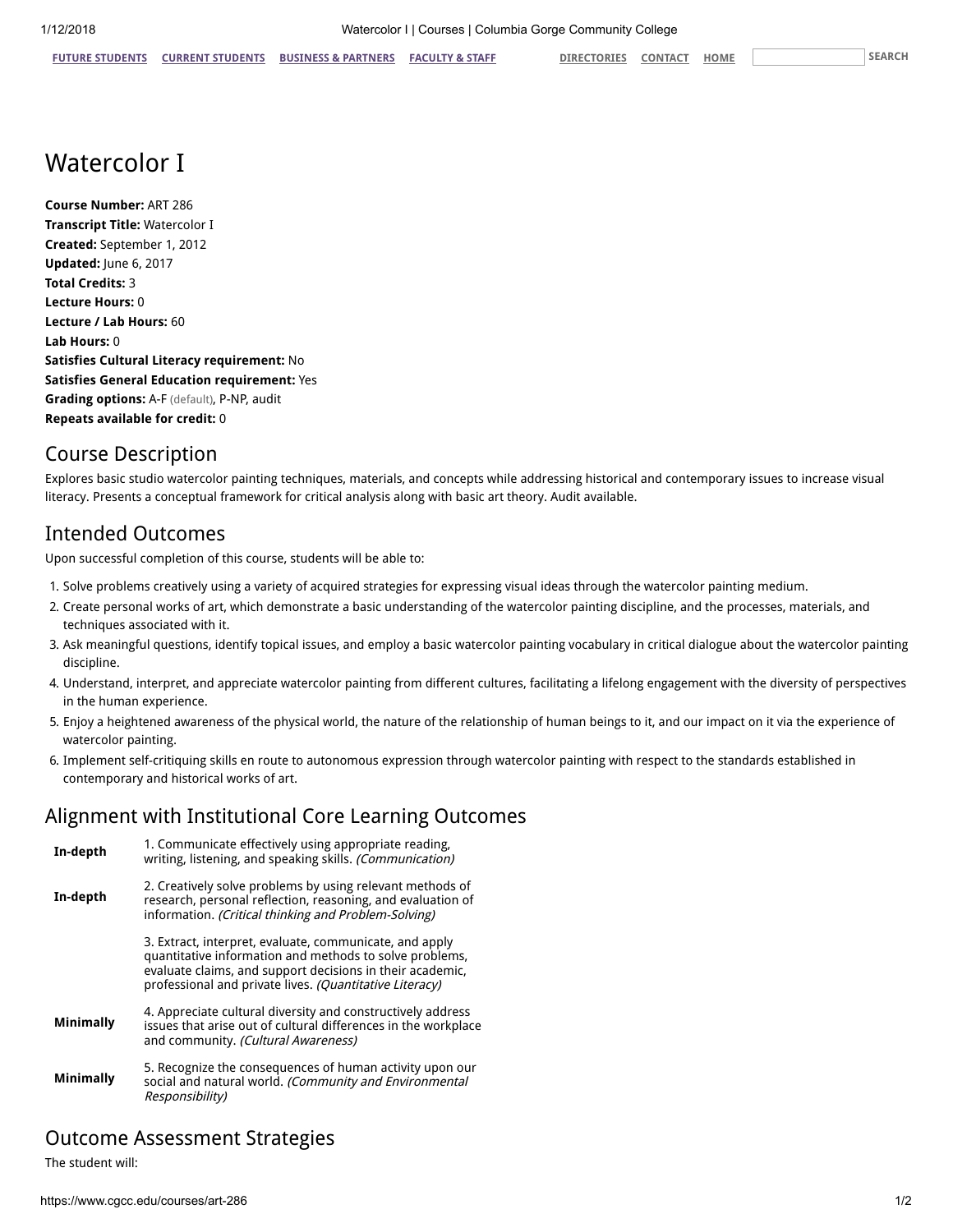- Observe ways to process visual experience through watercolor painting; such as wash, gesture, line, expression, etc.
- Participate in studio work sessions, class discussions, and critiques.

Assessment is based on conceptual understanding, quality of work, participation in critiques, progress, effort, and attendance. A written examination, quizzes, written assignments and a journal may be required.

#### Course Activities and Design

Small group discussions, lecture, multi-media demonstrations, and peer critique. May involve field trips for taking photographic references for class painting projects.

# Course Content (Themes, Concepts, Issues and Skills)

- Study influential master water color artists from different eras and cultures.
- Develop methods of handling materials for picture making, which may include, transparent tube colors, transparent cake colors and gouache.
- Become familiar with different kinds of brushes and the marks they produce.
- Experience various watercolor papers and surfaces; pulp paper, rag content paper, hot press watercolor paper, cold press watercolor paper, etc.  $\bullet$
- Discuss the interaction of color in terms of hue, value and intensity, and its effect on the visual statement.
- Experience a broad range of watercolor techniques which may include: wet on wet, wet-on-dry, wash, dry brush, glazing, masking, etc.  $\bullet$
- Experience use of watercolor with other media; ink, magic marker, charcoal, pastel, conte, collage, etc.
- Study the formal elements of art such as; color, line, value, texture, shape, volume and mass, composition, and spatial illusion.  $\bullet$
- Learn to understand color theory and its application to the watercolor medium.
- Learn color wheel and how it applies to watercolor painting. Learn to see value relationships in watercolor painting.
- Understand uses of warm and cool colors in watercolor painting.
- $\bullet$ Understand color intensity through use of transparent and opaque applications in watercolor painting.
- Learn to understand how watercolor paint works and mixes; staining colors, transparent colors, and opaque colors.
- Learn how to display artwork.

#### Department Notes

A minimum of 3 hours of homework per week in the form of private exploration of the concepts and processes introduced in class will be required.



Student Services is now issuing student ID cards!! Our ID hours of operation are M,T,Th from 10-12 and 3-5. Locati… <https://t.co/VjbrTXSbcU> January 10

Stay [Connected](https://www.cgcc.edu/social)  $f_X^+$   $\rightarrow$   $\mathbb{R}$  in  $\mathbb{R}$ 

It is Spirit Day! Wear your CGCC gear on campus & you will receive a free prize from the Bookstore. Get 20% off certain CGCC gear. November 07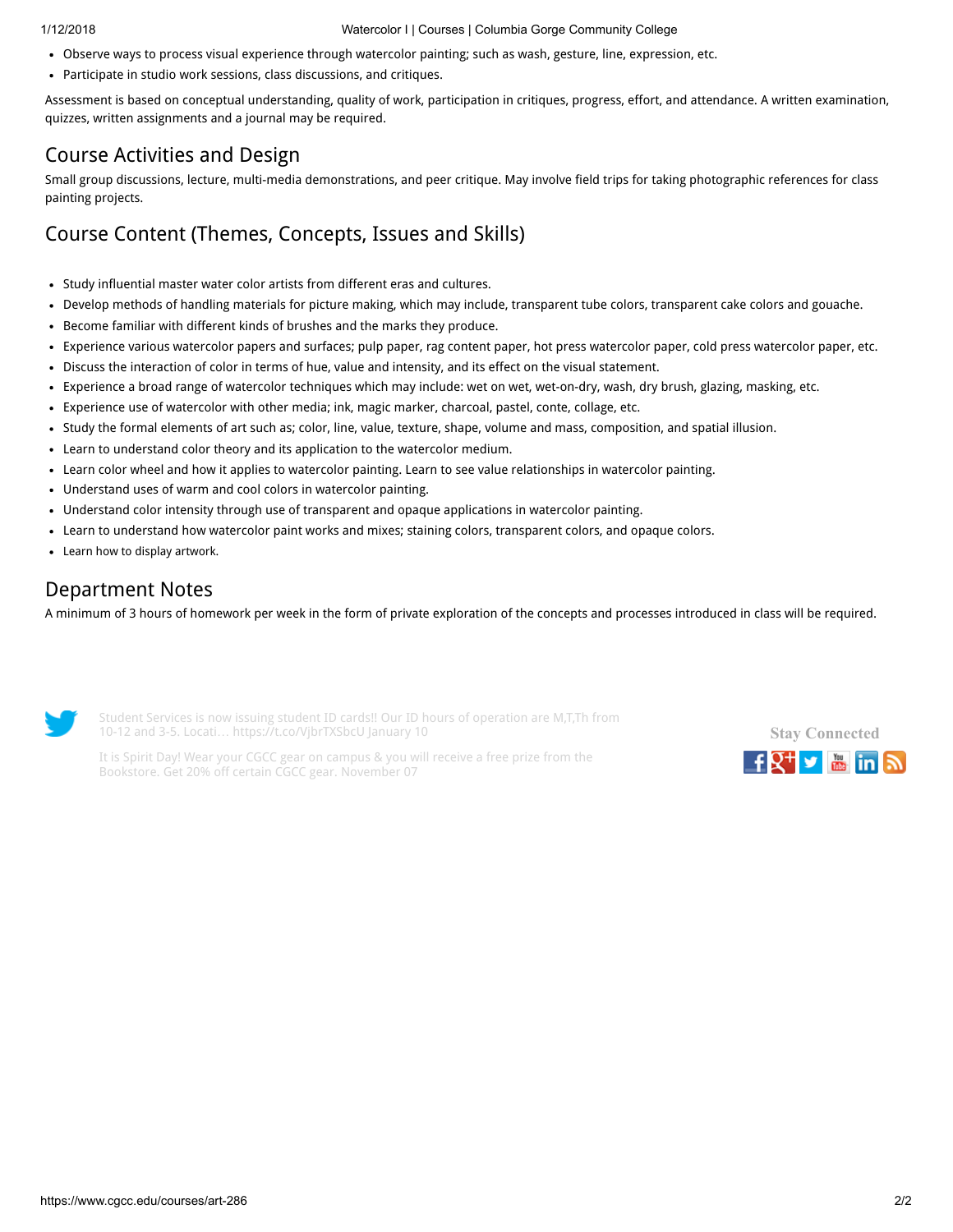CC date \_\_\_\_\_\_\_\_\_\_\_\_\_\_\_ CC decision

CC vote

#### **Columbia Gorge Community College**

#### **General Education/Discipline Studies List Request Form**

(Double click on check boxes to activate dialog box)

| 1. General & Course Information: |                                                                                                                                                    |                                  |                                                                                            |  |
|----------------------------------|----------------------------------------------------------------------------------------------------------------------------------------------------|----------------------------------|--------------------------------------------------------------------------------------------|--|
|                                  |                                                                                                                                                    | <b>Submitter Name:</b><br>Phone: | Susan Lewis<br>6047                                                                        |  |
| Department                       | Arts & Humanities                                                                                                                                  | Email:                           | slewis@cgcc.edu                                                                            |  |
| <b>Course Prefix</b>             | <b>MUS 108</b>                                                                                                                                     | Course Title:                    | Music Cultures of the World                                                                |  |
| and Number:                      |                                                                                                                                                    |                                  |                                                                                            |  |
| <b>Course Credits:</b>           | 3                                                                                                                                                  | Gen Ed                           | Arts and Letters<br>$\boxtimes$<br>Social Science                                          |  |
|                                  |                                                                                                                                                    | Category:                        | Science, Comp. Sci., and Math                                                              |  |
|                                  |                                                                                                                                                    |                                  | Examines musical cultures throughout the world with attention to cultural contexts and     |  |
| Course Description:              |                                                                                                                                                    |                                  | musical styles, including but not limited to Africa, the Americas, Asia, Near East, Europe |  |
|                                  | scores. Audit available.                                                                                                                           |                                  | and the South Pacific. Prerequisites: WR 115 and RD 115 or equivalent placement test       |  |
|                                  | Upon successful completion of this course, students will be able to:                                                                               |                                  |                                                                                            |  |
|                                  |                                                                                                                                                    |                                  | 1. Overcome ethnocentrism through awareness about diverse peoples' cultural                |  |
|                                  |                                                                                                                                                    |                                  | communities and traditions. Use the social, political, and cultural contexts for           |  |
|                                  | different musical practices to gain a better awareness                                                                                             |                                  |                                                                                            |  |
|                                  | Relate music to history, society, culture, and the individual while incorporating<br>2.                                                            |                                  |                                                                                            |  |
| <b>Course Outcomes:</b>          | intellectual concepts, material resources and listening skills to appreciate and<br>analyze diverse music from a global intercultural perspective. |                                  |                                                                                            |  |
|                                  | Understand the relationship of music to history, society, culture, and the individual<br>3.                                                        |                                  |                                                                                            |  |
|                                  | while learning about intellectual concepts, material resources and listening skills                                                                |                                  |                                                                                            |  |
|                                  | necessary to appreciate and analyze diverse music from a global intercultural                                                                      |                                  |                                                                                            |  |
|                                  | perspective.                                                                                                                                       |                                  |                                                                                            |  |
|                                  | Experience music "dynamically" by appreciating the uniqueness and value of each<br>4.                                                              |                                  |                                                                                            |  |
|                                  | culture and its music through particular cultural moments, origins, precedents and                                                                 |                                  |                                                                                            |  |
|                                  | potential influence upon other forms of music.<br>5. Appreciate the artistic, social, historical, and cultural contexts of world music through     |                                  |                                                                                            |  |
|                                  | observation and critique to become an informed listener.                                                                                           |                                  |                                                                                            |  |
|                                  | 6.                                                                                                                                                 |                                  | Generalize course content to other cultural expressions (including but not limited to      |  |
|                                  |                                                                                                                                                    |                                  | music and genres not covered in the course) so that one can understand and value a         |  |
|                                  |                                                                                                                                                    |                                  | broad spectrum of cultural expressions within diverse cultural settings.                   |  |

#### **Lower Division Collegiate (LDC) courses that apply for General Education/Discipline Studies status must:**

- **1. Be available to all CGCC students who meet the prerequisites for the course.**
- **2. Ensure that the appropriate AAOT Discipline Studies outcomes and criteria are reflected in the course's outcomes.** (If you need to revise your course outcomes, you must complete a Course Revision form.)
- **3. Verify course transfer status using the Course Transfer/Articulation Status form** (available on the curriculum website)**.** In order to obtain general education status, at least two OUS schools must confirm the course will transfer and one of the schools must approve the transfer as general education.
- **4. Have the Standard Prerequisites unless the Department Chair has completed the Prerequisite Opt-Out form and that request is approved.**
- **5. Be an LDC course that is eligible for the AAOT Discipline Studies List.**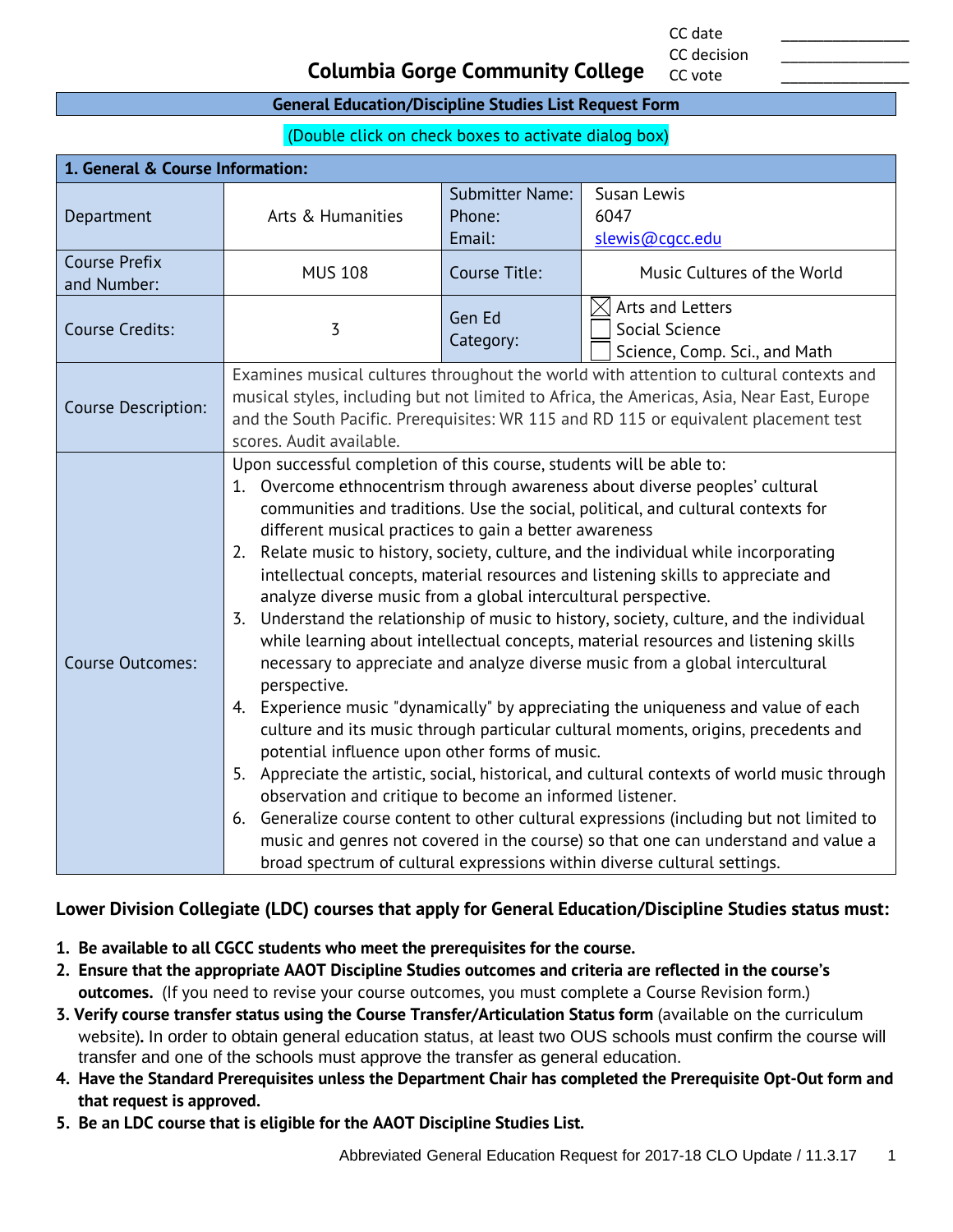In addition, course content must address the following:

**1. CGCC's General Education Philosophy Statement:** *Through a broad, well-balanced curriculum, the General Education program strives to instill a lifelong love of learning and to foster civic competence within our students.*

#### **2. CGCC Core Learning Outcomes (CLO):**

Through their respective disciplines, CGCC students who earn a degree can:

- 1. Communicate effectively using appropriate reading, writing, listening, and speaking skills. (*Communication*)
- 2. Creatively solve problems by using relevant methods of research, personal reflection, reasoning, and evaluation of information. (*Critical Thinking and Problem-Solving*)
- 3. Extract, interpret, evaluate, communicate, and apply quantitative information and methods to solve problems, evaluate claims, and support decisions in their academic, professional and private lives. (*Quantitative Literacy*)
- 4. Appreciate cultural diversity and constructively address issues that arise out of cultural differences in the workplace and community. (*Cultural Awareness*)
- 5. Recognize the consequences of human activity upon our social and natural world. (*Community and Environmental Responsibility*)

#### **Course outcomes and content are required, at a minimum, to demonstrate that CLOs 1 (***Communication***) and 2 (***Critical Thinking and Problem Solving***) are addressed in depth, and 1 additional CLO is addressed at least minimally.**

#### **2. Address CGCC Core Learning Outcomes:**

For each CLO addressed, provide the following: 1) list the course outcome(s) that clearly reflects the CLO; and 2) describe relevant course content, outlining how students will gain the skills and knowledge needed to achieve a level of mastery of the CLO. Please check the appropriate box, "no changes" or "revised," noting whether your response has changed since your last Gen Ed Request submission. Include previous response even if you are not making any revisions.

| Gen Ed designated courses are required to address CLOs 1 and 2 "in-depth."                                                                                       |                                                                                                                                                                                                                                                                                                                                                                                                                                                                                                                                                                                                                                                                                                                                                                                                                                                                      |  |
|------------------------------------------------------------------------------------------------------------------------------------------------------------------|----------------------------------------------------------------------------------------------------------------------------------------------------------------------------------------------------------------------------------------------------------------------------------------------------------------------------------------------------------------------------------------------------------------------------------------------------------------------------------------------------------------------------------------------------------------------------------------------------------------------------------------------------------------------------------------------------------------------------------------------------------------------------------------------------------------------------------------------------------------------|--|
| Communicate effectively<br>1.<br>using appropriate reading,<br>writing, listening, and<br>speaking skills.<br>(Communication)<br>$\bowtie$ in-depth **REQUIRED** | $\boxtimes$ no changes  <br>revised<br>Outcome $\#2$ : Relate music to history, society, culture and the individual while<br>incorporating intellectual concepts, material resources and listening skills to<br>appreciate and analyze diverse music from a global intercultural perspective.<br>Outcome #3: Understand the relationship of music to history, society, culture,<br>and the individual while learning about intellectual concepts, material<br>resources and listening skills necessary to appreciate and analyze diverse<br>music from a global intercultural perspective.<br>Outcome #6: Generalize course content to other cultural expressions (including<br>but not limited to music and genres not covered in the course) so that one can<br>understand and value a broad spectrum of cultural expressions within diverse<br>cultural settings. |  |
|                                                                                                                                                                  | Lecture classes include topics introduced through excerpts of scholarly text,<br>audio examples, video and in class musical performance to which the students<br>are encouraged to join in discussion, identify and compare what they see and<br>hear and conduct independent research resulting in an original written<br>research project.<br>Students relate the many new forms of artistic and cultural expression                                                                                                                                                                                                                                                                                                                                                                                                                                               |  |
|                                                                                                                                                                  | encountered in lecture to their personal experience which flows into class<br>discussion. There is no formal standard for class participation however<br>collective enquiry and consensus is encouraged. Essay questions and brief term<br>identifications call upon the student's writing skills.                                                                                                                                                                                                                                                                                                                                                                                                                                                                                                                                                                   |  |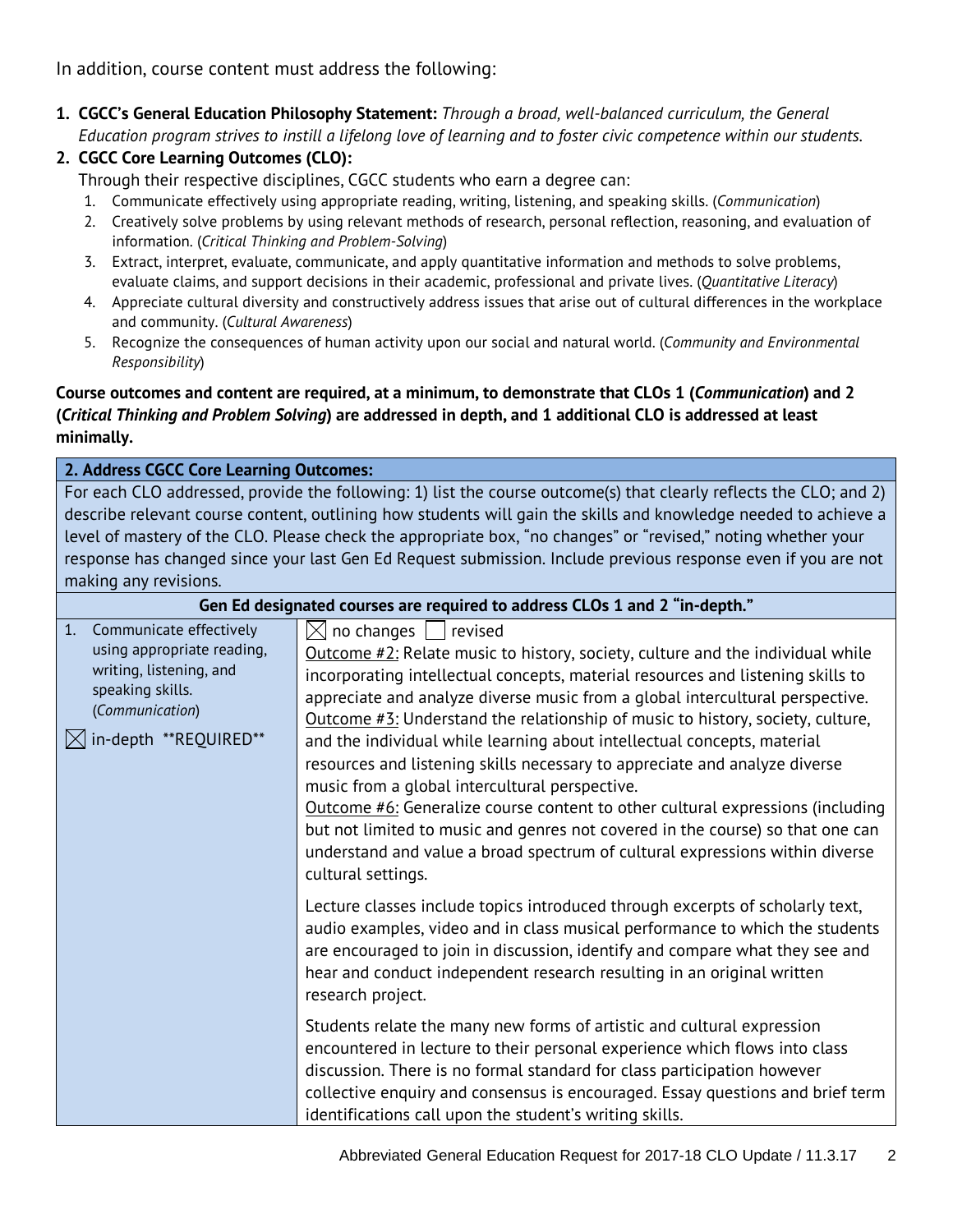| 2.<br>Creatively solve problems by<br>$\boxtimes$<br>no changes<br>revised                                                               |  |
|------------------------------------------------------------------------------------------------------------------------------------------|--|
| using relevant methods of<br><b>Outcome #1:</b> Overcome ethnocentrism through awareness about diverse<br>research, personal reflection, |  |
| peoples' cultural communities and traditions. Use the social, political, and<br>reasoning, and evaluation of                             |  |
| cultural contexts for different musical practices to gain a better awareness<br>information. (Critical Thinking                          |  |
| Outcome $#2$ : Relate music to history, society, culture, and the individual while<br>and Problem-Solving)                               |  |
| incorporating intellectual concepts, material resources and listening skills to                                                          |  |
| $\bowtie$ in-depth **REQUIRED**<br>appreciate and analyze diverse music from a global intercultural perspective.                         |  |
| <b>Outcome #3:</b> Understand the relationship of music to history, society, culture,                                                    |  |
| and the individual while learning about intellectual concepts, material                                                                  |  |
| resources and listening skills necessary to appreciate and analyze diverse                                                               |  |
| music from a global intercultural perspective.                                                                                           |  |
| <b>Outcome #4:</b> Experience music "dynamically" by appreciating the uniqueness                                                         |  |
| and value of each culture and its music through particular cultural moments,                                                             |  |
| origins, precedents and potential influence upon other forms of music.                                                                   |  |
| Outcome #5: Appreciate the artistic, social, historical, and cultural contexts of                                                        |  |
| world music through observation and critique to become an informed listener.                                                             |  |
| <b>Outcome #6:</b> Generalize course content to other cultural expressions (including                                                    |  |
| but not limited to music and genres not covered in the course) so that one can                                                           |  |
| understand and value a broad spectrum of cultural expressions within diverse                                                             |  |
| cultural settings.                                                                                                                       |  |
|                                                                                                                                          |  |
| Basic methods of formal analysis and music notation serve to lead the student                                                            |  |
| to finding comparisons and contrasting features in in-class musical examples.                                                            |  |
| Students are challenged to discern common versus unique features between                                                                 |  |
| diverse regional music genres. They are assigned an array of primary research                                                            |  |
| sources including on line links to multimedia, pedagogical and performance                                                               |  |
| examples. Students gain flexibility in their relationships with people from                                                              |  |
| different cultures.                                                                                                                      |  |
| Provide a response for each of the following three CLOs that your course addresses.                                                      |  |
| Gen Ed designated courses are required, at a minimum, to address one of these three "minimally" or "in-depth."                           |  |
| Extract, interpret, evaluate,<br>$\overline{3}$ .                                                                                        |  |
| communicate, and apply                                                                                                                   |  |
| quantitative information and<br>methods to solve problems,                                                                               |  |
| evaluate claims, and support                                                                                                             |  |
| decisions in their academic,                                                                                                             |  |
| professional and private                                                                                                                 |  |
| lives. (Quantitative Literacy)                                                                                                           |  |
| $in$ -depth $\vert$<br>  minimally                                                                                                       |  |
| not addressed                                                                                                                            |  |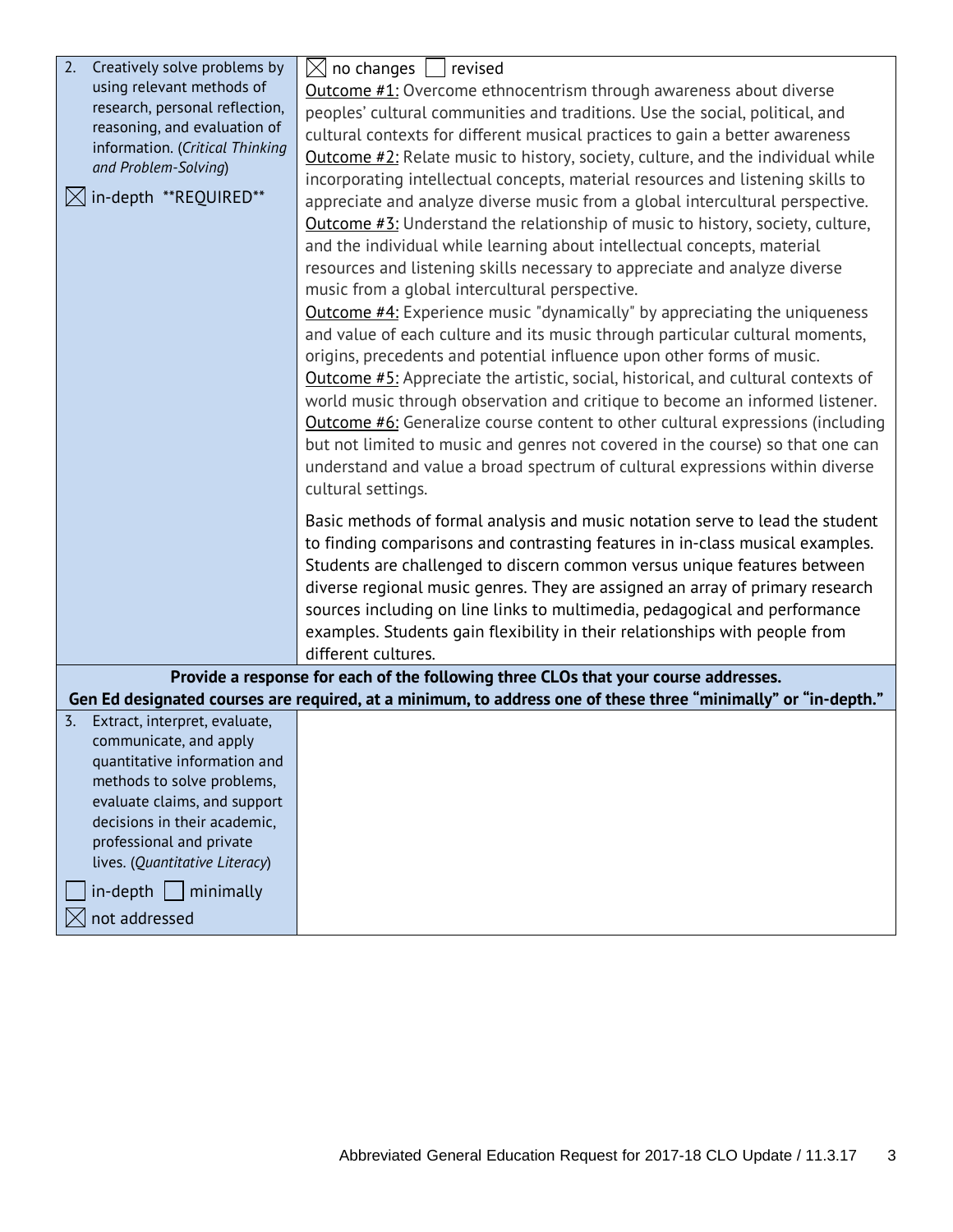| 4.<br>Appreciate cultural diversity         | $\boxtimes$ no changes $\bigsqcup$ revised                                                                                                             |
|---------------------------------------------|--------------------------------------------------------------------------------------------------------------------------------------------------------|
| and constructively address                  | <b>Outcome #1:</b> Overcome ethnocentrism through awareness about diverse                                                                              |
| issues that arise out of                    | peoples' cultural communities and traditions. Use the social, political, and                                                                           |
| cultural differences in the                 | cultural contexts for different musical practices to gain a better awareness                                                                           |
| workplace and community.                    | Outcome #2: Relate music to history, society, culture, and the individual while                                                                        |
| (Cultural Awareness)                        | incorporating intellectual concepts, material resources and listening skills to                                                                        |
| $\bowtie$ in-depth     minimally            | appreciate and analyze diverse music from a global intercultural perspective.                                                                          |
| not addressed                               | <b>Outcome #3:</b> Understand the relationship of music to history, society, culture,                                                                  |
|                                             | and the individual while learning about intellectual concepts, material                                                                                |
|                                             | resources and listening skills necessary to appreciate and analyze diverse                                                                             |
|                                             | music from a global intercultural perspective.                                                                                                         |
|                                             | <b>Outcome #4:</b> Experience music "dynamically" by appreciating the uniqueness                                                                       |
|                                             | and value of each culture and its music through particular cultural moments,                                                                           |
|                                             | origins, precedents and potential influence upon other forms of music.                                                                                 |
|                                             | Outcome #5: Appreciate the artistic, social, historical, and cultural contexts of                                                                      |
|                                             | world music through observation and critique to become an informed listener.                                                                           |
|                                             | <b>Outcome #6:</b> Generalize course content to other cultural expressions (including                                                                  |
|                                             | but not limited to music and genres not covered in the course) so that one can                                                                         |
|                                             | understand and value a broad spectrum of cultural expressions within diverse                                                                           |
|                                             | cultural settings.                                                                                                                                     |
|                                             |                                                                                                                                                        |
|                                             | Artistic expression within the stylistic parameters of a particular culture brings                                                                     |
|                                             | insight into psychological and sociological aspects; how they revere their                                                                             |
|                                             | ancestors, how they celebrate a birth, the relationship between leaders and                                                                            |
|                                             | followers, masters and students, the telling of creation legends. Music can                                                                            |
|                                             | portray a culture's origins through metaphor, allay collective suffering and                                                                           |
|                                             | highlight the emotional breadth of a people. Our own neighbors and partners<br>in the workplace may be recent immigrants whose origins might better be |
|                                             | understood through the study of comparative cultures and their music.                                                                                  |
|                                             |                                                                                                                                                        |
|                                             | By definition, Music Cultures requires appreciation and knowledge of the                                                                               |
|                                             | origins of modes of artistic and spiritual expression which inform the fabric of                                                                       |
|                                             | diverse ethnicities that are present in contemporary American life. Cultural                                                                           |
|                                             | relativism leads to sensitivity to diversity in institutions in which we work and                                                                      |
|                                             | interact.                                                                                                                                              |
| 5.<br>Recognize the consequences            | $\boxtimes$ no changes  <br>  revised                                                                                                                  |
| of human activity upon our                  | Outcome #1: Overcome ethnocentrism through awareness about diverse                                                                                     |
| social and natural world.<br>(Community and | peoples' cultural communities and traditions. Use the social, political, and                                                                           |
| Environmental Responsibility)               | cultural contexts for different musical practices to gain a better awareness                                                                           |
|                                             | Outcome #3: Understand the relationship of music to history, society, culture,                                                                         |
| in-depth $\boxtimes$ minimally              | and the individual while learning about intellectual concepts, material                                                                                |
| not addressed                               | resources and listening skills necessary to appreciate and analyze diverse                                                                             |
|                                             | music from a global intercultural perspective.                                                                                                         |
|                                             | Outcome #6: Generalize course content to other cultural expressions (including                                                                         |
|                                             | but not limited to music and genres not covered in the course) so that one can                                                                         |
|                                             | understand and value a broad spectrum of cultural expressions within diverse                                                                           |
|                                             | cultural settings.                                                                                                                                     |
|                                             | The study of worldwide ritual, the genesis of much world music includes                                                                                |
|                                             | festivals and rituals which mark cultural experience with nature, life and death.                                                                      |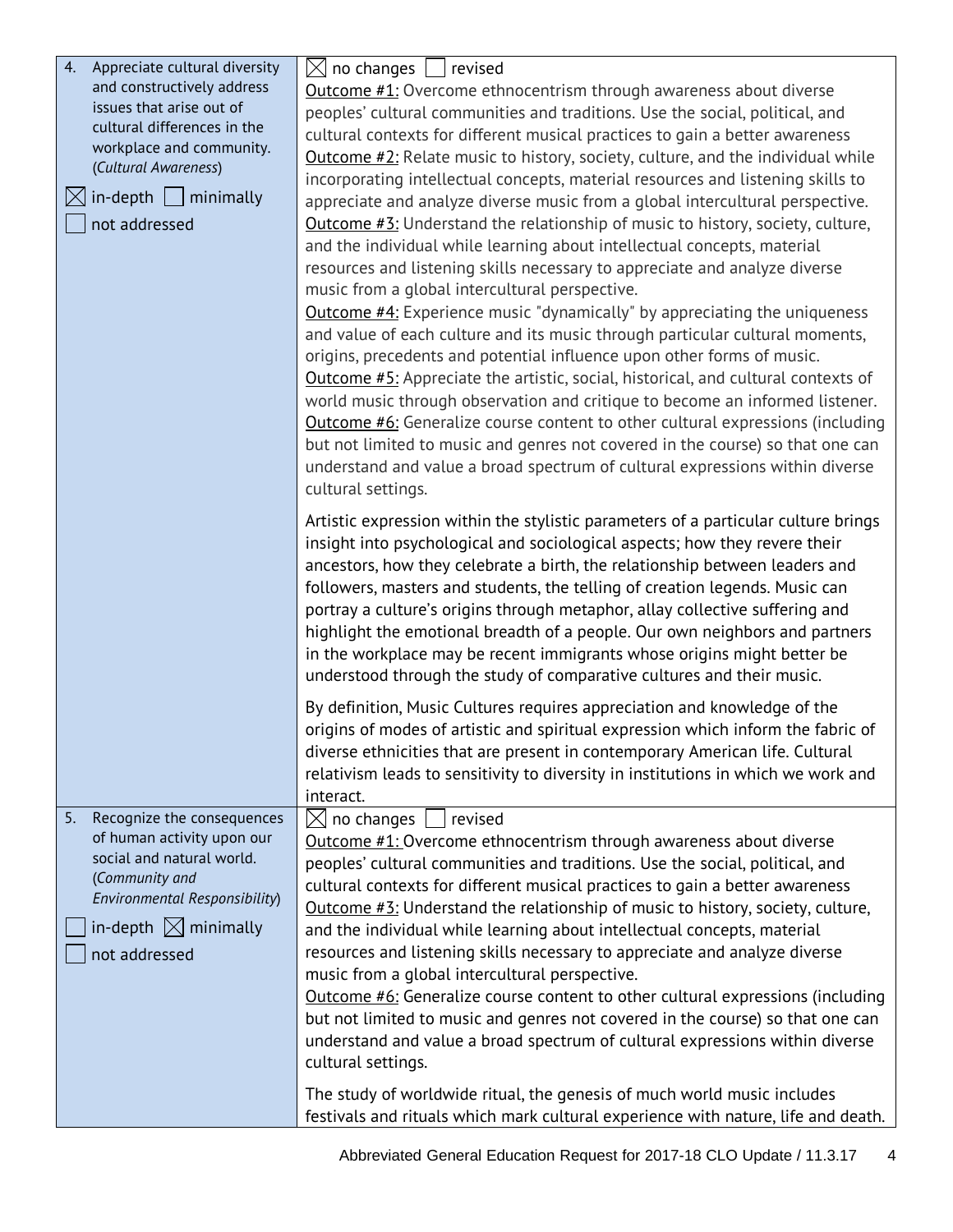Musical texts reveal myths, superstitions and celebrations including gratitude to ancestors, to nature as provider.

| <b>Section # 4 Department Review</b>                                               |                 |          |  |
|------------------------------------------------------------------------------------|-----------------|----------|--|
| This proposal has been reviewed at the Director level and approved for submission. |                 |          |  |
| Department Chair<br>Email<br>Date                                                  |                 |          |  |
| Susan Lewis                                                                        | slewis@cqcc.edu | 12.28.17 |  |
| Department Director                                                                | Email           | Date     |  |
| n/a                                                                                |                 |          |  |

NEXT STEPS:

1. Save this document as the course prefix and course number.gened (e.g. HST 104.gened). Send completed form electronically to [curriculum@cgcc.edu.](mailto:curriculum@cgcc.edu)

- 2. Complete the Course Signature form found in **Forms** on the curriculum website. Obtain required electronic or inked signatures and deliver to curriculum office by posted deadline. Refer to the curriculum office website for the Curriculum Committee [meeting schedule and submission deadlines.](http://www.cgcc.cc.or.us/Academics/FacultyResources/cccalendar.cfm) You are encouraged to send submissions prior to the deadline so that the curriculum office may review and provide feedback.
- 3. Submission will be placed on the next agenda with available time slots. You will be notified of your submission's time for review. It is not mandatory that you attend the Curriculum Committee meeting in which your submission is scheduled for review; however, it is strongly encouraged that you attend so that you may represent your submission and respond to any committee questions. Unanswered questions may result in a submission being rescheduled for further clarification.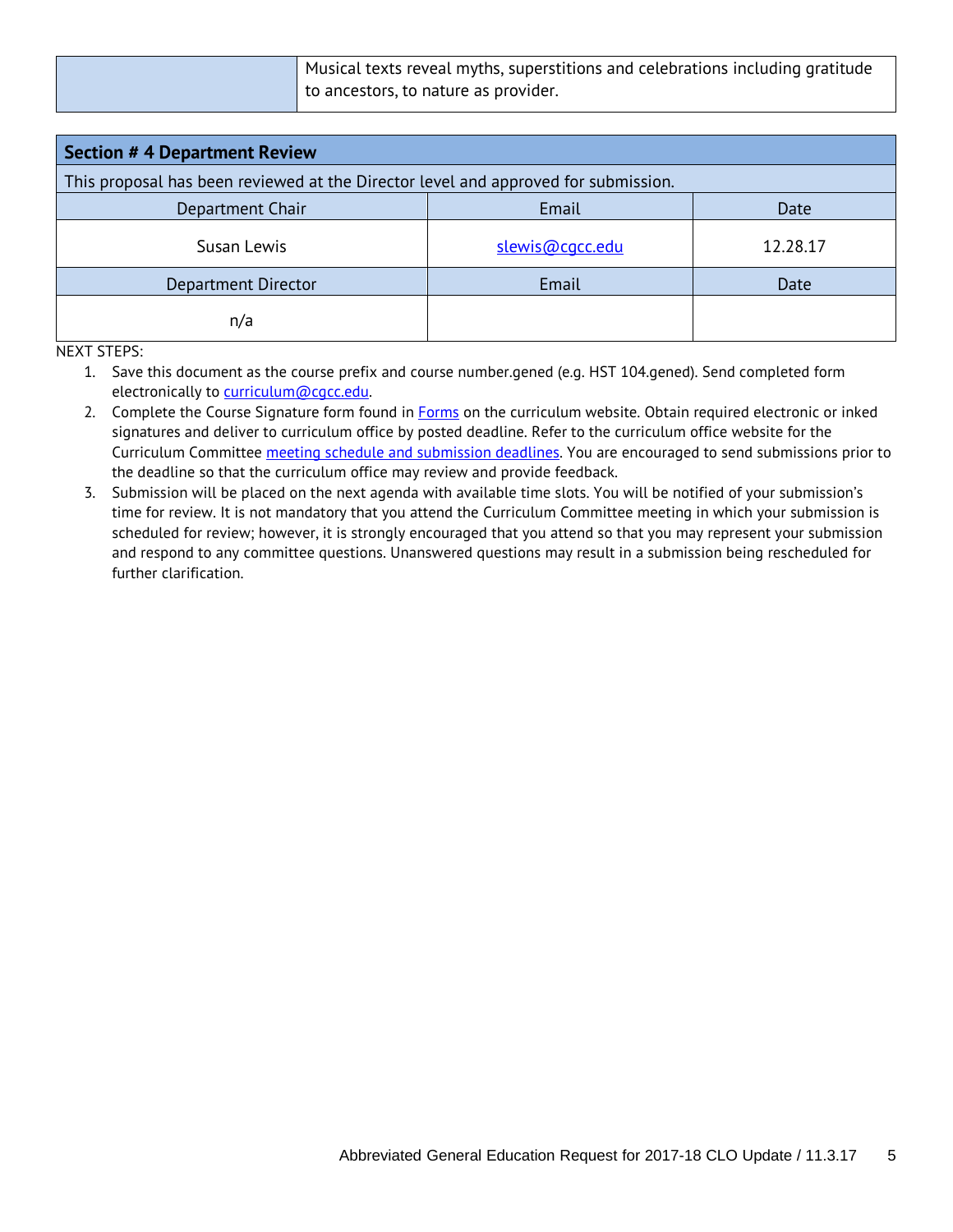# Music Cultures of the World

Course Number: MUS 108 Transcript Title: Music Cultures of the World Created: September 1, 2012 Updated: June 7, 2017 Total Credits: 3 Lecture Hours: 30 Lecture / Lab Hours: 0 Lab Hours: 0 Satisfies Cultural Literacy requirement: Yes Satisfies General Education requirement: Yes Grading options: A-F (default), P-NP, audit Repeats available for credit: 0

Prerequisite / Concurrent [WR 121 \(/courses/wr-121\)](https://www.cgcc.edu/courses/wr-121)

#### Course Description

Examines musical cultures throughout the world with attention to cultural contexts and musical styles, including but not limited to Africa, the Americas, Asia, Near East, Europe and the South Pacific. Prerequisite/concurrent: WR 121. Audit available.

#### Intended Outcomes

Upon successful completion of this course, students will be able to:

- 1. Overcome ethnocentrism through awareness about diverse peoples'cultural communities and traditions. Use the social, political, and cultural contexts for different musical practices to gain a better awareness.
- 2. Relate music to history, society, culture, and the individual while incorporating intellectual concepts, material resources and listening skills to appreciate and analyze diverse music from a global intercultural perspective.
- 3. Understand the relationship of music to history, society, culture, and the individual while learning about intellectual concepts, material resources and listening skills necessary to appreciate and analyze diverse music from a global intercultural perspective.
- 4. Experience music "dynamically" by appreciating the uniqueness and value of each culture and its music through particular cultural moments, origins, precedents and potential influence upon other forms of music.
- 5. Appreciate the artistic, social, historical, and cultural contexts of world music through observation and critique to become an informed listener.
- 6. Generalize course content to other cultural expressions (including but not limited to music and genres not covered in the course) so that one can understand and value a broad spectrum of cultural expressions within diverse cultural settings.

#### Alignment with Institutional Core Learning Outcomes

In-depth 1. Communicate effectively using appropriate reading, writing, listening, and speaking skills. (Communication) In-depth 2. Creatively solve problems by using relevant methods of research, personal reflection, reasoning, and evaluation of information. (Critical thinking and Problem-Solving) 3. Extract, interpret, evaluate, communicate, and apply quantitative information and methods to solve problems, evaluate claims, and support decisions in their academic, professional and private lives. (Quantitative Literacy) In-depth 4. Appreciate cultural diversity and constructively address issues that arise out of cultural differences in the workplace and community. (Cultural Awareness) Minimally 5. Recognize the consequences of human activity upon our social and natural world. (Community and Environmental Responsibility)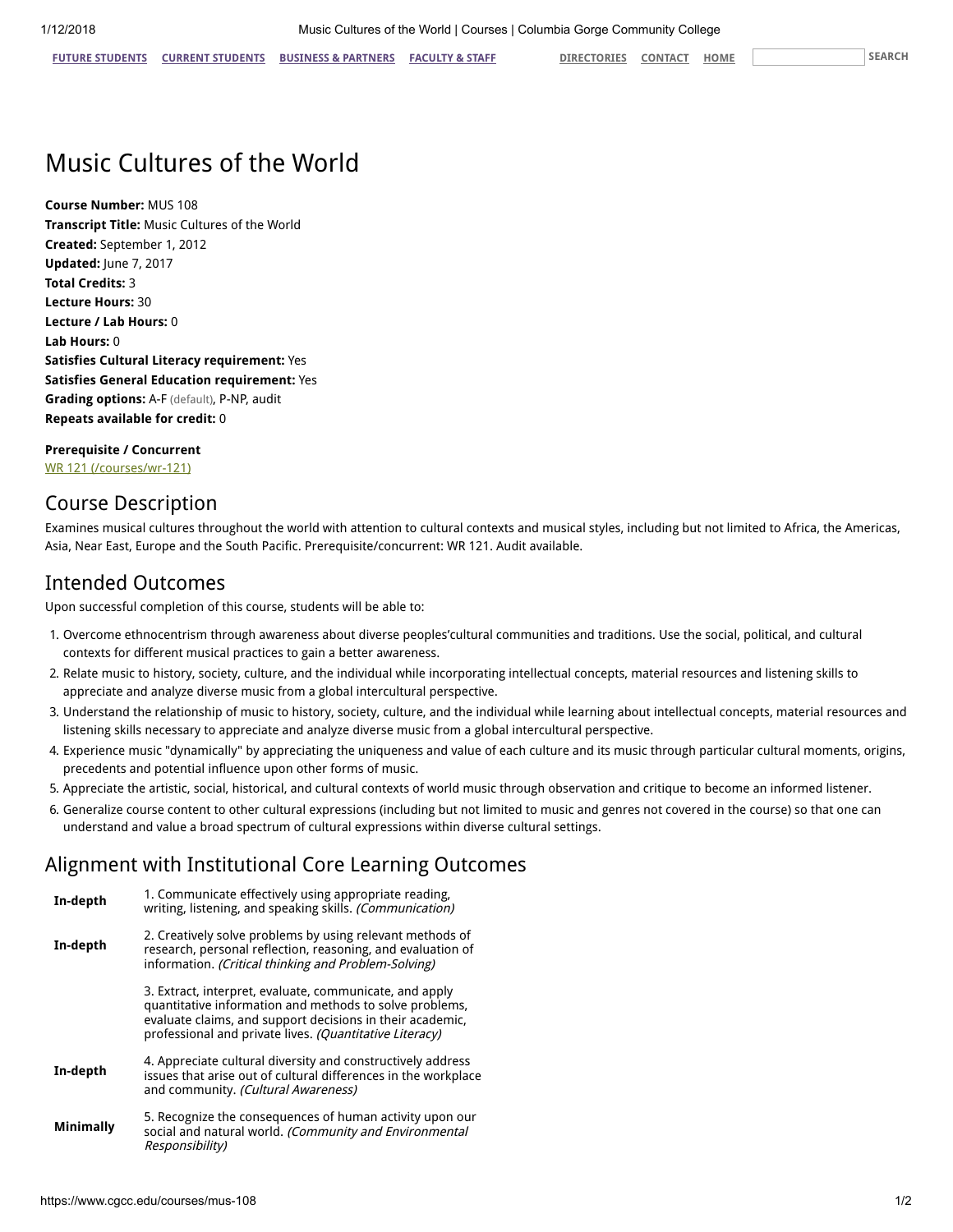#### Outcome Assessment Strategies

At the beginning of the course, the instructor will detail the methods used to evaluate student progress and the criteria for assigning a course grade. The methods may include one or more of the following tools: examinations, quizzes, listening assignments, research papers, class participation, and concert reports.

## Course Activities and Design

Class lectures may be supported by digital geographic imagery, recorded examples of assigned topics, video documentary, in class live performance with Q&A sessions. Reference materials, texts and recordings are available in the library for individual study.

# Course Content (Themes, Concepts, Issues and Skills)

#### BASIC ELEMENTS OF MUSIC:

- Melody
- Harmony  $\bullet$
- Rhythm
- Form
- Timbre
- Improvisation
- Music of North America/Native Americans
- Music of Africa  $\bullet$
- Music of Black Americans
- Music of Central/Middle East
- Music of India
- Music of Asia/Indonesia
- Music of East Asia/Japan  $\bullet$
- Music of Latin America
- Music of Other Ethnic Cultures

#### COMPETENCIES/SKILLS

The following competencies are expected to be achieved to successfully meet the minimum requirement ("C" or "Pass") of the course.

- Define the musical terms that apply to the basic elements of world music
- Identify aurally the six basic elements of music
- Identify aurally the listening examples for each culture presented in class.
- Apply musical understanding when writing musical reviews of performances.
- Complete basic research on the music and culture of one specific group  $\bullet$
- Achieve the ability to conduct simple musical formal analysis
- Distinguish families of musical instrument from one another  $\bullet$
- Sharpen general aural abilities within the basic elements of music



Student Services is now issuing student ID cards!! Our ID hours of operation are M,T,Th from 10-12 and 3-5. Locati… <https://t.co/VjbrTXSbcU> January 10

It is Spirit Day! Wear your CGCC gear on campus & you will receive a free prize from the Bookstore. Get 20% off certain CGCC gear. November 07

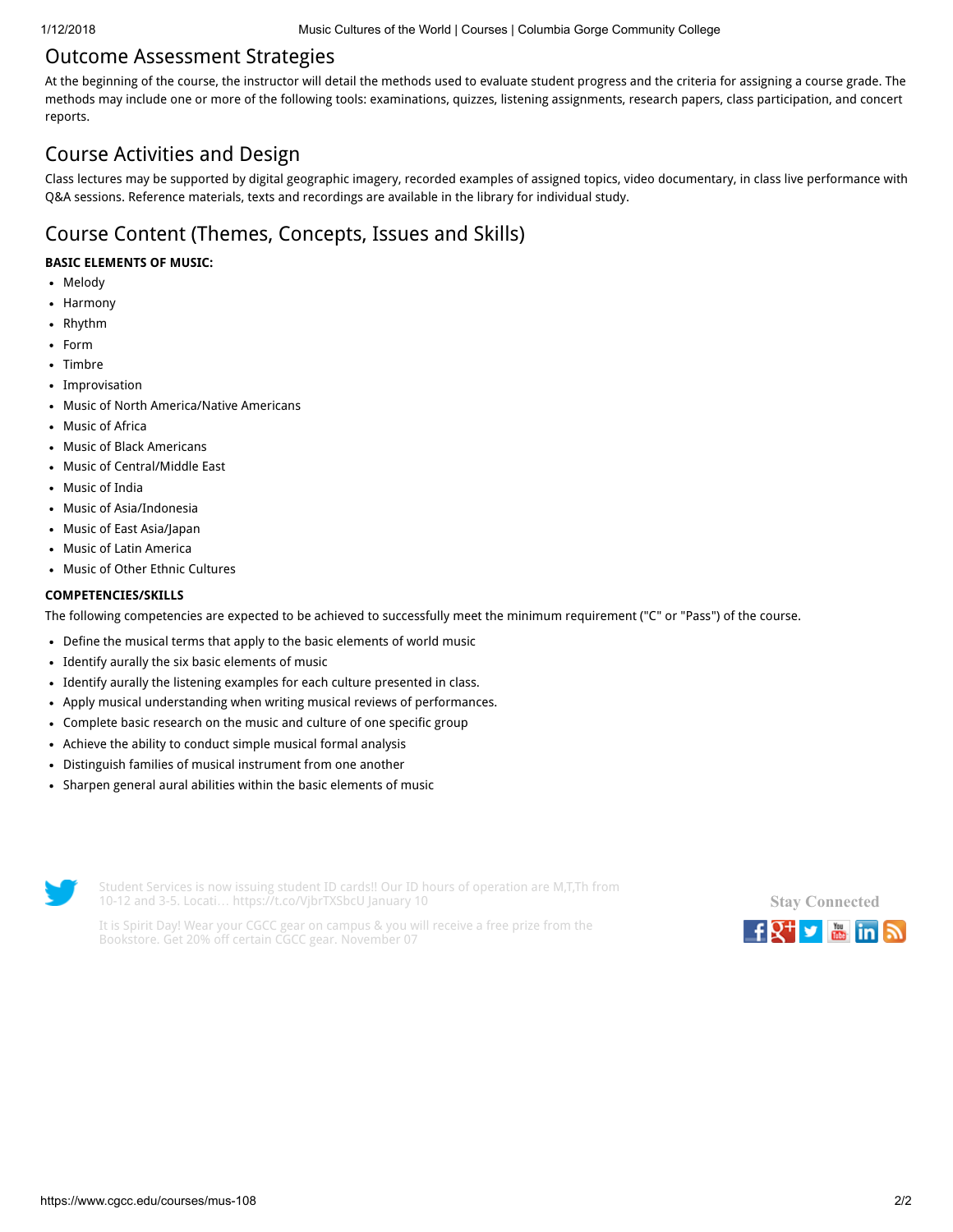CC date \_\_\_\_\_\_\_\_\_\_\_\_\_\_\_ CC decision

CC vote

#### **Columbia Gorge Community College**

#### **General Education/Discipline Studies List Request Form**

(Double click on check boxes to activate dialog box)

| 1. General & Course Information:    |                                                                                                                                                                                                                                                                                                                                                                                                                                                                                               |                                            |                                                                     |
|-------------------------------------|-----------------------------------------------------------------------------------------------------------------------------------------------------------------------------------------------------------------------------------------------------------------------------------------------------------------------------------------------------------------------------------------------------------------------------------------------------------------------------------------------|--------------------------------------------|---------------------------------------------------------------------|
| Department                          | Arts & Humanities                                                                                                                                                                                                                                                                                                                                                                                                                                                                             | <b>Submitter Name:</b><br>Phone:<br>Email: | Susan Lewis<br>6047<br>slewis@cqcc.edu                              |
| <b>Course Prefix</b><br>and Number: | <b>MUS 110</b>                                                                                                                                                                                                                                                                                                                                                                                                                                                                                | Course Title:                              | <b>Fundamentals of Music</b>                                        |
| <b>Course Credits:</b>              | 4                                                                                                                                                                                                                                                                                                                                                                                                                                                                                             | Gen Ed<br>Category:                        | Arts and Letters<br>Social Science<br>Science, Comp. Sci., and Math |
| <b>Course Description:</b>          | Covers the basic concepts of music: pitch, rhythm, meter, intervals modes scales and<br>notation. Introduces the science of sound and music theory terminology. Begins<br>development of performance skills through singing, clapping and performance on the<br>piano keyboard. Course intended for non-music majors and to prepare students for<br>further musicianship study. Prerequisite: WR 115, RD 115, MTH 20 or equivalent<br>placement scores. Audit available.                      |                                            |                                                                     |
| Course Outcomes:                    | Upon successful completion of this course, students will be able to:<br>1. Apply basic principles of music theory to critical listening, performing and analytical<br>skills.<br>Utilize basic practicum (keyboard, rhythm and singing skills) which comprises the<br>2.<br>foundation of comprehensive musicianship.<br>Manifest music literacy through grand staff reading, basic manual notation, and<br>3.<br>accurate intonation.<br>Understand basic musical ensemble principles.<br>4. |                                            |                                                                     |

#### **Lower Division Collegiate (LDC) courses that apply for General Education/Discipline Studies status must:**

- **1. Be available to all CGCC students who meet the prerequisites for the course.**
- **2. Ensure that the appropriate AAOT Discipline Studies outcomes and criteria are reflected in the course's outcomes.** (If you need to revise your course outcomes, you must complete a Course Revision form.)
- **3. Verify course transfer status using the Course Transfer/Articulation Status form** (available on the curriculum website)**.** In order to obtain general education status, at least two OUS schools must confirm the course will transfer and one of the schools must approve the transfer as general education.
- **4. Have the Standard Prerequisites unless the Department Chair has completed the Prerequisite Opt-Out form and that request is approved.**
- **5. Be an LDC course that is eligible for the AAOT Discipline Studies List.**

In addition, course content must address the following:

- **1. CGCC's General Education Philosophy Statement:** *Through a broad, well-balanced curriculum, the General Education program strives to instill a lifelong love of learning and to foster civic competence within our students.*
- **2. CGCC Core Learning Outcomes (CLO):**

Through their respective disciplines, CGCC students who earn a degree can:

- 1. Communicate effectively using appropriate reading, writing, listening, and speaking skills. (*Communication*)
- 2. Creatively solve problems by using relevant methods of research, personal reflection, reasoning, and evaluation of information. (*Critical Thinking and Problem-Solving*)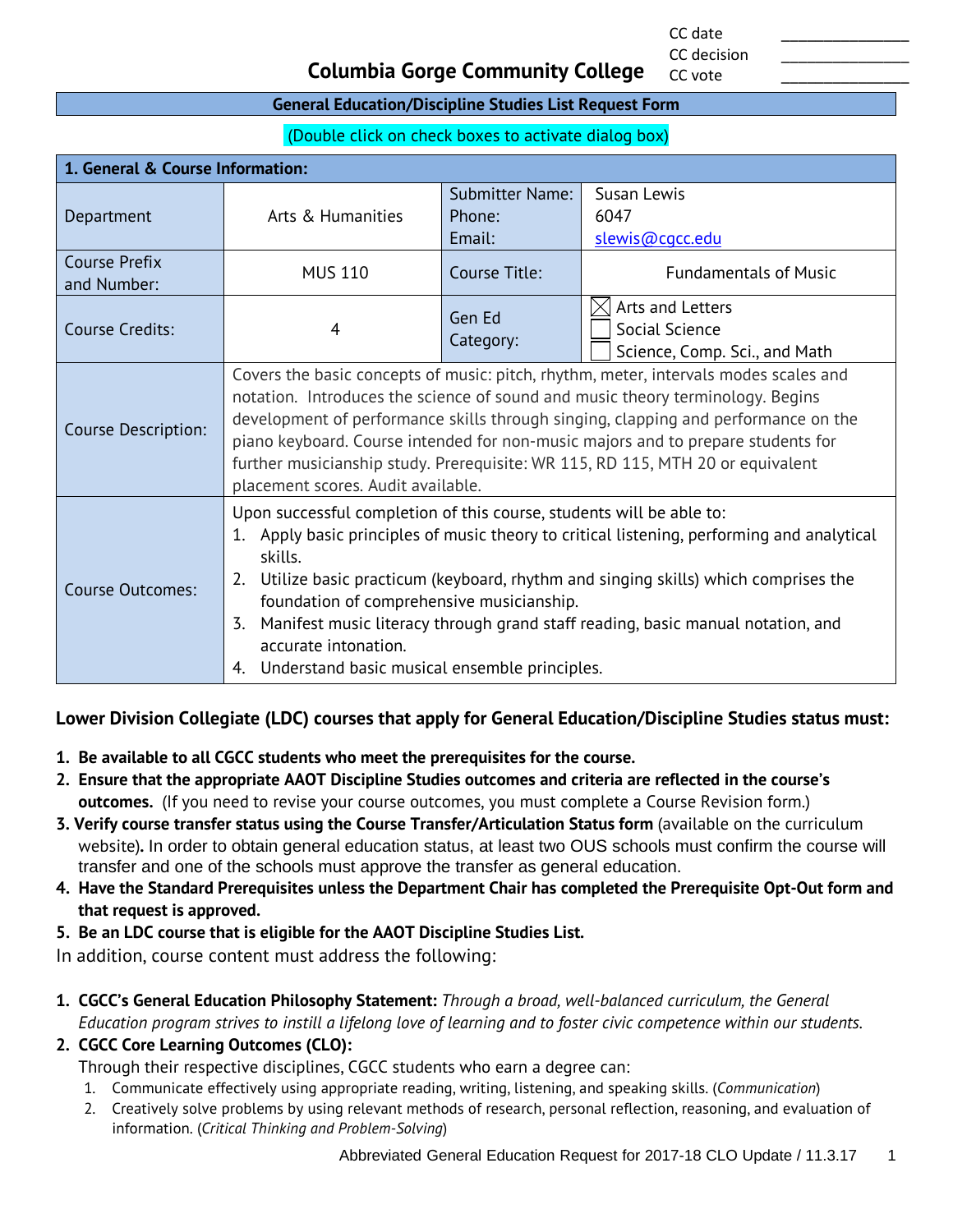- 3. Extract, interpret, evaluate, communicate, and apply quantitative information and methods to solve problems, evaluate claims, and support decisions in their academic, professional and private lives. (*Quantitative Literacy*)
- 4. Appreciate cultural diversity and constructively address issues that arise out of cultural differences in the workplace and community. (*Cultural Awareness*)
- 5. Recognize the consequences of human activity upon our social and natural world. (*Community and Environmental Responsibility*)

#### **Course outcomes and content are required, at a minimum, to demonstrate that CLOs 1 (***Communication***) and 2 (***Critical Thinking and Problem Solving***) are addressed in depth, and 1 additional CLO is addressed at least minimally.**

#### **2. Address CGCC Core Learning Outcomes:**

For each CLO addressed, provide the following: 1) list the course outcome(s) that clearly reflects the CLO; and 2) describe relevant course content, outlining how students will gain the skills and knowledge needed to achieve a level of mastery of the CLO. Please check the appropriate box, "no changes" or "revised," noting whether your response has changed since your last Gen Ed Request submission. Include previous response even if you are not making any revisions.

|                                                                                                                                                                                                                                                           | Gen Ed designated courses are required to address CLOs 1 and 2 "in-depth."                                                                                                                                                                                                                                                                                                    |  |  |  |
|-----------------------------------------------------------------------------------------------------------------------------------------------------------------------------------------------------------------------------------------------------------|-------------------------------------------------------------------------------------------------------------------------------------------------------------------------------------------------------------------------------------------------------------------------------------------------------------------------------------------------------------------------------|--|--|--|
| Communicate effectively<br>1.<br>using appropriate reading,<br>writing, listening, and<br>speaking skills.<br>(Communication)<br>in-depth **REQUIRED**                                                                                                    | $\boxtimes$ no changes $\Box$<br>revised<br>Outcome $\#2$ : Utilize basic practicum (keyboard, rhythm and singing skills)<br>which comprises the foundation of comprehensive musicianship.<br>Outcome #3: Manifest music literacy through grand staff reading, basic manual<br>notation, and accurate intonation.<br>Outcome #4: Understand basic musical ensemble principles |  |  |  |
|                                                                                                                                                                                                                                                           | Students listen and playback or sing back in class, verbally identify musical<br>elements and communicate with their fellow students in paired activities. The<br>underlying impulse of music as an expressive form of communication is<br>introduced in the class.                                                                                                           |  |  |  |
| Creatively solve problems by<br>2.<br>using relevant methods of<br>research, personal reflection,<br>reasoning, and evaluation of<br>information. (Critical Thinking<br>and Problem-Solving)                                                              | $\boxtimes$ no changes $\,\sqcup\,$<br>revised<br>Outcome #1: Apply basic principles of music theory to critical listening,<br>performing and analytical skills.<br>Students discover stylistic preferences within the body of learning materials<br>and receive encouragement to develop and defend those preferences. Students                                              |  |  |  |
| in-depth **REQUIRED**<br>IXI                                                                                                                                                                                                                              | apply the six elements of music theory to analyze model compositions and<br>compare and contrast varied creative approaches therein.                                                                                                                                                                                                                                          |  |  |  |
|                                                                                                                                                                                                                                                           | Provide a response for each of the following three CLOs that your course addresses.                                                                                                                                                                                                                                                                                           |  |  |  |
|                                                                                                                                                                                                                                                           | Gen Ed designated courses are required, at a minimum, to address one of these three "minimally" or "in-depth."                                                                                                                                                                                                                                                                |  |  |  |
| Extract, interpret, evaluate,<br>3.<br>communicate, and apply<br>quantitative information and<br>methods to solve problems,<br>evaluate claims, and support<br>decisions in their academic,<br>professional and private<br>lives. (Quantitative Literacy) |                                                                                                                                                                                                                                                                                                                                                                               |  |  |  |
| $in$ -depth $\Box$ minimally<br>not addressed                                                                                                                                                                                                             |                                                                                                                                                                                                                                                                                                                                                                               |  |  |  |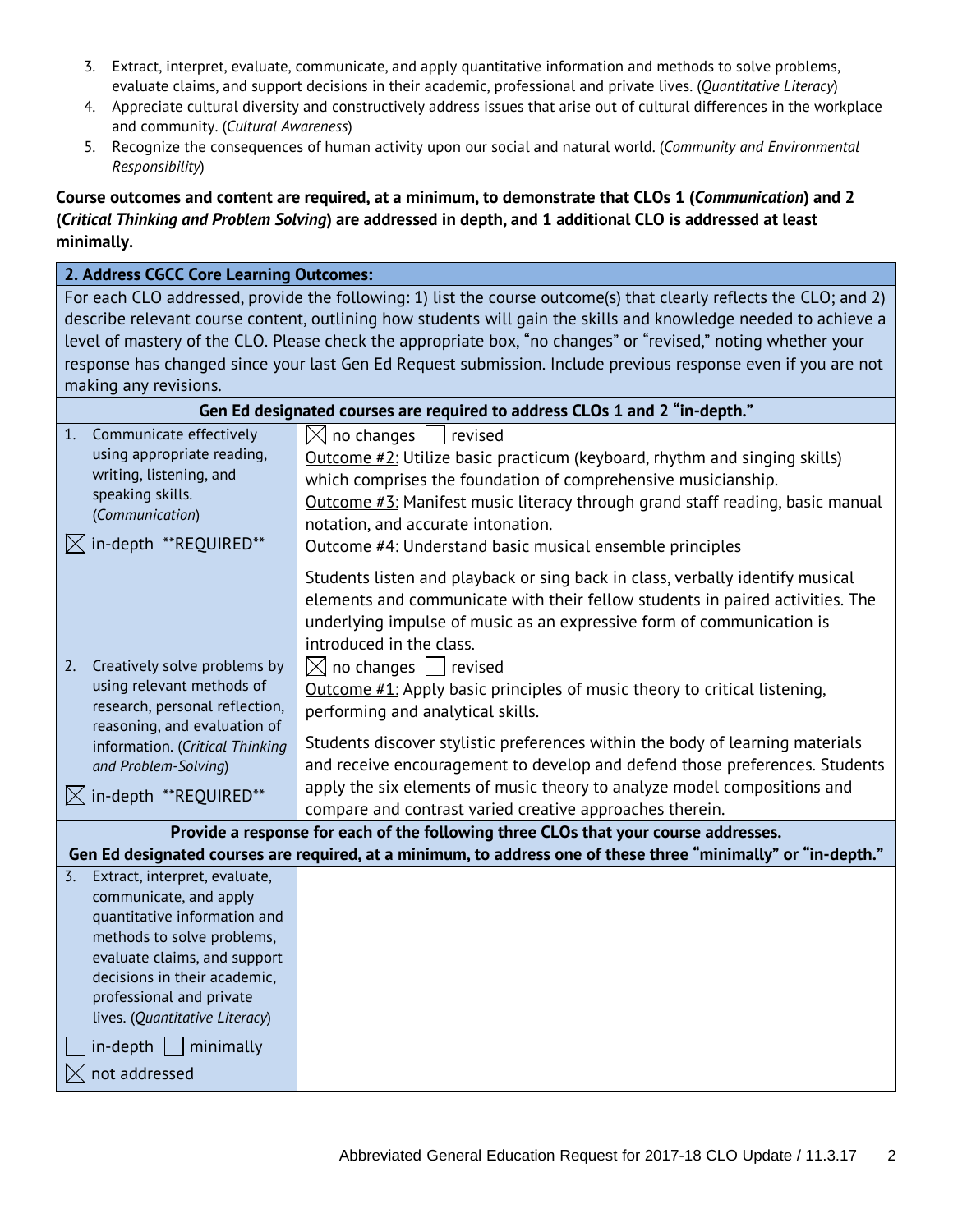| 4.<br>Appreciate cultural diversity                     | no changes<br>revised<br>IXI                                                      |
|---------------------------------------------------------|-----------------------------------------------------------------------------------|
| and constructively address                              | Outcome $\#1$ : Utilize basic practicum (keyboard, rhythm, and singing skills)    |
| issues that arise out of                                | which comprises the foundation of comprehensive musicianship.                     |
| cultural differences in the<br>workplace and community. | Musical selections for class learning are drawn from diverse styles, ethnicities, |
| (Cultural Awareness)                                    | media. Music is a major factor in cultural identity. The appreciation and         |
| in-depth $\boxtimes$ minimally                          | analysis of musical idioms broadens awareness of the multiplicity of cultures     |
|                                                         | which interface in society.                                                       |
| not addressed                                           |                                                                                   |
| 5.<br>Recognize the consequences                        | no changes<br>revised                                                             |
| of human activity upon our                              |                                                                                   |
| social and natural world.                               |                                                                                   |
| (Community and                                          |                                                                                   |
| Environmental Responsibility)                           |                                                                                   |
| in-depth<br>minimally                                   |                                                                                   |
| not addressed                                           |                                                                                   |

| <b>Section # 4 Department Review</b>                                               |                 |          |  |
|------------------------------------------------------------------------------------|-----------------|----------|--|
| This proposal has been reviewed at the Director level and approved for submission. |                 |          |  |
| Department Chair<br>Email<br>Date                                                  |                 |          |  |
| Susan Lewis                                                                        | slewis@cgcc.edu | 12.28.17 |  |
| Department Director                                                                | Email           | Date     |  |
| n/a                                                                                |                 |          |  |

NEXT STEPS:

1. Save this document as the course prefix and course number.gened (e.g. HST 104.gened). Send completed form electronically to curriculum@cacc.edu.

2. Complete the Course Signature form found in [Forms](http://www.cgcc.edu/curriculum/forms) on the curriculum website. Obtain required electronic or inked signatures and deliver to curriculum office by posted deadline. Refer to the curriculum office website for the Curriculum Committee [meeting schedule and submission deadlines.](http://www.cgcc.cc.or.us/Academics/FacultyResources/cccalendar.cfm) You are encouraged to send submissions prior to the deadline so that the curriculum office may review and provide feedback.

3. Submission will be placed on the next agenda with available time slots. You will be notified of your submission's time for review. It is not mandatory that you attend the Curriculum Committee meeting in which your submission is scheduled for review; however, it is strongly encouraged that you attend so that you may represent your submission and respond to any committee questions. Unanswered questions may result in a submission being rescheduled for further clarification.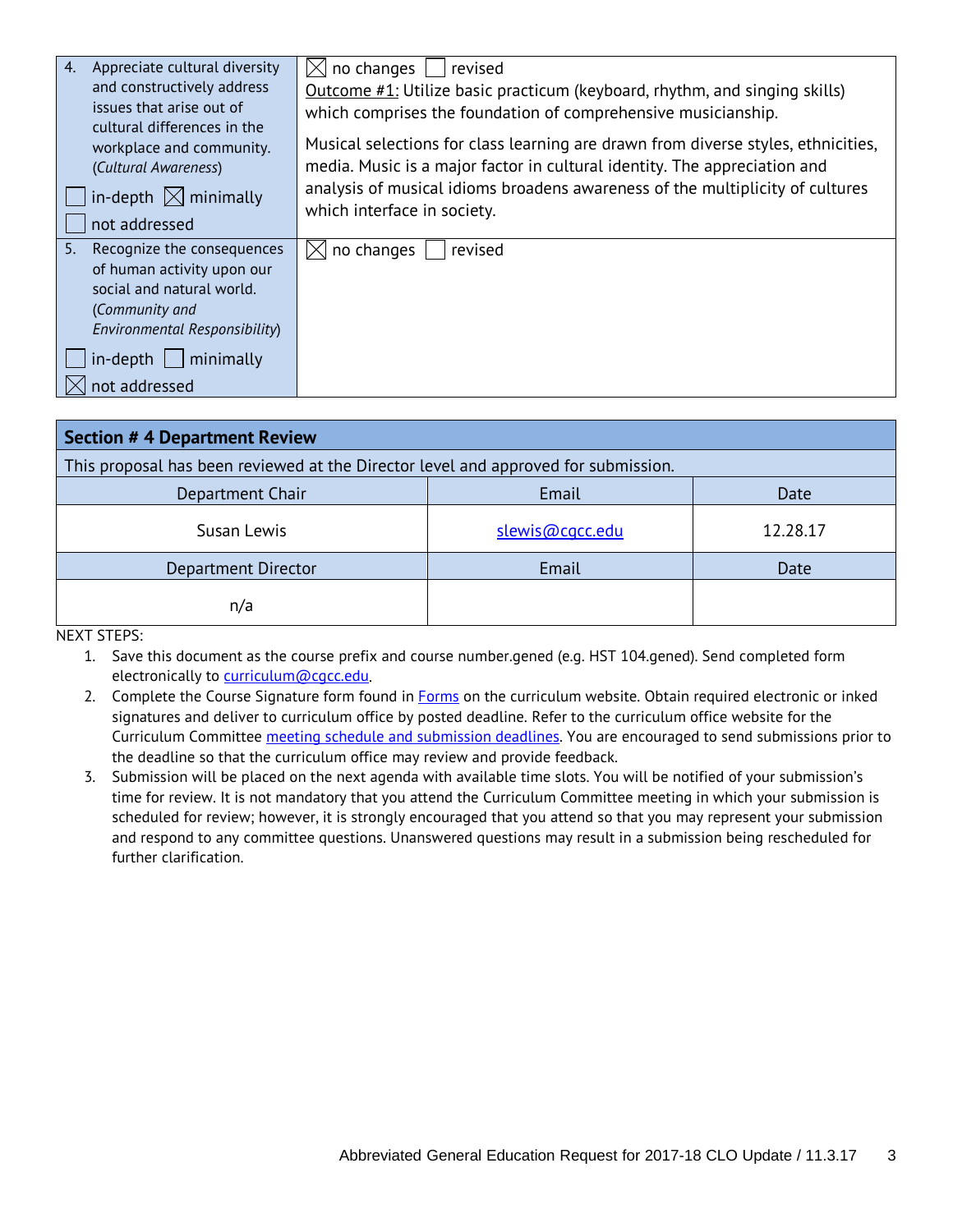# Fundamentals of Music

Course Number: MUS 110 Transcript Title: Fundamentals of Music Created: February 26, 2013 Updated: June 7, 2017 Total Credits: 4 Lecture Hours: 40 Lecture / Lab Hours: 0 Lab Hours: 0 Satisfies Cultural Literacy requirement: No Satisfies General Education requirement: Yes Grading options: A-F (default), P-NP, audit Repeats available for credit: 0

#### Prerequisites

[MTH 20 \(/courses/mth-20\)](https://www.cgcc.edu/courses/mth-20) or equivalent placement test scores. Prerequisite/concurrent: [WR 121 \(/courses/wr-121\)](https://www.cgcc.edu/courses/wr-121).

### Course Description

Covers the basic concepts of music: pitch, rhythm, meter, intervals, modes, scales, harmony and music notation. Introduces the science of sound and music theory terminology. Begins development of musical performance skills through singing, clapping and performance on the piano keyboard. Includes basic aural/vocal skills. Course intended for non-music majors and to prepare students for further music theory study. Prerequisite: MTH 20 or equivalent placement test scores. Prerequisite/concurrent: WR 121. Audit available.

## Intended Outcomes

Upon successful completion of this course the student will be able to:

- 1. Apply basic principles of music theory to critical listening, performing and analytical skills.
- 2. Utilize basic practicum (keyboard, rhythm and singing skills) which comprises the foundation of comprehensive musicianship.
- 3. Manifest music literacy through grand staff reading, basic manual notation, and accurate intonation.
- 4. Understand basic musical ensemble principles.

## Alignment with Institutional Core Learning Outcomes

| In-depth                | 1. Communicate effectively using appropriate reading,<br>writing, listening, and speaking skills. (Communication)                                                                                                                          |  |
|-------------------------|--------------------------------------------------------------------------------------------------------------------------------------------------------------------------------------------------------------------------------------------|--|
| In-depth                | 2. Creatively solve problems by using relevant methods of<br>research, personal reflection, reasoning, and evaluation of<br>information. (Critical thinking and Problem-Solving)                                                           |  |
|                         | 3. Extract, interpret, evaluate, communicate, and apply<br>quantitative information and methods to solve problems,<br>evaluate claims, and support decisions in their academic,<br>professional and private lives. (Quantitative Literacy) |  |
| <b>Minimally</b>        | 4. Appreciate cultural diversity and constructively address<br>issues that arise out of cultural differences in the workplace<br>and community. (Cultural Awareness)                                                                       |  |
| <b>Not</b><br>Addressed | 5. Recognize the consequences of human activity upon our<br>social and natural world. (Community and Environmental<br>Responsibility)                                                                                                      |  |

# Outcome Assessment Strategies

Methods used to evaluate student progress and the criteria for assigning a course letter grade should be made clear by the instructor at the beginning of the course. The individual instructor will determine the method of assessment. Assessment methods may include:

Qualitative and/or quantitative examinations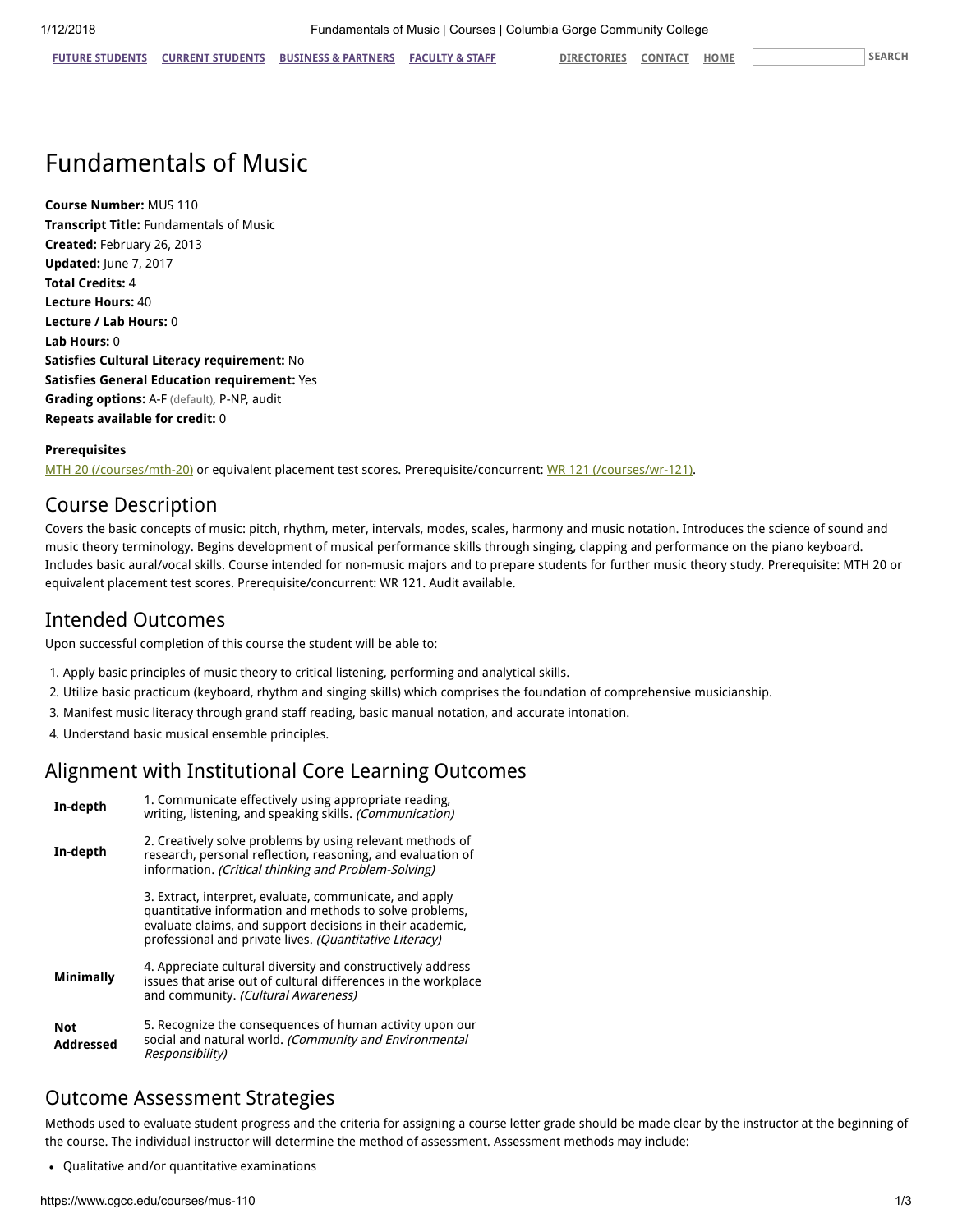- Homework assignments
- Listening assignments
- Concert reports
- Research project
- Class participation

# Course Activities and Design

In-class rudimentary student performance opportunities including patterned vocalization, accurate rhythmic clapping and introductory keyboard playing. Use of multi-media and digital examples to illustrate and guide the learning of musical parameters and elements. Hands on lab time on keyboard and percussion instruments. In class expert performance by instructor and guest artists. Recorded playlists exemplifying pertinent musical skills for independent study or extracurricular improvement.

# Course Content (Themes, Concepts, Issues and Skills)

- The six elements of music
	- Melody
	- Harmony
	- Rhythm (tempo meter)
	- Form
	- Texture
	- Timbre (instrumentation)
	- Notation of rhythm; reading and writing.
- Nature of sound  $\bullet$
- Notation of pitch
- The piano keyboard  $\bullet$
- Simple meter
- The recorder
- Compound meter
- Borrowed rhythms
- Major scales and keys  $\bullet$
- Intervals  $\bullet$
- The circle of fifths
- Minor scales and keys
- Root position and inverted triads
- Basic musical design (form)  $\bullet$
- Introduction to harmonic function  $\bullet$
- Ensemble principles  $\bullet$

#### COMPETENCIES AND SKILLS:

The following skills are expected to successfully meet the minimum requirement of "C" or "Pass" for the course.

- Read and interpret basic melodies in treble and bass clef.
- Locate specific pitches on the piano keyboard.
- Label pitches by letter name and Hertz.
- Visually and aurally determine the meter of a musical composition.  $\bullet$
- Visually identify and notate major and minor scales.  $\bullet$
- Visually identify the key of a basic musical work.  $\bullet$
- Visually identify and construct intervals.
- Visually identify and construct basic triads.  $\bullet$
- Determine the form of a basic musical work.  $\bullet$
- Provide an harmonic analysis of a basic diatonic composition.



Student Services is now issuing student ID cards!! Our ID hours of operation are M,T,Th from 10-12 and 3-5. Locati… <https://t.co/VjbrTXSbcU> January 10

Stay [Connected](https://www.cgcc.edu/social)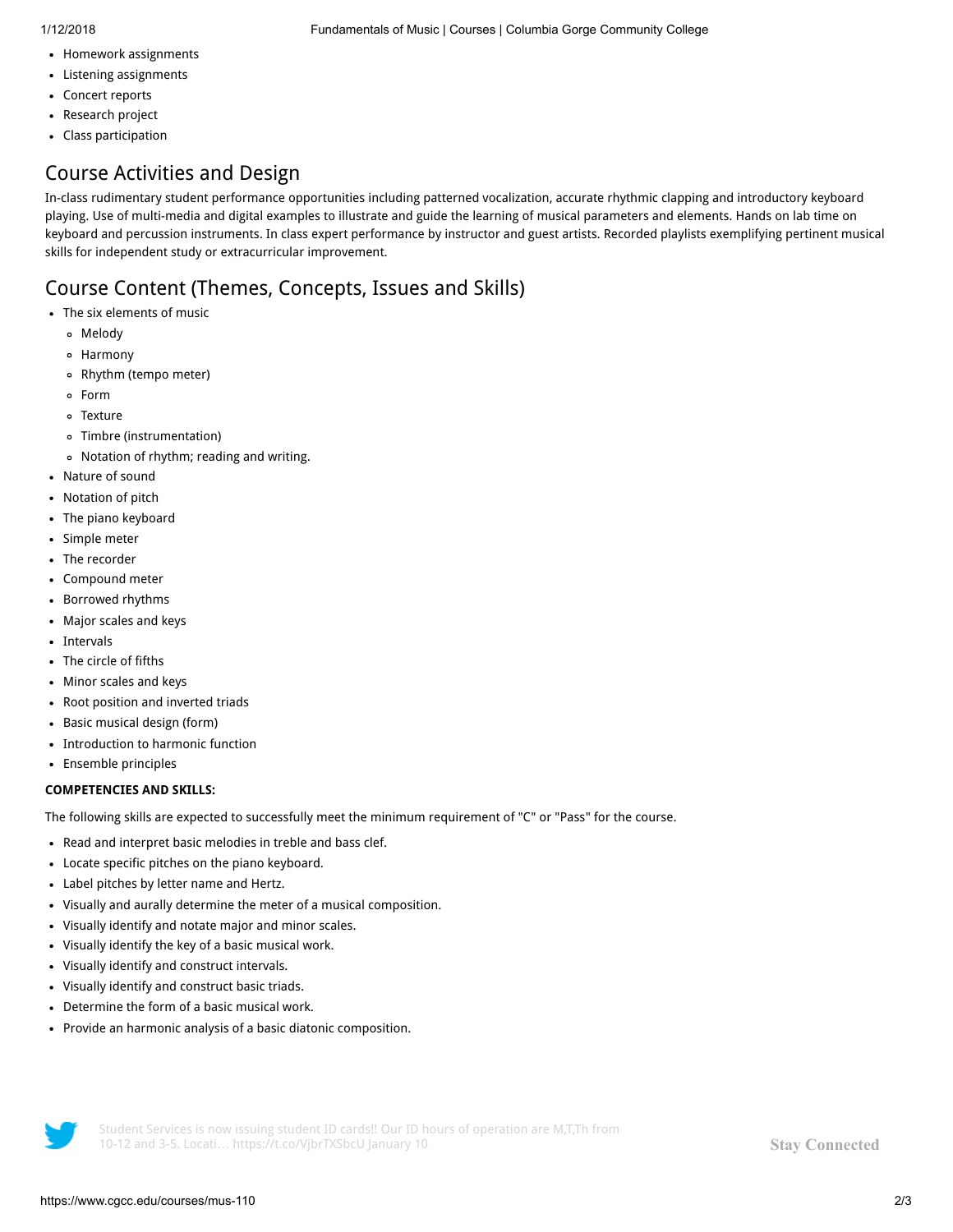CC date \_\_\_\_\_\_\_\_\_\_\_\_\_\_\_ CC decision

CC vote

#### **Columbia Gorge Community College**

#### **General Education/Discipline Studies List Request Form**

(Double click on check boxes to activate dialog box)

| 1. General & Course Information: |                                                                                                         |                        |                                                                                         |  |
|----------------------------------|---------------------------------------------------------------------------------------------------------|------------------------|-----------------------------------------------------------------------------------------|--|
|                                  |                                                                                                         | <b>Submitter Name:</b> | Susan Lewis                                                                             |  |
| Department                       | Arts & Humanities                                                                                       | Phone:                 | 6047                                                                                    |  |
|                                  |                                                                                                         | Email:                 | slewis@cgcc.edu                                                                         |  |
| <b>Course Prefix</b>             | <b>PHL 201</b>                                                                                          | Course Title:          | Introduction to Philosophy:                                                             |  |
| and Number:                      |                                                                                                         |                        | <b>Philosophical Problems</b>                                                           |  |
|                                  |                                                                                                         | Gen Ed                 | Arts and Letters                                                                        |  |
| Course Credits:                  | 4                                                                                                       | Category:              | Social Science                                                                          |  |
|                                  |                                                                                                         |                        | Science, Comp. Sci., and Math                                                           |  |
|                                  | Examines the seminal thinkers from both the Western and Eastern traditions of                           |                        |                                                                                         |  |
|                                  |                                                                                                         |                        | philosophy through a survey approach to the history of ideas. Develops reasoning skills |  |
| <b>Course Description:</b>       | in order to think critically and recognize that philosophy is everywhere. Prerequisites:                |                        |                                                                                         |  |
|                                  | MTH 20, or equivalent placement test scores. Prerequisite/concurrent: WR 121. Audit                     |                        |                                                                                         |  |
| available.                       |                                                                                                         |                        |                                                                                         |  |
|                                  | Upon successful completion of this course, students will be able to:                                    |                        |                                                                                         |  |
|                                  | 1.                                                                                                      |                        | Recognize and reflect upon the philosophical assumptions embedded in the students'      |  |
|                                  | own ideas and in their immediate culture.                                                               |                        |                                                                                         |  |
|                                  | 2.                                                                                                      |                        | Reflect critically upon their assumptions, values and mental models associated with     |  |
| <b>Course Outcomes:</b>          | their personal philosophy of life.                                                                      |                        |                                                                                         |  |
|                                  | Be familiar with the names and main ideas of seventeen influential philosophers<br>$\mathbf{Z}_{\cdot}$ |                        |                                                                                         |  |
|                                  | from ancient to modern times.                                                                           |                        |                                                                                         |  |
|                                  | Read and comprehend selections from philosophical primary sources.<br>4.                                |                        |                                                                                         |  |
|                                  | Apply philosophical principles to everyday problems of life.<br>5.                                      |                        |                                                                                         |  |

#### **Lower Division Collegiate (LDC) courses that apply for General Education/Discipline Studies status must:**

- **1. Be available to all CGCC students who meet the prerequisites for the course.**
- **2. Ensure that the appropriate AAOT Discipline Studies outcomes and criteria are reflected in the course's outcomes.** (If you need to revise your course outcomes, you must complete a Course Revision form.)
- **3. Verify course transfer status using the Course Transfer/Articulation Status form** (available on the curriculum website)**.** In order to obtain general education status, at least two OUS schools must confirm the course will transfer and one of the schools must approve the transfer as general education.
- **4. Have the Standard Prerequisites unless the Department Chair has completed the Prerequisite Opt-Out form and that request is approved.**
- **5. Be an LDC course that is eligible for the AAOT Discipline Studies List.**

In addition, course content must address the following:

- **1. CGCC's General Education Philosophy Statement:** *Through a broad, well-balanced curriculum, the General Education program strives to instill a lifelong love of learning and to foster civic competence within our students.*
- **2. CGCC Core Learning Outcomes (CLO):**

Through their respective disciplines, CGCC students who earn a degree can:

1. Communicate effectively using appropriate reading, writing, listening, and speaking skills. (*Communication*)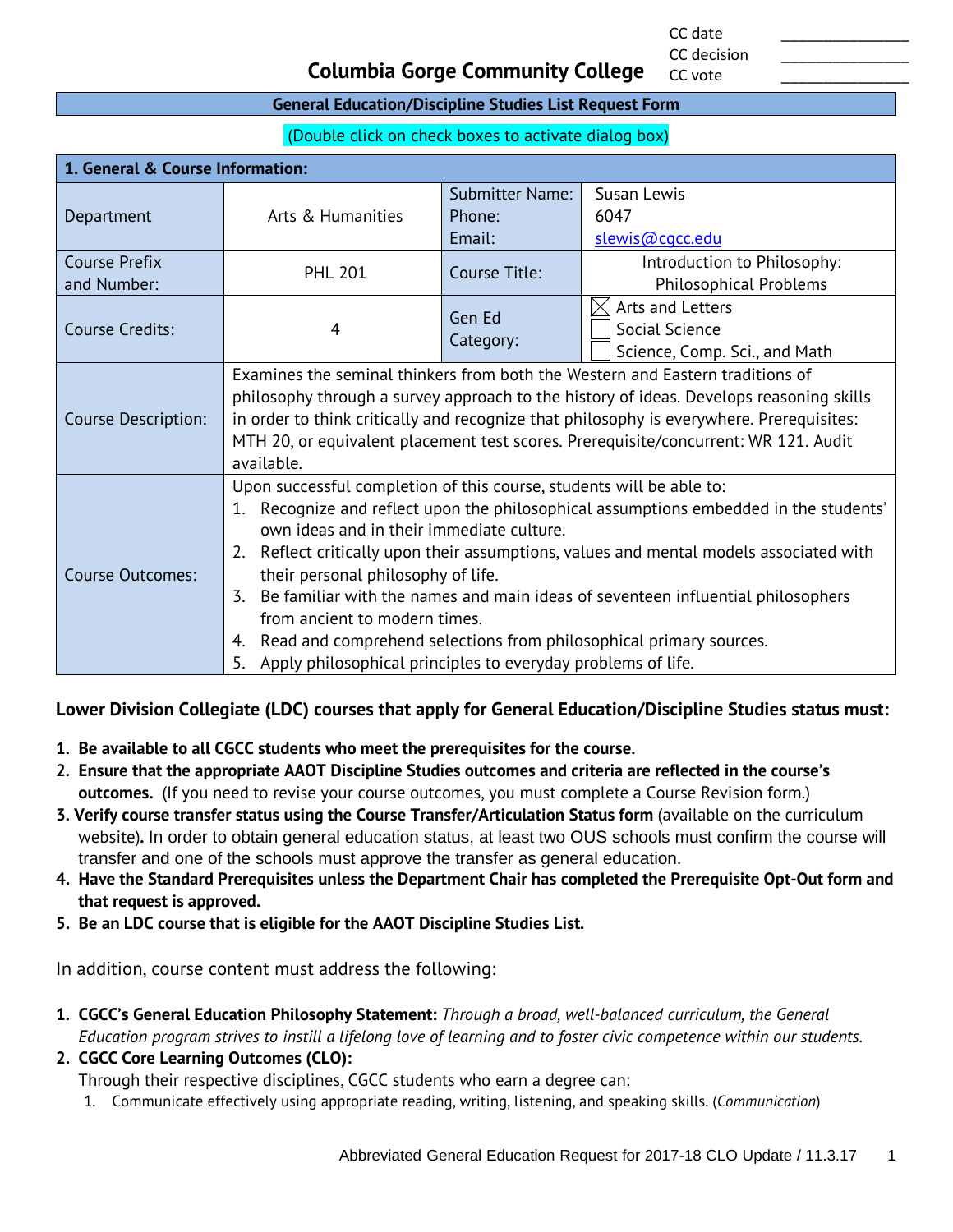- 2. Creatively solve problems by using relevant methods of research, personal reflection, reasoning, and evaluation of information. (*Critical Thinking and Problem-Solving*)
- 3. Extract, interpret, evaluate, communicate, and apply quantitative information and methods to solve problems, evaluate claims, and support decisions in their academic, professional and private lives. (*Quantitative Literacy*)
- 4. Appreciate cultural diversity and constructively address issues that arise out of cultural differences in the workplace and community. (*Cultural Awareness*)
- 5. Recognize the consequences of human activity upon our social and natural world. (*Community and Environmental Responsibility*)

#### **Course outcomes and content are required, at a minimum, to demonstrate that CLOs 1 (***Communication***) and 2 (***Critical Thinking and Problem Solving***) are addressed in depth, and 1 additional CLO is addressed at least minimally.**

#### **2. Address CGCC Core Learning Outcomes:**

For each CLO addressed, provide the following: 1) list the course outcome(s) that clearly reflects the CLO; and 2) describe relevant course content, outlining how students will gain the skills and knowledge needed to achieve a level of mastery of the CLO. Please check the appropriate box, "no changes" or "revised," noting whether your response has changed since your last Gen Ed Request submission. Include previous response even if you are not making any revisions.

| Gen Ed designated courses are required to address CLOs 1 and 2 "in-depth."                                                                                                                                                        |                                                                                                                                                                                                                                                                                                                                                                                                                                                                                                                                                                                                                                                                                        |  |  |
|-----------------------------------------------------------------------------------------------------------------------------------------------------------------------------------------------------------------------------------|----------------------------------------------------------------------------------------------------------------------------------------------------------------------------------------------------------------------------------------------------------------------------------------------------------------------------------------------------------------------------------------------------------------------------------------------------------------------------------------------------------------------------------------------------------------------------------------------------------------------------------------------------------------------------------------|--|--|
| Communicate effectively<br>1.<br>using appropriate reading,<br>writing, listening, and<br>speaking skills.<br>(Communication)<br>$\boxtimes$ in-depth **REQUIRED**                                                                | $\boxtimes$ no changes  <br>  revised<br>Outcome #3: Be familiar with the names and main ideas of seventeen<br>influential philosophers from ancient to modern times.<br>Outcome #4: Read and comprehend selections from philosophical primary<br>sources.<br>Students learn to read complex and difficult philosophical texts. They gain a                                                                                                                                                                                                                                                                                                                                            |  |  |
|                                                                                                                                                                                                                                   | comprehensive and accurate understanding of the texts through the use of<br>reading comprehension exercises and writing assignments. In class, they<br>exercise both listening and speaking skills by engaging their fellow students in<br>small group discussions, large group report-outs and class participation.                                                                                                                                                                                                                                                                                                                                                                   |  |  |
| Creatively solve problems by<br>2.<br>using relevant methods of<br>research, personal reflection,<br>reasoning, and evaluation of<br>information. (Critical Thinking<br>and Problem-Solving)<br>$\boxtimes$ in-depth **REQUIRED** | $\boxtimes$ no changes<br>revised<br>Outcome #1: Recognize and reflect upon the philosophical assumptions<br>embedded in the students' own ideas and in their immediate culture.<br>Students explore perennial philosophical questions. They learn to question<br>their own views as a direction result of encountering different philosophical<br>traditions and thinkers. In light of this exposure, they are able to see the<br>degree to which their own beliefs have been heavily influenced by the history<br>of ideas in Western civilization.                                                                                                                                  |  |  |
|                                                                                                                                                                                                                                   | The selection of text material that provides contrasting perspectives helps the<br>student evaluate the limitations as well as the beneficial insights of a single<br>philosophical approach. The text material, written, audio, or visual, should be<br>selected to help set up the presenting problem in each of the seventeen<br>philosophers covered. Problem solving does not follow the traditional pathway<br>to one correct answer in field of philosophy. The primary learning objective is<br>to help students appreciate the complexity of the problem and how various<br>responses to the issue contains both limitations and possibilities for a viable<br>living option. |  |  |
| Provide a response for each of the following three CLOs that your course addresses.                                                                                                                                               |                                                                                                                                                                                                                                                                                                                                                                                                                                                                                                                                                                                                                                                                                        |  |  |
| Gen Ed designated courses are required, at a minimum, to address one of these three "minimally" or "in-depth."                                                                                                                    |                                                                                                                                                                                                                                                                                                                                                                                                                                                                                                                                                                                                                                                                                        |  |  |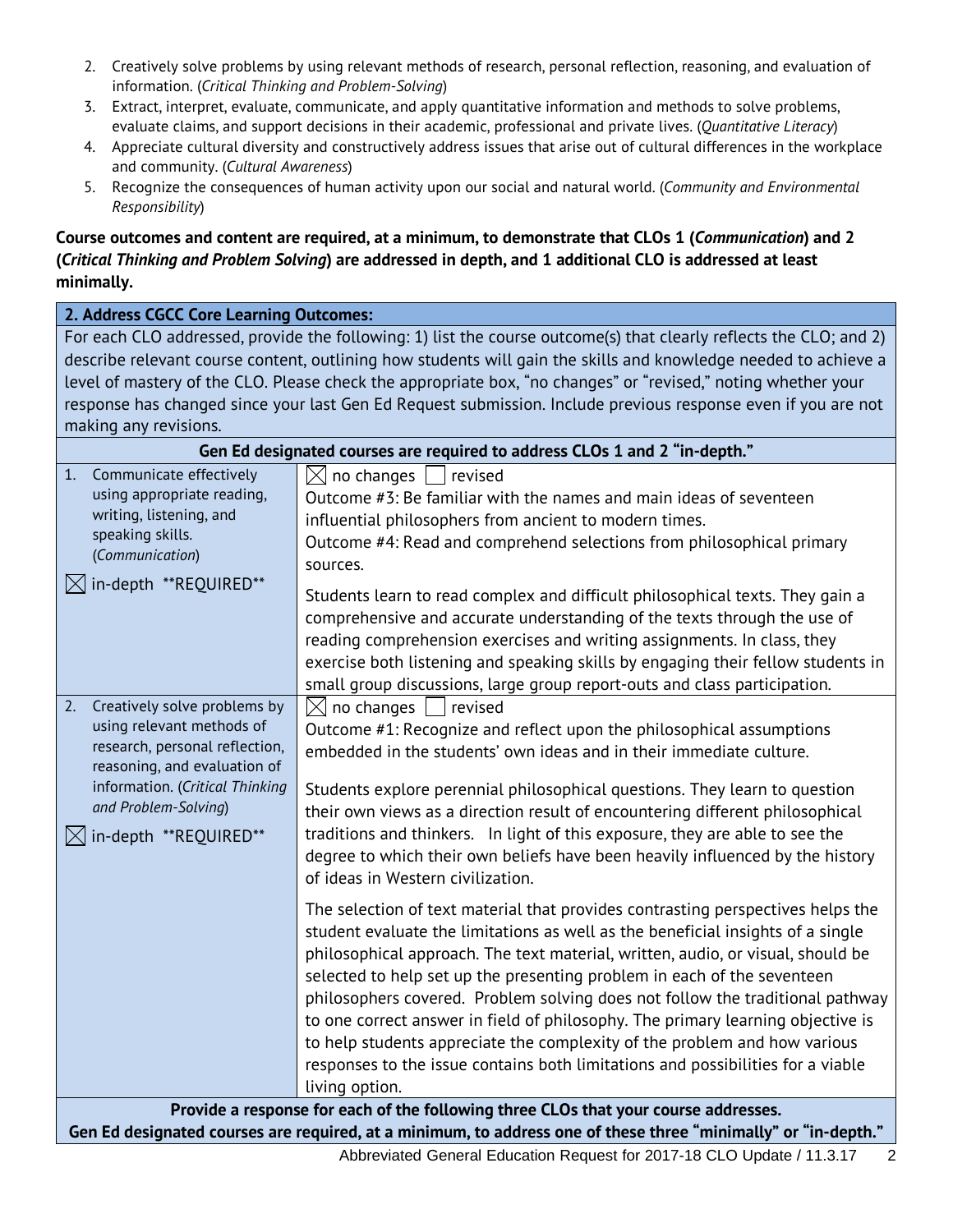| $\overline{3}$ .<br>Extract, interpret, evaluate,<br>communicate, and apply<br>quantitative information and<br>methods to solve problems,<br>evaluate claims, and support<br>decisions in their academic,<br>professional and private<br>lives. (Quantitative Literacy)<br>$in$ -depth     minimally<br>not addressed |                                                                                                                                                                                                                                                                                                                                                                                                                                                                                                                                                                                                                 |
|-----------------------------------------------------------------------------------------------------------------------------------------------------------------------------------------------------------------------------------------------------------------------------------------------------------------------|-----------------------------------------------------------------------------------------------------------------------------------------------------------------------------------------------------------------------------------------------------------------------------------------------------------------------------------------------------------------------------------------------------------------------------------------------------------------------------------------------------------------------------------------------------------------------------------------------------------------|
| Appreciate cultural diversity<br>4.<br>and constructively address<br>issues that arise out of<br>cultural differences in the<br>workplace and community.<br>(Cultural Awareness)<br>$in$ -depth     minimally<br>not addressed                                                                                        | $\boxtimes$ no changes<br>revised<br>Outcome #1: Recognize and reflect upon the philosophical assumptions<br>embedded in the students' own ideas and in their immediate culture.<br>Students appreciate the historical development of ideas primarily through the<br>assigned reading texts that provide direct insight into how civilizations and<br>cultures differ according to their foundational philosophies. Guest speakers,<br>TedTalks, movie clips and field trips are ideal opportunities to maximize their<br>exposure to diversity.                                                                |
| 5.<br>Recognize the consequences<br>of human activity upon our<br>social and natural world.<br>(Community and<br>Environmental Responsibility)<br>$in$ -depth $\Box$ minimally<br>not addressed                                                                                                                       | $\boxtimes$ no changes     revised<br>Outcome #3: Be familiar with the names and main ideas of seventeen<br>influential philosophers from ancient to modern times.<br>Every philosopher covered in the course reflects on fundamental issues and<br>questions generated by human activity in our social world. Different<br>philosophies give rise to a way of being in the world that either has a positive<br>or negative consequence on our natural and social order. Students are able to<br>make these connections when course material is grounded in current day<br>political, social, and moral issues. |

| <b>Section #4 Department Review</b>                                                |                 |          |  |
|------------------------------------------------------------------------------------|-----------------|----------|--|
| This proposal has been reviewed at the Director level and approved for submission. |                 |          |  |
| Email<br>Department Chair<br>Date                                                  |                 |          |  |
| Susan Lewis                                                                        | slewis@cgcc.edu | 12.28.17 |  |
| Department Director                                                                | Email           | Date     |  |
| n/a                                                                                |                 |          |  |

NEXT STEPS:

1. Save this document as the course prefix and course number.gened (e.g. HST 104.gened). Send completed form electronically to [curriculum@cgcc.edu.](mailto:curriculum@cgcc.edu)

- 2. Complete the Course Signature form found in [Forms](http://www.cgcc.edu/curriculum/forms) on the curriculum website. Obtain required electronic or inked signatures and deliver to curriculum office by posted deadline. Refer to the curriculum office website for the Curriculum Committee [meeting schedule and submission deadlines.](http://www.cgcc.cc.or.us/Academics/FacultyResources/cccalendar.cfm) You are encouraged to send submissions prior to the deadline so that the curriculum office may review and provide feedback.
- 3. Submission will be placed on the next agenda with available time slots. You will be notified of your submission's time for review. It is not mandatory that you attend the Curriculum Committee meeting in which your submission is scheduled for review; however, it is strongly encouraged that you attend so that you may represent your submission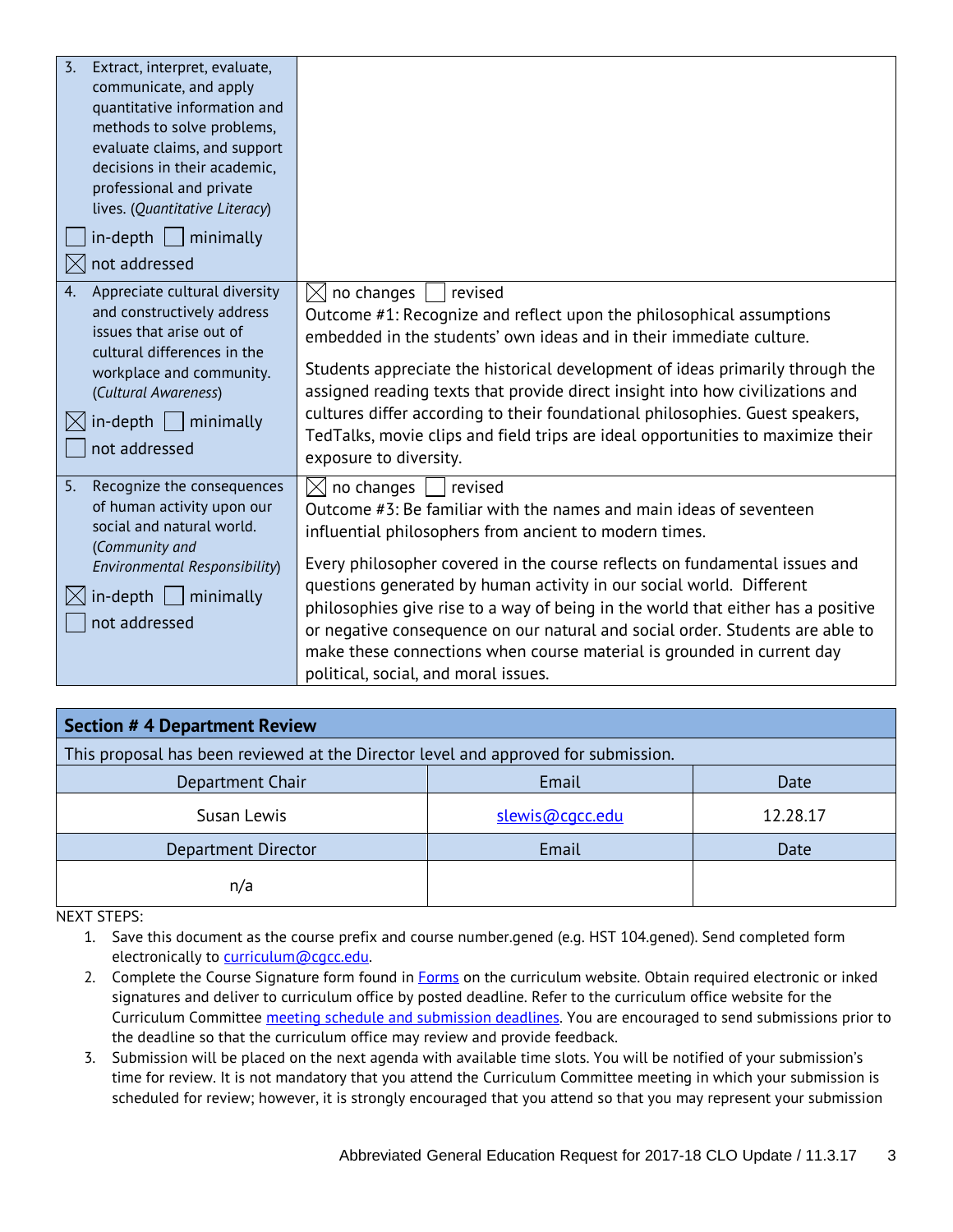FUTURE [STUDENTS](https://www.cgcc.edu/students) CURRENT STUDENTS BUSINESS & [PARTNERS](https://www.cgcc.edu/business-and-partners) [FACULTY](https://www.cgcc.edu/faculty-and-staff) & STAFF [DIRECTORIES](https://www.cgcc.edu/directories) [CONTACT](https://www.cgcc.edu/contact) [HOME](https://www.cgcc.edu/) SEARCH

# Introduction to Philosophy: Philosophical Problems

Course Number: PHL 201 Transcript Title: Introduction to Philosophy Created: September 1, 2012 Updated: June 7, 2017 Total Credits: 4 Lecture Hours: 40 Lecture / Lab Hours: 0 Lab Hours: 0 Satisfies Cultural Literacy requirement: No Satisfies General Education requirement: Yes Grading options: A-F (default), P-NP, audit Repeats available for credit: 0

#### Prerequisites

[MTH 20 \(/courses/mth-20\)](https://www.cgcc.edu/courses/mth-20) or equivalent placement test scores. Prerequisite/concurrent: [WR 121 \(/courses/wr-121\)](https://www.cgcc.edu/courses/wr-121).

#### Course Description

Examines the seminal thinkers from both the Western and Eastern traditions of philosophy through a survey approach to the history of ideas. Develops reasoning skills in order to think critically and recognize that philosophy is everywhere Prerequisites: MTH 20, or equivalent placement test scores. Prerequisite/concurrent: WR 121. Audit available.

### Intended Outcomes

Upon successful completion of this course, students will be able to:

- 1. Recognize and reflect upon the philosophical assumptions embedded in the students' own ideas and in their immediate culture.
- 2. Reflect critically upon their assumptions, values and mental models associated with their personal philosophy of life.
- 3. Be familiar with the names and main ideas of influential philosophers from ancient to modern times.
- 4. Read and comprehendselections from philosophical primary sources.
- 5. Apply philosophical principles to everyday problems of life.

#### Alignment with Institutional Core Learning Outcomes

| In-depth | 1. Communicate effectively using appropriate reading,<br>writing, listening, and speaking skills. (Communication)                                                                                                                          |  |
|----------|--------------------------------------------------------------------------------------------------------------------------------------------------------------------------------------------------------------------------------------------|--|
| In-depth | 2. Creatively solve problems by using relevant methods of<br>research, personal reflection, reasoning, and evaluation of<br>information. (Critical thinking and Problem-Solving)                                                           |  |
|          | 3. Extract, interpret, evaluate, communicate, and apply<br>quantitative information and methods to solve problems,<br>evaluate claims, and support decisions in their academic,<br>professional and private lives. (Quantitative Literacy) |  |
| In-depth | 4. Appreciate cultural diversity and constructively address<br>issues that arise out of cultural differences in the workplace<br>and community. (Cultural Awareness)                                                                       |  |
| In-depth | 5. Recognize the consequences of human activity upon our<br>social and natural world. (Community and Environmental<br>Responsibility)                                                                                                      |  |

#### Outcome Assessment Strategies

Due to the complex nature of philosophical readings, formative assessment strategies are the most effective measurement of evaluating comprehension. Formative assessment strategies like the reading comprehension tool (REAP), study questions attached to the text, movie reviews, and small group report outs help students to encode their understanding of the text and ponder the material using their own critical thinking skills.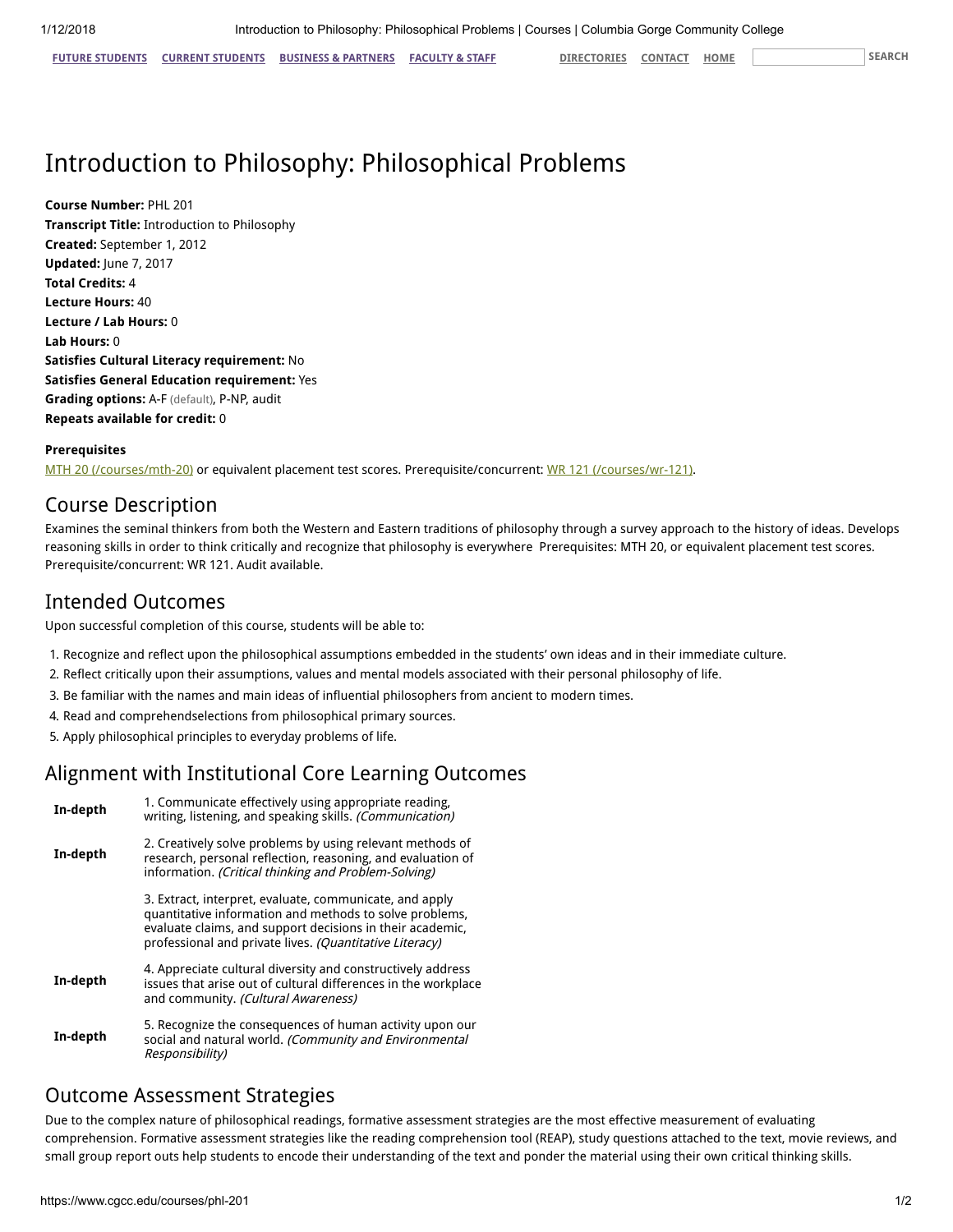1/12/2018 Introduction to Philosophy: Philosophical Problems | Courses | Columbia Gorge Community College

Critical to effective formative assessments are clear scoring rubrics that identify the expectations, length, and point allocation. Because an accurate comprehension of philosophy text can rarely be achieved on a first attempt, relying on the methodology of proficient learning is recommended. Offering students an opportunity to modify the main assignments is successful in achieving a greater and more complete understanding of the text.

A summative assessment in the format of a brief multiple-choice and essay exam is may be used at the end of the quarter to measure levels of cognitive competence and retention.

# Course Activities and Design

In philosophy class, the exchange of ideas and discussion is critical to comprehension, the development of critical thinking skills and cultivating a tolerance for different points of views. A classroom activity that can facilitate this exchange and skill building is collaborative learning. For example, in small groups, students share and compare each other's assignments. This gives students the opportunity to express their point of view in a low-risk environment and help each other's understanding of the text. On occasion, these small groups could have different reading assignments from each other, so they are responsible for "teaching" the material to the rest of the class. Using the collaborative learning approach, the instructor facilitates the discussion, more than giving a straight lecture.

To maximize the students' exposure to a diversity of ideas, guest speakers are an ideal opportunity to bring them in direct contact with people from different religious traditions.

In lieu of a guest speaker, the regular use of YouTube, TedTalks, OPB and movie clips is an excellent way to enhance the course content. Many of these online resources are now available on the Moodle course website. Ten CGCC videos have been created to help prepare students for the class readings and each individual philosophy.

An additional resource is Second Life. In collaboration with Portland Community College, there is a philosophy garden in Second Life constructed where students can tour the garden and visit the philosophers in the virtual reality of their own worlds.

# Course Content (Themes, Concepts, Issues and Skills)

There is a standard stable of philosophers surveyed in every textbook and anthology of philosophical readings:

- 1. Asian Sages: Lao-Tzu, Confucius & Buddha
- 2. The Sophist
- 3. Greek Philosophers: Socrates, Plato and Aristotle
- 4. Stoicism and Hedonism
- 5. Thomas Aquinas
- 6. Rene Descartes
- 7. David Hume and the British Empiricists
- 8. Immanuel Kant
- 9. John Stuart Mill
- 10. Karl Marx
- 11. Soren Kierkegaard
- 12. William James
- 13. Friedrich Nietzsche

#### Department Notes

This course involves a great deal of difficult reading. Thus, the student must be able to follow complex articles and to write fluently. This is primarily a readings course and will concentrate on the writings of major figures in this history of philosophy - from early Greek philosophers to contemporary writers.



Student Services is now issuing student ID cards!! Our ID hours of operation are M,T,Th from 10-12 and 3-5. Locati… <https://t.co/VjbrTXSbcU> January 10

It is Spirit Day! Wear your CGCC gear on campus & you will receive a free prize from the Bookstore. Get 20% off certain CGCC gear. November 07

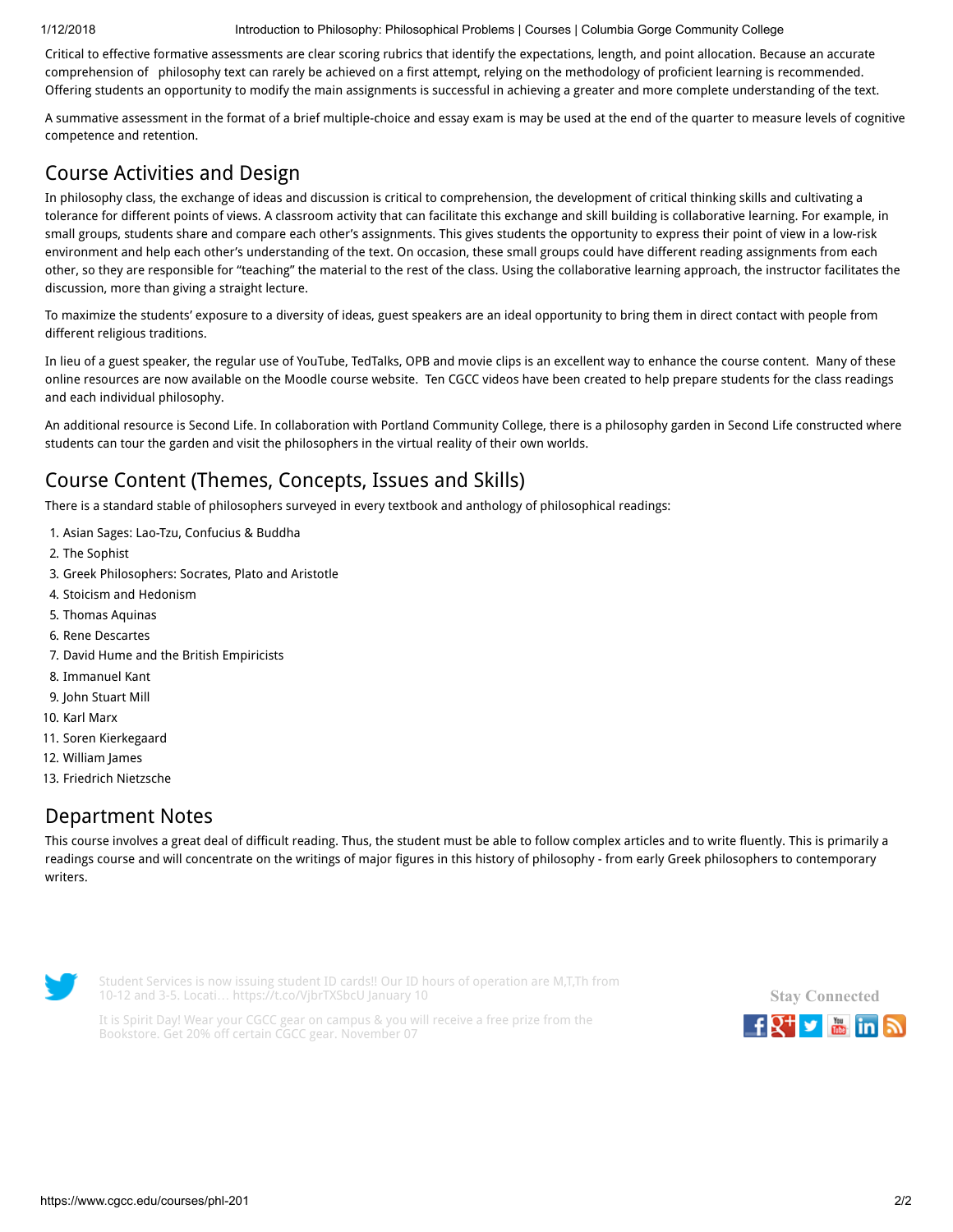CC date \_\_\_\_\_\_\_\_\_\_\_\_\_\_\_ CC decision

CC vote

#### **Columbia Gorge Community College**

#### **General Education/Discipline Studies List Request Form**

(Double click on check boxes to activate dialog box)

| 1. General & Course Information:    |                                                                                                                                                                                                                                                                                                                                                                                                                                                                                                                                                                                                                                                                                |                                  |                                                                     |
|-------------------------------------|--------------------------------------------------------------------------------------------------------------------------------------------------------------------------------------------------------------------------------------------------------------------------------------------------------------------------------------------------------------------------------------------------------------------------------------------------------------------------------------------------------------------------------------------------------------------------------------------------------------------------------------------------------------------------------|----------------------------------|---------------------------------------------------------------------|
| Department                          | Arts & Humanities                                                                                                                                                                                                                                                                                                                                                                                                                                                                                                                                                                                                                                                              | <b>Submitter Name:</b><br>Phone: | Susan Lewis<br>6047                                                 |
|                                     |                                                                                                                                                                                                                                                                                                                                                                                                                                                                                                                                                                                                                                                                                | Email:                           | slewis@cqcc.edu                                                     |
| <b>Course Prefix</b><br>and Number: | <b>PHL 202</b>                                                                                                                                                                                                                                                                                                                                                                                                                                                                                                                                                                                                                                                                 | Course Title:                    | Introduction to Philosophy:<br><b>Elementary Ethics</b>             |
| Course Credits:                     | 4                                                                                                                                                                                                                                                                                                                                                                                                                                                                                                                                                                                                                                                                              | Gen Ed<br>Category:              | Arts and Letters<br>Social Science<br>Science, Comp. Sci., and Math |
| <b>Course Description:</b>          | Investigates two basic questions of human existence: What is the best way for people to<br>live, and what does it mean to be a good person? Introduces the three main fields of<br>ethics: meta-ethics, normative ethics and applied ethics sources for thinking that helps<br>determine right and wrong conduct. Prerequisites: MTH 20 or equivalent placement test<br>scores. Prerequisite/concurrent: WR 121. Audit available.                                                                                                                                                                                                                                              |                                  |                                                                     |
| <b>Course Outcomes:</b>             | Upon successful completion of this course, students will be able to:<br>Reflect critically upon their assumptions, values and mental models associated with<br>1.<br>their personal philosophy of life<br>Read philosophy critically.<br>2.<br>Apply cognitive competence of the major philosophical thinking on ethical behavior.<br>3.<br>Take measure of the gap between what we do and what we ought to do.<br>4.<br>5.<br>Recognize and reflect on the interconnectedness of and the historical development<br>of moral ideas in order to be conscious of the historical context of moral<br>argumentation and its significance in our culture and the culture of others. |                                  |                                                                     |

#### **Lower Division Collegiate (LDC) courses that apply for General Education/Discipline Studies status must:**

- **1. Be available to all CGCC students who meet the prerequisites for the course.**
- **2. Ensure that the appropriate AAOT Discipline Studies outcomes and criteria are reflected in the course's outcomes.** (If you need to revise your course outcomes, you must complete a Course Revision form.)
- **3. Verify course transfer status using the Course Transfer/Articulation Status form** (available on the curriculum website)**.** In order to obtain general education status, at least two OUS schools must confirm the course will transfer and one of the schools must approve the transfer as general education.
- **4. Have the Standard Prerequisites unless the Department Chair has completed the Prerequisite Opt-Out form and that request is approved.**
- **5. Be an LDC course that is eligible for the AAOT Discipline Studies List.**

In addition, course content must address the following:

- **1. CGCC's General Education Philosophy Statement:** *Through a broad, well-balanced curriculum, the General Education program strives to instill a lifelong love of learning and to foster civic competence within our students.*
- **2. CGCC Core Learning Outcomes (CLO):**

Through their respective disciplines, CGCC students who earn a degree can:

- 1. Communicate effectively using appropriate reading, writing, listening, and speaking skills. (*Communication*)
- 2. Creatively solve problems by using relevant methods of research, personal reflection, reasoning, and evaluation of information. (*Critical Thinking and Problem-Solving*)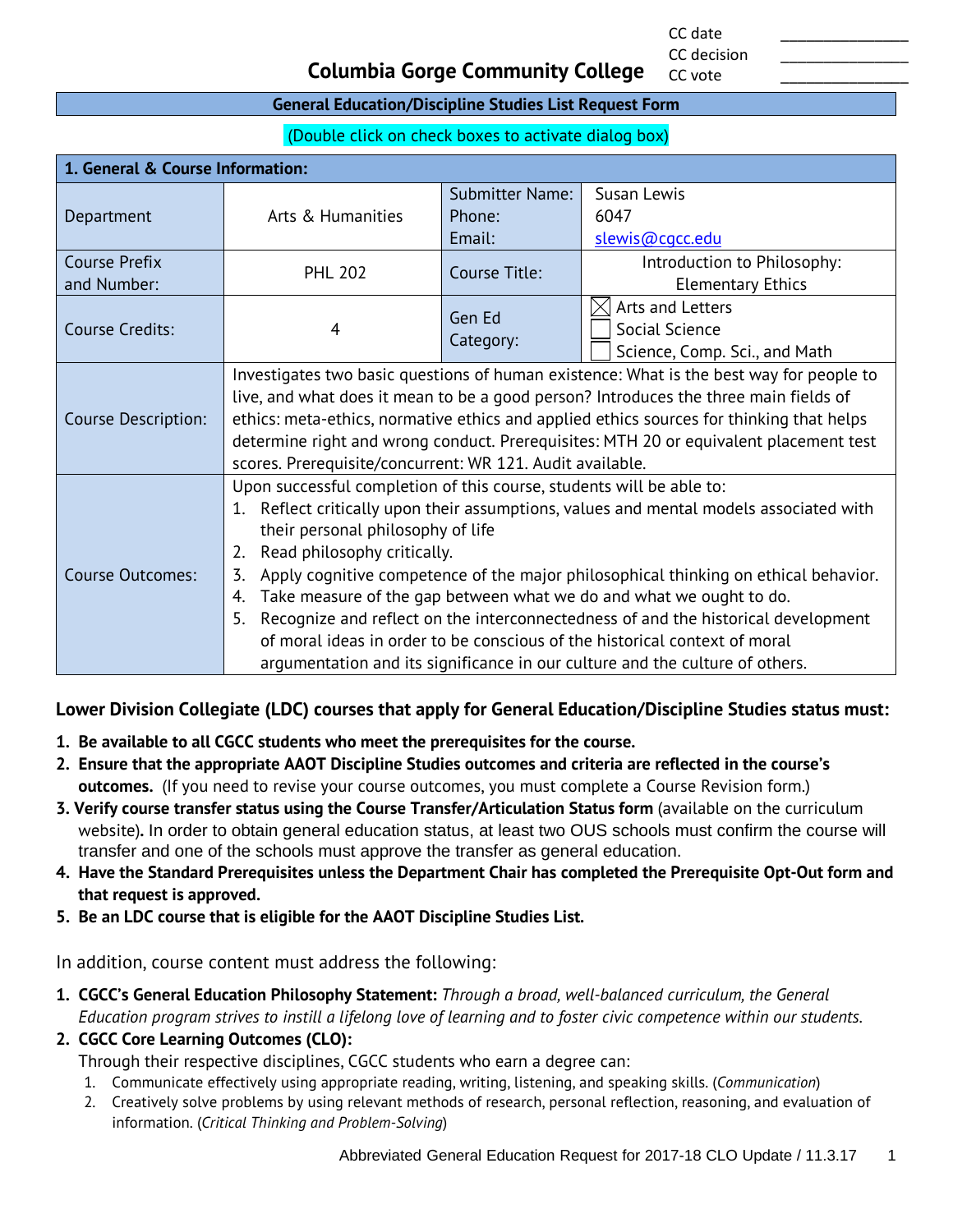- 3. Extract, interpret, evaluate, communicate, and apply quantitative information and methods to solve problems, evaluate claims, and support decisions in their academic, professional and private lives. (*Quantitative Literacy*)
- 4. Appreciate cultural diversity and constructively address issues that arise out of cultural differences in the workplace and community. (*Cultural Awareness*)
- 5. Recognize the consequences of human activity upon our social and natural world. (*Community and Environmental Responsibility*)

#### **Course outcomes and content are required, at a minimum, to demonstrate that CLOs 1 (***Communication***) and 2 (***Critical Thinking and Problem Solving***) are addressed in depth, and 1 additional CLO is addressed at least minimally.**

#### **2. Address CGCC Core Learning Outcomes:** For each CLO addressed, provide the following: 1) list the course outcome(s) that clearly reflects the CLO; and 2) describe relevant course content, outlining how students will gain the skills and knowledge needed to achieve a level of mastery of the CLO. Please check the appropriate box, "no changes" or "revised," noting whether your response has changed since your last Gen Ed Request submission. Include previous response even if you are not making any revisions. **Gen Ed designated courses are required to address CLOs 1 and 2 "in-depth."** 1. Communicate effectively using appropriate reading, writing, listening, and speaking skills. (*Communication*)  $\boxtimes$  in-depth \*\*REQUIRED\*\*  $\boxtimes$  no changes  $\Box$  revised Outcome #2: Read philosophy critically. Outcome #3: Apply cognitive competence of the major philosophical thinking on virtues and ethical behavior. Students learn to read complex and difficult philosophical texts. They gain cognitive competence and accurate understanding of the text through the use of weekly writing assignments. In class, they exercise both listening and speaking skills by engaging their fellow students in small group discussions and large group report-outs. 2. Creatively solve problems by using relevant methods of research, personal reflection, reasoning, and evaluation of information. (*Critical Thinking and Problem-Solving*)  $\boxtimes$  in-depth \*\*REQUIRED\*\*  $\exists$  no changes  $\boxtimes$  revised Outcome #1: Reflect critically upon their assumptions, values and mental models associated with their personal philosophy of life. Outcome #3: Apply cognitive competence of the major philosophical thinking on ethical behavior. Outcome #4: Take measure of the gap between what we do and what we ought to do. Ethics and virtuous activity involves concrete human behavior which impacts humanity and its environment. Students research and reflect on these impacts as they delve into the different philosophical perspectives represented within the three main fields of ethics: meta-, normative, and applied. Students are challenged to determine what constitutes ethical behavior and how it would apply to common ethical dilemmas which face humanity as a whole and the student as an individual and to which there is rarely, if ever, one answer. As a result, students must think critically and support their conclusions with research, solid reasoning and evaluation of information. **Provide a response for each of the following three CLOs that your course addresses. Gen Ed designated courses are required, at a minimum, to address one of these three "minimally" or "in-depth."**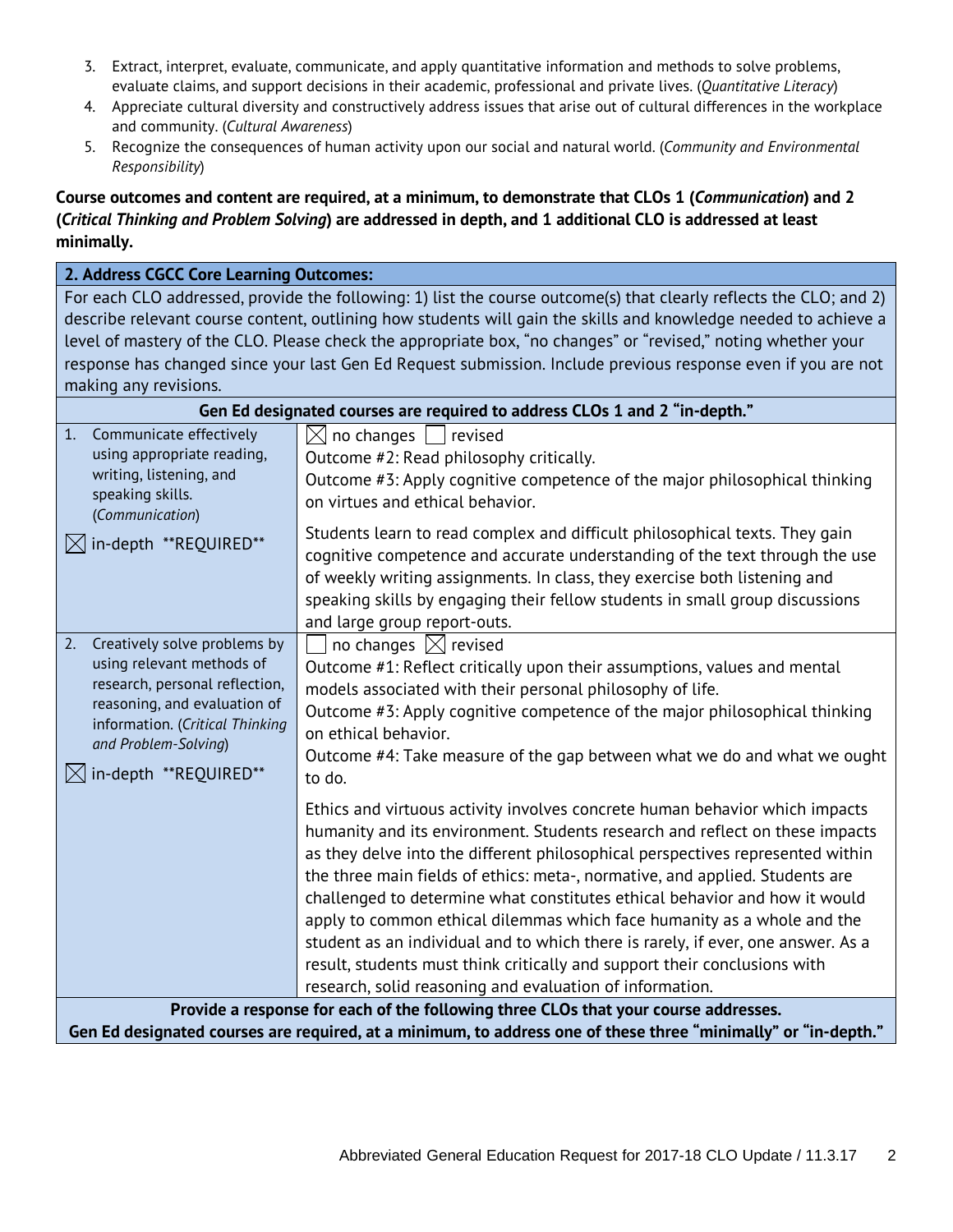| $\overline{3}$ .<br>Extract, interpret, evaluate,<br>communicate, and apply<br>quantitative information and<br>methods to solve problems,<br>evaluate claims, and support<br>decisions in their academic,<br>professional and private<br>lives. (Quantitative Literacy)<br>$in$ -depth     minimally<br>not addressed<br>IХ |                                                                                                                                                                                                                                                                                                                                                                                                                                                                                                                                                                                                     |                                                                                    |      |
|-----------------------------------------------------------------------------------------------------------------------------------------------------------------------------------------------------------------------------------------------------------------------------------------------------------------------------|-----------------------------------------------------------------------------------------------------------------------------------------------------------------------------------------------------------------------------------------------------------------------------------------------------------------------------------------------------------------------------------------------------------------------------------------------------------------------------------------------------------------------------------------------------------------------------------------------------|------------------------------------------------------------------------------------|------|
| Appreciate cultural diversity<br>4.<br>and constructively address<br>issues that arise out of<br>cultural differences in the<br>workplace and community.<br>(Cultural Awareness)                                                                                                                                            | $\boxtimes$ no changes<br>revised<br>Outcome #5: Recognize and reflect on the interconnectedness of and the<br>historical development of moral ideas in order to be conscious of the historical<br>context of moral argumentation and its significance in our culture and the<br>culture of others.                                                                                                                                                                                                                                                                                                 |                                                                                    |      |
| $in$ -depth     minimally<br>not addressed                                                                                                                                                                                                                                                                                  | The study of ethics is the one place where cultural diversity finds a common<br>theme: what does it mean to be a good human being. Each culture finds a<br>unique expression, but virtuous living is prized by all cultures. In class,<br>students appreciate how different cultures exercise these virtues and assign<br>prominence to them.                                                                                                                                                                                                                                                       |                                                                                    |      |
| 5.<br>Recognize the consequences<br>of human activity upon our<br>social and natural world.<br>(Community and<br>Environmental Responsibility)<br>$in$ -depth   minimally<br>not addressed                                                                                                                                  | no changes $\boxtimes$ revised<br>Outcome #1: Reflect critically upon their assumptions, values and mental<br>models associated with their personal philosophy of life.<br>Nowhere else is human behavior more easily recognized as having a positive<br>consequence upon our social and natural world than the cultivation of a moral<br>code. Students explore practical applications to real and current social and<br>environmental dilemmas. Bringing in current news items or movie clips that<br>demonstrate what moral activity looks like helps the material become real and<br>practical. |                                                                                    |      |
| <b>Section # 4 Department Review</b>                                                                                                                                                                                                                                                                                        |                                                                                                                                                                                                                                                                                                                                                                                                                                                                                                                                                                                                     |                                                                                    |      |
|                                                                                                                                                                                                                                                                                                                             |                                                                                                                                                                                                                                                                                                                                                                                                                                                                                                                                                                                                     | This proposal has been reviewed at the Director level and approved for submission. |      |
| Denartment Chair                                                                                                                                                                                                                                                                                                            |                                                                                                                                                                                                                                                                                                                                                                                                                                                                                                                                                                                                     | Email                                                                              | ∩ate |

| Department Chair    | Email           | Date     |
|---------------------|-----------------|----------|
| Susan Lewis         | slewis@cacc.edu | 12.28.17 |
| Department Director | Email           | Date     |
| n/a                 |                 |          |

NEXT STEPS:

1. Save this document as the course prefix and course number.gened (e.g. HST 104.gened). Send completed form electronically to [curriculum@cgcc.edu.](mailto:curriculum@cgcc.edu)

- 2. Complete the Course Signature form found in **Forms** on the curriculum website. Obtain required electronic or inked signatures and deliver to curriculum office by posted deadline. Refer to the curriculum office website for the Curriculum Committee [meeting schedule and submission deadlines.](http://www.cgcc.cc.or.us/Academics/FacultyResources/cccalendar.cfm) You are encouraged to send submissions prior to the deadline so that the curriculum office may review and provide feedback.
- 3. Submission will be placed on the next agenda with available time slots. You will be notified of your submission's time for review. It is not mandatory that you attend the Curriculum Committee meeting in which your submission is scheduled for review; however, it is strongly encouraged that you attend so that you may represent your submission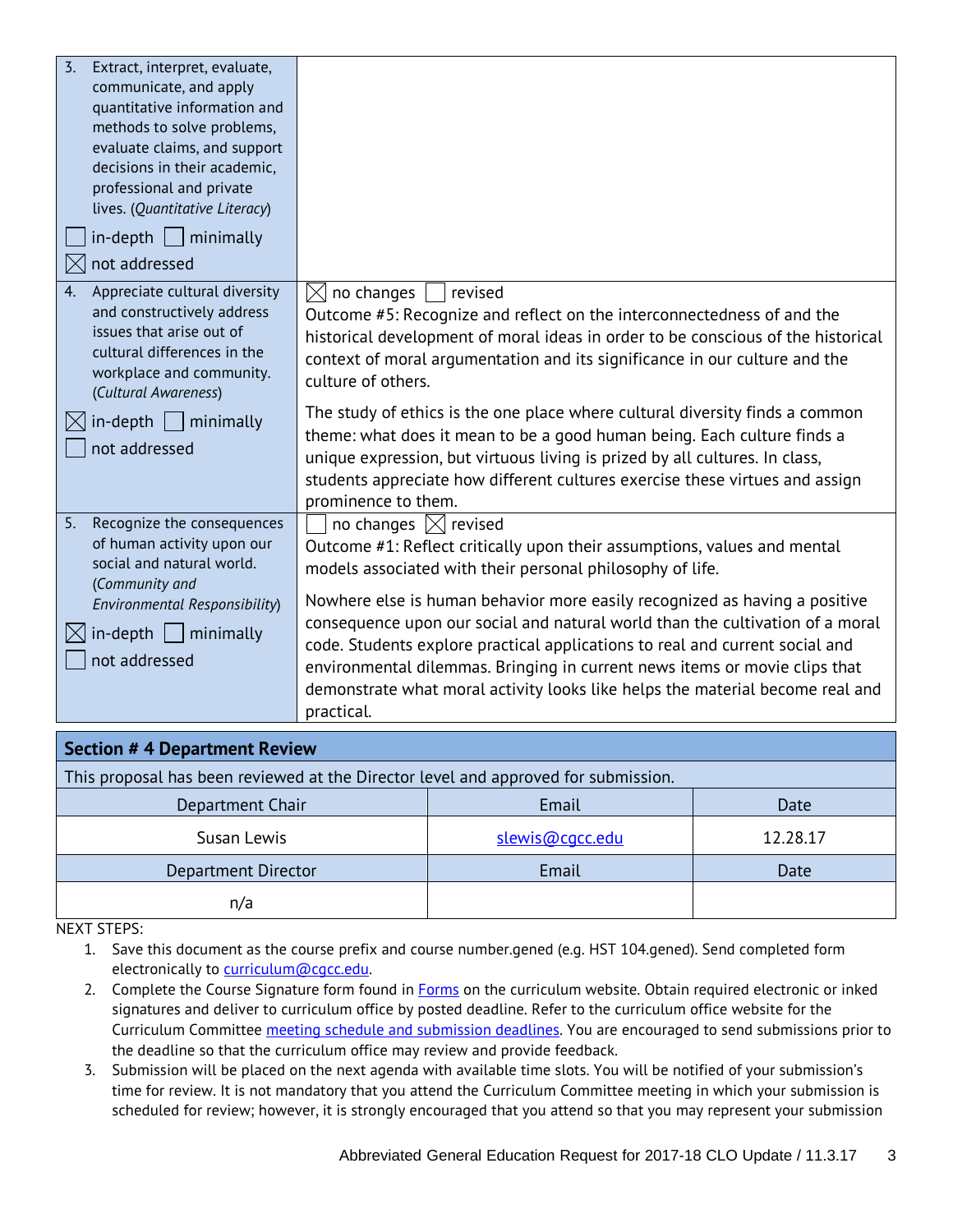FUTURE [STUDENTS](https://www.cgcc.edu/students) CURRENT STUDENTS BUSINESS & [PARTNERS](https://www.cgcc.edu/business-and-partners) [FACULTY](https://www.cgcc.edu/faculty-and-staff) & STAFF [DIRECTORIES](https://www.cgcc.edu/directories) [CONTACT](https://www.cgcc.edu/contact) [HOME](https://www.cgcc.edu/) SEARCH

# Introduction to Philosophy: Elementary Ethics

Course Number: PHL 202 Transcript Title: Intro to Phil: Elem Ethics Created: September 1, 2012 Updated: June 7, 2017 Total Credits: 4 Lecture Hours: 40 Lecture / Lab Hours: 0 Lab Hours: 0 Satisfies Cultural Literacy requirement: No Satisfies General Education requirement: Yes Grading options: A-F (default), P-NP, audit Repeats available for credit: 0

#### Prerequisites

[MTH 20 \(/courses/mth-20\)](https://www.cgcc.edu/courses/mth-20) or equivalent placement test scores. Prerequisite/concurrent: [WR 121 \(/courses/wr-121\)](https://www.cgcc.edu/courses/wr-121).

### Course Description

Investigates two basic questions of human existence: What is the best way for people to live, and what does it mean to be a good person? Introduces the three main fields of ethics: meta-ethics, normative ethics and applied ethics sources for thinking that helps determine right and wrong conduct. Prerequisites: MTH 20 or equivalent placement test scores. Prerequisite/concurrent: WR 121. Audit available.

### Intended Outcomes

Upon successful completion of this course, students will be able to:

- 1. Reflect critically upon their assumptions, values and mental models associated with their personal philosophy of life.
- 2. Read philosophy critically.
- 3. Apply cognitive competence of the major philosophical thinking on ethical behavior.
- 4. Take measure of the gap between what we do and what we ought to do.
- 5. Recognize and reflect on the interconnectedness of and the historical development of moral ideas in order to be conscious of the historical context of moral argumentation and its significance in our culture and the culture of others.

### Alignment with Institutional Core Learning Outcomes

| In-depth | 1. Communicate effectively using appropriate reading,<br>writing, listening, and speaking skills. (Communication)                                                                                                                          |
|----------|--------------------------------------------------------------------------------------------------------------------------------------------------------------------------------------------------------------------------------------------|
| In-depth | 2. Creatively solve problems by using relevant methods of<br>research, personal reflection, reasoning, and evaluation of<br>information. (Critical thinking and Problem-Solving)                                                           |
|          | 3. Extract, interpret, evaluate, communicate, and apply<br>quantitative information and methods to solve problems,<br>evaluate claims, and support decisions in their academic,<br>professional and private lives. (Quantitative Literacy) |
| In-depth | 4. Appreciate cultural diversity and constructively address<br>issues that arise out of cultural differences in the workplace<br>and community. (Cultural Awareness)                                                                       |
| In-depth | 5. Recognize the consequences of human activity upon our<br>social and natural world. (Community and Environmental<br>Responsibility)                                                                                                      |

### Outcome Assessment Strategies

Assessment strategies may include the following:

1. Formative assessment essays demonstrating accurate understanding of assigned reading.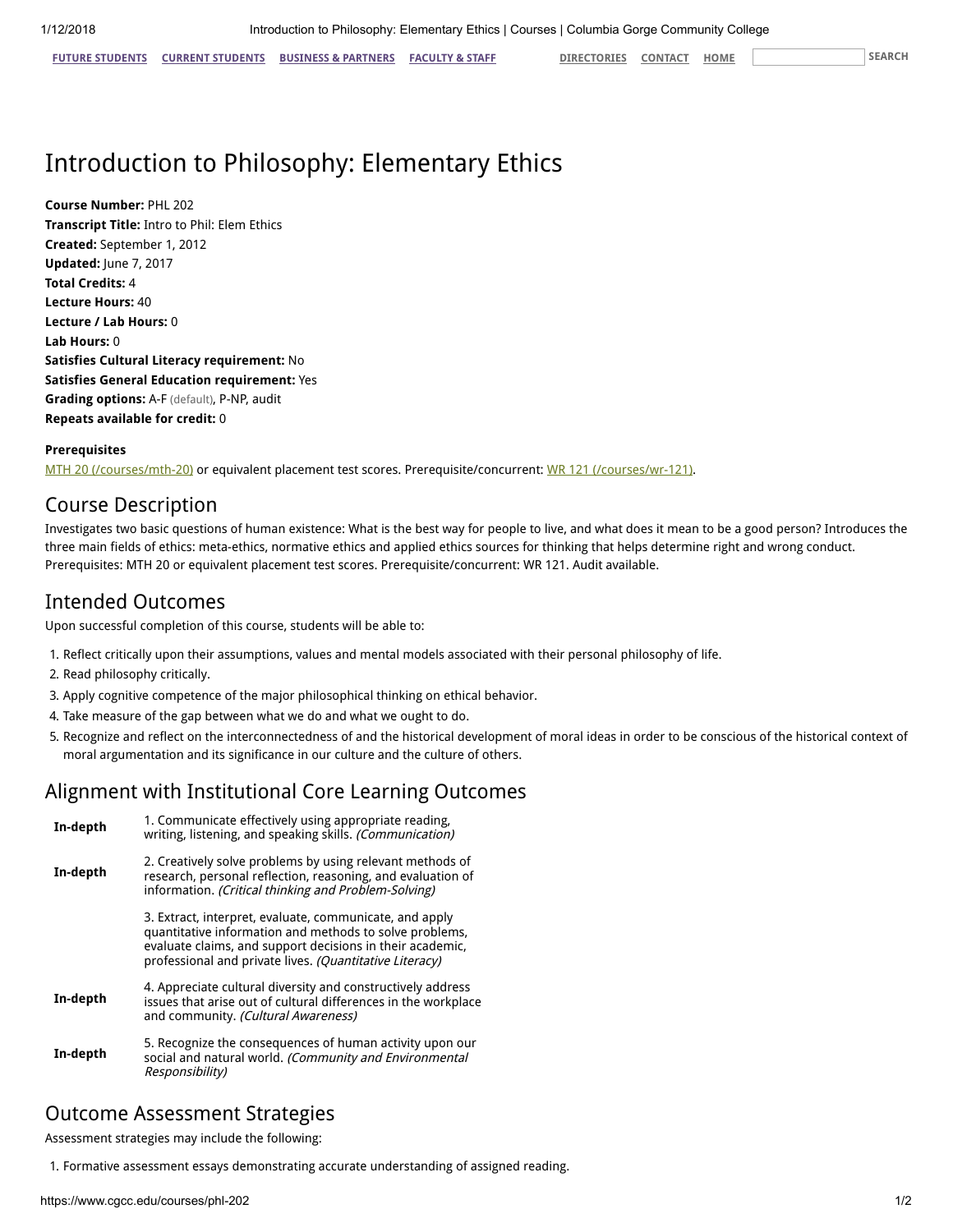1/12/2018 Introduction to Philosophy: Elementary Ethics | Courses | Columbia Gorge Community College

- 2. Weekly collaborative learning activities that entail the development of critical thinking skills by surfacing questions and reactions to the text.
- 3. Journal writing in response to prompts designed to produce personal reflection and application of morals to everyday life.
- 4. Reflection paper on a movie or book whose character(s) embodies one of the issues covered in class.
- 5. Brief Summative assessment: Final exam

# Course Content (Themes, Concepts, Issues and Skills)

#### Themes, Concepts, Issues

The three main fields of ethics, meta-ethics, normative ethics and applied ethics are vast, complex and span centuries of thinking. An instructor can survey all three fields with an extremely light overview or focus on one field with its sub-categories. For example, virtue ethics is currently one of three major approaches in normative ethics. Its focus on moral character can be contrasted to the approach which emphasizes duties or rules (deontology) or that which emphasizes the consequences of actions (consequentialism). An instructor can provide a comprehensive survey of historically significant philosophers who have written on morals and ethics (including, but not limited to Socrates, Plato, Aristotle, Epicurus, Spinoza, Hume, Kant, Mill, and Nietzsche). A third is a thematic approach where there is a topical review of issues like biomedical, business, political and social. Any and all of these thematic and conceptual approaches are capable of being connected to course outcomes and should be selected based on the instructor's expertise and preference. A sample of standard ethical dilemmas include but are not exhausted by the following topics:

- 1. Key Debates in Ethics
- 2. Natural Law
- 3. Utilitarianism
- 4. Kantian Ethics
- 5. Christian Ethics
- 6. Abortion
- 7. Euthanasia
- 8. Genetic Engineering
- 9. Just War Ethics
- 10. Meta-ethics
- 11. Freewill and Determinism
- 12. The Nature and Role of Conscience
- 13. Virtue Ethics
- 14. Environmental and Business Ethics
- 15. Sexual Ethics

#### Competencies and Skills

Students will learn to:

- 1. Comprehend philosophical writings dealing with morality.
- 2. Paraphrase, illustrate, and explain ideas contained in philosophical writings dealing with morality.
- 3. Critique and challenge philosophical ideas dealing with morality.



Student Services is now issuing student ID cards!! Our ID hours of operation are M,T,Th from 10-12 and 3-5. Locati… <https://t.co/VjbrTXSbcU> January 10

It is Spirit Day! Wear your CGCC gear on campus & you will receive a free prize from the Bookstore. Get 20% off certain CGCC gear. November 07

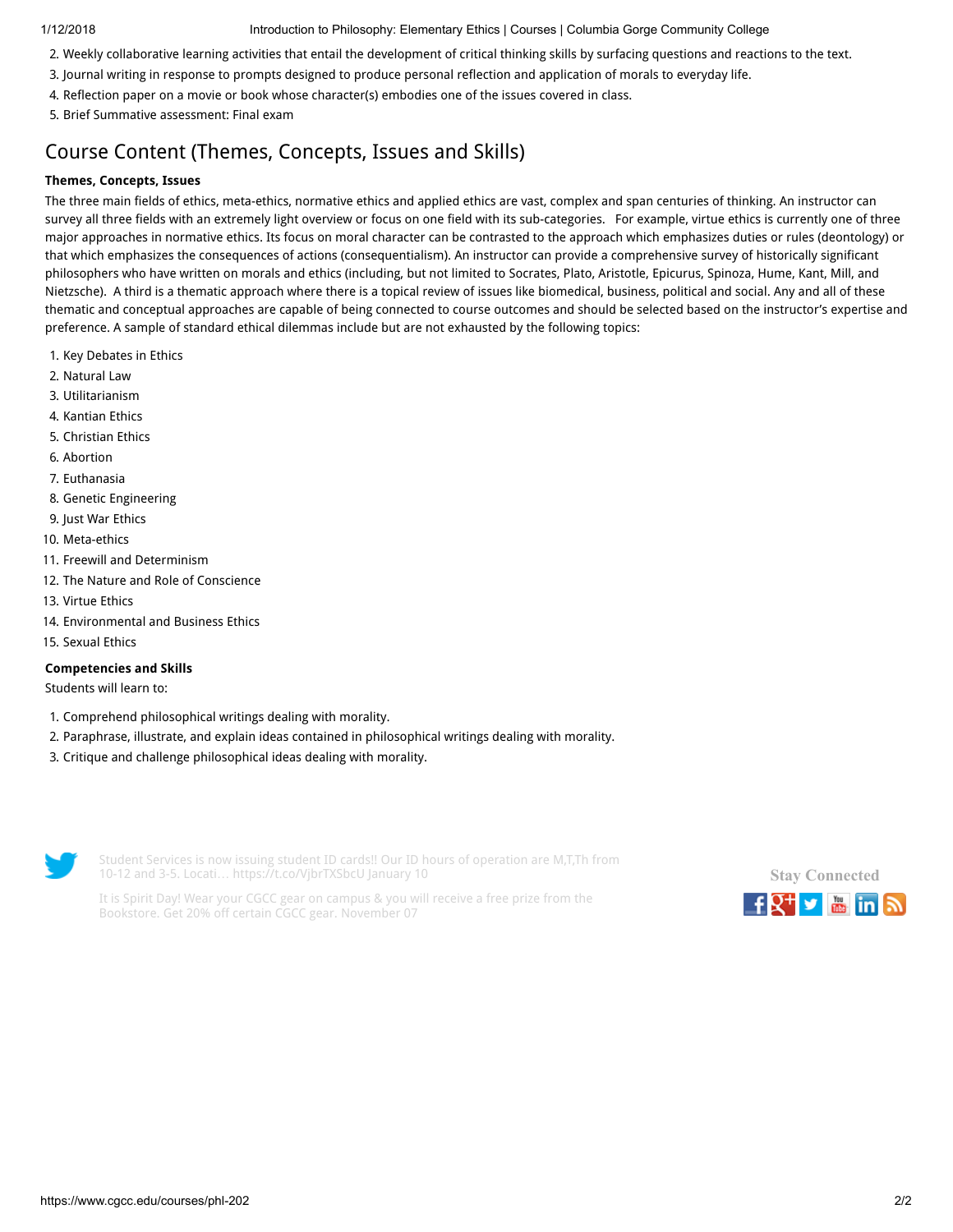CC date \_\_\_\_\_\_\_\_\_\_\_\_\_\_\_ CC decision

CC vote

#### **Columbia Gorge Community College**

#### **General Education/Discipline Studies List Request Form**

(Double click on check boxes to activate dialog box)

| 1. General & Course Information:    |                                                                                                                                                                                                                                                                                                                                                                                                                                                                                                                                                                                                                                                                                                                                                                                                                                                                                                                      |                        |                                                                     |
|-------------------------------------|----------------------------------------------------------------------------------------------------------------------------------------------------------------------------------------------------------------------------------------------------------------------------------------------------------------------------------------------------------------------------------------------------------------------------------------------------------------------------------------------------------------------------------------------------------------------------------------------------------------------------------------------------------------------------------------------------------------------------------------------------------------------------------------------------------------------------------------------------------------------------------------------------------------------|------------------------|---------------------------------------------------------------------|
|                                     |                                                                                                                                                                                                                                                                                                                                                                                                                                                                                                                                                                                                                                                                                                                                                                                                                                                                                                                      | <b>Submitter Name:</b> | Susan Lewis                                                         |
| Department                          | Arts & Humanities                                                                                                                                                                                                                                                                                                                                                                                                                                                                                                                                                                                                                                                                                                                                                                                                                                                                                                    | Phone:<br>Email:       | 6047<br>slewis@cgcc.edu                                             |
| <b>Course Prefix</b><br>and Number: | <b>PHL 204</b>                                                                                                                                                                                                                                                                                                                                                                                                                                                                                                                                                                                                                                                                                                                                                                                                                                                                                                       | Course Title:          | Philosophy of Religion                                              |
| Course Credits:                     | 4                                                                                                                                                                                                                                                                                                                                                                                                                                                                                                                                                                                                                                                                                                                                                                                                                                                                                                                    | Gen Ed<br>Category:    | Arts and Letters<br>Social Science<br>Science, Comp. Sci., and Math |
| <b>Course Description:</b>          | Examines the existence and attributes of God, faith, reason, the phenomena of<br>fundamentalism and mysticism, religion and science, religion and gender, the problem of<br>evil, religious language and life after death from multiple disciplines, historical and<br>cultural perspectives. Prerequisites: WR 115, RD 115 and MTH 20 or equivalent placement<br>test scores. Audit available.                                                                                                                                                                                                                                                                                                                                                                                                                                                                                                                      |                        |                                                                     |
| <b>Course Outcomes:</b>             | Upon successful completion of this course, students will be able to:<br>Demonstrate cognitive competence in thirteen areas of philosophical concern central<br>1.<br>to classic and contemporary discussions of religion.<br>2. Reflect on and evaluate the philosophical assumptions that are embedded in one's<br>own ideas about religious issues and those that permeate our culture in order to<br>effectively communicate with others that might have divergent points of view.<br>Recognize and reflect on the interconnectedness and the historical development of<br>3.<br>ideas regarding religious issues in order to be conscious of the historical context of<br>religious ideas and their significance in our culture and the culture of others.<br>Separate one's experience of faith from religious belief in order to put belief under the<br>4.<br>scrutiny of the social sciences and philosophy. |                        |                                                                     |

#### **Lower Division Collegiate (LDC) courses that apply for General Education/Discipline Studies status must:**

- **1. Be available to all CGCC students who meet the prerequisites for the course.**
- **2. Ensure that the appropriate AAOT Discipline Studies outcomes and criteria are reflected in the course's outcomes.** (If you need to revise your course outcomes, you must complete a Course Revision form.)
- **3. Verify course transfer status using the Course Transfer/Articulation Status form** (available on the curriculum website)**.** In order to obtain general education status, at least two OUS schools must confirm the course will transfer and one of the schools must approve the transfer as general education.
- **4. Have the Standard Prerequisites unless the Department Chair has completed the Prerequisite Opt-Out form and that request is approved.**
- **5. Be an LDC course that is eligible for the AAOT Discipline Studies List.**

In addition, course content must address the following:

**1. CGCC's General Education Philosophy Statement:** *Through a broad, well-balanced curriculum, the General Education program strives to instill a lifelong love of learning and to foster civic competence within our students.*

#### **2. CGCC Core Learning Outcomes (CLO):**

Through their respective disciplines, CGCC students who earn a degree can:

- 1. Communicate effectively using appropriate reading, writing, listening, and speaking skills. (*Communication*)
- 2. Creatively solve problems by using relevant methods of research, personal reflection, reasoning, and evaluation of information. (*Critical Thinking and Problem-Solving*)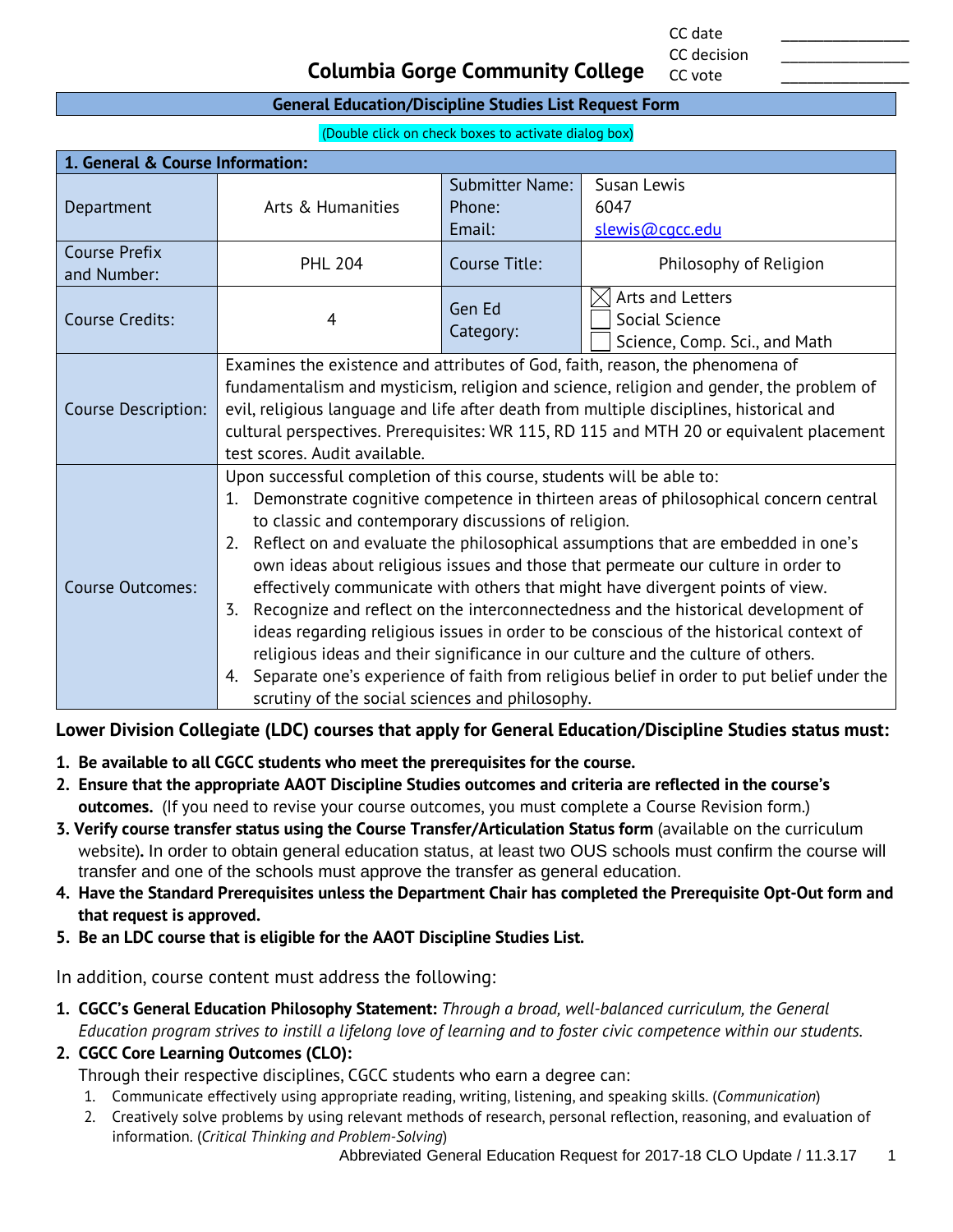- 3. Extract, interpret, evaluate, communicate, and apply quantitative information and methods to solve problems, evaluate claims, and support decisions in their academic, professional and private lives. (*Quantitative Literacy*)
- 4. Appreciate cultural diversity and constructively address issues that arise out of cultural differences in the workplace and community. (*Cultural Awareness*)
- 5. Recognize the consequences of human activity upon our social and natural world. (*Community and Environmental Responsibility*)

#### **Course outcomes and content are required, at a minimum, to demonstrate that CLOs 1 (***Communication***) and 2 (***Critical Thinking and Problem Solving***) are addressed in depth, and 1 additional CLO is addressed at least minimally.**

#### **2. Address CGCC Core Learning Outcomes:** For each CLO addressed, provide the following: 1) list the course outcome(s) that clearly reflects the CLO; and 2) describe relevant course content, outlining how students will gain the skills and knowledge needed to achieve a level of mastery of the CLO. Please check the appropriate box, "no changes" or "revised," noting whether your response has changed since your last Gen Ed Request submission. Include previous response even if you are not making any revisions. **Gen Ed designated courses are required to address CLOs 1 and 2 "in-depth."** 1. Communicate effectively using appropriate reading, writing, listening, and speaking skills. (*Communication*)  $\boxtimes$  in-depth \*\*REQUIRED\*\*  $\boxtimes$  no changes  $\Box$  revised Outcome #1: Demonstrate cognitive competence in thirteen areas of philosophical concern central to classic and contemporary discussions of religion. Students learn to read complex and difficult philosophical texts. They gain a comprehensive and accurate understanding of the texts through the use of reading comprehension exercises and writing assignments. In class, they exercise both listening and speaking skills by engaging their fellow students in small group discussions, large group report-outs and class participation. 2. Creatively solve problems by using relevant methods of research, personal reflection, reasoning, and evaluation of information. (*Critical Thinking and Problem-Solving*)  $\boxtimes$  in-depth \*\*REQUIRED\*\*  $\boxtimes$  no changes  $\parallel$  revised Outcome #2: Reflect on and evaluate the philosophical assumptions that are embedded in one's own ideas about religious issues and those that permeate our culture in order to effectively communicate with others that might have divergent points of view. Outcome #4: Separate one's experience of faith from religious belief in order to put belief under the scrutiny of the social sciences and philosophy. Students confront the limitations of their own religious beliefs as they encounter perennial philosophical questions. For many students this is a disturbing and disruptive experience. They learn to question their own beliefs as a direction result of encountering different views than their own. In light of this exposure, they are able to see the degree to which their own beliefs have been heavily influenced by their familial, cultural, and religious traditions. This personal reflection allows them to create the necessary degree of separation needed to evaluate information freed from the prejudice of their own beliefs. The selection of text material that provides contrasting perspectives helps the student evaluate the limitations as well as the beneficial insights of a single philosophical approach. The text material, written, audio, or visual, should be selected to help set up the presenting problem in each of the thirteen course topics. Problem solving does not follow the traditional pathway to one correct answer in field of philosophy. The primary learning objective is to help students appreciate the complexity of the problem and how various responses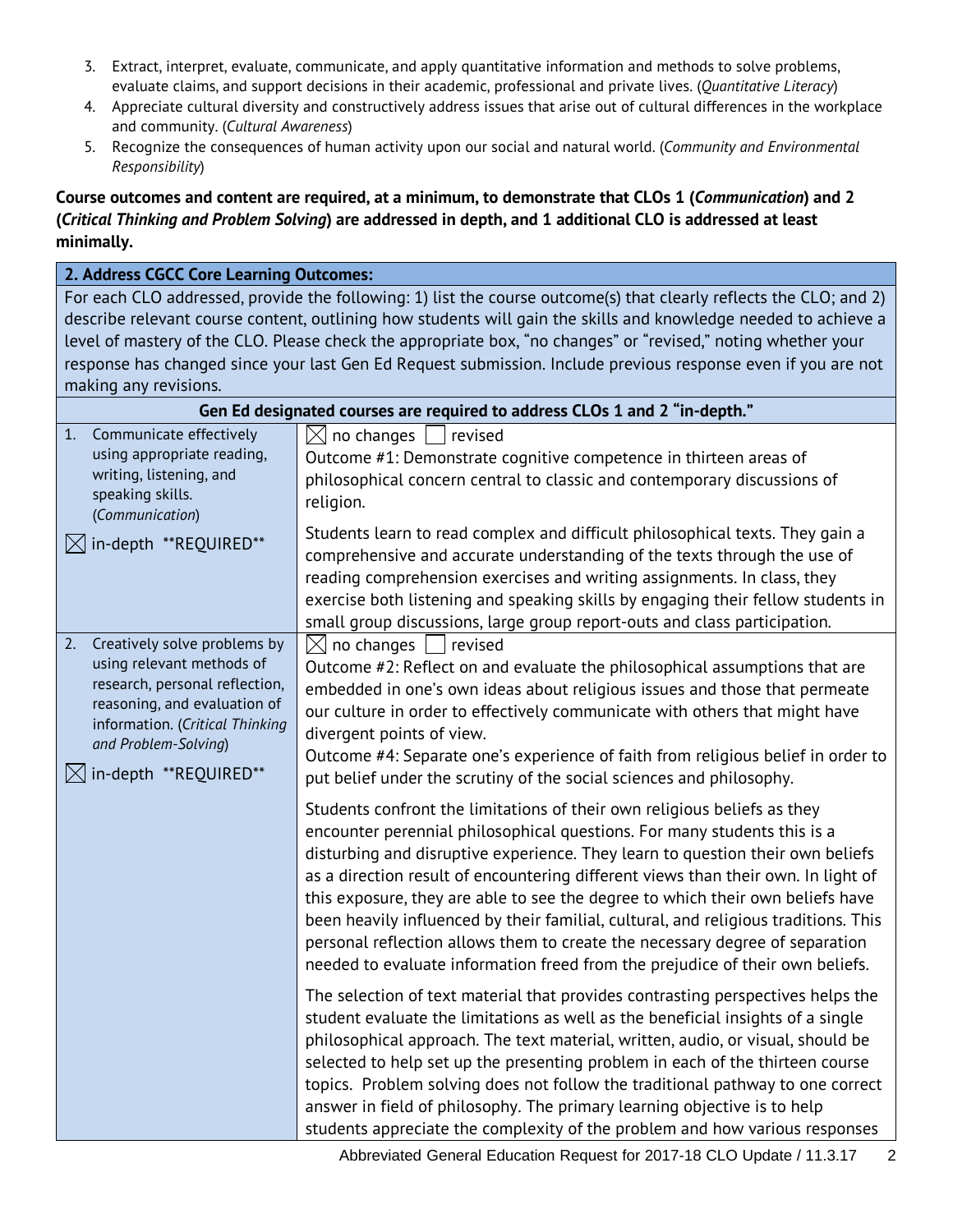|                                                                                                                                                                                                                                                                                     | to the issue contains both limitations and possibilities for a viable living<br>option.                                                                                                                                                                                                                                                                                                                                                                                                                                                                                                  |  |
|-------------------------------------------------------------------------------------------------------------------------------------------------------------------------------------------------------------------------------------------------------------------------------------|------------------------------------------------------------------------------------------------------------------------------------------------------------------------------------------------------------------------------------------------------------------------------------------------------------------------------------------------------------------------------------------------------------------------------------------------------------------------------------------------------------------------------------------------------------------------------------------|--|
|                                                                                                                                                                                                                                                                                     | Provide a response for each of the following three CLOs that your course addresses.                                                                                                                                                                                                                                                                                                                                                                                                                                                                                                      |  |
|                                                                                                                                                                                                                                                                                     | Gen Ed designated courses are required, at a minimum, to address one of these three "minimally" or "in-depth."                                                                                                                                                                                                                                                                                                                                                                                                                                                                           |  |
| 3. Extract, interpret, evaluate,<br>communicate, and apply<br>quantitative information and<br>methods to solve problems,<br>evaluate claims, and support<br>decisions in their academic,<br>professional and private<br>lives. (Quantitative Literacy)<br>$in$ -depth     minimally |                                                                                                                                                                                                                                                                                                                                                                                                                                                                                                                                                                                          |  |
| $\boxtimes$<br>not addressed                                                                                                                                                                                                                                                        |                                                                                                                                                                                                                                                                                                                                                                                                                                                                                                                                                                                          |  |
| 4.<br>Appreciate cultural diversity<br>and constructively address<br>issues that arise out of<br>cultural differences in the<br>workplace and community.<br>(Cultural Awareness)<br>$in$ -depth   minimally<br>not addressed                                                        | no changes $\boxtimes$ revised<br>Outcome #2: Reflect on and evaluate the philosophical assumptions that are<br>embedded in one's own ideas about religious issues and those that permeate<br>our culture in order to effectively communicate with others that might have<br>divergent points of view.<br>Outcome #3: Recognize and reflect on the interconnectedness and the<br>historical development of ideas regarding religious issues in order to be<br>conscious of the historical context of religious ideas and their significance in<br>our culture and the culture of others. |  |
|                                                                                                                                                                                                                                                                                     | Students appreciate the historical development of ideas primarily through the<br>assigned reading texts that provide contrasting perspectives. In addition, the<br>diversity inherent in the issues of religious pluralism, language and gender,<br>fundamentalism and death can be more dramatically displayed by providing<br>direct contact with people from different religious traditions. Guest speakers,<br>TedTalks, movie clips and field trips are ideal opportunities to maximize their<br>exposure to diversity.                                                             |  |
| 5.<br>Recognize the consequences<br>of human activity upon our<br>social and natural world.<br>(Community and<br>Environmental Responsibility)<br>$in$ -depth $\Box$ minimally<br>$ \times $<br>not addressed                                                                       | no changes $\Box$<br>revised<br>Outcome #3: Recognize and reflect on the interconnectedness and the<br>historical development of ideas regarding religious issues in order to be<br>conscious of the historical context of religious ideas and their significance in<br>our culture and the culture of others.                                                                                                                                                                                                                                                                           |  |
|                                                                                                                                                                                                                                                                                     | Students who become conscious of the historical context of religious ideas are<br>able to see the direct impact a philosophy has upon the creation of civilization.<br>This is particularly evident in the discussion of how religious language, myth<br>and symbols shape cultural mindsets that in turn effect how people treat the<br>planet, approach business problems, or foster conflict among themselves.                                                                                                                                                                        |  |
| <b>Section # 4 Department Review</b>                                                                                                                                                                                                                                                |                                                                                                                                                                                                                                                                                                                                                                                                                                                                                                                                                                                          |  |

| This proposal has been reviewed at the Director level and approved for submission. |                 |          |
|------------------------------------------------------------------------------------|-----------------|----------|
| Department Chair                                                                   | Email           | Date     |
| Susan Lewis                                                                        | slewis@cacc.edu | 12.28.17 |
| Department Director                                                                | Email           | Date     |
| n/a                                                                                |                 |          |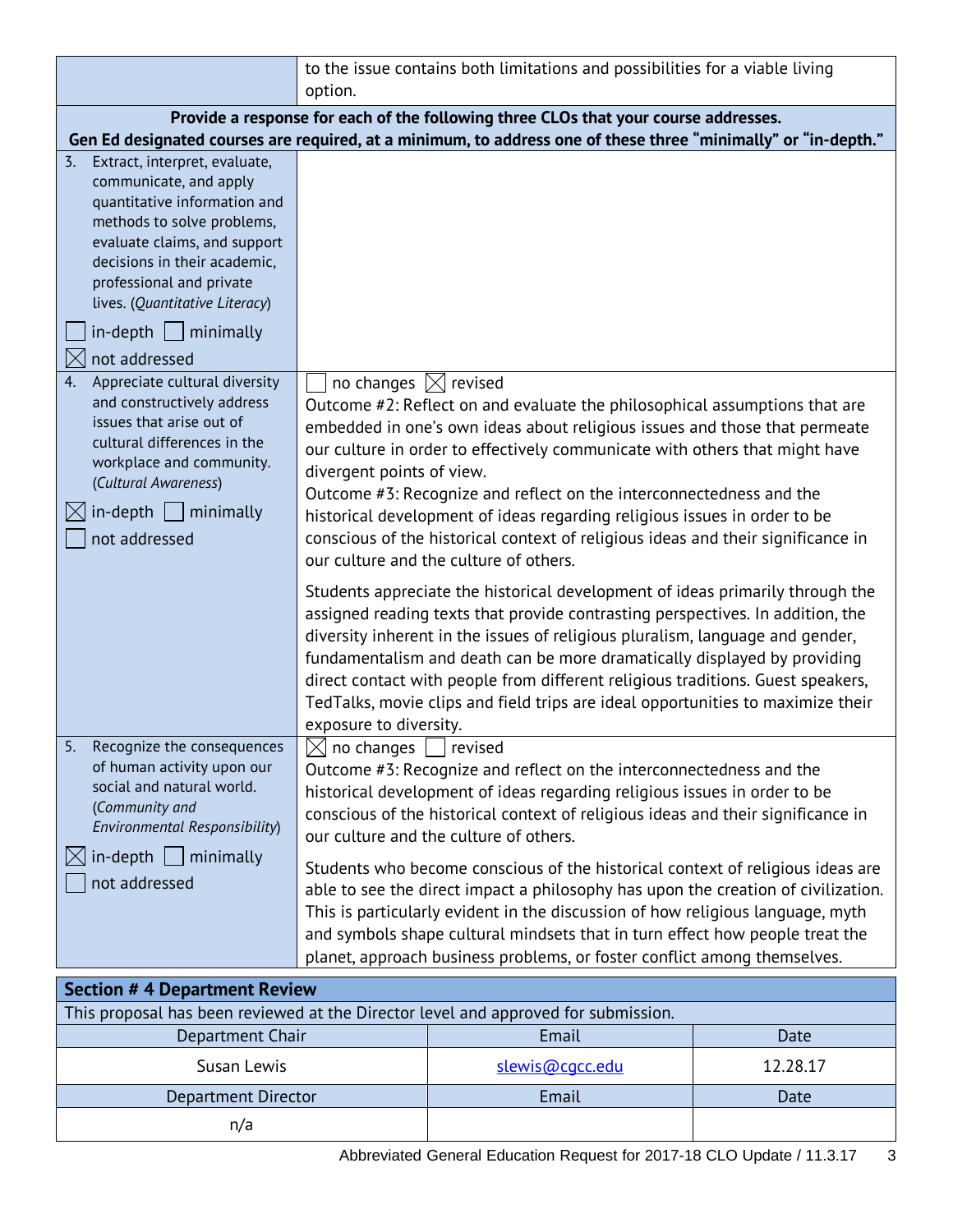# Philosophy of Religion

Course Number: PHL 204 Transcript Title: Philosophy of Religion Created: September 1, 2012 Updated: June 7, 2017 Total Credits: 4 Lecture Hours: 40 Lecture / Lab Hours: 0 Lab Hours: 0 Satisfies Cultural Literacy requirement: No Satisfies General Education requirement: Yes Grading options: A-F (default), P-NP, audit Repeats available for credit: 0

#### Prerequisites

[MTH 20 \(/courses/mth-20\)](https://www.cgcc.edu/courses/mth-20) or equivalent placement test scores. Prerequisite/concurrent: [WR 121 \(/courses/wr-121\)](https://www.cgcc.edu/courses/wr-121).

#### Course Description

Examines the existence and attributes of God, faith, reason, the phenomena of fundamentalism and mysticism, religion and science, religion and gender, the problem of evil, religious language and life after death from multiple disciplines, historical and cultural perspectives. Prerequisites: MTH 20 or equivalent placement test scores. Prerequisite/concurrent: WR 121. Audit available.

#### Intended Outcomes

Upon successful completion of this course, students will be able to:

- 1. Demonstrate cognitive competence in thirteen areas of philosophical concern central to classic and contemporary discussions of religion.
- 2. Reflect on and evaluate the philosophical assumptions that are embedded in one's own ideas about religious issues and those that permeate our culture in order to effectively communicate with others that might have divergent points of view.
- 3. Recognize and reflect on the interconnectedness and the historical development of ideas regarding religious issues in order to be conscious of the historical context of religious ideas and their significance in our culture and the culture of others.
- 4. Separate one's experience of faith from religious belief in order to put belief under the scrutiny of the social sciences and philosophy.

#### Alignment with Institutional Core Learning Outcomes

| In-depth | 1. Communicate effectively using appropriate reading.<br>writing, listening, and speaking skills. (Communication)                                                                                                                          |
|----------|--------------------------------------------------------------------------------------------------------------------------------------------------------------------------------------------------------------------------------------------|
| In-depth | 2. Creatively solve problems by using relevant methods of<br>research, personal reflection, reasoning, and evaluation of<br>information. (Critical thinking and Problem-Solving)                                                           |
|          | 3. Extract, interpret, evaluate, communicate, and apply<br>quantitative information and methods to solve problems,<br>evaluate claims, and support decisions in their academic,<br>professional and private lives. (Quantitative Literacy) |
| In-depth | 4. Appreciate cultural diversity and constructively address<br>issues that arise out of cultural differences in the workplace<br>and community. (Cultural Awareness)                                                                       |
| In-depth | 5. Recognize the consequences of human activity upon our<br>social and natural world. (Community and Environmental<br>Responsibility)                                                                                                      |

#### Outcome Assessment Strategies

Due to the complex nature of philosophical readings, formative assessment strategies are the most effective measurement of evaluating comprehension. Formative assessment strategies like the reading comprehension tool (REAP), study questions attached to the text, movie reviews, and small group report outs help students to encode their understanding of the text and ponder the material using their own critical thinking skills.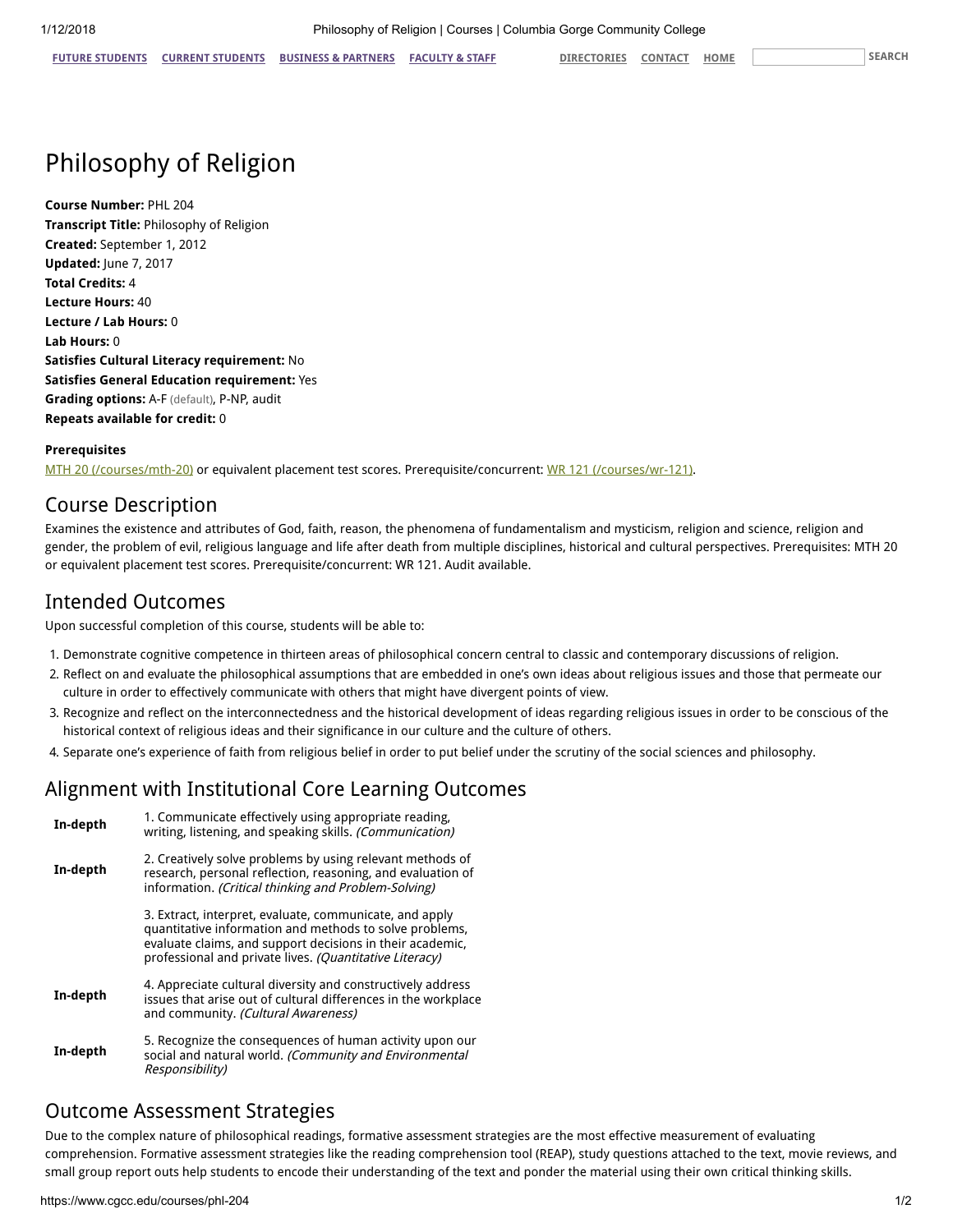#### 1/12/2018 Philosophy of Religion | Courses | Columbia Gorge Community College

Critical to effective formative assessments are clear scoring rubrics that identify the expectations, length, and point allocation. Because an accurate comprehension of philosophy text can rarely be achieved on a first attempt, relying on the methodology of proficient learning is recommended. Offering students an opportunity to modify the main assignments is successful in achieving a greater and more complete understanding of the text.

A summative assessment in the format of a brief multiple-choice and essay exam is may be used at the end of the quarter to measure levels of cognitive competence and retention.

# Course Activities and Design

In philosophy class, the exchange of ideas and discussion is critical to comprehension, the development of critical thinking skills and cultivating a tolerance for different points of views. A classroom activity that can facilitate this exchange and skill building is collaborative learning. For example, in small groups, students share and compare each other's assignments. This gives students the opportunity to express their point of view in a low-risk environment and help each other's understanding of the text. On occasion, these small groups could have different reading assignments from each other, so they are responsible for "teaching" the material to the rest of the class. Using the collaborative learning approach, the instructor facilitates the discussion, more than giving a straight lecture.

To maximize the students' exposure to a diversity of ideas, guest speakers are an ideal opportunity to bring them in direct contact with people from different religious traditions.

In lieu of a guest speaker, the regular use of YouTube, TedTalks, OPB and movie clips is an excellent way to enhance the course content. Many of these online resources are now available on the Moodle course website. Starting in 2014, an online textbook was created and is housed in Moodle along with additional online resources collected and stored for future courses. This online text book is a valuable resource to anyone teaching this course.

# Course Content (Themes, Concepts, Issues and Skills)

There is a standard stable of philosophical concerns that are raised by classical and contemporary thinkers. The following topics are found in every textbook and anthology of philosophical readings:

- 1. Religion and life
- 2. Proofs of God's existence
- 3. The relation between faith and reason
- 4. The relation between science and religion
- 5. Religious language and gender
- 6. Role of myth and symbols
- 7. Mysticism
- 8. The phenomena of fundamentalism
- 9. The problem of evil
- 10. The miraculous
- 11. Religious experience
- 12. God's attributes
- 13. The existence of the soul and life after death.

### Department Notes

This course involves a great deal of difficult reading. Thus, the student must be able to follow complex articles and to write fluently. This is primarily a readings course and will concentrate on the writings of major figures in this history of philosophy - from early Greek philosophers to contemporary writers.



Student Services is now issuing student ID cards!! Our ID hours of operation are M,T,Th from 10-12 and 3-5. Locati… <https://t.co/VjbrTXSbcU> January 10



It is Spirit Day! Wear your CGCC gear on campus & you will receive a free prize from the Bookstore. Get 20% off certain CGCC gear. November 07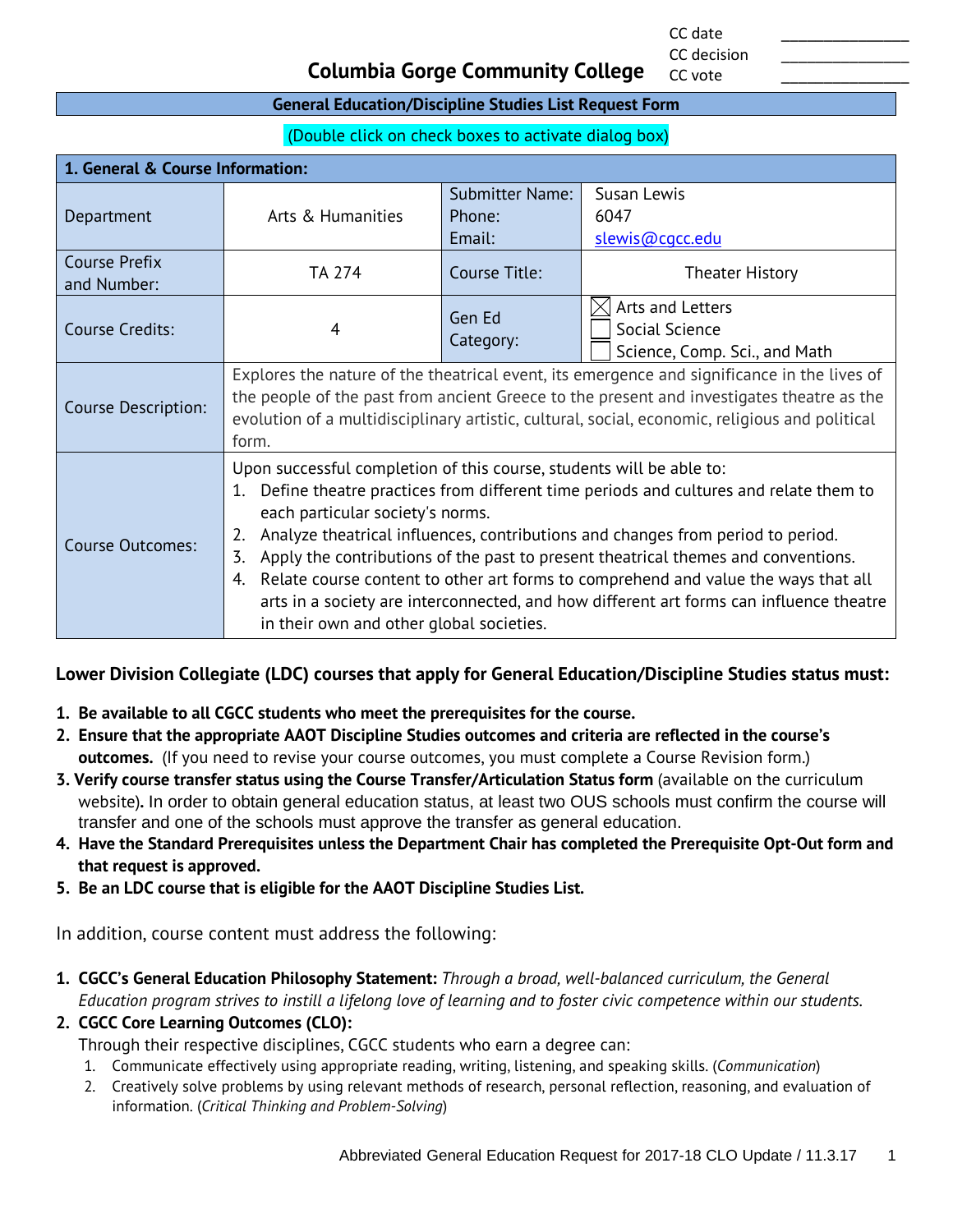- 3. Extract, interpret, evaluate, communicate, and apply quantitative information and methods to solve problems, evaluate claims, and support decisions in their academic, professional and private lives. (*Quantitative Literacy*)
- 4. Appreciate cultural diversity and constructively address issues that arise out of cultural differences in the workplace and community. (*Cultural Awareness*)
- 5. Recognize the consequences of human activity upon our social and natural world. (*Community and Environmental Responsibility*)

### **Course outcomes and content are required, at a minimum, to demonstrate that CLOs 1 (***Communication***) and 2 (***Critical Thinking and Problem Solving***) are addressed in depth, and 1 additional CLO is addressed at least minimally.**

### **2. Address CGCC Core Learning Outcomes:**

For each CLO addressed, provide the following: 1) list the course outcome(s) that clearly reflects the CLO; and 2) describe relevant course content, outlining how students will gain the skills and knowledge needed to achieve a level of mastery of the CLO. Please check the appropriate box, "no changes" or "revised," noting whether your response has changed since your last Gen Ed Request submission. Include previous response even if you are not making any revisions.

| Gen Ed designated courses are required to address CLOs 1 and 2 "in-depth."                                                                                                                                                        |                                                                                                                                                                                                                                                                                                                                                                                                                                                                                                                                                                                                                                                                                                                                                                         |  |
|-----------------------------------------------------------------------------------------------------------------------------------------------------------------------------------------------------------------------------------|-------------------------------------------------------------------------------------------------------------------------------------------------------------------------------------------------------------------------------------------------------------------------------------------------------------------------------------------------------------------------------------------------------------------------------------------------------------------------------------------------------------------------------------------------------------------------------------------------------------------------------------------------------------------------------------------------------------------------------------------------------------------------|--|
| 1.<br>Communicate effectively<br>using appropriate reading,<br>writing, listening, and<br>speaking skills.<br>(Communication)<br>$\bowtie$ in-depth **REQUIRED**                                                                  | no changes $\boxtimes$ revised<br>Outcome #1: Define theatre practices from different time periods and cultures<br>and relate them to each particular society's norms.<br>Outcome #2: Analyze theatrical influences, contributions and changes from<br>period to period.                                                                                                                                                                                                                                                                                                                                                                                                                                                                                                |  |
|                                                                                                                                                                                                                                   | Students assimilate information through assigned readings related to course<br>themes and concepts. Through participation in regular group discussions<br>(online or face-to-face), they practice communication skills based on<br>listening/reading and speaking/writing. Topics of discussion may include: how<br>to identify ways in which the theatre reflects society's beliefs and values; the<br>connections between aspects of theatre production from various time periods;<br>how the plays and production techniques of a particular period are a product of<br>that society's political, social, religious and cultural beliefs and practices; etc.<br>Students also express their understanding of theatre history through multiple<br>writing activities. |  |
| Creatively solve problems by<br>2.<br>using relevant methods of<br>research, personal reflection,<br>reasoning, and evaluation of<br>information. (Critical Thinking<br>and Problem-Solving)<br>$\boxtimes$ in-depth **REQUIRED** | no changes $\boxtimes$ revised<br>Outcome #2: Analyze theatrical influences, contributions and changes from<br>period to period.<br>Outcome #3: Apply the contributions of the past to present theatrical themes<br>and conventions<br>Outcome #3: Relate course content to other art forms to comprehend and<br>value the ways that all arts in a society are interconnected, and how different<br>art forms can influence theatre in their own and other global societies.                                                                                                                                                                                                                                                                                            |  |
|                                                                                                                                                                                                                                   | Students explore the issue of inheritance from one significant period to the<br>next, as well as reactions against the theatrical forms that preceded each<br>period as displayed in the texts and staging conventions of the day. They are<br>challenged to reason why certain theatre forms arose in certain time periods<br>and places, how cultural norms dictated to the art form, and how the theatre<br>influenced society of its time. Finally, they are expected to evaluate how<br>previous forms are reflected in today's theatre and how all art forms are<br>interconnected and influence each other.                                                                                                                                                      |  |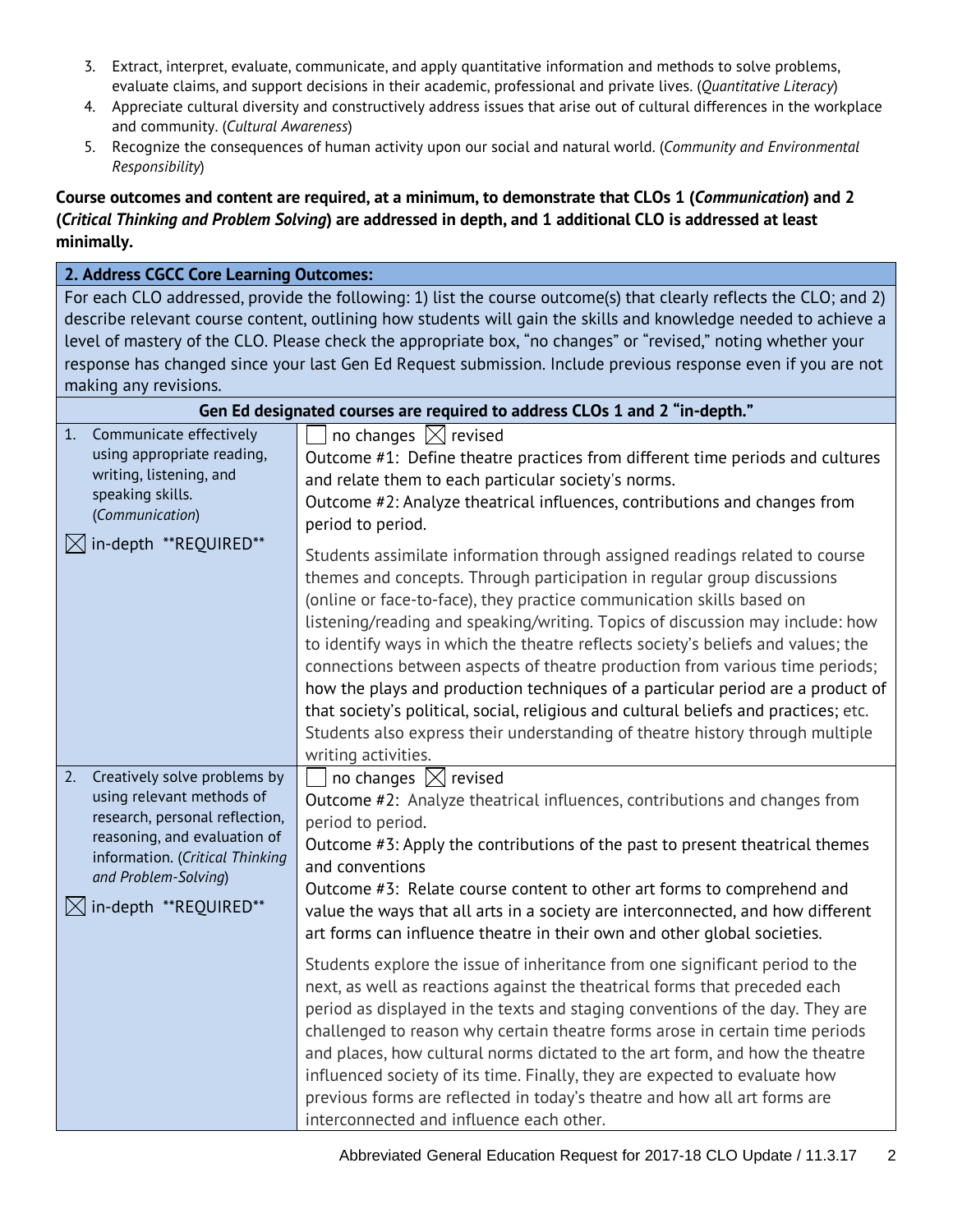| Provide a response for each of the following three CLOs that your course addresses.                                                                                                                                                                                                                        |                                                                                                                                                                                                                                                                                                                                                                                                                                                                                                                                                                                                                                                                                                   |  |
|------------------------------------------------------------------------------------------------------------------------------------------------------------------------------------------------------------------------------------------------------------------------------------------------------------|---------------------------------------------------------------------------------------------------------------------------------------------------------------------------------------------------------------------------------------------------------------------------------------------------------------------------------------------------------------------------------------------------------------------------------------------------------------------------------------------------------------------------------------------------------------------------------------------------------------------------------------------------------------------------------------------------|--|
| Gen Ed designated courses are required, at a minimum, to address one of these three "minimally" or "in-depth."                                                                                                                                                                                             |                                                                                                                                                                                                                                                                                                                                                                                                                                                                                                                                                                                                                                                                                                   |  |
| Extract, interpret, evaluate,<br>3.<br>communicate, and apply<br>quantitative information and<br>methods to solve problems,<br>evaluate claims, and support<br>decisions in their academic,<br>professional and private<br>lives. (Quantitative Literacy)<br>$in$ -depth $\Box$ minimally<br>not addressed |                                                                                                                                                                                                                                                                                                                                                                                                                                                                                                                                                                                                                                                                                                   |  |
| $\times$<br>Appreciate cultural diversity<br>4.<br>and constructively address<br>issues that arise out of<br>cultural differences in the<br>workplace and community.<br>(Cultural Awareness)<br>$in$ -depth $ $<br>$\mid$ minimally<br>not addressed                                                       | no changes $\boxtimes$ revised<br>Outcome #1: Define theatre practices from different time periods and cultures<br>and relate them to each particular society's norms<br>Outcome #2: Analyze theatrical influences, contributions and changes from<br>period to period.<br>Outcome #3: Apply the contributions of the past to present theatrical themes<br>and conventions.<br>Outcome #4: Relate course content to other art forms to comprehend and<br>value the ways that all arts in a society are interconnected, and how different<br>art forms can influence theatre in their own and other global societies.<br>Theatre is a key component of cultural activity throughout the years. The |  |
|                                                                                                                                                                                                                                                                                                            | course explores how peoples of different cultures and times expressed<br>themselves through theatrical events including: Roman and Greek, medieval,<br>Asian, Renaissance, and modern theatre. Students discover how the theatre<br>was a vehicle for teaching and directing thought and action related to religion,<br>ethics and morals, history and beliefs.                                                                                                                                                                                                                                                                                                                                   |  |
| Recognize the consequences<br>5.<br>of human activity upon our<br>social and natural world.<br>(Community and<br>Environmental Responsibility)                                                                                                                                                             | no changes<br>revised<br>$\boxtimes$                                                                                                                                                                                                                                                                                                                                                                                                                                                                                                                                                                                                                                                              |  |
| $in$ -depth   minimally<br>not addressed                                                                                                                                                                                                                                                                   |                                                                                                                                                                                                                                                                                                                                                                                                                                                                                                                                                                                                                                                                                                   |  |

| <b>Section # 4 Department Review</b>                                               |                 |          |  |  |
|------------------------------------------------------------------------------------|-----------------|----------|--|--|
| This proposal has been reviewed at the Director level and approved for submission. |                 |          |  |  |
| Department Chair                                                                   | Email           | Date     |  |  |
| Susan Lewis                                                                        | slewis@cgcc.edu | 12.28.17 |  |  |
| Department Director                                                                | Email           | Date     |  |  |
| n/a                                                                                |                 |          |  |  |

NEXT STEPS: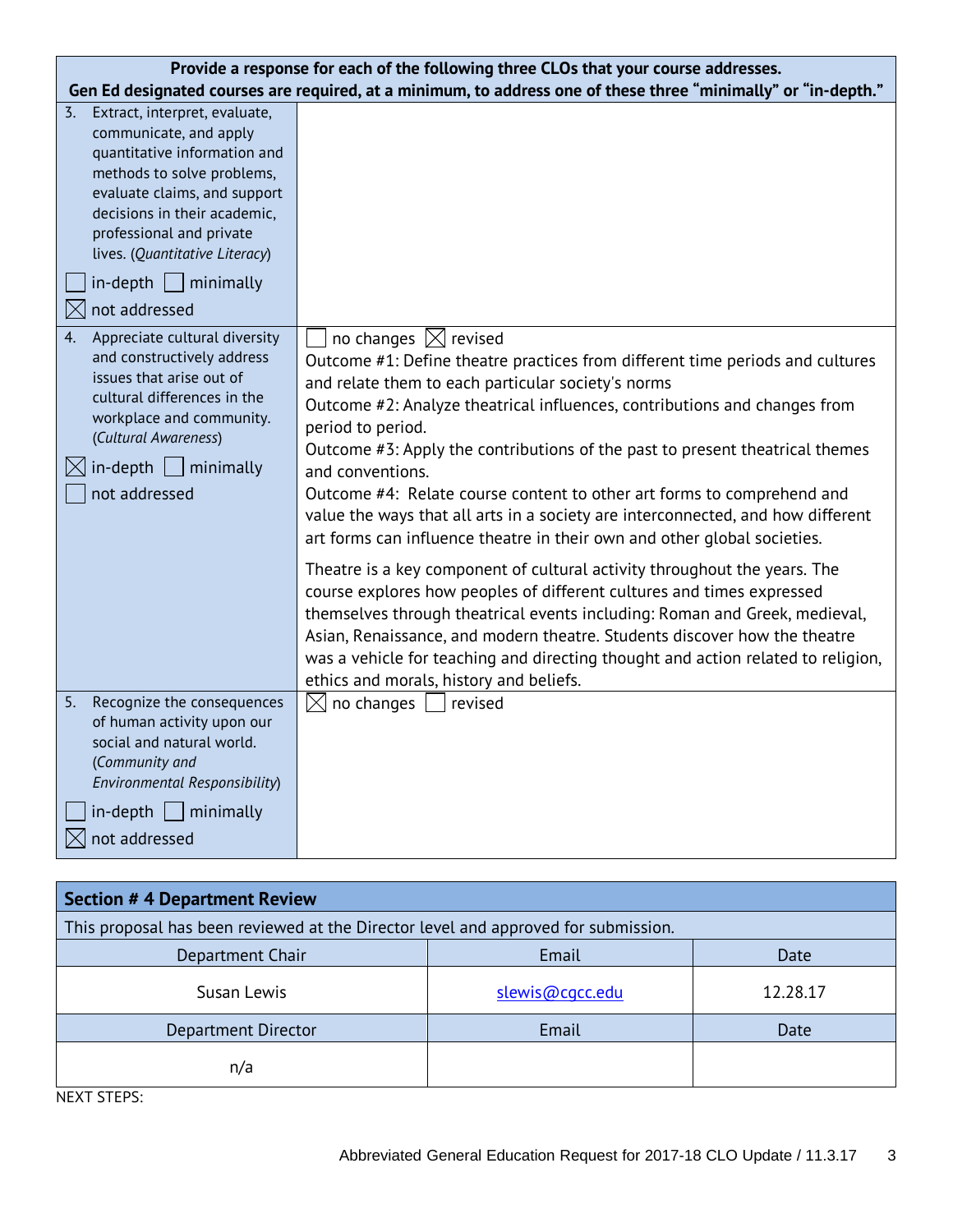# Theatre History

Course Number: TA 274 Transcript Title: Theatre History Created: September 1, 2012 Updated: August 17, 2017 Total Credits: 4 Lecture Hours: 40 Lecture / Lab Hours: 0 Lab Hours: 0 Satisfies Cultural Literacy requirement: No Satisfies General Education requirement: Yes Grading options: A-F (default), P-NP, audit Repeats available for credit: 0

### Prerequisites

[MTH 20 \(https://www.cgcc.edu/courses/mth-20\)](https://www.cgcc.edu/courses/mth-20) or equivalent placement test

Prerequisite / Concurrent [WR 121 \(/courses/wr-121\)](https://www.cgcc.edu/courses/wr-121)

## Course Description

Explores the nature of the theatrical event, its emergence and significance in the lives of the people of the past from ancient Greece to the present and investigates theatre as the evolution of a multidisciplinary artistic, cultural, social, economic, religious and political form. Prerequisites: MTH 20 or equivalent placement test scores. Prerequisite/concurrent: WR 121. Audit available.

## Intended Outcomes

Upon successful completion of this course, students will be able to:

- 1. Define theatre practices from different time periods and cultures and relate them to each particular society's norms.
- 2. Analyze theatrical influences, contributions and changes from period to period.
- 3. Apply the contributions of the past to present theatrical themes and conventions.
- 4. Relate course content to other art forms to comprehend and value the ways that all arts in a society are interconnected, and how different art forms can influence theatre in their own and other global societies.

### Alignment with Institutional Core Learning Outcomes

| In-depth                | 1. Communicate effectively using appropriate reading,<br>writing, listening, and speaking skills. (Communication)                                                                                                                          |
|-------------------------|--------------------------------------------------------------------------------------------------------------------------------------------------------------------------------------------------------------------------------------------|
| In-depth                | 2. Creatively solve problems by using relevant methods of<br>research, personal reflection, reasoning, and evaluation of<br>information. (Critical thinking and Problem-Solving)                                                           |
|                         | 3. Extract, interpret, evaluate, communicate, and apply<br>quantitative information and methods to solve problems,<br>evaluate claims, and support decisions in their academic,<br>professional and private lives. (Quantitative Literacy) |
| <b>Minimally</b>        | 4. Appreciate cultural diversity and constructively address<br>issues that arise out of cultural differences in the workplace<br>and community. (Cultural Awareness)                                                                       |
| <b>Not</b><br>Addressed | 5. Recognize the consequences of human activity upon our<br>social and natural world. (Community and Environmental<br>Responsibility)                                                                                                      |

### Outcome Assessment Strategies

The student will: